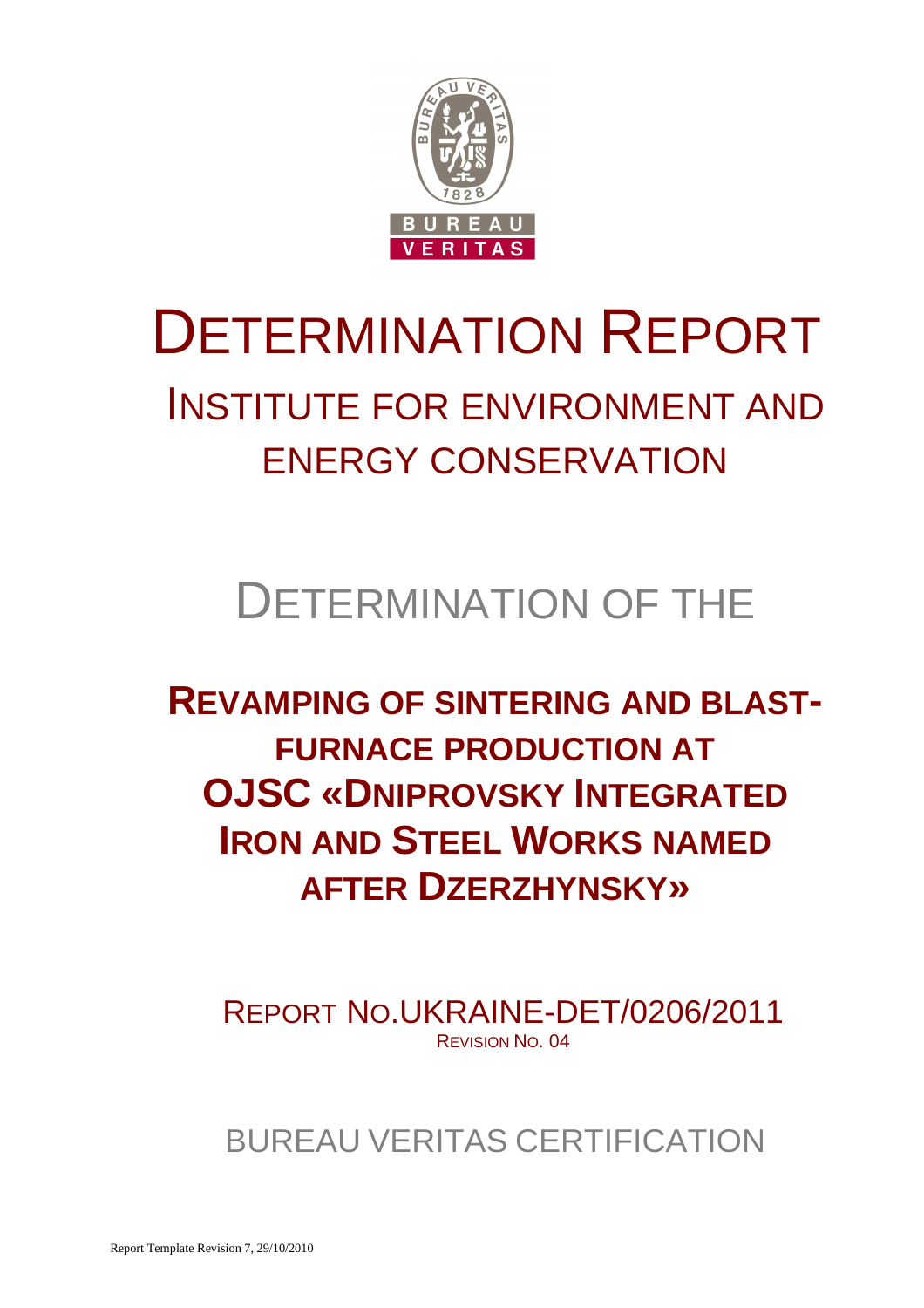

٦Ì

#### DETERMINATION REPORT

| Date of first issue:<br>06/04/2011                                                                                                                                                                                                                                                                                                                                                                                                                                                                                                                                                                                                                                                                           |                  | Organizational unit:<br><b>Bureau Veritas Certification</b><br><b>Holding SAS</b>        |  |  |
|--------------------------------------------------------------------------------------------------------------------------------------------------------------------------------------------------------------------------------------------------------------------------------------------------------------------------------------------------------------------------------------------------------------------------------------------------------------------------------------------------------------------------------------------------------------------------------------------------------------------------------------------------------------------------------------------------------------|------------------|------------------------------------------------------------------------------------------|--|--|
| Client:<br>Institute for Environment and Energy<br>Conservation                                                                                                                                                                                                                                                                                                                                                                                                                                                                                                                                                                                                                                              |                  | Client ref.:<br><b>Vasyl Vovchak</b>                                                     |  |  |
| Summary:<br>Bureau Veritas Certification has made the determination of the «Revamping of sintering and blast-furnace<br>production at OJSC «Dniprovsky Integrated Iron and Steel Works named after Dzerzhynsky» project of<br>Institute for Environment and Energy Conservation located in the city of Dniprodzerzhynsk, Dnipropetrovsk<br>region, Ukraine, on the basis of UNFCCC criteria for the JI, as well as criteria given to provide for consistent<br>project operations, monitoring and reporting. UNFCCC criteria refer to Article 6 of the Kyoto Protocol, the JI<br>rules and modalities and the subsequent decisions by the JI Supervisory Committee, as well as the host<br>country criteria. |                  |                                                                                          |  |  |
| The determination scope is defined as an independent and objective review of the project design document,<br>the project's baseline study, monitoring plan and other relevant documents, and consisted of the following<br>three phases: i) desk review of the project design and the baseline and monitoring plan; ii) follow-up interviews<br>with project stakeholders; iii) resolution of outstanding issues and the issuance of the final determination report<br>and opinion. The overall determination, from Contract Review to Determination Report & Opinion, was<br>conducted using Bureau Veritas Certification internal procedures.                                                              |                  |                                                                                          |  |  |
| The first output of the determination process is a list of Clarification and Corrective Actions Requests (CL and<br>CAR), presented in Appendix A. Taking into account this output, the project proponent revised its project<br>design document.                                                                                                                                                                                                                                                                                                                                                                                                                                                            |                  |                                                                                          |  |  |
| In summary, it is Bureau Veritas Certification's opinion that the project correctly applies Guidance on criteria for<br>baseline setting and monitoring and meets the relevant UNFCCC requirements for the JI and the relevant host<br>country criteria.                                                                                                                                                                                                                                                                                                                                                                                                                                                     |                  |                                                                                          |  |  |
| Report No.:                                                                                                                                                                                                                                                                                                                                                                                                                                                                                                                                                                                                                                                                                                  | Subject Group:   |                                                                                          |  |  |
| <b>UKRAINE-DET/0206/2011</b>                                                                                                                                                                                                                                                                                                                                                                                                                                                                                                                                                                                                                                                                                 | JI               |                                                                                          |  |  |
| Project title:                                                                                                                                                                                                                                                                                                                                                                                                                                                                                                                                                                                                                                                                                               |                  |                                                                                          |  |  |
|                                                                                                                                                                                                                                                                                                                                                                                                                                                                                                                                                                                                                                                                                                              |                  | <b>Indexing terms</b>                                                                    |  |  |
| Revamping of sintering and blast-furnace production<br>at OJSC «Dniprovsky Integrated Iron and Steel<br>Works named after Dzerzhynsky»                                                                                                                                                                                                                                                                                                                                                                                                                                                                                                                                                                       |                  | Climate Change, Kyoto Protocol, JI, Emission<br>Reductions, Determination                |  |  |
| Work carried out by:<br>Team Leader, Lead Verifier: Oleg Skoblyk<br>Team Member, Lead Verifier:  Vera Skitina<br>Team member, Verifier: Iuliia Pylnova<br>Team Member, Financial Specialist: Denis                                                                                                                                                                                                                                                                                                                                                                                                                                                                                                           |                  | No distribution without permission from the<br>Client or responsible organizational unit |  |  |
| Pishchalov<br>Work verified by:                                                                                                                                                                                                                                                                                                                                                                                                                                                                                                                                                                                                                                                                              |                  | Limited distribution                                                                     |  |  |
| Ivan Sokolov - Internal technical reviewer                                                                                                                                                                                                                                                                                                                                                                                                                                                                                                                                                                                                                                                                   |                  |                                                                                          |  |  |
| Work approved by:                                                                                                                                                                                                                                                                                                                                                                                                                                                                                                                                                                                                                                                                                            | Bureau Verita    | Unrestricted distribution                                                                |  |  |
| Flavio Gomes - Operational Manager Com<br>Rev. No.:<br>Date of this revision.                                                                                                                                                                                                                                                                                                                                                                                                                                                                                                                                                                                                                                | Number of pages: |                                                                                          |  |  |

1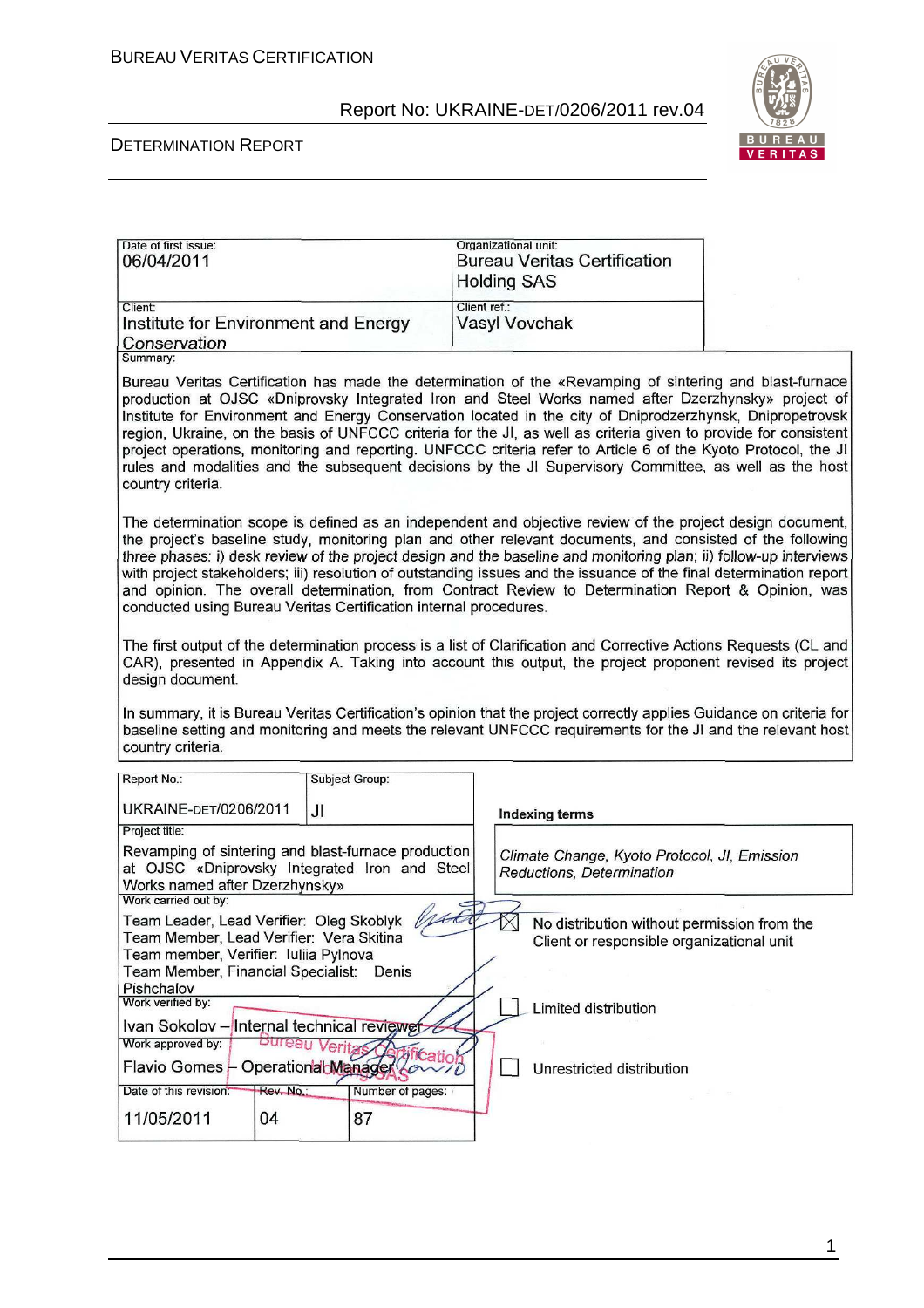DETERMINATION REPORT

| $\mathbf{1}$                                                |                                                                                                           | .4             |  |  |
|-------------------------------------------------------------|-----------------------------------------------------------------------------------------------------------|----------------|--|--|
| 1.1                                                         | Objective                                                                                                 | $\overline{4}$ |  |  |
| 1.2                                                         | Scope                                                                                                     | 4              |  |  |
| 1.3                                                         | Determination team                                                                                        | $\overline{4}$ |  |  |
| $\overline{2}$                                              |                                                                                                           | .5             |  |  |
| 2.1                                                         | <b>Review of Documents</b>                                                                                | 5              |  |  |
| 2.2                                                         | Follow-up Interviews                                                                                      | 6              |  |  |
| 2.3                                                         | Resolution of Clarification, Corrective Action and Forward<br><b>Action Requests</b>                      | $\overline{7}$ |  |  |
| 3                                                           |                                                                                                           |                |  |  |
| $\overline{4}$                                              |                                                                                                           |                |  |  |
| 4.1                                                         | Project approvals by Parties involved (19-20)                                                             | 10             |  |  |
| 4.2                                                         | Authorization of project participants by Parties involved (21)                                            | 11             |  |  |
| 4.3                                                         | Baseline setting (22-26)                                                                                  | 11             |  |  |
| 4.4                                                         | Additionality (27-31)                                                                                     | 15             |  |  |
| 4.5                                                         | Project boundary (32-33)                                                                                  | 16             |  |  |
| 4.6                                                         | Crediting period (34)                                                                                     | 17             |  |  |
| 4.7                                                         | Monitoring plan (35-39)                                                                                   | 17             |  |  |
| 4.8                                                         | Leakage $(40-41)$                                                                                         | 27             |  |  |
| 4.9                                                         | Estimation of emission reductions or enhancements of net                                                  |                |  |  |
|                                                             | removals $(42-47)$                                                                                        | 28             |  |  |
| 4.10                                                        | Environmental impacts (48)                                                                                | 30             |  |  |
| 4.11                                                        | Stakeholder consultation (49)                                                                             | 30             |  |  |
| 5                                                           | SUMMARY AND REPORT OF HOW DUE ACCOUNT WAS<br>RECEIVED<br>OF<br>COMMENTS<br>PURSUANT<br>TAKEN<br><b>TO</b> |                |  |  |
| 6                                                           |                                                                                                           |                |  |  |
| 7                                                           |                                                                                                           |                |  |  |
|                                                             |                                                                                                           |                |  |  |
|                                                             |                                                                                                           |                |  |  |
| APPENDIX B: VERIFIERS CV'S  ОШИБКА! ЗАКЛАДКА НЕ ОПРЕДЕЛЕНА. |                                                                                                           |                |  |  |

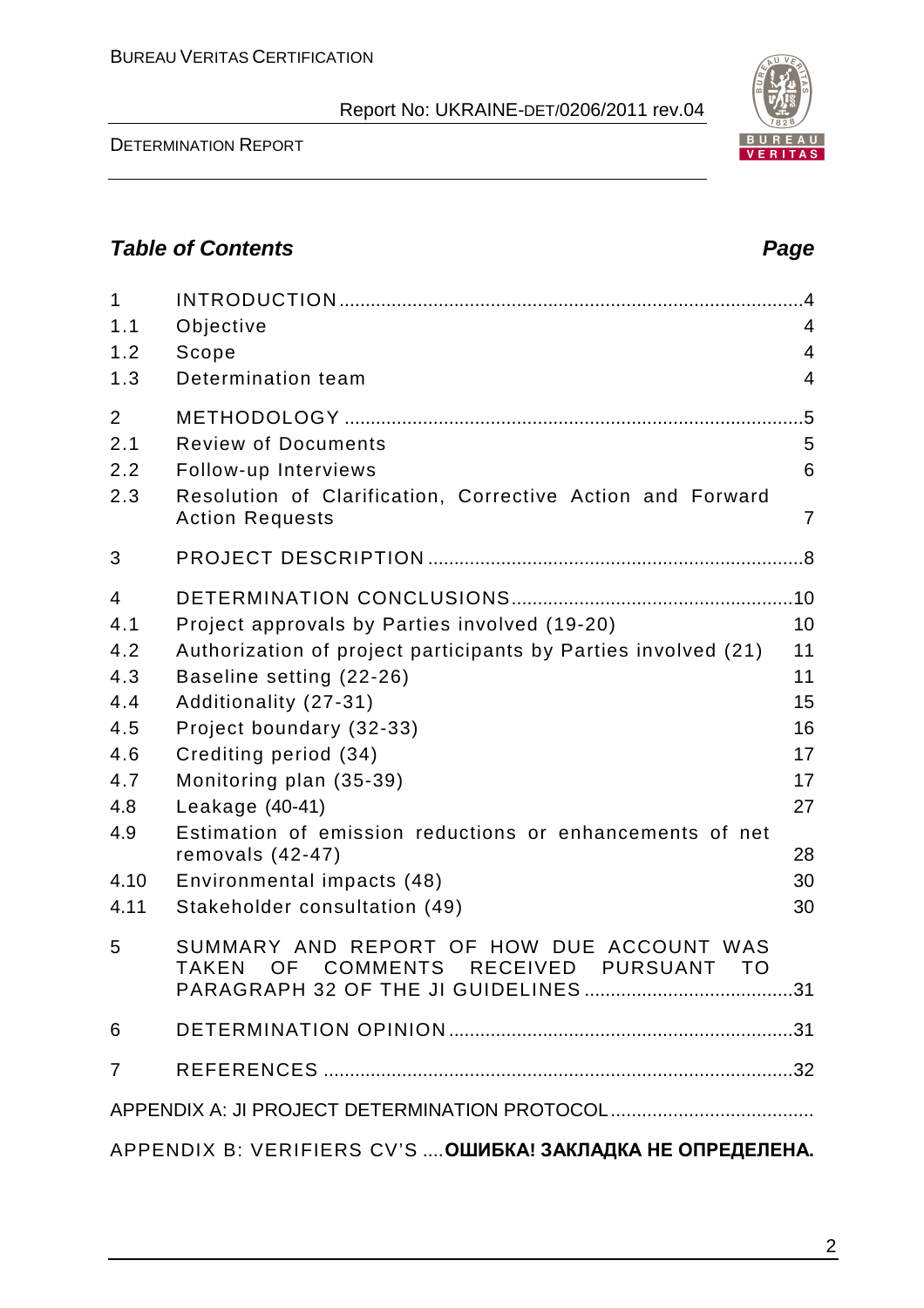DETERMINATION REPORT



#### **Abbreviations**

| AIE             | <b>Accredited Independent Entity</b>                                  |  |  |  |
|-----------------|-----------------------------------------------------------------------|--|--|--|
| <b>BFG</b>      | <b>Blast Furnace Gas</b>                                              |  |  |  |
| <b>CAR</b>      | <b>Corrective Action Request</b>                                      |  |  |  |
| <b>CDM</b>      | <b>Clean Development Mechanism</b>                                    |  |  |  |
| <b>CHP</b>      | <b>Combined Heat and Power</b>                                        |  |  |  |
| <b>CL</b>       | <b>Clarification Request</b>                                          |  |  |  |
| CO <sub>2</sub> | <b>Carbon Dioxide</b>                                                 |  |  |  |
| COG             | Coke Oven Gas                                                         |  |  |  |
| <b>DIISW</b>    | Dniprovsky Integrated Iron and Steel Works named after<br>Dzerzhynsky |  |  |  |
| <b>DFP</b>      | <b>Designated Focal Point</b>                                         |  |  |  |
| <b>DVM</b>      | Determination and Verification Manual                                 |  |  |  |
| EIA             | <b>Environmental Impact Assessment</b>                                |  |  |  |
| ERU             | <b>Emission Reduction Unit</b>                                        |  |  |  |
| GHG             | Green House Gas(es)                                                   |  |  |  |
| <b>GWP</b>      | <b>Global Warming Potential</b>                                       |  |  |  |
| $\mathsf{I}$    | Interview                                                             |  |  |  |
| <b>IPCC</b>     | Intergovernmental Panel on Climate Change                             |  |  |  |
| JI              | Joint Implementation                                                  |  |  |  |
| <b>JISC</b>     | Joint Implementation Supervisory Committee                            |  |  |  |
| MP.             | <b>Monitoring Plan</b>                                                |  |  |  |
| MoV             | <b>Means of Verification</b>                                          |  |  |  |
| <b>NGO</b>      | Non Government Organization                                           |  |  |  |
| <b>PDD</b>      | <b>Project Design Document</b>                                        |  |  |  |
| <b>UNFCCC</b>   | United Nations Framework Convention for Climate Change                |  |  |  |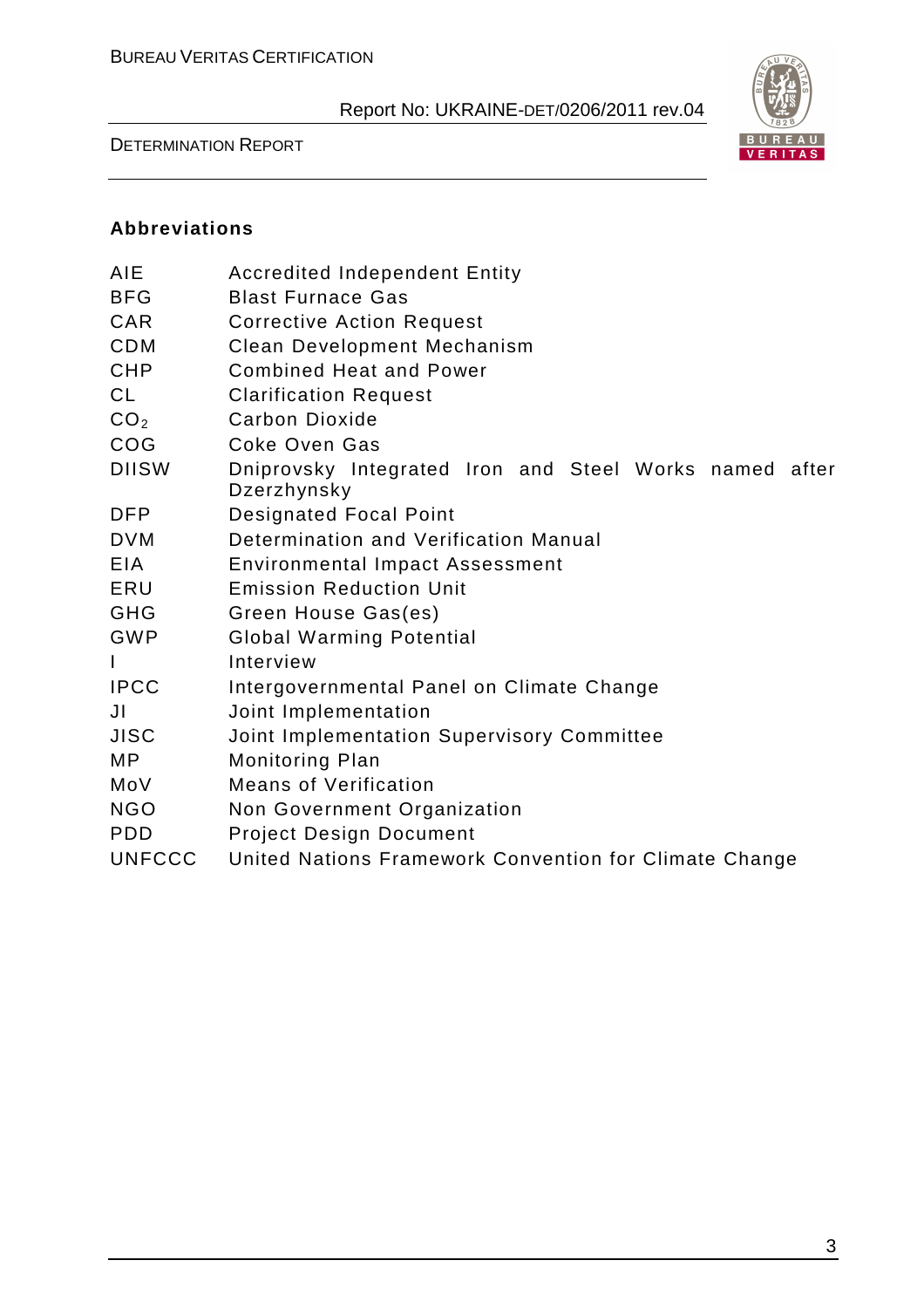



### **1 INTRODUCTION**

Institute for Environment and Energy Conservation has commissioned Bureau Veritas Certification to determine its JI project «Revamping of sintering and blast-furnace production at OJSC «Dniprovsky Integrated Iron and Steel Works named after Dzerzhynsky» (hereafter called "the project") in the city of Dniprodzerzhynsk, Dnipropetrovsk region, Ukraine.

This report summarizes the findings of the determination of the project, performed on the basis of UNFCCC criteria, as well as criteria given to provide for consistent project operations, monitoring and reporting.

#### **1.1 Objective**

The determination serves as project design verification and is a requirement of all projects. The determination is an independent third party assessment of the project design. In particular, the project's baseline, the monitoring plan (MP), and the project's compliance with relevant UNFCCC and host country criteria are validated in order to confirm that the project design, as documented, is sound and reasonable, and meets the stated requirements and identified criteria. Determination is a requirement for all JI projects and is seen as necessary to provide assurance to stakeholders of the quality of the project and its intended generation of emissions reductions units (ERUs).

UNFCCC criteria refer to Article 6 of the Kyoto Protocol, the JI rules and modalities and the subsequent decisions by the JI Supervisory Committee, as well as the host country criteria.

#### **1.2 Scope**

The determination scope is defined as an independent and objective review of the project design document, the project's baseline study and monitoring plan and other relevant documents. The information in these documents is reviewed against Kyoto Protocol requirements, UNFCCC rules and associated interpretations.

The determination is not meant to provide any consulting towards the Client. However, stated requests for clarifications and/or corrective actions may provide input for improvement of the project design.

#### **1.3 Determination team**

The determination team consists of the following personnel:

Oleg Skoblyk Team Leader, Bureau Veritas Certification Climate Change Lead Verifier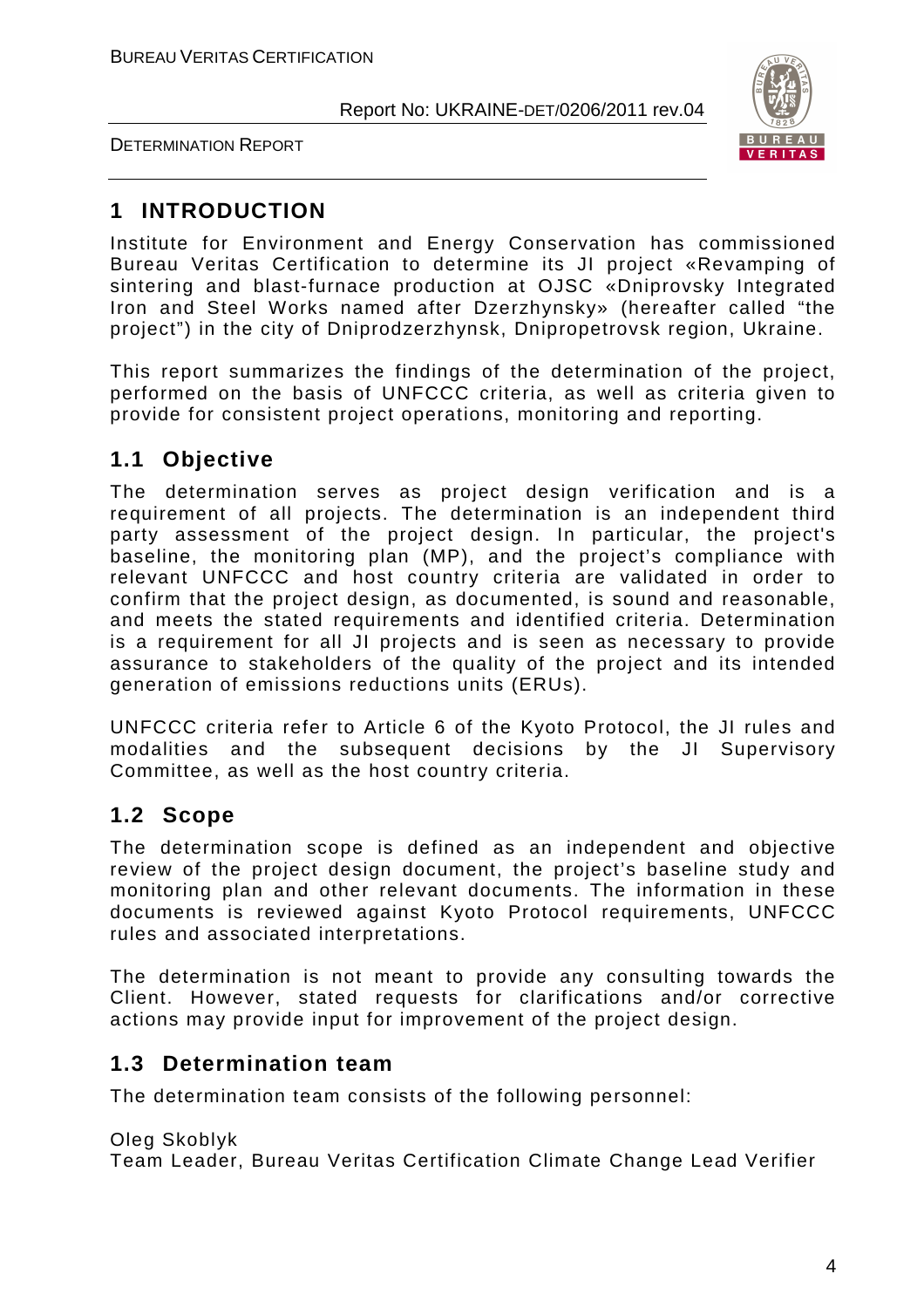

Vera Skitina

Team Member, Bureau Veritas Certification Climate Change Lead Verifier

Iuliia Pylnova

Team Member, Bureau Veritas Certification Climate Change Verifier

Denis Pishchalov

Team Member, Bureau Veritas Certification Financial Specialist

This determination report was reviewed by:

Ivan Sokolov Bureau Veritas Certification Internal Technical Reviewer

#### **2 METHODOLOGY**

The overall determination, from Contract Review to Determination Report & Opinion, was conducted using Bureau Veritas Certification internal procedures.

In order to ensure transparency, a determination protocol was customized for the project, according to the version 01 of the Joint Implementation Determination and Verification Manual, issued by the Joint Implementation Supervisory Committee at its 19 meeting on 04/12/2009. The protocol shows, in a transparent manner, criteria (requirements), means of determination and the results from determining the identified criteria. The determination protocol serves the following purposes:

- It organizes, details and clarifies the requirements a JI project is expected to meet;
- It ensures a transparent determination process where the determiner will document how a particular requirement has been determined and the result of the determination.

The completed determination protocol is enclosed in Appendix A to this report.

#### **2.1 Review of Documents**

The Project Design Document (PDD) submitted by Institute for Environment and Energy Conservation and additional background documents related to the project design and baseline, i.e. country Law, Guidelines for users of the joint implementation project design document form, Approved CDM methodology and/or Guidance on criteria for baseline setting and monitoring, Kyoto Protocol, Clarifications on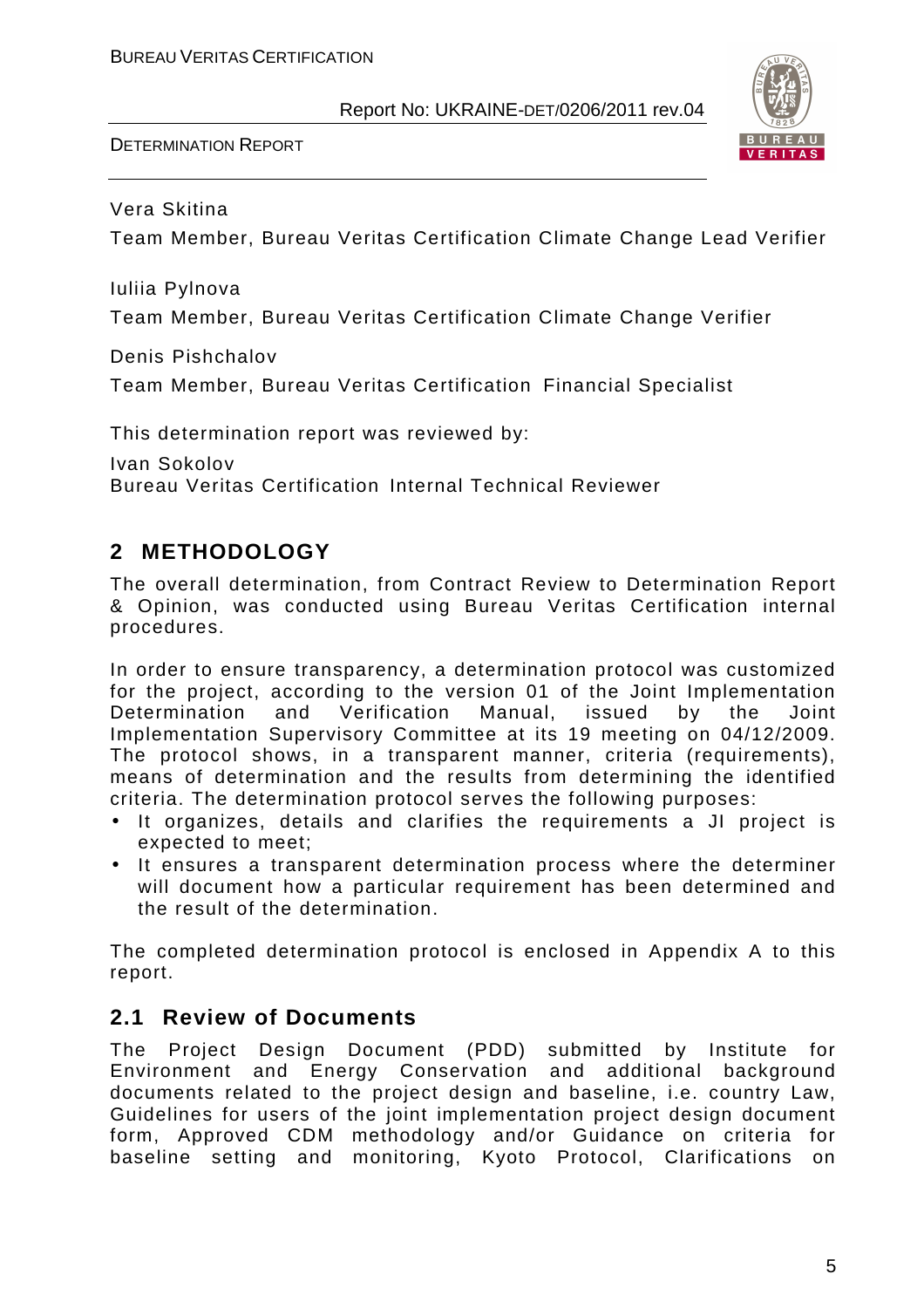DETERMINATION REPORT



Determination Requirements to be checked by a Accredited Independent Entity were reviewed.

To address Bureau Veritas Certification corrective action, forward action and clarification requests, Institute for Environment and Energy Conservation revised the PDD and resubmitted it as version 2 of 27/01/2011, version 3 of 03.03.2011, version 4 of 30/03/2011, version 5 of 11.04.2011, and version 6 of 10.05.2011 which is deemed final.

The determination findings presented in this report relate to the project as described in the PDD versions 1, 2, 3, 4, 5, and 6.

#### **2.2 Follow-up Interviews**

On 30/12/2010 Bureau Veritas Certification conducted a visit to the project site (OJSC «Dniprovsky Integrated Iron and Steel Works named after Dzerzhynsky») and performed interviews with project stakeholders to confirm selected information and to resolve issues identified in the document review. Representatives of Institute for Environment and Energy Conservation and OJSC «Dniprovsky Integrated Iron and Steel Works named after Dzerzhynsky» were interviewed (see References). The main topics of the interviews are summarized in Table 1.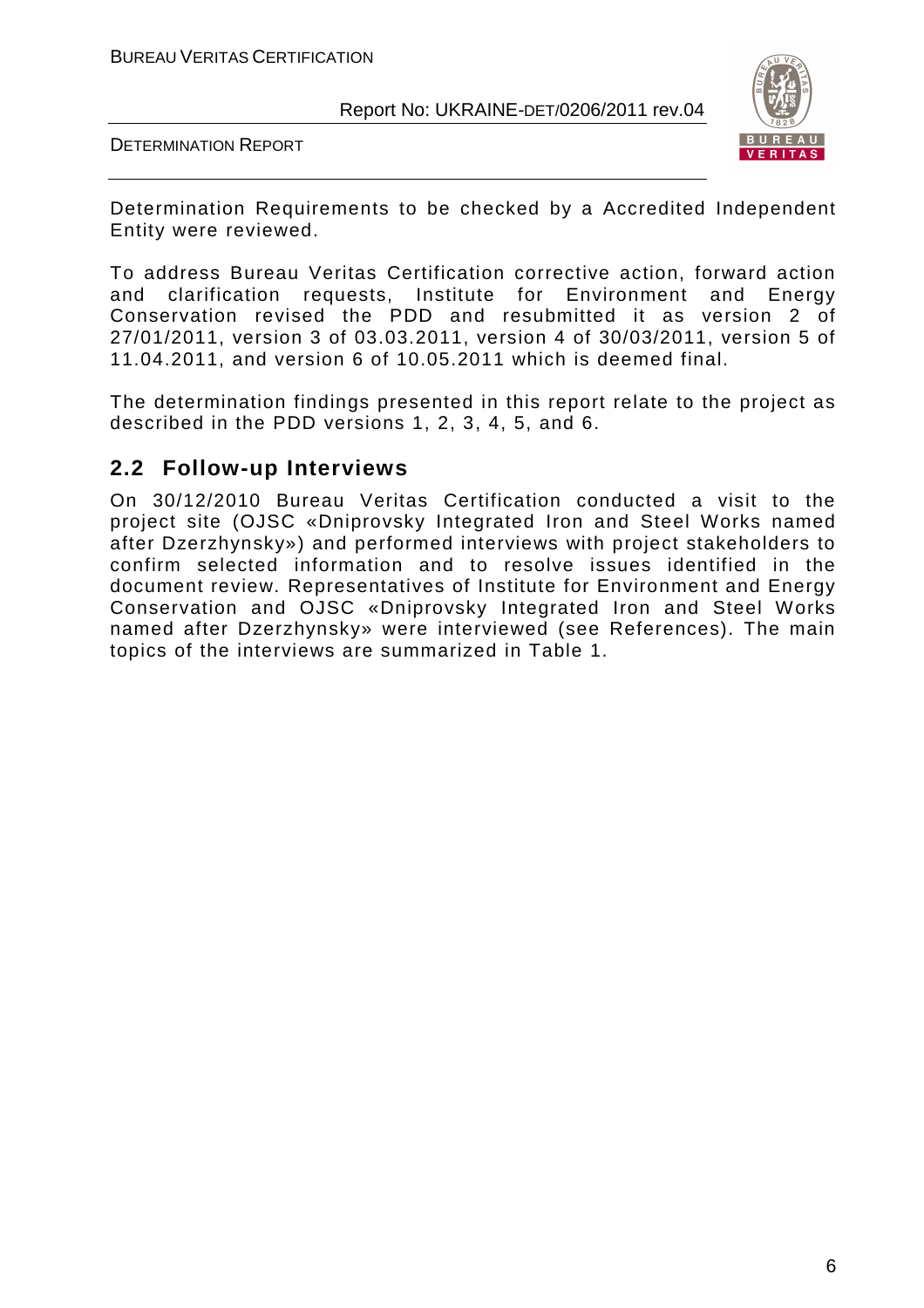

#### DETERMINATION REPORT

#### **Table 1 Interview topics**

| Interviewed                                                    | <b>Interview topics</b>                                                  |
|----------------------------------------------------------------|--------------------------------------------------------------------------|
| organization                                                   |                                                                          |
| OJSC                                                           | «Dniprovsky   > Project history                                          |
| Integrated Iron and<br>Steel Works named<br>after Dzerzhynsky» | $\triangleright$ Project approach                                        |
|                                                                | $\triangleright$ Project boundary                                        |
|                                                                | Implementation schedule<br>➤                                             |
|                                                                | Organizational structure                                                 |
|                                                                | $\triangleright$ Responsibilities and authorities                        |
|                                                                | $\triangleright$ Training of personnel                                   |
|                                                                | $\triangleright$ Quality management procedures and technology            |
|                                                                | $\triangleright$ Rehabilitation/Implementation of equipment<br>(records) |
|                                                                | $\triangleright$ Metering equipment control                              |
|                                                                | $\triangleright$ Metering record keeping system, database                |
|                                                                | $\triangleright$ Technical documentation                                 |
|                                                                | Monitoring plan and procedures<br>➤                                      |
|                                                                | $\triangleright$ Permits and licenses                                    |
|                                                                | $\triangleright$ Local stakeholder's response.                           |
| <b>CONSULTANT:</b>                                             | $\triangleright$ Baseline methodology                                    |
| Institute for                                                  | $\triangleright$ Monitoring plan                                         |
| Environment and                                                | $\triangleright$ Additionality proofs                                    |
| <b>Energy Conservation</b>                                     | $\triangleright$ Calculation of emission reduction.                      |

#### **2.3 Resolution of Clarification, Corrective Action and Forward Action Requests**

The objective of this phase of the determination is to raise the requests for corrective actions and clarification and any other outstanding issues that needed to be clarified for Bureau Veritas Certification positive conclusion on the project design.

Corrective Action Requests (CAR) is issued, where:

(a) The project participants have made mistakes that will influence the ability of the project activity to achieve real, measurable additional emission reductions;

(b) The JI requirements have not been met;

(c) There is a risk that emission reductions cannot be monitored or calculated.

The determination team may also use the term Clarification Request (CL), if information is insufficient or not clear enough to determine whether the applicable JI requirements have been met.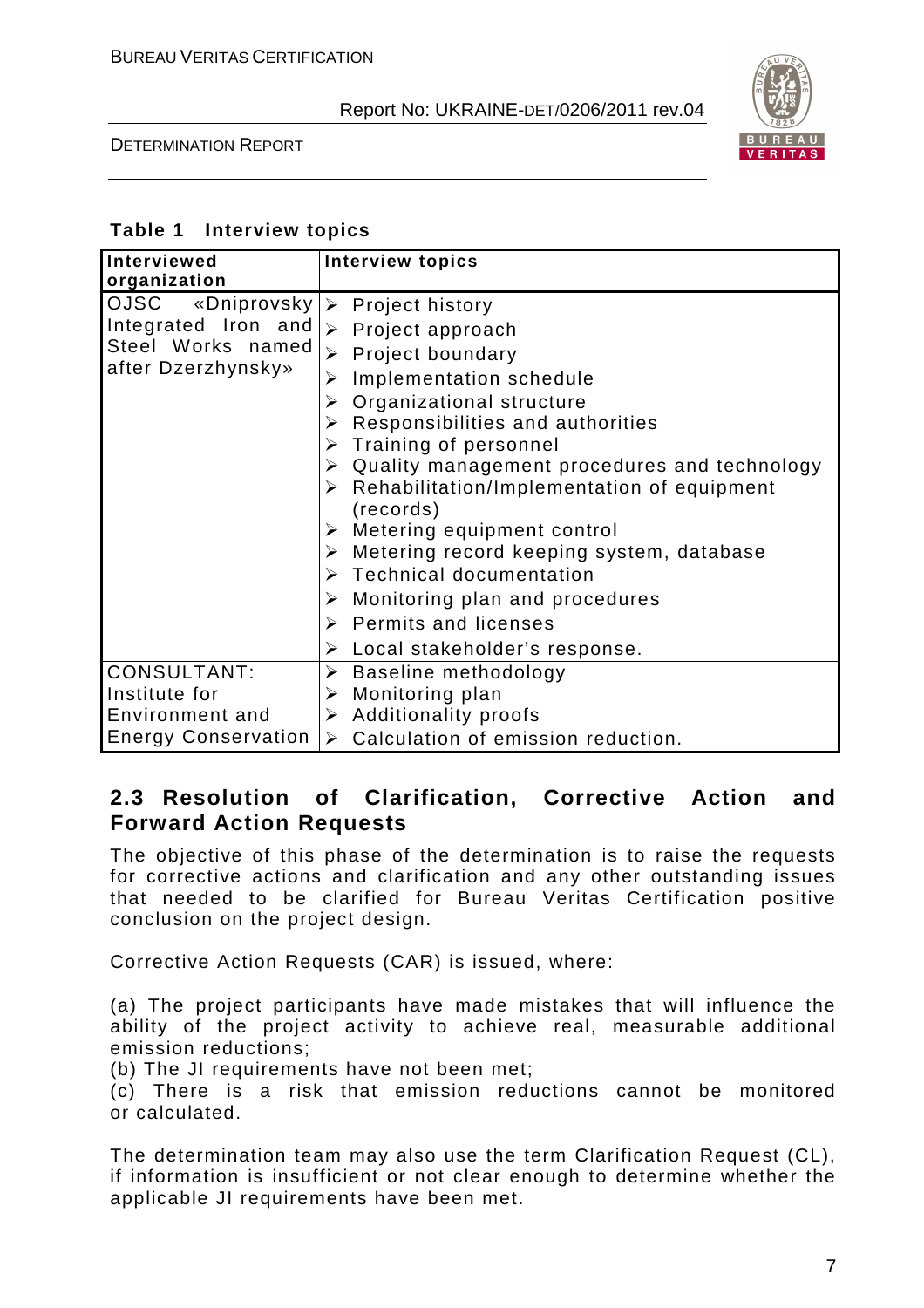DETERMINATION REPORT



Forward action request (FAR) may be issued for informing the project participants of an issue, relating to project implementation but not project design that needs to be reviewed during the first verification of the project.

To guarantee the transparency of the determination process, the concerns raised are documented in more detail in the determination protocol in Appendix A.

#### **3 PROJECT DESCRIPTION**

Open Joint Stock Company «Dniprovsky Integrated Iron and Steel Works named after Dzerzhynsky» (DIISW) is one of the largest enterprises in the Ukrainian mining and steelmaking complex and a top six country's leading iron and steel works for production output and sales. The Plant is located in the city of Dniprodzerzhynsk, Dnipropetrovsk region, in the eastern part of Ukraine. DIISW is a part of Industrial Union of Donbass Corporation (IUD). IUD is one of the largest international steelmaking groups known to the world as a leader in the Central and Eastern European iron and steel sector. Apart from DIISW, IUD owns a number of enterprises in Ukraine and the EU, including such assets as OJSC «Alchevsk Iron and Steel Works» (Ukraine), ISD – Huta Częstochowa (Poland), CJSC ISD – Dunaferr (Hungary), and the coke plant OJSC «Alchevskkoks» (Ukraine).

DIISW is an enterprise with full metallurgical cycle. It includes the following production units as sintering, blast-furnace, converter with continuous casting, together with maintenance, energy, transport and supporting units.

Before project implementation DIISW used sinter plant (SP) and blastfurnaces (BF) which were installed in 1950-1970's and have not been changed technologically since their operation start. SP and BFs can be characterized as energy intensive, consuming large quantities of energy resources and causing significant emissions into atmosphere of greenhouse and harmful gases as well as dust. Sinter plant consisted of six sintering machines. BF shop consisted of the following BFs: #8, 9, 101 (further 1M), 11 and 12.

There were not and still do not exist any legal requirements to replace or reconstruct less effective blast furnaces or sinter plant in the country leaving a decision on their replacement at project owner's discretion. Also, the greater presence at the market could be achieved by use of old production technologies, virtually without additional investment. Therefore the baseline for the proposed JI project is preservation of the current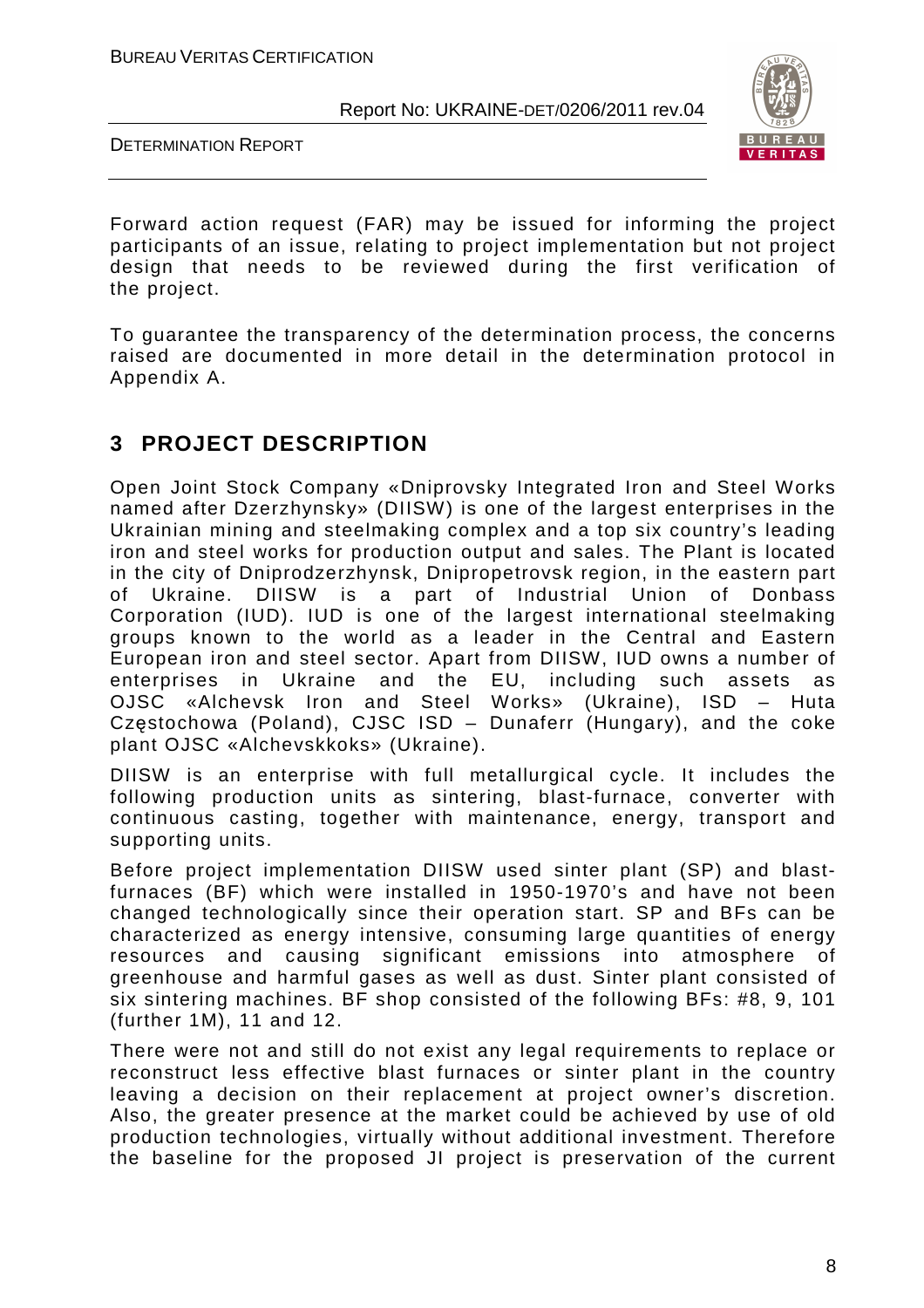DETERMINATION REPORT



situation: continuation of sinter plant and BFs #8, 9, 11 and 12 operation with BF#1M renewal with commissioning without reconstruction.

In December 2003 both enterprise and IUD Corporation have decided to start development of the enterprise by technical revamping of sintering and BF production (The prior consideration of the project is stated by Minutes of meeting regarding condition of basic production assets of DIISW and development of strategy for its reconstruction and revamping, dated December 26, 2003). The main goal was not only to improve performance of the enterprise, but also to solve environmental problems of production process.

The proposed Joint Implementation project considers complex resourcesaving effect related with implementation of new SP and BF#4, gradual reconstruction of the remaining BFs #8, 9, 12 and 1M with application of contemporary technologies and equipment such as:

- **·** pulverized-coal injection system;
- **·** oxygen unit;
- **·** coal drying and grinding units;
- **·** introduction of the automatic and control systems;
- **·** aspiration and gas-purification facilities.

Also, project activity envisages technological improvements in the process of sintering and pig iron production.

The project measures and activities that have been and would be implemented at DIISW pig iron production lead to better productivity of SP and BFs, reduction of specific coke and other fuel and materials consumption and therefore, emission reductions of GHGs. Some of these measures involved improvements in preparation of raw materials at SP which mainly of technological character and also connected with introduction of a new SP that would replace the existing one.

A new SP would be a state of art metallurgical equipment comprising engineering and design achievements with automatic solutions and would lead to lower fuel consumption and emission levels during sintering process. The same effect will be reached after introduction of new BF#4 and radical reconstruction of BF#1M, which would replace less efficient existing BF production.

The SP and BF shop require production of so-called secondary energy sources such as compressed air, steam, nitrogen, oxygen etc. These products are produced at the Steel Mill and a major part of them comes from the local power facilities. For a long time the modernization of the energy production has not been done because of absence of incentives into energy saving, uncertainty with market situation, difficulties with mobilizing the credit resources etc.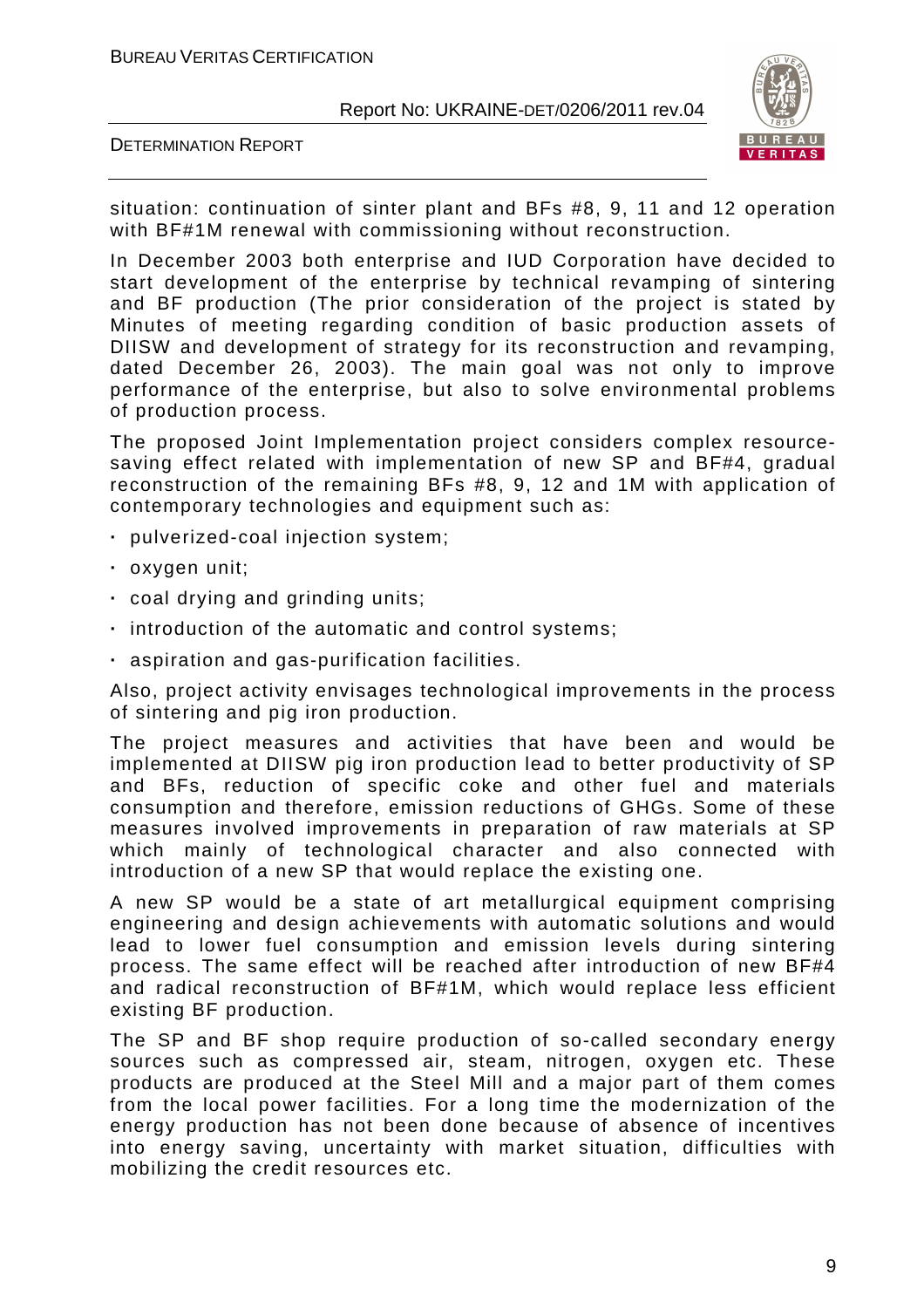DETERMINATION REPORT



The implementation of JI project requires the total investment costs of US\$ 1,1 billion.

The possibility to use Kyoto mechanisms contributed to identification of ways to improve energyefficiency and environment at the sintering and blast-furnace process. These mechanisms will allow DIISW to receive additional financing needed to expand the JI project boundaries and reduce the period of credit payment and thus enhance the attractiveness of the project.

#### **4 DETERMINATION CONCLUSIONS**

In the following sections, the conclusions of the determination are stated.

The findings from the desk review of the original project design documents and the findings from interviews during the follow up visit are described in the Determination Protocol in Appendix A.

The Clarification and Corrective Action Requests are stated, where applicable, in the following sections and are further documented in the Determination Protocol in Appendix A. The determination of the Project resulted in 17 Corrective Action Requests, 11 Clarification Requests and 1 Forward Action Request.

The numbers between brackets at the end of each section correspond to the DVM paragraph.

#### **4.1 Project approvals by Parties involved (19-20)**

The project has already been supported by the Government of the host Party (Ukraine), namely by the National Environmental Investment Agency of Ukraine (09.12.2010 National Environmental Investment Agency of Ukraine was renamed by Order of the President of Ukraine; now, it is State Environmental Investment Agency of Ukraine), which has issued a Letter of Endorsement for the Project (Letter of Endorsement №1807/23/7 dated 09/11/2010). Bureau Veritas Certification received this letter from the project participants and does not doubt its authenticity.

As for the time being no written approvals of the project by Parties involved are available. After receiving Determination Report from the Accredited Independent Entity the project documentation will be submitted to the Ukrainian Designated Focal Point (DFP) which is State Environmental Investment Agency of Ukraine, for receiving a Letter of Approval (LoA). The written approval by another Parties involved will be obtained later on. It is expected that LoA of a foreign government will be provided either by the Government of Japan (The Liaison Committee for the Utilization of the Kyoto Mechanisms), by the Government of Spain (Ministerio de Medio Ambiente, Medio Rural y Marino Oficina Española de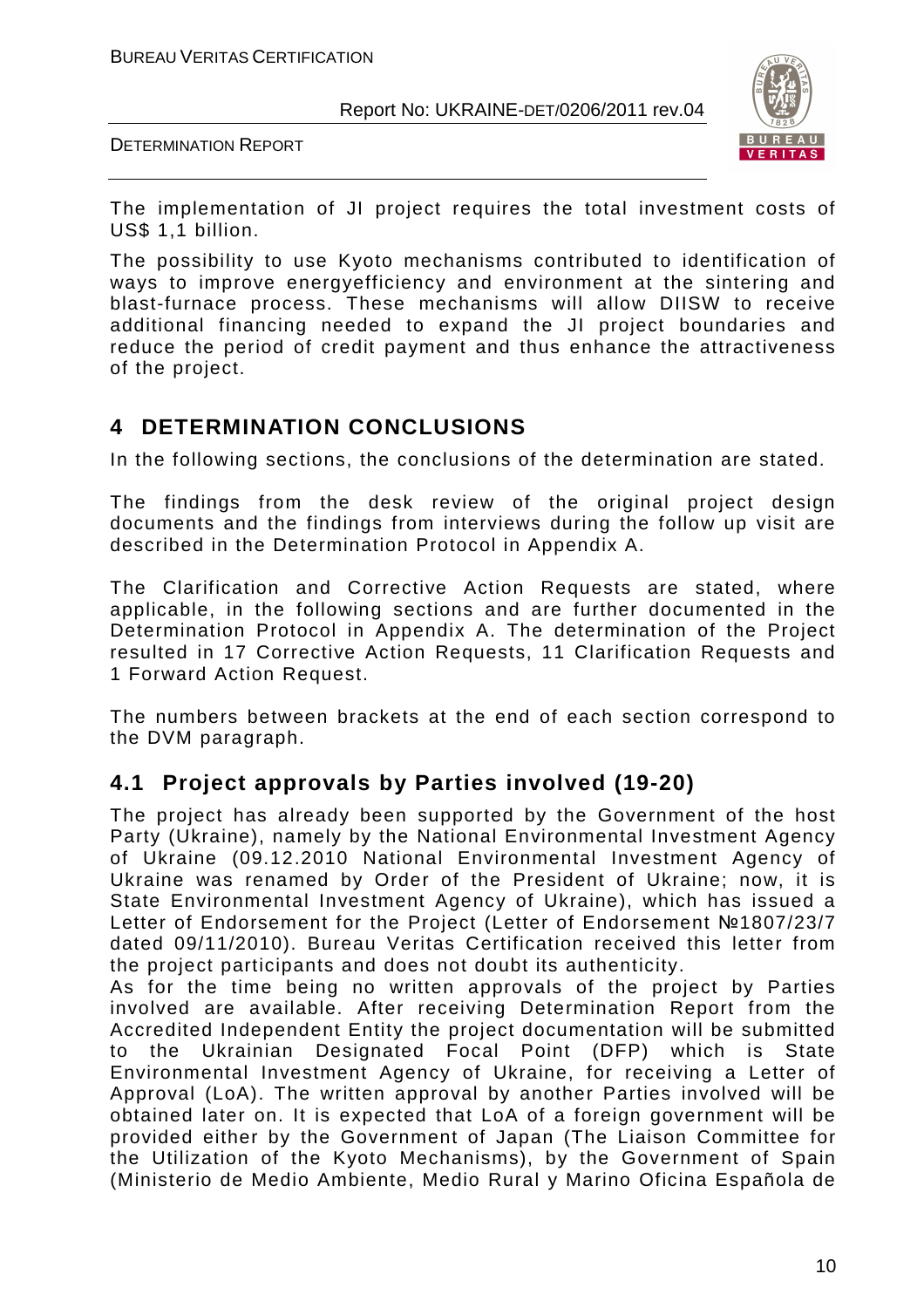DETERMINATION REPORT



Cambio Climático), by the Government of Netherlands (Ministry of Economic Affairs) or by the Government of United Kingdom of Great Britain and Northern Ireland (Department of Energy and Climate Change).

As the project has no approvals by the Parties involved, CAR 04 remains pending and will be closed after report finalizing (refer to the Appendix A).

#### **4.2 Authorization of project participants by Parties involved (21)**

The official authorization of each legal entity listed as project participant in the PDD by Parties involved will be provided in the written project approvals (refer to 4.1 above).

#### **4.3 Baseline setting (22-26)**

The PDD explicitly indicates that using a methodology for baseline setting and monitoring developed in accordance with appendix B of the JI guidelines (hereinafter referred to as JI specific approach) was the selected approach for identifying the baseline. No applicable approved CDM methodologies are available for this project type; however, JI Project "Energy Efficiency measures at the "Public Joint Stock Company Azovstal Iron and Steel Works" has been submitted to the accredited independent entity (AIE) in 2010 and already passed a positive determination and received a letter of approval from the Government of Ukraine. It is assuming implementation of technological measures to improve the energy efficiency of blast furnace production as well as its modernisation. This may be treated as similar to the project «Revamping of sintering and blast-furnace production at OJSC «Dniprovsky Integrated Iron and Steel Works named after Dzerzhynsky»; therefore its approach can be fully applied to the project in question. Besides, in terms of methodological approach, the project is fully identical to the relevant part of the project registered at UNFCCC with reference number UA1000022, as it covers basically the same assets as in the proposed JI project. It refers to blast furnace shop and sintering machines as well as secondary energy production. It takes into account all emissions of GHGs related to the process of pig iron and sintering production. Therefore the approach is fully applicable for the project.

The PDD provides a detailed theoretical description in a complete and transparent manner, as well as justification, that the baseline is established:

- a) Identifying and listing alternatives to the project activity on the basis of conservative assumptions and taking into account uncertainties.
- b) Identifying the most plausible alternatives considering relevant sectoral policies and circumstances, such as economic situation in the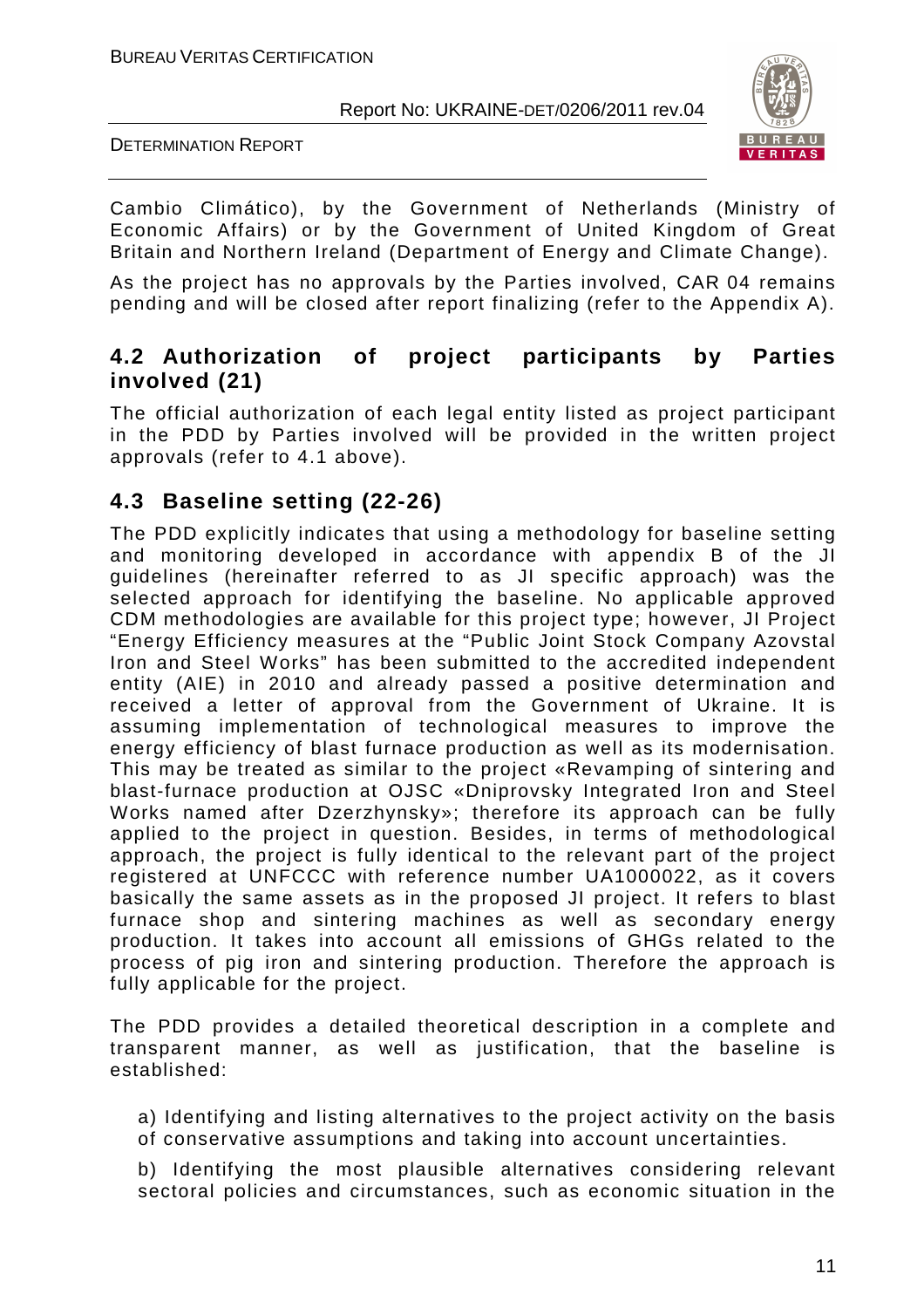

DETERMINATION REPORT

steel sector in Ukraine and other key factors that may affect the baseline. The baseline is identified by screening of the alternatives based on the technological and economic considerations for the project developer, as well as on the prevailing technologies and practices in Ukrainian steel industry at the time of the investment decision.

The alternatives have been identified based on national practice and reasonable assumptions with regard to the sectoral legislation and reform, economic situation in the country, availability of raw materials and fuel as well as technologies and logistics etc.

Alternative # 1: Preservation of the current situation: continuation of sinter plant and BFs #8, 9, 11, 12 operation and BF #1M renewal with commissioning without reconstruction.

Ukrainian iron and steel production facilities have inherited process equipment installed during the Soviet era. Iron and steel industry is today in need of a sector-wide reform. However innovative development of the nation's iron and steel industry is practically minimal. The reason is that such practical decisions made bumped against lack of reliable financial and institutional support. These reasons have also hampered DIISW to initiate and realise modernisation of the Plant.

Therefore, production of pig iron and steel and expansion of market share based on existing process lines, without introduction of new facilities, but renewal of BF#1M, which envisaged insignificant investment, would be business-as-usual (BAU) solution fully in line with international steelmaking practices at the time of investment decision, as well as with economy environment of IUD and Ukraine in general. The benefits for the project owner include (i) insignificant capital expenditures due to renewal BF#1M, (ii) profit in the short-term perspective amid crisis environment; (ііі) no need to secure access to significant financing, mostly required to make up operating capital, due to absent investment requirements and known technology, (iv) no need for capital construction, (v) low technical risk due to historical experience, familiarity and confirmed capacity to build, operate the facilities, and to manage related risks, (vі) availability of trained staff, etc.

In fact, the planned pig iron output could have also been secured with existing older BFs, SP and secondary power generation facilities. At the moment of the investment decision, as well as currently, there were no regulatory or technical limitations for the operation of the older BFs and other steel facilities. Such limitations will continue to be absent at least until 2012 and even in longer term till 2020 – if there persist current Ukrainian economy conditions and intentions for its reform encouraging to hold back administrative barriers before commercial production activity carried out by private entities.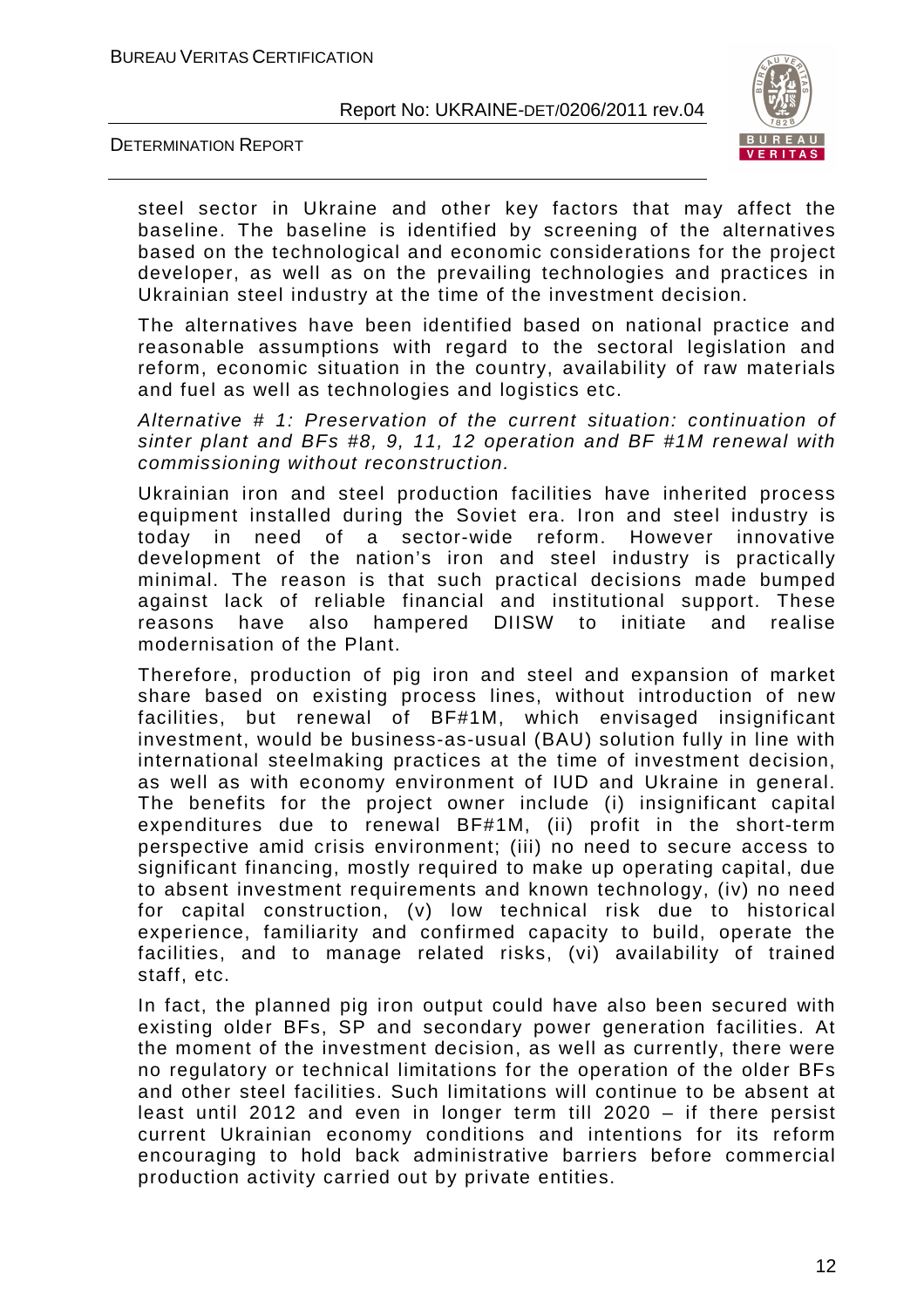DETERMINATION REPORT



Alternative # 2: Revamping of sinter plant and all the blast furnaces without carbon financing.

The project activity includes reconstruction of all the BFs, SP and secondary power generation facilities at the DIISW as well as introduction of the new SP and BFs.

In 2003, when decision was made, there were, and there still are, no legal or regulatory requirements in Ukraine for the adoption of obligatory reconstruction or modernisation activities in steel making sector. The proposed project is in line with non-mandatory, general government policies, such as the Restructuring Program of the Iron and Steel Sector and with the long-term Energy Strategy for Ukraine.

The project activity is itself an integrated energy efficient programme aimed at reduction of energy consumption per tonne of pig iron produced. This can not be done without reconstruction and modernisation of equipment in the Blast Furnace Shop as well in the Sinter Plant and Power Plant that includes other secondary production facilities and therefore without a massive investment programme.

Against the backdrop of the poor economic situation of the DIISW at the beginning of the project implementation and moreover the global crisis whose effects were particularly acute for the whole Ukrainian iron and steel sector, a project requiring the total investment of US\$ 1,1 billion would be hard to accomplish, given its current status.

Therefore, considering financial, technical and other barriers, project scenario without the JI component was not the most attractive one, which prevented its further implementation.

Alternative # 3: Realisation of projects on the not blast-furnace ironmaking plants at DIISW.

In general there is an option to replace blast furnace production and therefore also influence on sintering production.This option is related to the construction of industrial plants for production of reduced iron by Midrex or similar technology. However this option is not fully realistic for the DIISW because the Steel Mill does not have its own access to iron ore resources and fully relies on market condition. The recent problems with iron ore supply have shown the extreme volatility of such a decision upon market conditions. Additionally such a decision could require a significant portion of investments estimated at around more than US\$3 billion. In Ukraine so far no company has been able to overcome such investment barriers. The declared project activity by OJSC "Vorskla Steel" in a construction of Midrex-based furnaces has been suspended for an indefinite time. Moreover new technological decisions like not blast-furnace iron making require a replacement of the established logistical scheme which is additional risk for DIISW. Therefore the switch to the new steelmaking technology based on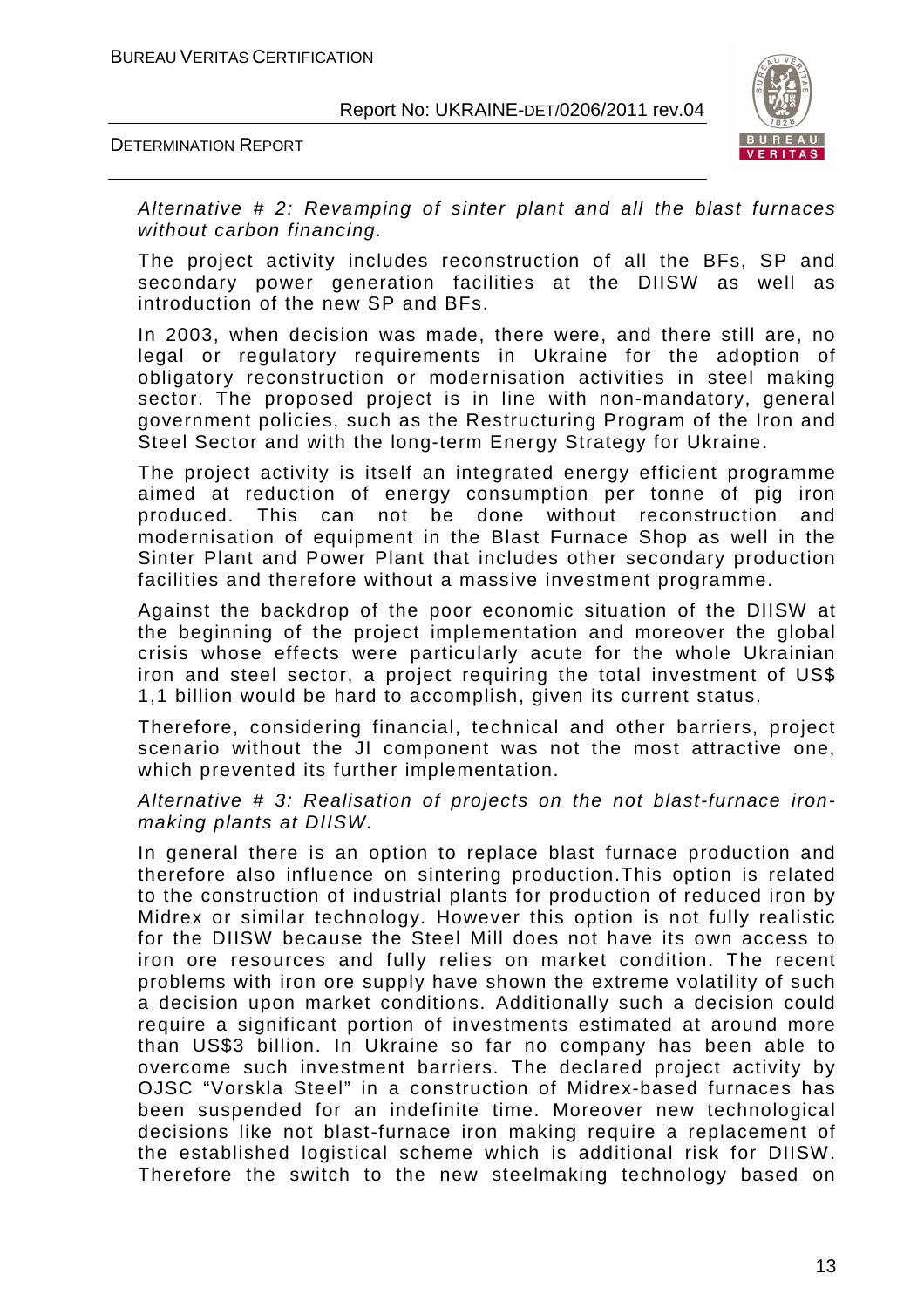DETERMINATION REPORT



Midrex technology can not be considered as baseline scenario due to a number of mentioned obstacles.

The Alternative #1 is the most likely baseline scenario for a number of reasons, for instance the required quantity and quality of pig iron can be produced without costly and large-scale reconstruction as well as change of historical manufacturing practice and logistics. The above suggests that the Alternative # 1 would be the most plausible and credible alternative and it represents the baseline scenario for the proposed project activity. For the baseline scenario, the full amount of  $CO<sub>2</sub>$  emissions related to this scenario is accounted for; its monitoring is performed as part of detailed monitoring of steelworks processes required for the DIISW technical purposes.

#### Application of the approach chosen

The detailed analysis of the alternatives was given above. Alternative #3 was the least feasible among all 3 alternatives because it required huge investments and complete change of logistical scheme. Alternative #2 presents the project scenario and in comparison with Alternative #1 that is the baseline required significantly more investments. Therefore continuation of existing practice with gradual planned maintenance and repair does not require additional massive investments as well as change of used process technology and is the most plausible and realistic one.

#### Consistency with mandatory applicable laws and regulations

As it was also mentioned above the year 2003 was selected as the year when the investment decision was made. All the listed alternatives in the year 2003 were considered to be feasible and did not face any legislative barriers. Moreover even at the date of PDD preparation situation is still identical. Ukrainian legislation does not regulate  $CO<sub>2</sub>e$ emissions and does not demand reductions of such emissions.

Therefore, the most plausible scenario for the baseline is the Altenative #1. All the information concerning approach for calculation of emission reductions are given below.

#### Conservative assumptions used for baseline emission calculations have been applied:

а) 5 year base period from 1999 to 2003 has been chosen in order to nullify the impact of annual or periodic repair and maintenance of the equipment;

b) timing of baseline period coincides with gradual improvements at the global steel market. At the same time project line faces negative impact of world financial and economic crisis that makes specific energy consumption rate per tonne of pig iron to be more intensive than under normal operation;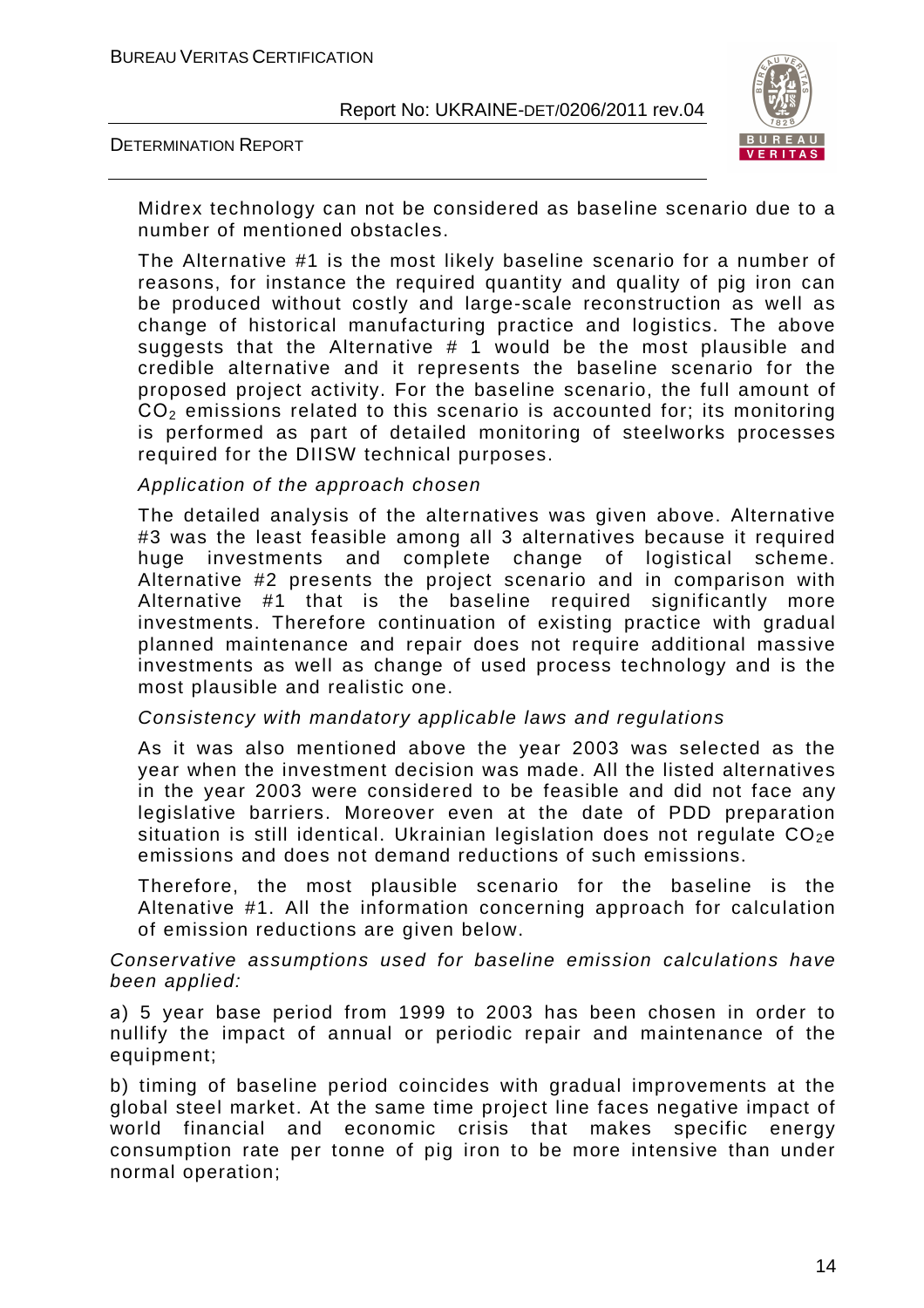DETERMINATION REPORT



c) in the baseline period natural gas was historically cheaper than in the project line that could cause its replacement on coal and coke with higher emission factor during the project activity. This impact was ignored that makes approach a very conservative;

d) DIISW faced no difficulties with supply of raw materials such as ore and coal.

All explanations, descriptions and analyses pertaining to the baseline in the PDD were found adequate and the baseline is identified appropriately.

#### **4.4 Additionality (27-31)**

The most recent version of the "Tool for the demonstration and assessment of additionality" approved by the CDM Executive Board was used, in accordance with the JI specific approach, defined in paragraph 2 (c) of the annex I to the "Guidance on criteria for baseline setting and monitoring". All explanations, descriptions and analyses are made in accordance with the selected tool.

The PDD provides a justification of the applicability of the approach. Due to the fact that there is no approved CDM baseline and monitoring methodology which is applicable to the project type, the Additionality Tool is applied which is considered as a good practice for additionality justification.

Additionality proofs are provided. Three alternative scenarios to the project activity were identified and proven to be in compliance with mandatory legislation and regulations taking into account the enforcement in the region and Ukraine. The credible barriers, such as investment (adverse financial situation of DIISW, Backwardness of the Ukrainian Domestic Financial Market, IUD Low Credit Rating) and technological barriers, which would hinder project scenario implementation without additional revenue from Kyoto benefits. No barriers exist to the baseline alternative, the continuation of the situation prior to the implementation of the project activity.

The proposed joint implementation project is not common practice. Todate, a similar project but to incomparable lower scale has been implemented only at Azovstal (some measures related to technological improvements of BFs operation and reconstruction of BF shop components of the proposed JI project) within the framework of one of the mechanisms provided by the Kyoto protocol to UNFCCC. Pursuant to the Tool for the Demonstration and Assessment of Additionality, a project registered under Kyoto mechanism is excluded from common practice analysis, which makes the proposed project the only one of its kind for Ukraine.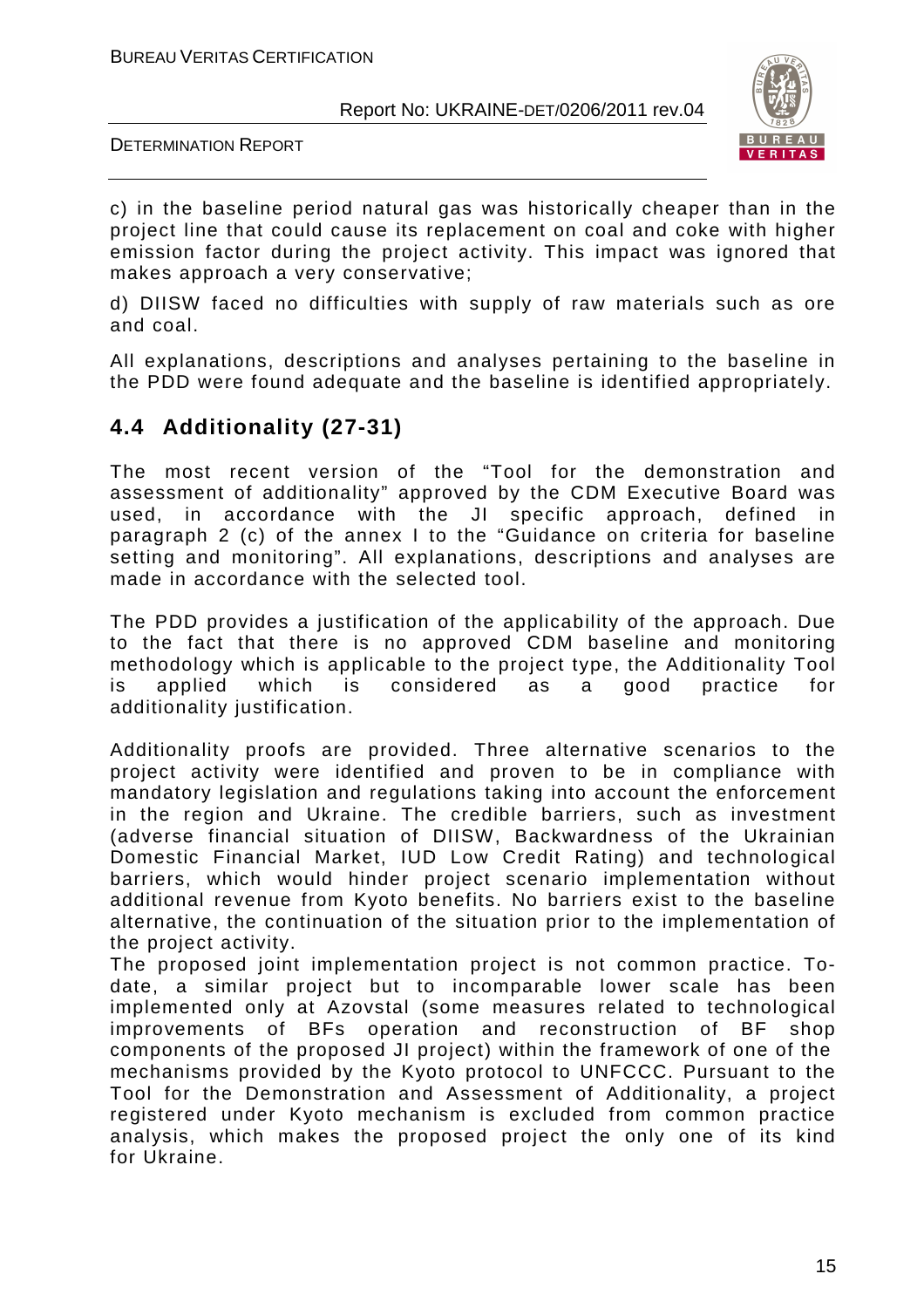DETERMINATION REPORT



So, the program of revamping of sintering and blast-furnace production planned to be implemented at DIISW is an integrated program that has no predecessors in Ukraine and could not be considered as a common practice. Thus, the overall conclusion is that the project activity meets all additionality criteria, is not the baseline scenario and is additional.

Additionality is demonstrated appropriately as a result of the analysis using the approach chosen. Additionality is proved mainly due to the barrier analyses (including description of specific barriers, adverse financial situation of DIISW, barriers due to prevailing practice and technological barriers).

#### **4.5 Project boundary (32-33)**

The project boundary defined in the way to cover all emissions of GHGs related to the project. With respect to organizational structure of DIISW, project boundary includes directly sinter plant and blast-furnace shop together with all auxiliary power facilities of the plant. Power grid, natural gas supply network and material supplies such as coke were not included in the project boundary directly; however Ukraine's typical greenhouse gas emission factors for production and/or supply of electricity and gas consumed under baseline and project scenarios have been factored in emission calculations. Thus all  $CO<sub>2</sub>$  emissions related to project and baseline cases have been taken into account.

 $N<sub>2</sub>O$  emissions from steelmaking process are unlikely to be significant IPCC does not provide a methodology to calculate  $N_2O$  emissions. They will not typically change from baseline to project case.  $CH<sub>4</sub>$  emissions are related to sinter and coke production in this type of project and are very minor in comparison with  $CO<sub>2</sub>e$  emissions. Both types of emissions are excluded from the quantification of baseline and project emissions. The exclusion of CH<sub>4</sub> represents a conservative approach as more sinter and coke is consumed in absolute terms in the baseline in comparison with the project.

Therefore, the project boundary defined in the PDD encompasses all anthropogenic emissions by sources of greenhouse gases (GHGs) that are:

- (i) Under the control of the project participants, such as fuels used in the project and baseline, material flow as part of production process;
- (ii) Reasonably attributable to the project such as electricity used under the project and baseline scenarios; and

(iii) Significant, i.e., as a rule of thumb, would by each source account on average per year over the crediting period for more than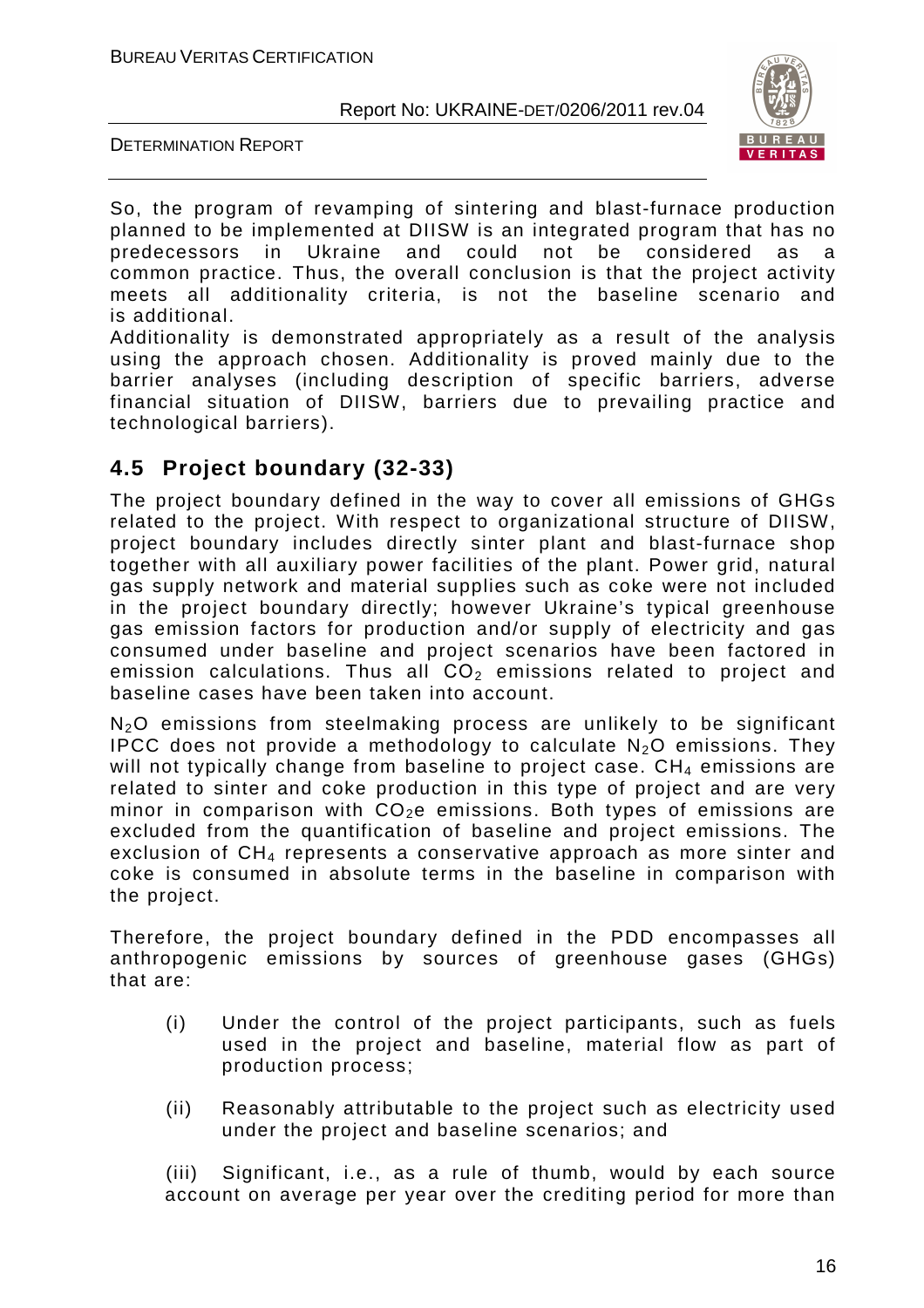DETERMINATION REPORT



1 per cent of the annual average anthropogenic emissions by sources of GHGs, or exceed an amount of 2,000 tonnes of  $CO<sub>2</sub>$ equivalent, whichever is lower.

The delineation of the project boundary and the gases and sources included are appropriately described and justified in the PDD. Based on the above assessment, the AIE hereby confirms that the identified boundary and the selected sources and gases are justified for the project activity.

#### **4.6 Crediting period (34)**

The PDD states the starting date of the project as the date on which the implementation or construction or real action of the project will begin or began, and the starting date is 26/12/2003, which is after the beginning of 2000.

The PDD states the expected operational lifetime of the project in years and months, which is 20 years or 240 months.

The PDD states the length of the crediting period in years and months, which is 16 years and 9 months or 201 months (3 years and 9 months or 45 months for the period before the first commitment period, 5 years or 60 months for the first commitment period and 8 years or 96 months for the period following the first commitment period), and its starting date as 01/04/2004, which is on the date the first emission reductions are generated by the project.

The PDD states that the crediting period for the issuance of ERUs starts only after the beginning of 2008 and does not extend beyond the operational lifetime of the project.

The PDD states that the extension of its crediting period beyond 2012 is subject to the host Party approval, and the estimates of emission reductions are presented separately for those until 2012 and those after 2012 in all relevant sections of the PDD.

#### **4.7 Monitoring plan (35-39)**

The PDD, in its monitoring plan section, explicitly indicates that JI specific approach was the selected.

The monitoring plan describes all relevant factors and key characteristics that will be monitored, and the period in which they will be monitored, in particular also all decisive factors for the control and reporting of project performance, such as statistics reporting forms; quality control (QC) and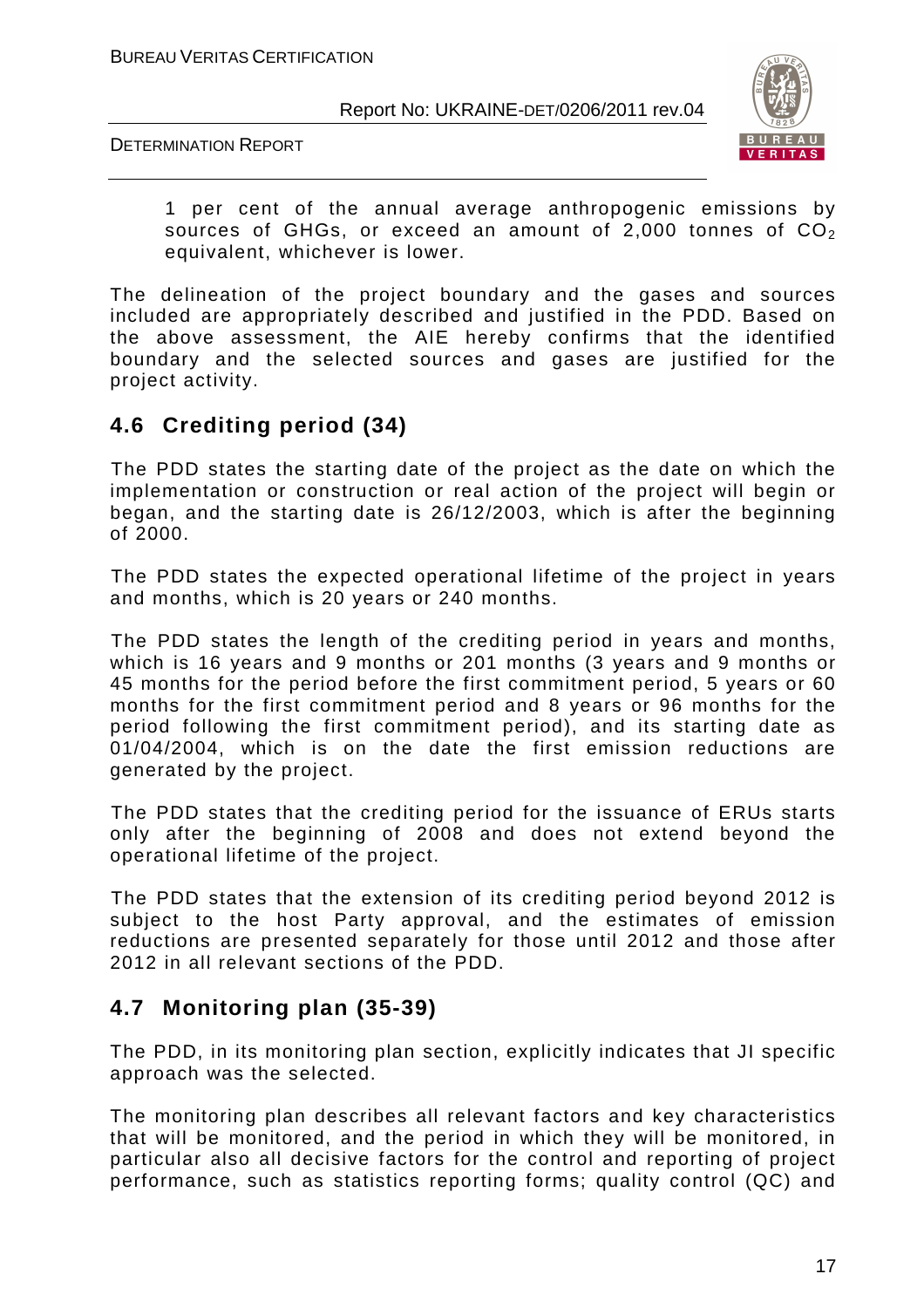DETERMINATION REPORT



quality assurance (QA) procedures; the operational and management structure that will be applied in implementing the monitoring plan.

The monitoring plan specifies the indicators, constants and variables that are reliable (i.e. provide consistent and accurate values), valid (i.e. be clearly connected with the effect to be measured), and that provide a transparent picture of the emission reductions to be monitored such as total pig iron output, quantity of each fuel used in making pig iron, emission factor for fuel consumption, electricity consumed in producing pig iron, emission factor for electricity consumption, quantity of each fuel used in sintering process, electricity consumed in sintering process, quantity of each reducing agent in Pig Iron Production, emission factor of each reducing agents, quantity of each other input in Pig Iron Production, emission factor of each other input, quantity of each other input in Pig Iron Production, and electricity consumed for balance of process needs.

The monitoring plan explicitly and clearly distinguishes:

- (i) Data and parameters that are not monitored throughout the crediting period, but are determined only once (and thus remain fixed throughout the crediting period), and that are available already at the stage of determination, such emission factor for fuel consumption, emission factor for electricity consumption, emission factor of each reducing agent, and emission factor of each other input.
- (ii) Data and parameters that are not monitored throughout the crediting period, but are determined only once (and thus remain fixed throughout the crediting period), but that are not already available at the stage of determination, which are absent.
- (iii) Data and parameters that are monitored throughout the crediting period, such as quantity of each fuel used in making pig iron, electricity consumed in producing pig iron, quantity of each fuel used in sintering process, electricity consumed in sintering process, quantity of each reducing agent in Pig Iron Production, quantity of each other input in Pig Iron Production, quantity of each fuel used for balance of process needs, and electricity consumed for balance of process needs.

The monitoring plan describes the methods employed for data monitoring (including its frequency) and recording, such as direct measurement with scales; gas, water, steam and electricity meters; calculations with different recording frequency such as continuously or monthly, quarterly, yearly and electronic or paper recording method. The respective information for each monitoring parameter is sufficiently described in the section D of the PDD.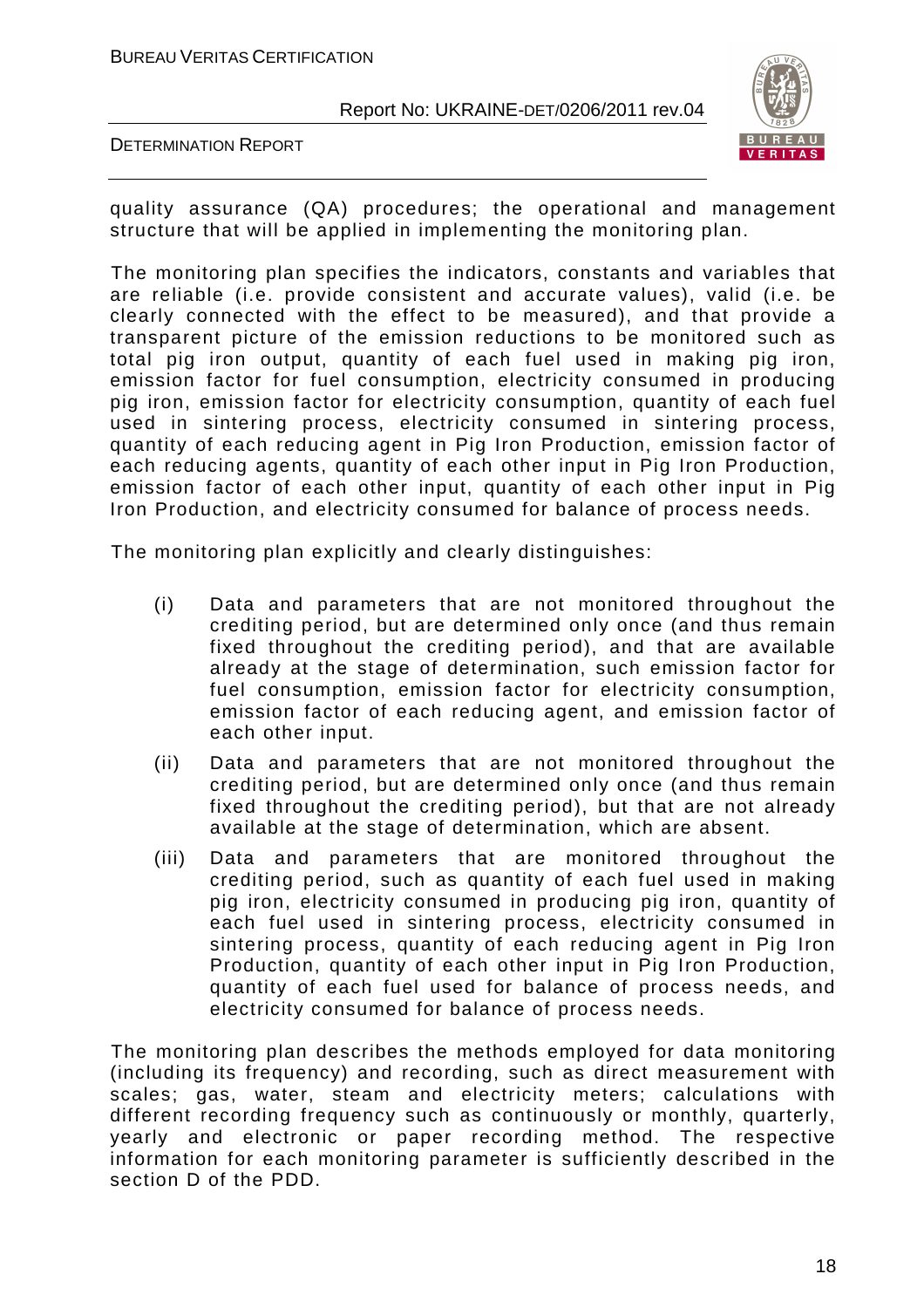DETERMINATION REPORT



The monitoring plan elaborates all algorithms and formulae used for the estimation/calculation of baseline emissions/removals and project emissions/removals or direct monitoring of emission reductions from the project, leakage, as appropriate.

#### **Baseline emissions:**

 $BE_i = TCPTPIP_b$  x TPII<sub>p.i</sub>

where: TCPTPIP $_b$  – total CO2e emissions per 1 tonne of pig iron produced, t  $CO<sub>2</sub>e$ TPIIp,i - total pig iron production during the particular project period, tonnes

<sup>i</sup> - regular data registration interval

 $<sub>p</sub>$  - project case</sub>

 $<sub>b</sub>$  - baseline</sub>

TCPTPIP $_b$  – total CO<sub>2</sub>e emissions per 1 tonne of pig iron produced in the baseline scenario (historical data of DIISW operation regarding pig iron production during the period of 1999 – 2003) – includes total embodied  $CO<sub>2</sub>e$  from Pig Iron production and total  $CO<sub>2</sub>e$  in the balance of production processes, which are divided by total volume of pig iron production in the baseline scenario (historical pig iron production at DIISW during the period of 1999-2003).

 $TCPTPIP<sub>b</sub> = (TCPI<sub>b</sub> + TCPBPN<sub>b</sub>) / TPII<sub>b</sub>$ 

where: TCPI<sub>b</sub> - total embodied CO<sub>2</sub>e from Pig Iron production, t CO<sub>2</sub>e TCBPN<sub>b</sub> - total CO<sub>2</sub>e in the balance of production processes, t CO<sub>2</sub>e  $TPII<sub>b</sub>$  - total pig iron production during the baseline period, tonnes

The equations capture the entire  $CO<sub>2</sub>e$  impacts of all material and energy flows into the baseline. Therefore the approach is both transparent and justifiable.

#### Pig iron production

 $CO<sub>2</sub>e$  due to the production of Pig Iron (TCPI<sub>b,i</sub>) comes from three sources: fuel (natural gas), electricity, and material inputs, such as coke, anthracite, limestone, dolomite, pellets, etc.

 $TCPI_{b,i} = (TCFCPI_{b,i} + TCEPI_{b,i} + TCIPI_{b,i})$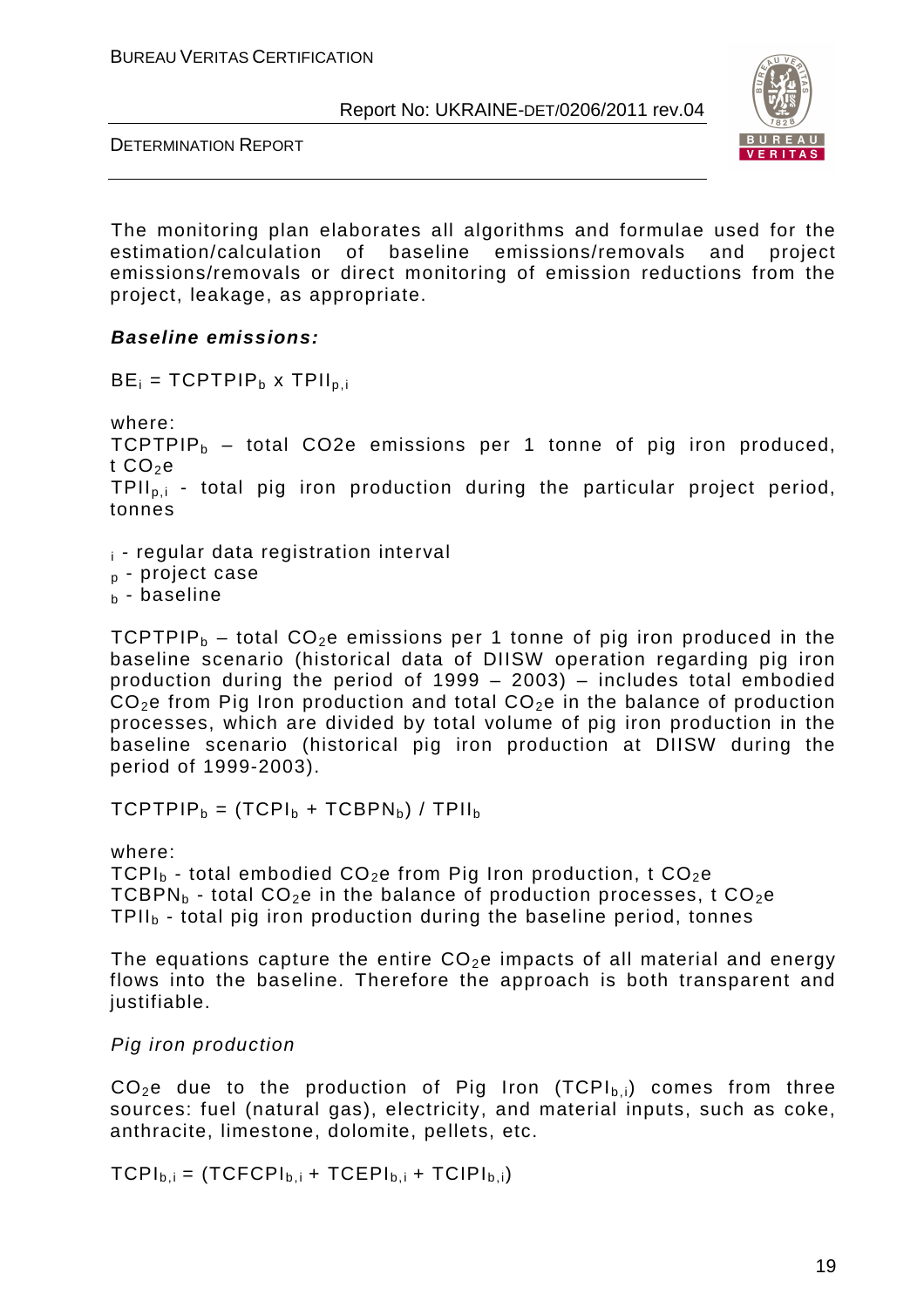

where:

 $TCFCPI_{b,i}$  - total  $CO<sub>2</sub>e$  from fuel consumption in producing Pig Iron, t  $CO<sub>2</sub>e$ 

TCEPI<sub>b,i</sub> - total CO<sub>2</sub>e from electricity consumption in producing Pig Iron, t  $CO<sub>2</sub>e$ 

TCIPI<sub>bi</sub> - total CO<sub>2</sub>e from Inputs into Pig Iron, t CO<sub>2</sub>e

Total  $CO<sub>2</sub>e$  from fuel consumption in producing Pig Iron (TCFCPI<sub>b,i</sub>) is the quantity of fuel multiplied by the emission factor of the fuel:

$$
TCFCPI_{b,i} = \sum_{1}^{fpi} \left(Q_{fpi,b,i} \times EF_{f,b}\right)
$$

where:  $f<sub>pib,i</sub>$  - fuel used in making pig iron  $Q_{b,i}$  - quantity of fuel  $_{foi}$  used (1000 m<sup>3</sup>)  $EF_{f,b}$  - tonnes of  $CO_2e$  per 1000 m<sup>3</sup> of fuel

Emission factor for fuel in this case is based on fixed net calorific value. During the monitoring report development emission factor will be modified by taking into account actual net calorific value of fuel.

Total  $CO<sub>2</sub>e$  from electricity consumption in producing Pig Iron (TCEPI<sub>b,i</sub>) is the quantity of electricity multiplied by the emission factor of electricity:

 $TCEPI_{b,i} = ECPI_{b,i} \times EF_{e,b}$ where:  $ECPI<sub>b,i</sub>$  - electricity consumed in producing pig iron, MWh  $EF_{e,b}$  - emission factor for electricity, t  $CO<sub>2</sub>e/MWh$  in the relevant period

TCIPI<sub>b,i</sub> – the total CO<sub>2</sub>e emissions from the material inputs into pig iron – include the  $CO<sub>2</sub>e$  from fuel and electricity used to prepare iron ore, the total  $CO<sub>2</sub>e$  from the reducing agents (coke, anthracite etc.) and the total CO2e from limestone, dolomite, pellets etc.

 $TCIPI_{b,i} = TCFIO_{b,i} + TCEIO_{b,i} + TCRAPI_{b,i} + TCOIPI_{b,i}$ 

where:

TCFIO<sub>b,i</sub> - total CO<sub>2</sub>e from fuel used to prepare iron ore, t CO<sub>2</sub>e TCEIO<sub>b,i</sub> - total CO<sub>2</sub>e from electricity consumption in preparing iron ore, t  $CO<sub>2</sub>e$ TCRAPI $_{\text{b,i}}$  - total CO<sub>2</sub>e from reducing agents, t CO<sub>2</sub>e TCOIPI<sub>b,i</sub> - total CO<sub>2</sub>e from the other consumed inputs, t CO<sub>2</sub>e

Total  $CO<sub>2</sub>e$  from fuel used for Sinter production (TCFIO<sub>b,i</sub>) is the quantity of fuel multiplied by the emission factor of this fuel: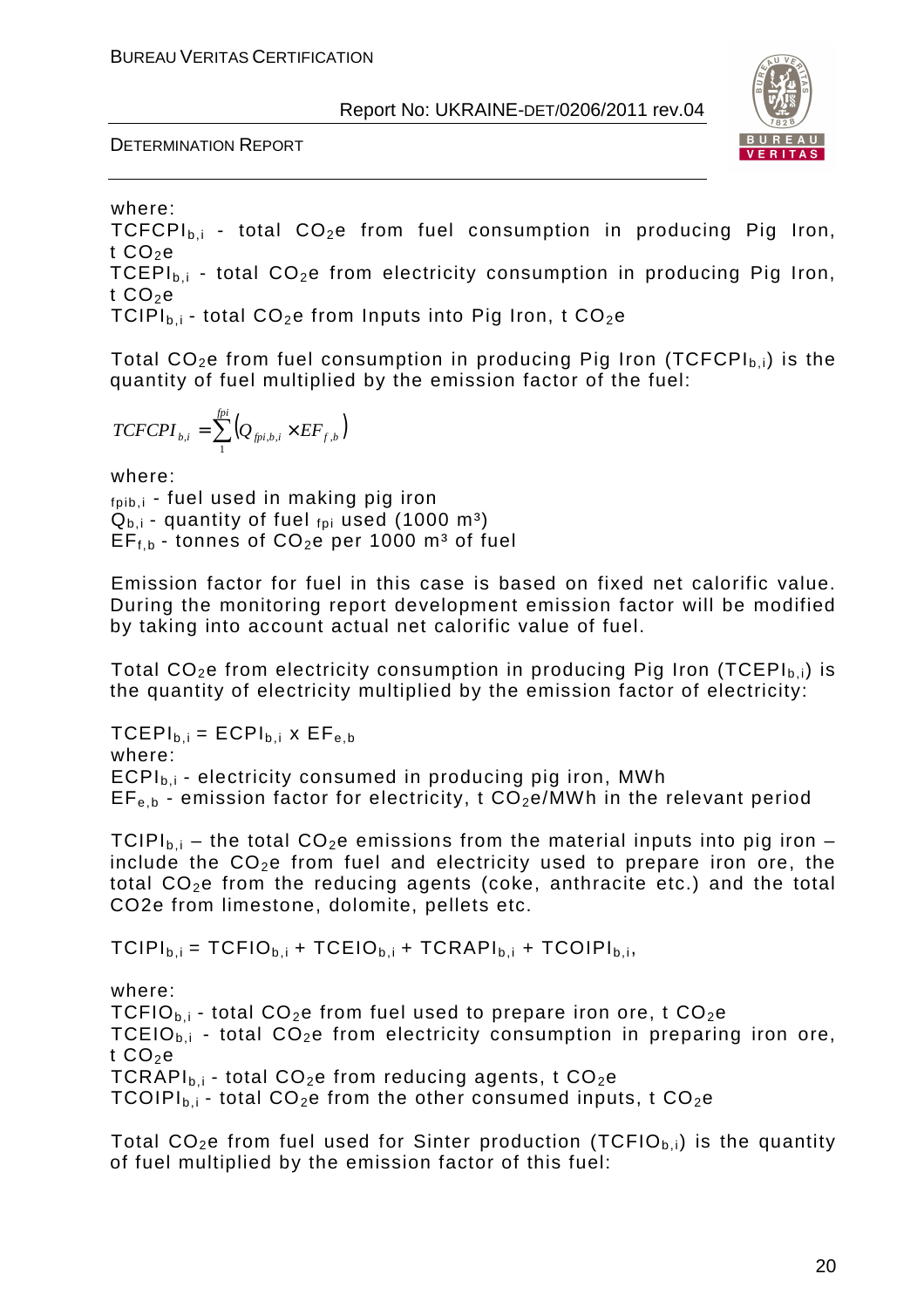

$$
TCFIO_{b,i} = \sum_{1}^{fio} \left(Q_{fio,b,i} \times EF_{f,b}\right)
$$

where: fiob,i - fuel used for Sinter production  $Q_{b,i}$  - quantity of fuel fio used (1000 m<sup>3</sup>)  $EF_{f,b}$  - tonnes of  $CO_2e$  per 1000 m<sup>3</sup> of fuel

Emission factor for fuel in this case is based on fixed net calorific value. During the monitoring report development emission factor will be modified by taking into account actual net calorific value of fuel.

Total  $CO<sub>2</sub>e$  from electricity consumption for Sinter production (TCEIO<sub>b,i</sub>) is the quantity of electricity multiplied by the emission factor of electricity:

 $TCEIO_{b,i} = ECIO_{b,i} * EF_{e,b}$ 

where:

ECIO  $_{\text{b,i}}$  - electricity consumed for Sinter production, MWh  $EF_{e,b}$  - emission factor for electricity, t  $CO<sub>2</sub>e/MWh$  in the relevant period

Total  $CO<sub>2</sub>e$  from reducing agents in pig iron production TCRAPI<sub>bi</sub> is the quantity of each reducing agent multiplied by the emission factor for the reducing agent:

$$
TCRAPI_{b,i} = \sum_{1}^{rapi} (Q_{rapi,b,i} \times EF_{ra,b})
$$

where:

rapib,i - number of reducing agents in pig iron production  $Q_{b,i}$  - quantity of each reducing agent  $_{\text{rapi}}$  used (tonnes)  $EF_{\text{rad}}$  - emission factor for reducing agent, t  $CO<sub>2</sub>e/tonne$  in the relevant period

The project developers use default factors for coke (emission factor 3.66 t  $CO<sub>2</sub>e/tonne$ , which includes the default factor for coke burning  $(3.1 \t{CO}_2e/tonne)$  and the default factor for coke production  $(0.56 \text{ t } CO_2$ e/tonne)), anthracite (default emission factor 2.62 t CO2e/tonne). If other reducing agents are to be used, their default emission factors will be applied. In case if actual data on carbon content and the net calorific value of coke and anthracite are available, the emission factor for these parameters will be recalculated and these data would prevail over PDD estimations.

Total  $CO<sub>2</sub>e$  from the other inputs such as limestone, dolomite, pellets etc. in pig iron production  $TCOIPI_{b,i}$  is the quantity of each other input multiplied by the emission factor for that input: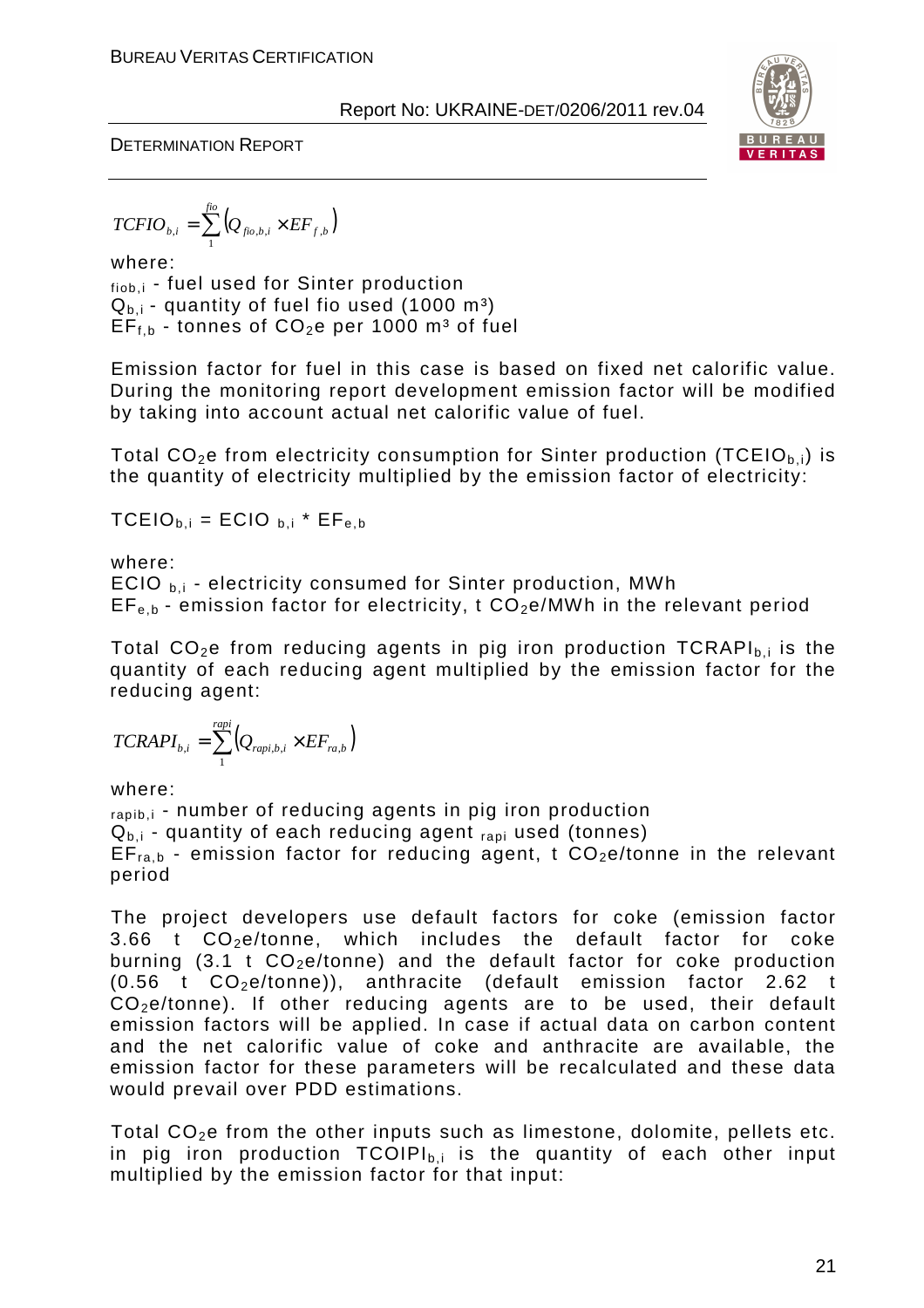

$$
TCOIPI_{b,i} = \sum_{1}^{oipi} \left(Q_{oipi,b,i} \times EF_{oi,b}\right)
$$

where:

oipib,i - number of the other inputs in pig iron production  $Q_{b,i}$  - quantity of each other input oipi used (tonnes)  $EF_{oi,b}$  - emission factor for the other inputs, t  $CO<sub>2</sub>e/tonne$  in the relevant period

#### Balance of process needs

Total tonnes of  $CO<sub>2</sub>$  related to the balance of process needs of the project, namely production of secondary energy at the CHP (that produces blast-furnace blowing, chemically treated water and heat), as well as processes to produce compressed air, steam, oxygen, nitrogen, argon , water, air-free water and treated gas together with its transportation. The relevant parameters are calculated based on the amounts of fuel and electricity consumed by the said processes:

TCBPN<sub>b,i</sub> - total tonnes of  $CO<sub>2</sub>$  related to the balance of process needs, which is the sum of  $CO<sub>2</sub>$  emissions from fuel and electricity consumed:

 $TCBPN<sub>b.i</sub> = TCFCBPN<sub>b.i</sub> + TCEBPN<sub>b.i</sub>$ where: TCFCBPN<sub>b.i</sub> - total CO<sub>2</sub>e from fuel consumption for balance of process needs,  $t CO<sub>2</sub>e$ : where: fbpnb,i - fuel used in producing secondary energy used for balance of process needs  $Q_{b,i}$  = quantity of fuel fbpn used (1000 m<sup>3</sup>)  $EF_{f,b}$  = tonnes of CO<sub>2</sub>e per 1000 m<sup>3</sup> of fuel

Emission factor for fuel in this case is based on fixed net calorific value. During the monitoring report development emission factor will be modified by taking into account actual net calorific value of fuel.

TCEBPN<sub>b,i</sub> - total CO<sub>2</sub>e from electricity consumption for balance of process needs,  $t CO<sub>2</sub>e$ :

 $TCEBPN<sub>b,i</sub> = ECBPN<sub>b,i</sub> * EF<sub>e,p</sub>$ 

where:

 $ECBPN<sub>b,i</sub>$  - electricity used for production of secondary energy used for the balance of process needs (MWh)

 $EF_{e,p}$  - emission factor for electricity, t  $CO_2e/MWh$  in the relevant period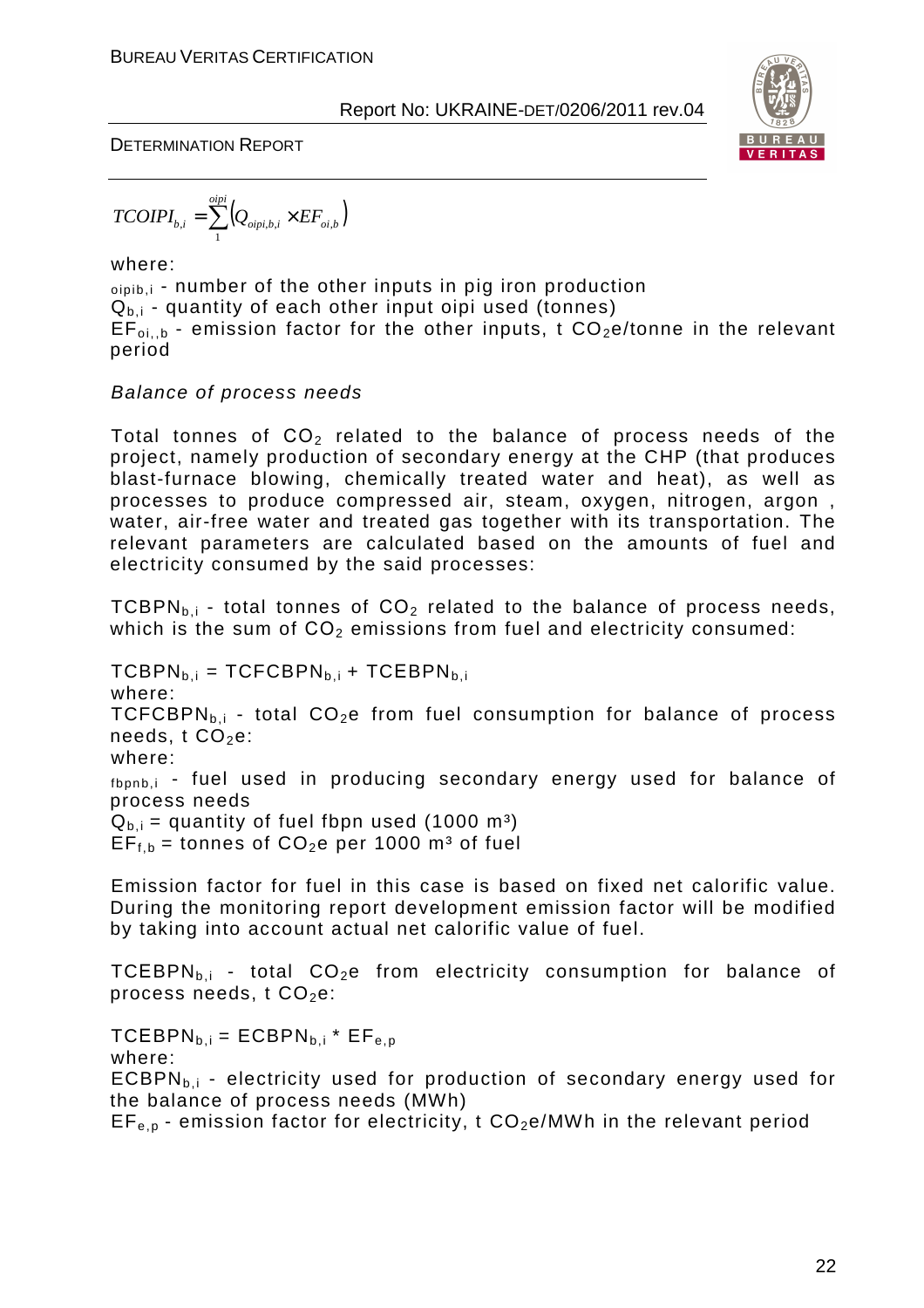DETERMINATION REPORT



#### **Project emissions:**

Project emissions will equal the total tonnes of  $CO<sub>2</sub>e$  from the Pig Iron Process and Sintering (Sinter production) added to the total tonnes of CO<sub>2</sub>e from the energy consumed for the balance of process needs.

 $PE_i = TCPI_{p,i} + TCBPN_{p,i}$ 

#### where:

TCPI<sub>p.i</sub> - total embodied CO<sub>2</sub>e from Pig Iron production, t CO<sub>2</sub>e TCBPN<sub>p.i</sub> - total CO<sub>2</sub>e in the balance of production processes, t CO<sub>2</sub>e

 $\mathbf{i}$  - regular data registration interval

The equations capture the entire  $CO<sub>2</sub>e$  impacts of all material and energy flows into the projectline. Therefore the approach is both transparent and justifiable.

#### Pig iron production

 $CO<sub>2</sub>e$  due to the production of Pig Iron (TCPI<sub>p,i</sub>) comes from three sources: fuel (natural gas), electricity and material inputs, such as coke, anthracite, limestone, dolomite, pellets, etc.

 $TCPI<sub>p,i</sub> = (TCFCPI<sub>p,i</sub> + TCEPI<sub>p,i</sub> + TCIPI<sub>p,i</sub>)$ where: TCFCPI<sub>p,i</sub> - total CO<sub>2</sub>e from fuel consumption in producing Pig Iron, t  $CO<sub>2</sub>e$ TCEPI<sub>pi</sub> - total CO<sub>2</sub>e from electricity consumption in producing Pig Iron, t  $CO<sub>2</sub>e$ TCIPI<sub>p.i</sub> - total CO<sub>2</sub>e from Inputs into Pig Iron, t CO<sub>2</sub>e

Total CO2e from fuel consumption in producing Pig Iron (TCFCPIp,i) is the quantity of fuel multiplied by the emission factor of the fuel:

$$
TCFCPI_{p,i} = \sum_{1}^{fpi} \left(Q_{fpi,p,i} \times EF_{f,p}\right)
$$

where:

 $f_{\text{pip},i}$  - fuel used in making pig iron  $Q_{p,i}$  - quantity of fuel  $_{fpi}$  used (1000 m<sup>3</sup>)  $EF_{f,p}$  - tonnes of  $CO_2e$  per 1000 m<sup>3</sup> of fuel

Emission factor for fuel in this case is based on fixed net calorific value. During the monitoring report development emission factor will be modified by taking into account actual net calorific value of fuel.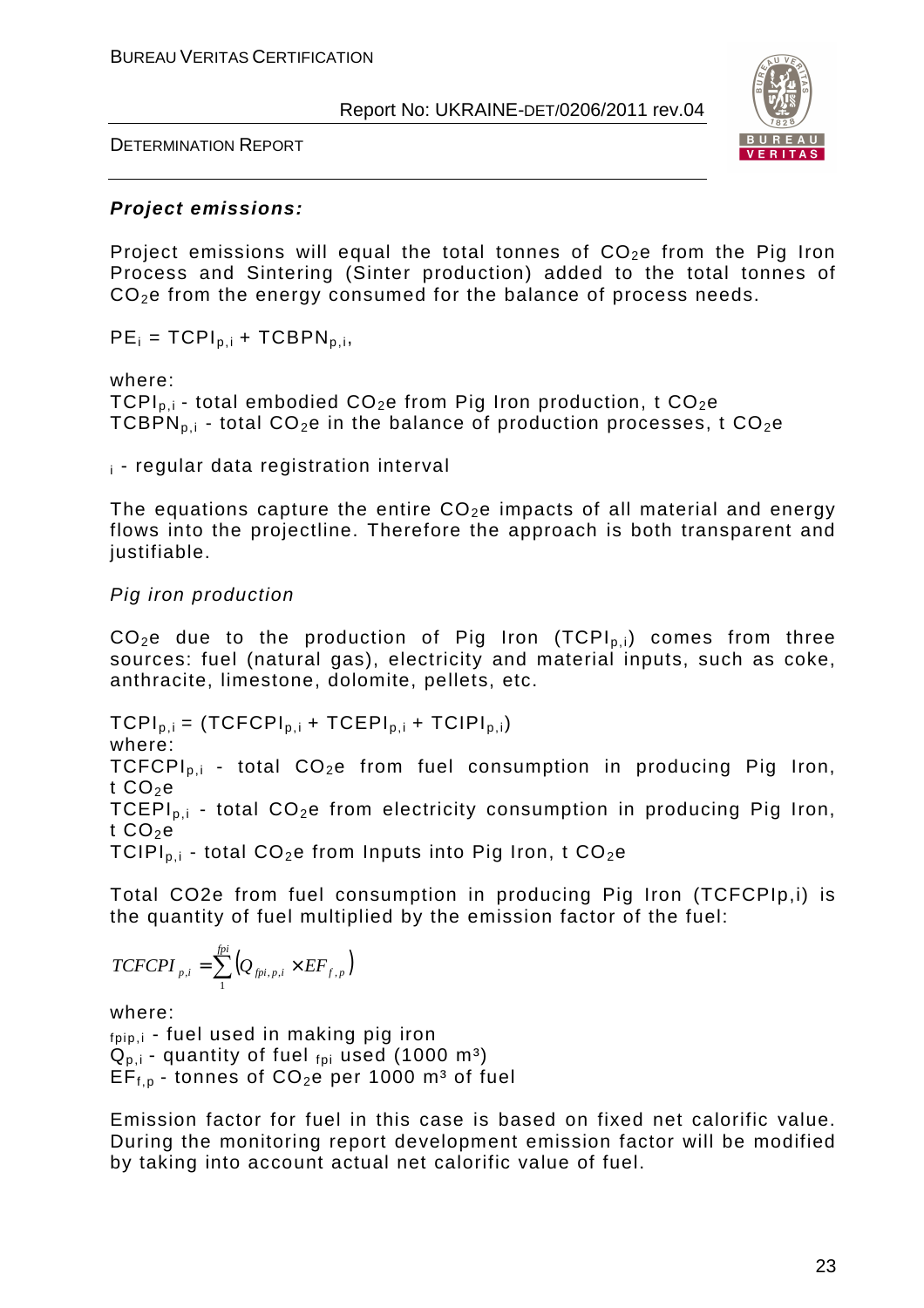

DETERMINATION REPORT

Total  $CO<sub>2</sub>e$  from electricity consumption in producing Pig Iron (TCEPI<sub>p,i</sub>) is the quantity of electricity multiplied by the emission factor of electricity:

 $TCEPI<sub>p,i</sub> = ECPI<sub>p,i</sub>$  x  $EF<sub>e,p</sub>$ where: ECPI<sub>p i</sub> - electricity consumed in producing pig iron, MWh  $EF_{en}$  - emission factor for electricity, t  $CO<sub>2</sub>e/MWh$  in the relevant period

TCIPI<sub>p.i</sub> – the total CO<sub>2</sub>e emissions from the material inputs into pig iron – include the  $CO<sub>2</sub>e$  from fuel and electricity used to prepare iron ore, the total  $CO<sub>2</sub>e$  from the reducing agents (coke, anthracite etc.) and the total  $CO<sub>2</sub>e$  from limestone, dolomite, pellets etc.

 $TCIPI_{p,i} = TCFIO_{p,i} + TCEIO_{p,i} + TCRAPI_{p,i} + TCOIPI_{p,i}$ where: TCFIO<sub>p i</sub> - total CO<sub>2</sub>e from fuel used to prepare iron ore, t CO<sub>2</sub>e TCEIO<sub>p.i</sub> - total CO<sub>2</sub>e from electricity consumption in preparing iron ore, t  $CO<sub>2</sub>e$ TCRAPI<sub>p.i</sub> - total CO<sub>2</sub>e from reducing agents, t CO<sub>2</sub>e TCOIPI<sub>p.i</sub> - total CO<sub>2</sub>e from the other consumed inputs, t CO<sub>2</sub>e

Total  $CO<sub>2</sub>e$  from fuel used for Sinter production (TCFIO<sub>p,i</sub>) is the quantity of fuel multiplied by the emission factor of this fuel:

$$
TCFIO_{p,i} = \sum_{1}^{fio} \left(Q_{fio,p,i} \times EF_{f,p}\right)
$$

where:

fiop,i - fuel used for Sinter production  $Q_{p,i}$  - quantity of fuel fio used (1000 m<sup>3</sup>)  $EF_{f,p}$  - tonnes of  $CO<sub>2</sub>e$  per 1000 m<sup>3</sup> of fuel

Emission factor for fuel in this case is based on fixed net calorific value. During the monitoring report development emission factor will be modified by taking into account actual net calorific value of fuel.

Total  $CO<sub>2</sub>e$  from electricity consumption for Sinter production (TCEIO<sub>p,i</sub>) is the quantity of electricity multiplied by the emission factor of electricity:

 $TCEIO_{p,i} = ECIO_{p,i} * EF_{e,p}$ where:  $ECIO<sub>p,i</sub>$  - electricity consumed for Sinter production, MWh  $EF_{en}$  - emission factor for electricity, t  $CO<sub>2</sub>e/MWh$  in the relevant period

Total  $CO<sub>2</sub>e$  from reducing agents in pig iron production TCRAPI<sub>p,i</sub> is the quantity of each reducing agent multiplied by the emission factor for the reducing agent: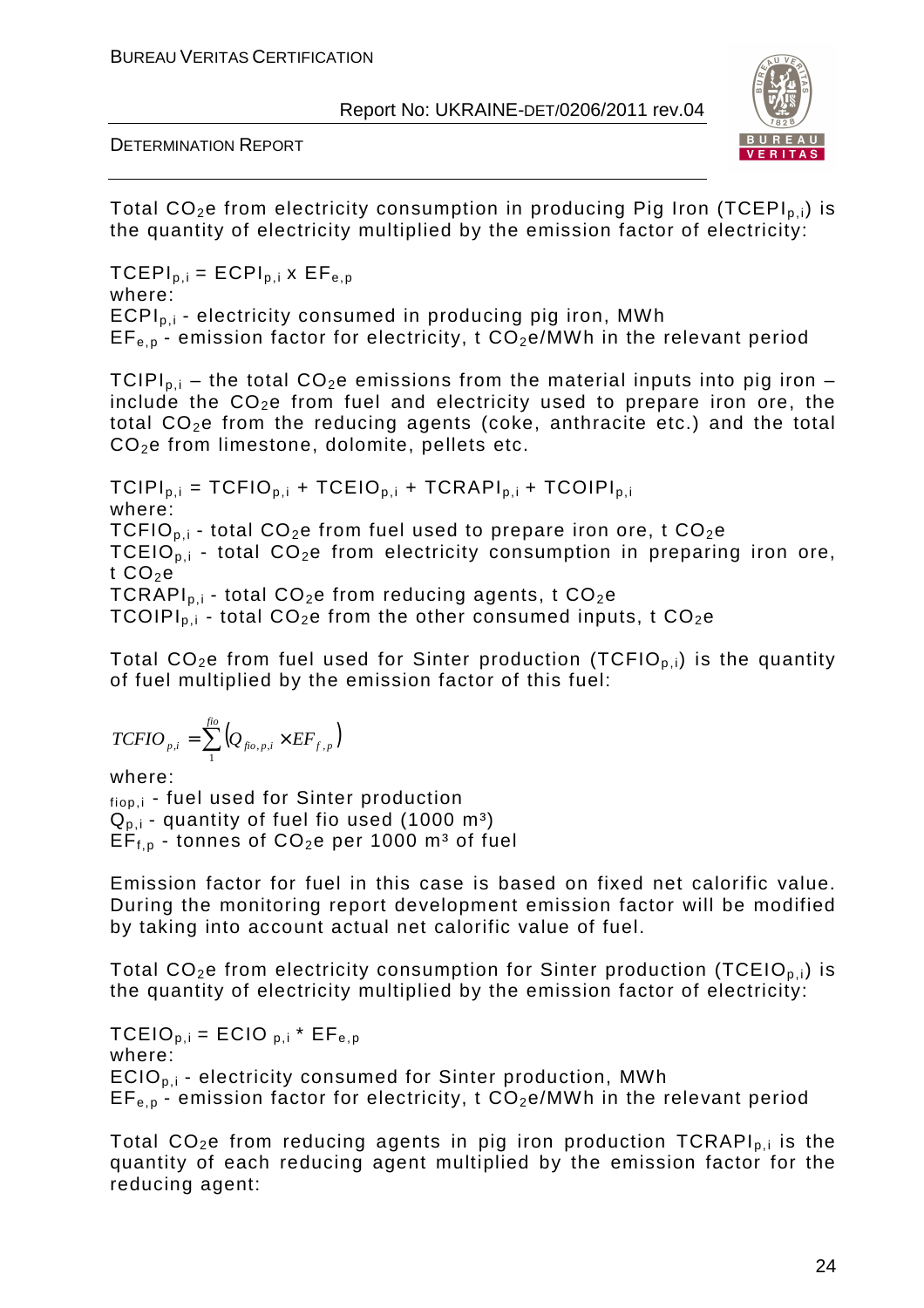

$$
TCRAPI_{p,i} = \sum_{1}^{rapi} (Q_{rapi,p,i} \times EF_{ra,p})
$$

where:

rapip,i - number of reducing agents in pig iron production  $Q_{p,i}$  - quantity of each reducing agent rapi used (tonnes)  $EF_{ra.p}$  - emission factor for reducing agent, t  $CO<sub>2</sub>e/tonne$  in the relevant period

The project developers use default factors for coke (emission factor 3.66 t  $CO<sub>2</sub>e/tonne$ , which includes the default factor for coke burning  $(3.1 \text{ t } CO<sub>2</sub>e/tonne)$  and the default factor for coke production  $(0.56$  t  $CO<sub>2</sub>e/tonne)$ , anthracite (default emission factor  $2.62$  t  $CO<sub>2</sub>e/tonne$ ). If other reducing agents are to be used, their default emission factors will be applied. In case if actual data on carbon content and the net calorific value of coke and coal are available, the emission factor for these parameters will be recalculated and these data would prevail over PDD estimations.

Total  $CO<sub>2</sub>e$  from the other inputs such as limestone, dolomite, pellets etc. in pig iron production TCOIPIp,i is the quantity of each other input multiplied by the emission factor for that input:

$$
TCOIPI_{p,i} = \sum_{1}^{oipi} (Q_{oipi,p,i} \times EF_{oi,p})
$$

where:

 $_{\text{oipip},i}$  - number of the other inputs in pig iron production  $Q_{p,1}$  - quantity of each other input oipi used (tonnes)  $EF_{\text{o}i,n}$  - emission factor for the other inputs, t  $CO_2e/t$ onne in the relevant period

Balance of process needs

Total tonnes of  $CO<sub>2</sub>$  related to the balance of process needs of the project, namely production of secondary energy at the CHP (that produces blast-furnace blowing, chemically treated water and heat), as well as processes to produce compressed air, steam, oxygen, nitrogen, argon, water, air-free water and treated gas together with its transportation. The relevant parameters are calculated based on the amounts of fuel and electricity consumed by the said processes:

TCBPN<sub>p.i</sub> - total tonnes of  $CO<sub>2</sub>$  related to the balance of process needs, which is the sum of  $CO<sub>2</sub>$  emissions from fuel and electricity consumed:

 $TCBPN<sub>p,i</sub> = TCFCBPN<sub>p,i</sub> + TCEBPN<sub>p,i</sub>$ where: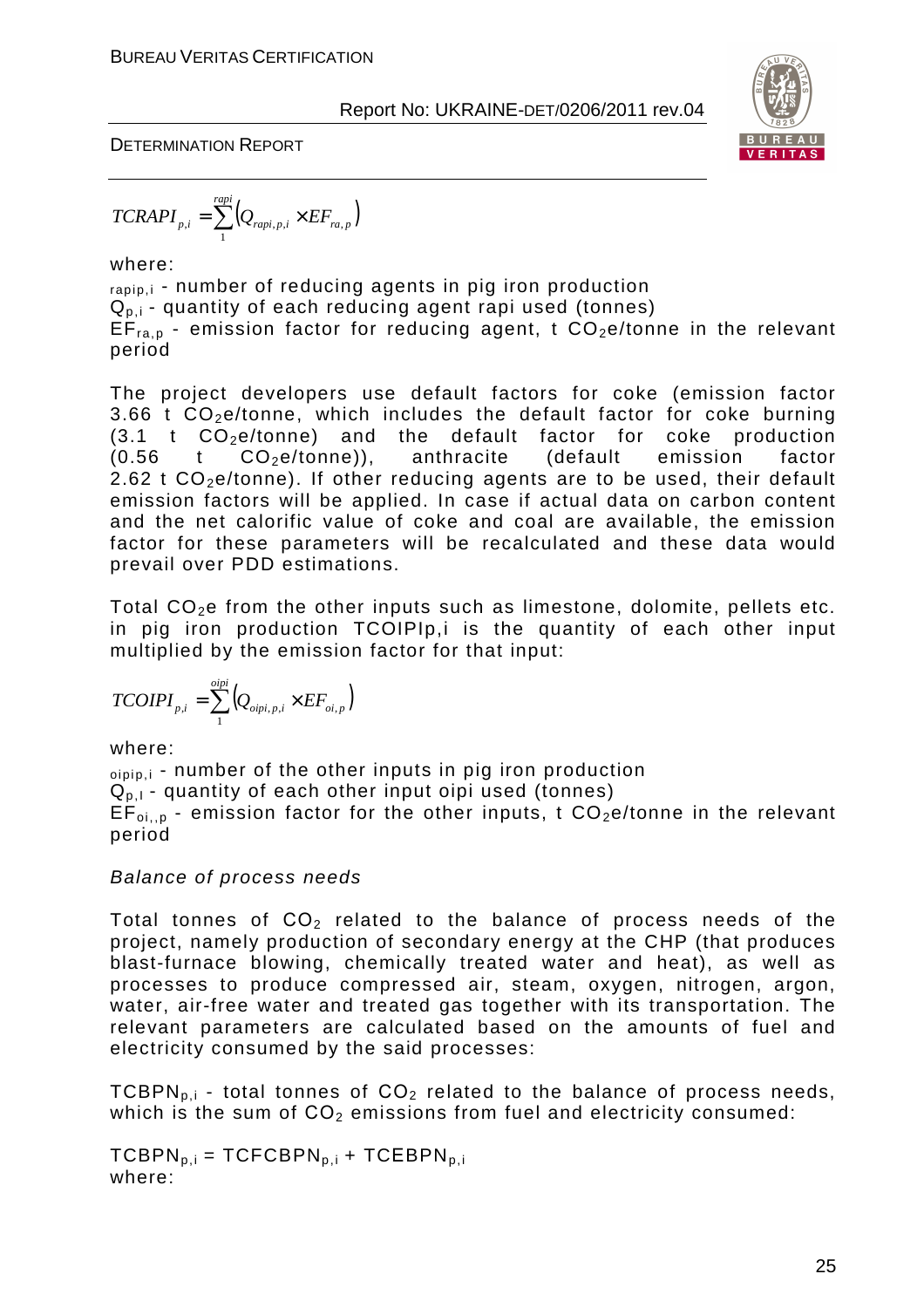

TCFCBPN<sub>p.i</sub> - total CO<sub>2</sub>e from fuel consumption for balance of process needs,  $t$  CO<sub>2</sub>e:

$$
TCFCBPN_{p,i} = \sum_{1}^{fppn} Q_{fppn,p,i} \times EF_{f,p}
$$

where:

fbpnp,i - fuel used in producing secondary energy used for balance of process needs

 $_{Q<sub>D,i</sub>}$  - quantity of fuel  $_{f<sub>bon</sub>}$  used (1000 m<sup>3</sup>)  $EF_{f,p}$  - tonnes of  $CO_2e$  per 1000 m<sup>3</sup> of fuel

Emission factor for fuel in this case is based on fixed net calorific value. During the monitoring report development emission factor will be modified by taking into account actual net calorific value of fuel.

TCEBPN<sub>p.i</sub> - total CO<sub>2</sub>e from electricity consumption for balance of process needs,  $t$  CO<sub>2</sub>e:

 $TCEBPN_{p,i} = ECBPN_{p,i} * EF_{e,p}$ 

where:

 $ECBPN<sub>p,i</sub>$  - electricity used for production of secondary energy used for the balance of process needs (MWh)

 $EF_{e,p}$  - emission factor for electricity, t  $CO_2e/MWh$  in the relevant period

**Emission reductions** are calculated using the equation:

 $ER_i = BE_i - (PE_i + LE_i)$ where: ERi - Emission Reductions BEi - Baseline Emissions PEi - Project Emissions LEi - Leakages of GHG's <sup>i</sup>- regular data registration interval

The monitoring plan presents the quality assurance and control procedures for the monitoring process which are described in the section D.2 of the PDD. This includes, as appropriate, information on calibration and on how records on data and/or method validity and accuracy are kept and made available on request.

Generally quality assurance procedures are based on the Plant's ISO 9001:2001 quality management system (QMS) implemented in 2001. This QMS covers the whole of the Plant's production process. In 2010, the system was upgraded to the more recent ISО 9001:200869 version. Certificates were issued by UkrSEPRO (no. 2.008.04188 dd. 29/01/2010) and TÜV SÜD (no. 12 100 37982 dd. 22/03/2010). Furthermore, an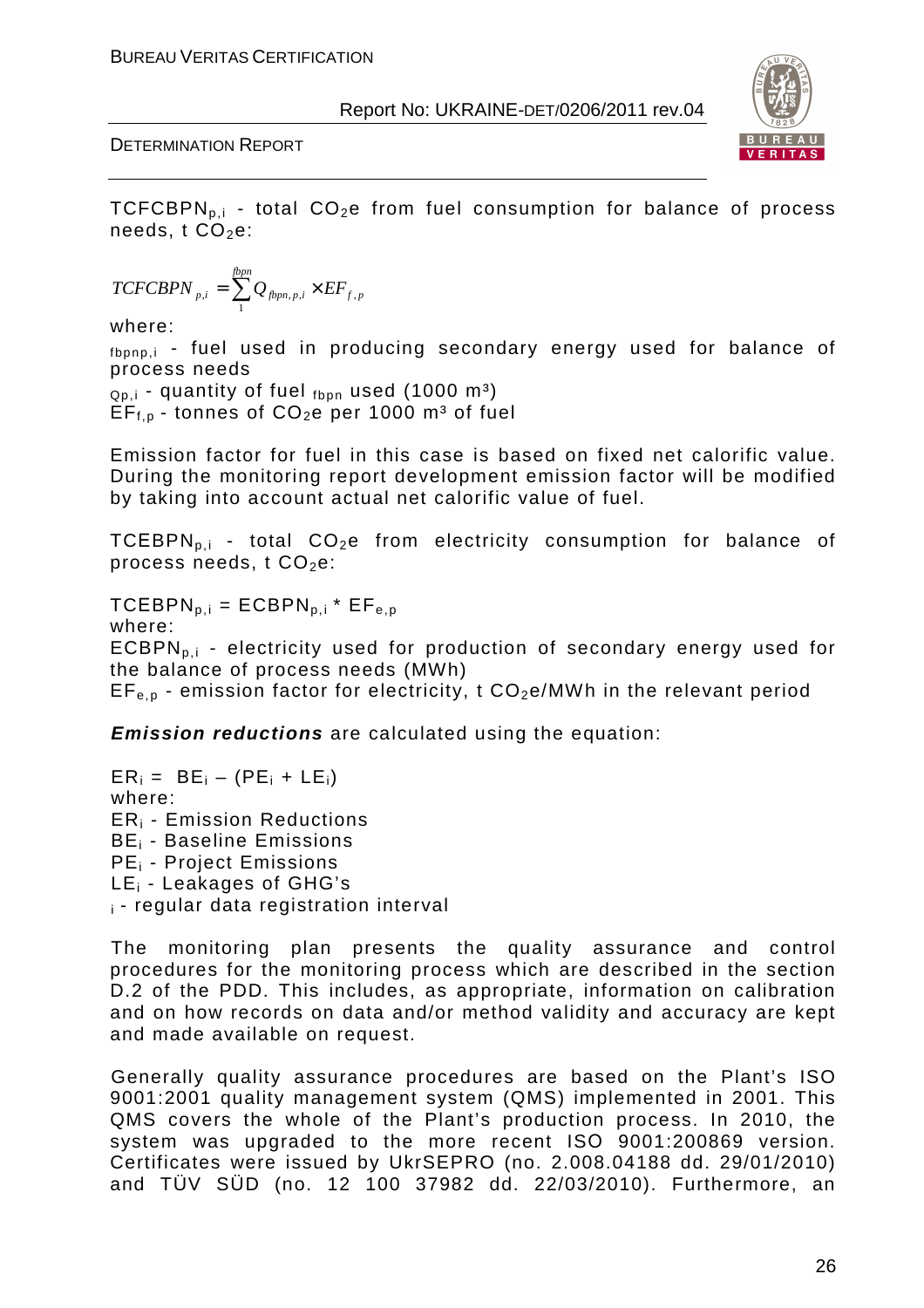



OHSAS 18000 industrial safety management system and an ISO 14000 environmental management system were implemented in 2009. Relevant certificates were issued by TÜV Thuringen (nos. ТІС 1511610202 dd. 02/03/2010 and ТІС 1510410697 dd. 02/03/2010, respectively). Compliance audits for the above standards are performed on an annual basis.

The monitoring plan clearly identifies the responsibilities and the authority regarding the monitoring activities.

The Monitoring Plan will be implemented by different specialists of the DIISW under supervision of Head of Technical Directorate's Technical Department and managed by top management of the Plant. Chief Engineer has overall project responsibility. All the main production shops and specialists of the plant will be involved into the preparation of monitoring report under coordination of Head of Technical Directorate's Technical Department. The Institute for Environment and Energy Conservation will also supervise the implementation of the Monitoring Plan for the project at regular intervals. Detailed information on specialists responsible for monitoring is presented in the Table 5 of the PDD section D.3.

On the whole, the monitoring plan reflects good monitoring practices appropriate to the project type.

The monitoring plan provides, in tabular form, a complete compilation of the data that need to be collected for its application, including data that are measured or sampled and data that are collected from other sources (e.g. official statistics, proprietary data, IPCC, commercial and scientific literature).

The monitoring plan (see section D.1 of the PDD) indicates that the data monitored and required for verification are to be kept during the whole crediting period and also during two years after the last transfer of ERUs for the project.

#### **4.8 Leakage (40-41)**

Not applicable. The emissions from installing the new equipment will not be significant. The emissions from transport of materials will not be significantly higher for the baseline; however this will not be taken into account to secure conservativeness of the analysis.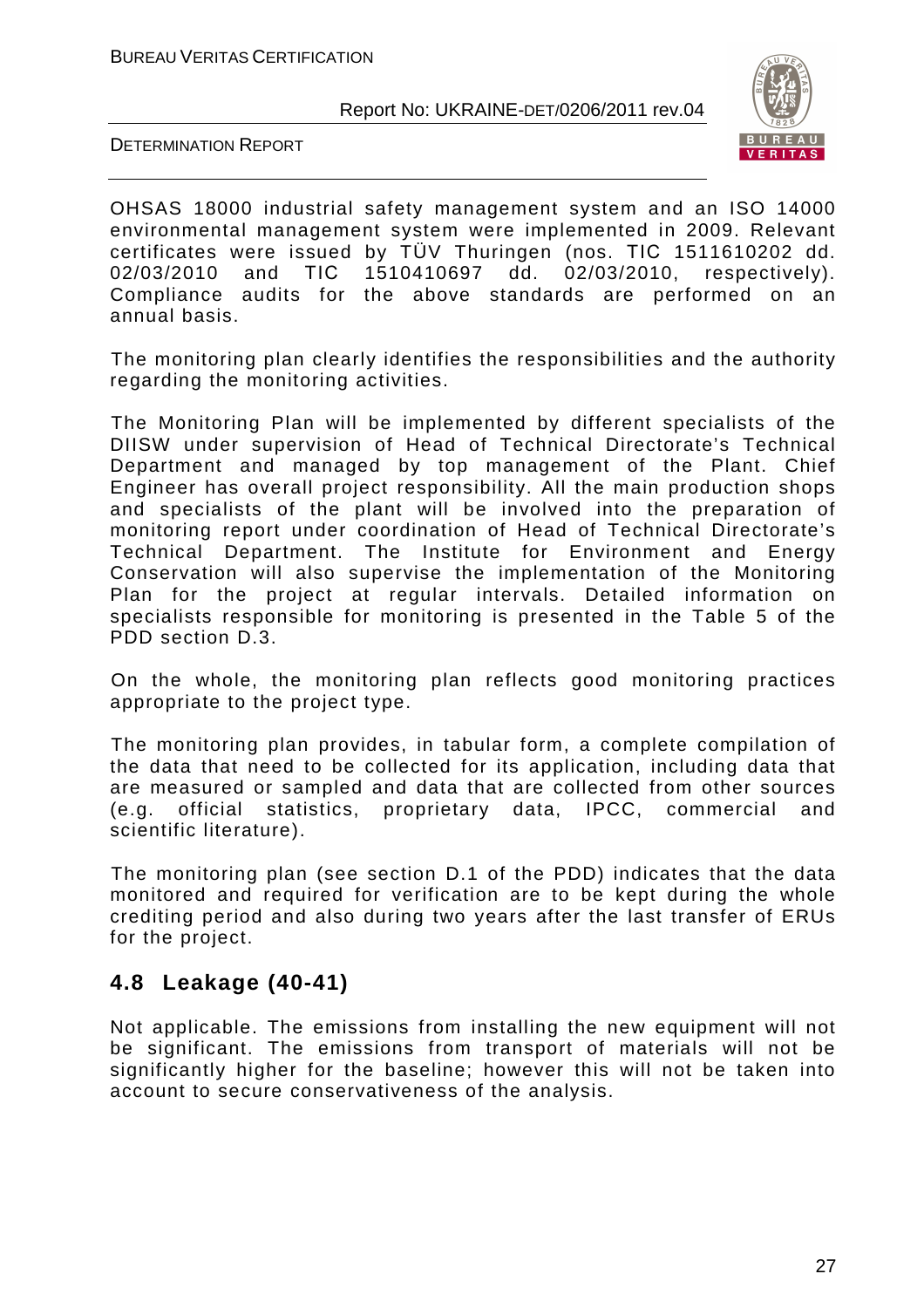



#### **4.9 Estimation of emission reductions (42-47)**

The PDD indicates assessment of emissions in the baseline scenario and in the project scenario as the approach chosen to estimate the emission reductions generated by the project.

The PDD provides the ex ante estimates of:

(a) Emissions for the project scenario (within the project boundary), which are 31 213 674 tons of  $CO_2$ eq for 01/04/2004-2007, 43 807 449 tons of  $CO_2$ eq for 2008-2012, and 71 975 796 tons of  $CO_2$ eq for 2013-2020;

(b) Estimated leakage for the baseline scenario and project scenarios is considered equal zero tons of  $CO<sub>2</sub>$ eq.

(c) Emissions for the baseline scenario (within the project boundary), which are 37.458 786 tons of  $CO_2$ eq for 01/04/2004-2007, 52 069 838 tons of  $CO_2$ eq for 2008-2012, and 90 054 481 tons of  $CO_2$ eq for 2013-2020.

(d) Emission reductions adjusted by leakage, which are 6 245 112 tons of  $CO_2$ eq for 01/04/2004-2007, 8 262 389 tons of  $CO_2$ eq for 2008-2012, and 19 186 230 tons of  $CO_2$ eq for 2013-2020.

The estimates referred to above are given:

(a) On an annual basis;

- (b) From 01/04/2004 to 31/12/2020, covering the whole crediting period;
- (c) On a source-by-source basis;
- (d) For each GHG gas, which is, in this case,  $CO_2$ ;

(e) In tonnes of  $CO<sub>2</sub>$  equivalent, using global warming potentials defined by decision 2/CP.3 or as subsequently revised in accordance with Article 5 of the Kyoto Protocol;

The formulas used for calculating the estimates referred above are the same as those used for project monitoring and described in the section 4.7 above. All formulas are consistent throughout the PDD.

For calculating the estimates referred to above, key factors, e.g. fuel prices and availability, expected market development, etc., influencing the baseline emissions and the activity level of the project and the emissions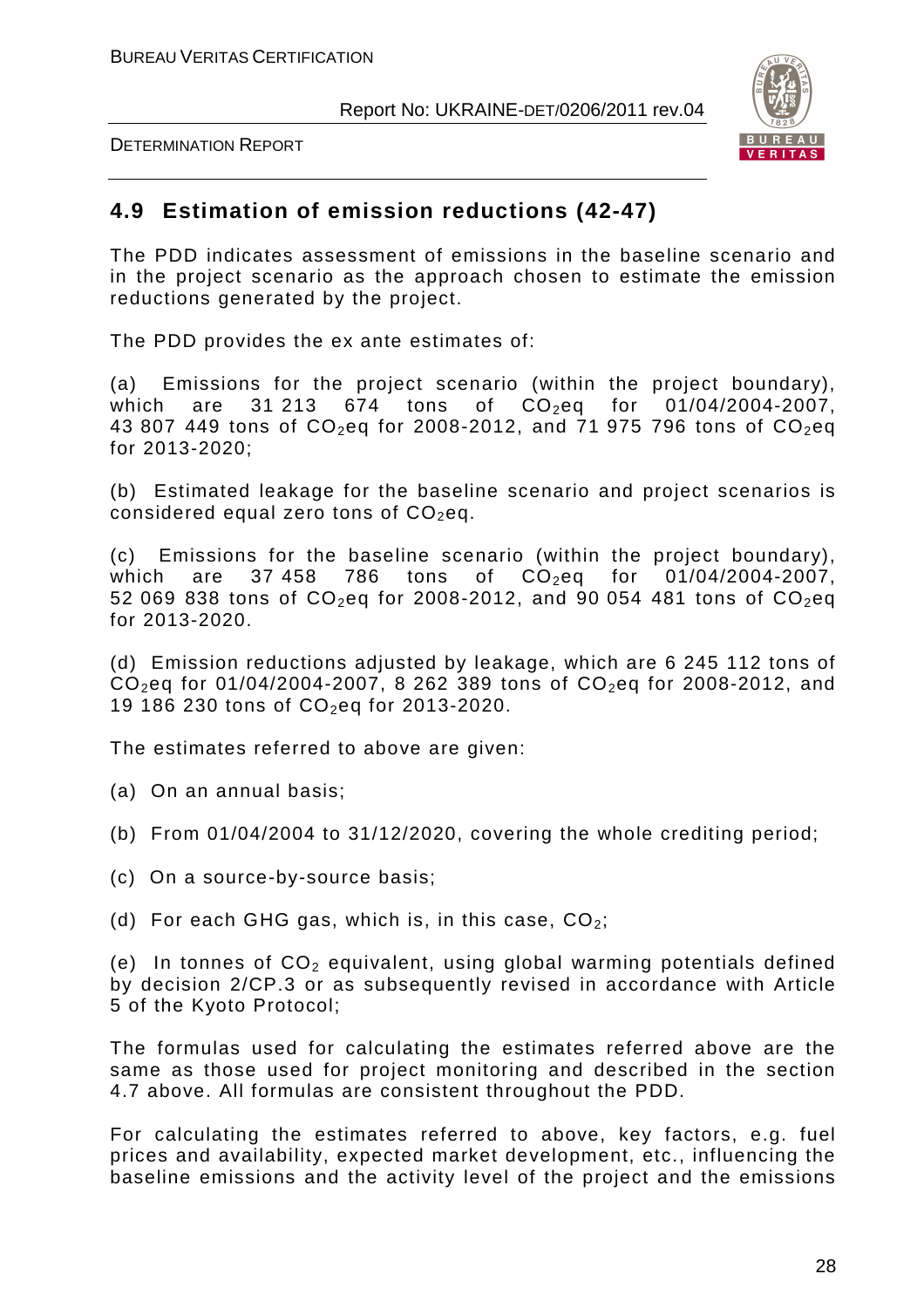DETERMINATION REPORT



as well as risks associated with the project were taken into account, as appropriate.

Data sources used for calculating the estimates referred to above, such as feasibility studies, production forecasts, actual historical monitored data, IPCC etc. are clearly identified, reliable and transparent.

Concerning data sources of emission factors, up to 2008 the carbon emission factor for electricity consumption is based on Assessment of new calculation of CEF, assessed by TÜV SÜD, 2007 . During 2008 the carbon emission factor for electricity consumption is based on the Order of the National environmental investment agency of Ukraine #62 dated 15th of April 2011 . During 2009 the carbon emission factor for electricity consumption is based on the Order of the National environmental investment agency of Ukraine #63 dated 15th of April 2011 . Starting from year 2010 the carbon emission factor for electricity consumption is based on the Order of the National environmental investment agency of Ukraine #43 dated 28th of March 2011 . If any other emission factors will be officially approved, the project developer will make an appropriate modification at the stage of monitoring report development.

2010 the  $CO<sub>2</sub>$  emission factor for electricity consumption from the grid is in accordance with mentioned above decree issued by NEIA for the  $1^{st}$  class electricity consumers and is equal to 1,093 kg $CO<sub>2</sub>/kWh$ . The use of the emission factor for the  $1<sup>st</sup>$ -class electricity consumers is justified by the resolution of National Electricity Regulatory Commission of Ukraine  $N<sup>2</sup>$  1052 of 13 August 1998, according to the resolution the 1<sup>st</sup> – class electricity consumers are the consumers, who:

1) receive electricity from electricity supplier at the point of sale of electricity with the degree of voltage 27.5 kV and above;

2) connected to the power rails of power plants (except hydroelectric, which produce electricity periodically), as well as to power rails of substations of the electricity grid with voltage of 220 kV and above, regardless voltage level at the point of sale of electricity by the power supplier to consumer;

3) is the industrial enterprise with average monthly rate of electricity consumption - 150 million kWh and above for the technological needs of production, regardless of the voltage level at the point of sale of electricity by the power supplier to consumer.

OJSC "DIISW" meets all the requirements mentioned above, so OJSC "DIISW" refers to the  $1<sup>st</sup>$  – class electricity consumers.

The estimation referred to above is based on conservative assumptions and the most plausible scenarios in a transparent manner.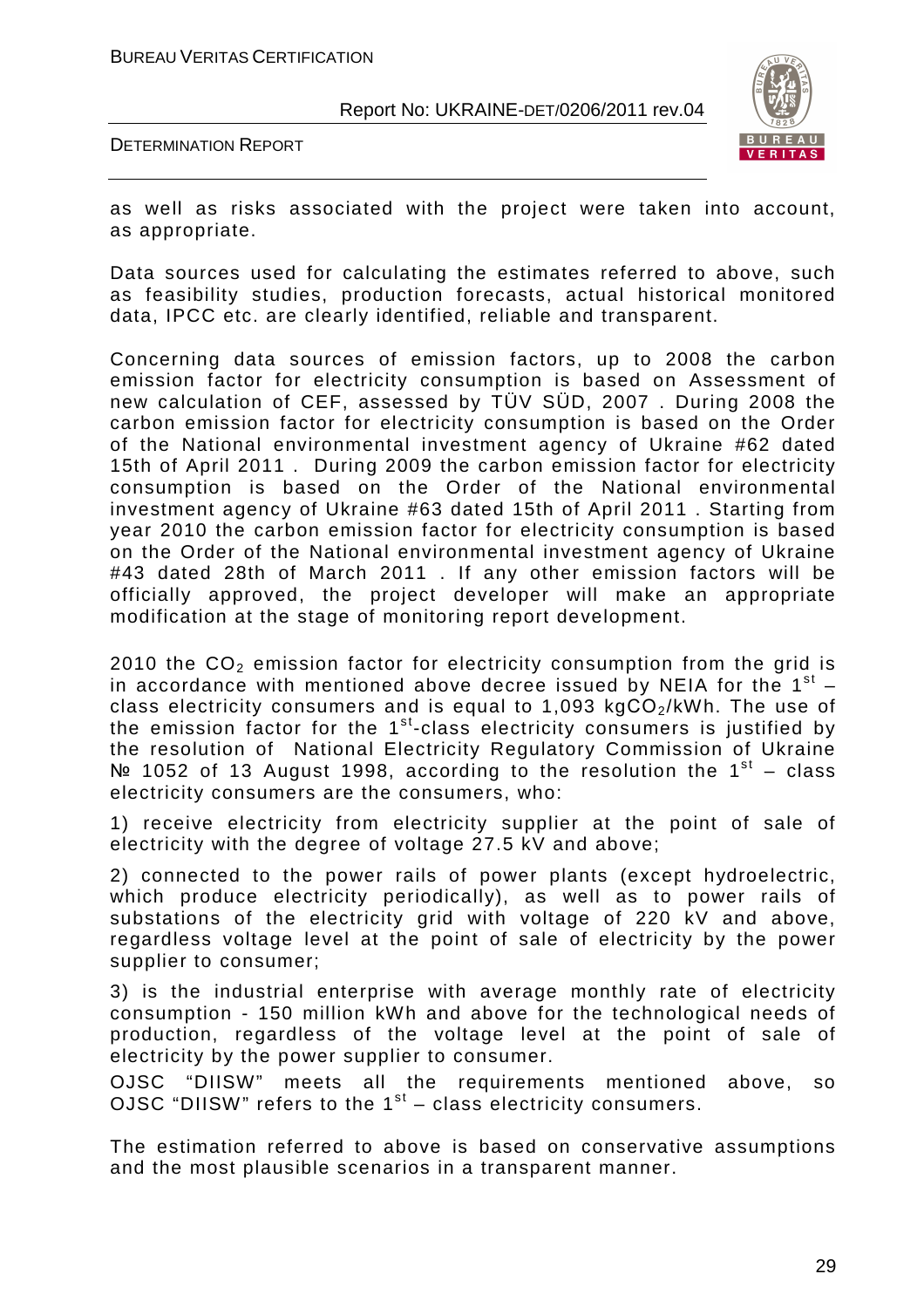DETERMINATION REPORT



The estimates referred to above are consistent throughout the PDD.

The annual average of estimated emission reductions over the crediting period is calculated by dividing the total estimated emission reductions over the crediting period by the total months of the crediting period, and multiplying by twelve.

#### **4.10 Environmental impacts (48)**

The PDD lists and attaches documentation on the analysis of the environmental impacts of the project, including transboundary impacts, in accordance with procedures as determined by the host Party (in line with the Laws of Ukraine "On Protection of Environment, "On Environmental Due Diligence", "On Protection of Atmospheric Air", "On Wastes", "On Ensuring Sanitary and Epidemic Welfare of the Population", "On Local Councils of People's Deputies" and "On Local Governance in Ukraine", as well as in line with effective versions of Water Code, Land Code, Forest Code, and Ukraine's State Code of Civil Practice DBN А.2.2-1-2003 etc. EIAs (for such activities as reconstruction of sintering and blast-furnace production; reconstruction of blast-furnace shop with the introduction of BF # 4M, renewal with the reconstruction of BF # 10; reconstruction of oxygen plant) were developed by Ukrainian State Scientific and Engineering Center for technology and equipment, metals working, environmental protection and secondary resources utilization for metallurgy and machine-building "Energostal". The document provides assessment of impact of the project activity on various components of natural, social, and man-made environment.

Revamping of sintering and blast-furnace production at DIISW will generally have a positive environmental impact. The general environmental impact opinion via the procedure endorsed by the Ukrainian government is that the project will have a positive environmental impact and its foreseeable emergency negative impacts will be insignificant and easily repaired. It may generally be stated that the project activity is in line with the EU best available technology principle. Project activity will cause no harmful transboundary impacts.

The PDD provides conclusion and all references to supporting documentation of an environmental impact assessment undertaken in accordance with the procedures as required by the host Party.

#### **4.11 Stakeholder consultation (49)**

Law of Ukraine on environmental expertise defines the procedure of participation of citizens and public organizations in the public environmental expertise.

Public has been informed about the planned economic activities with the goal to identify public attitudes and take opinion in account during environmental impact assessment process.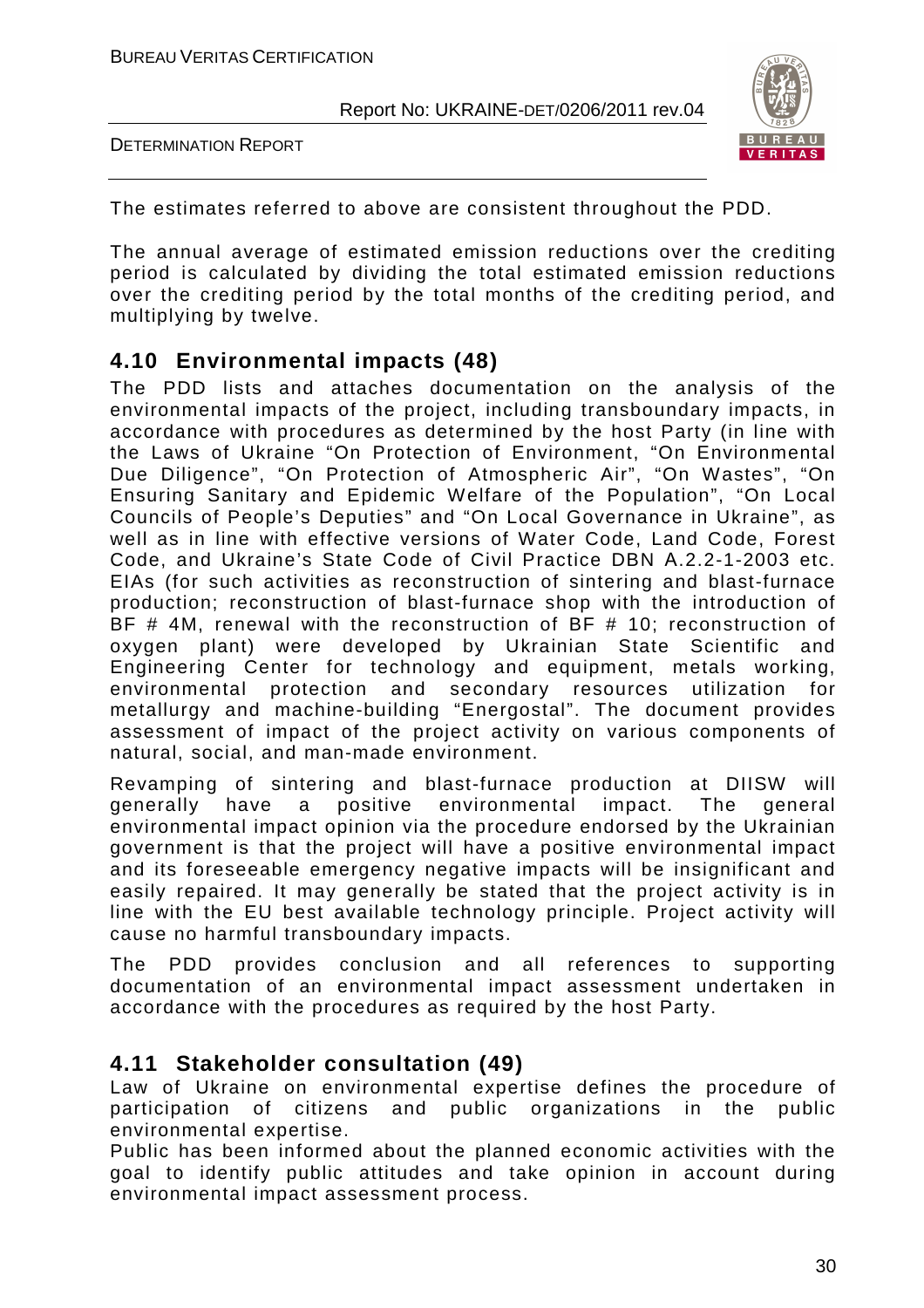DETERMINATION REPORT



Public has been informed about the project, especially about the following information:

- · project name, goals and site;
- · legal name and address of project owner and its representative;
- · approximate dates of EIAs procedures;
- · deadline and formats of submission of public comments;
- · when and where EIA documents can be retrieved.

No negative comments from the public were received within the deadlines. Public hearings have not been organized, because the project site lies within the DIISW territory and public did not express any interest in the planned activities.

All information on stakeholders' comments is included in the EIAs as a part of FSs completed in accordance with Ukrainian statutory requirements.

#### **5 SUMMARY AND REPORT OF HOW DUE ACCOUNT WAS TAKEN OF COMMENTS RECEIVED PURSUANT TO PARAGRAPH 32 OF THE JI GUIDELINES**

No comments, pursuant to paragraph 32 of the JI Guidelines, were received.

#### **6 DETERMINATION OPINION**

Bureau Veritas Certification has performed a determination of the «Revamping of sintering and blast-furnace production at OJSC «Dniprovsky Integrated Iron and Steel Works named after Dzerzhynsky» Project in Ukraine. The determination was performed on the basis of UNFCCC criteria and host country criteria and also on the criteria given to provide for consistent project operations, monitoring and reporting.

The determination consisted of the following three phases: i) a desk review of the project design and the baseline and monitoring plan; ii) follow-up interviews with project stakeholders; iii) the resolution of outstanding issues and the issuance of the final determination report and opinion.

Project participant/s used the latest tool for demonstration of the additionality. In line with this tool, the PDD provides barrier and common practice analysis to determine that the project activity itself is not the baseline scenario.

Emission reductions attributable to the project are hence additional to any that would occur in the absence of the project activity. Given that the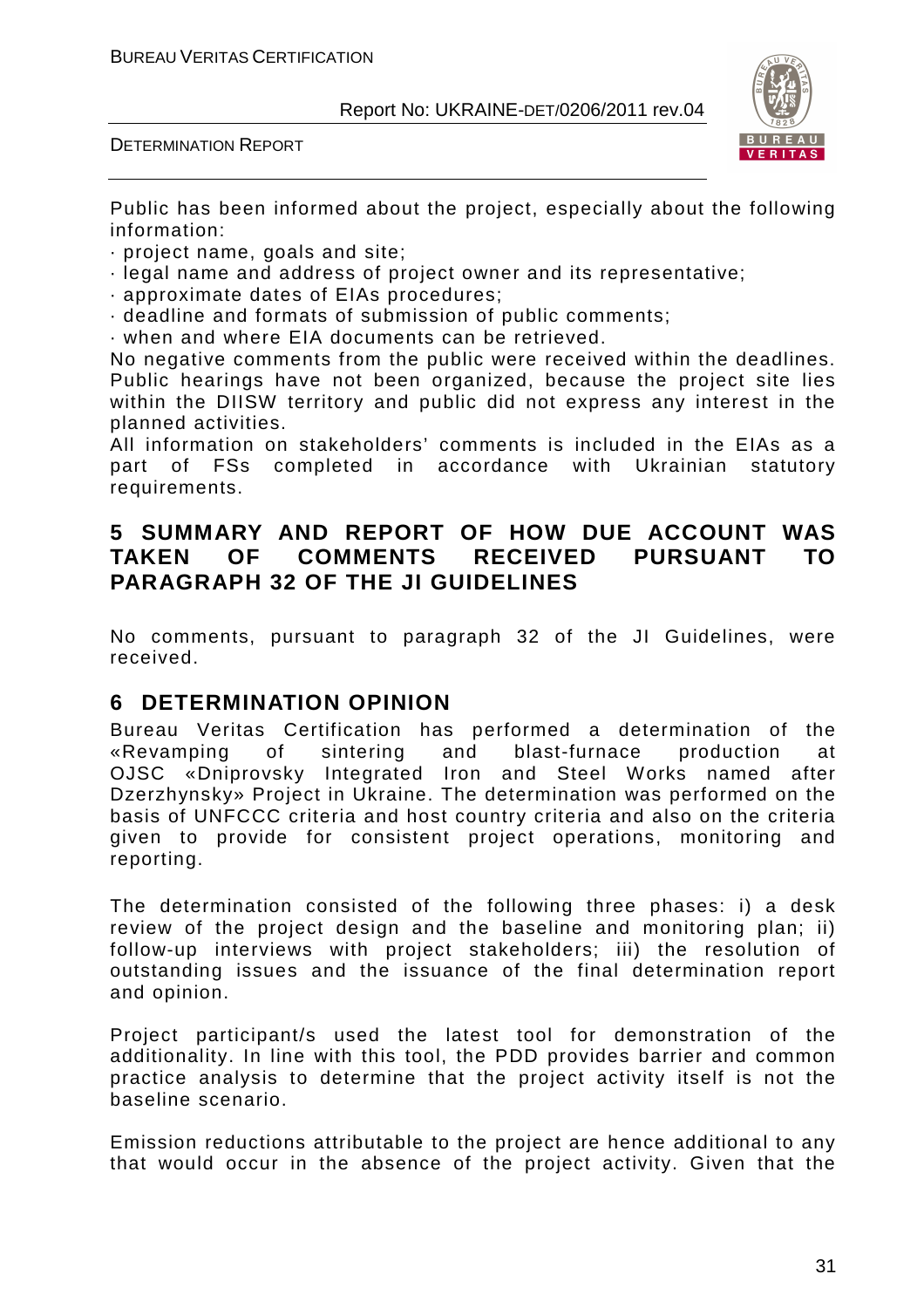DETERMINATION REPORT



project is implemented and maintained as designed, the project is likely to achieve the estimated amount of emission reductions.

The determination revealed pending issue related to the current determination stage of the project: the issue of the written approval of the project and of the authorization of the project participant by the host Party. If the written approval and the authorization by the host Party are awarded, it is our opinion that the project as described in the Project Design Document, Version 6 meets all the relevant UNFCCC requirements for the determination stage and the relevant host Party criteria.

The review of the project design documentation (version 6) and the subsequent follow-up interviews have provided Bureau Veritas Certification with sufficient evidence to determine the fulfillment of stated criteria. In our opinion, the project correctly applies and meets the relevant UNFCCC requirements for the JI and the relevant host country criteria.

The determination is based on the information made available to us and the engagement conditions detailed in this report.

#### **7 REFERENCES**

#### **Category 1 Documents:**

Documents provided by Institute for Environment and Energy Conservation that relate directly to the GHG components of the project.

- /1/ PDD "Revamping of sintering and blast-furnace production at OJSC "Dniprovsky Integrated Iron and Steel Works named after Dzerzhynsky", version 1 dated 26/11/2010.
- /2/ PDD "Revamping of sintering and blast-furnace production at OJSC "Dniprovsky Integrated Iron and Steel Works named after Dzerzhynsky", version 2 dated 27/01/2011.
- /3/ PDD "Revamping of sintering and blast-furnace production at OJSC "Dniprovsky Integrated Iron and Steel Works named after Dzerzhynsky", version 3 dated 03/03/2011.
- /4/ PDD "Revamping of sintering and blast-furnace production at OJSC "Dniprovsky Integrated Iron and Steel Works named after Dzerzhynsky", version 4 dated 30/03/2011.
- /5/ PDD "Revamping of sintering and blast-furnace production at OJSC "Dniprovsky Integrated Iron and Steel Works named after Dzerzhynsky", version 5 dated 11/04/2011.
- /6/ PDD "Revamping of sintering and blast-furnace production at OJSC "Dniprovsky Integrated Iron and Steel Works named after Dzerzhynsky", version 6 dated 10/05/2011.
- /7/ Decree of Cabinet of Ministers of Ukraine #206, dated 22/02/2006
- /8/ Guidelines for Users of the Join Implementation Project Design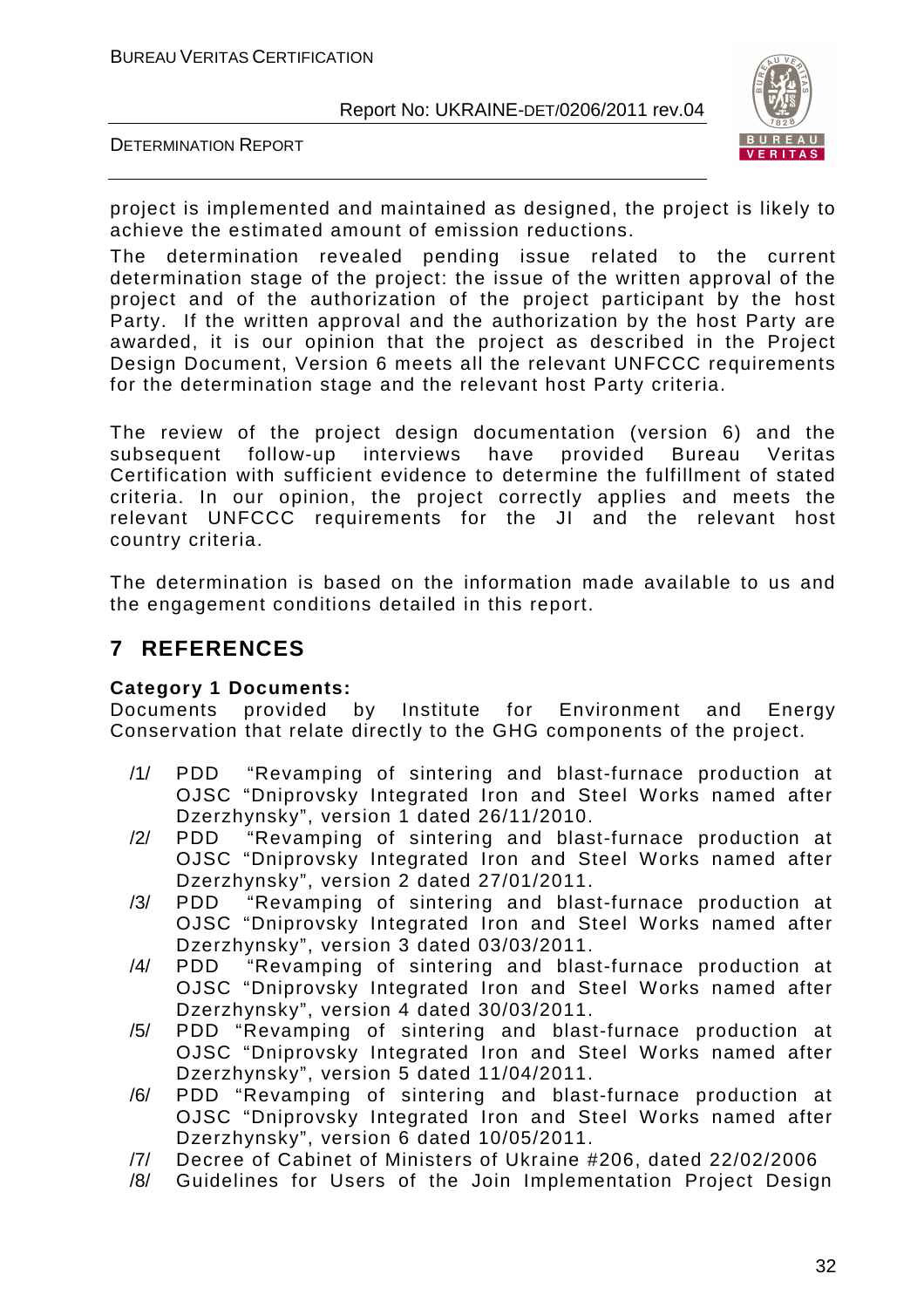DETERMINATION REPORT



Document Form, version 04, JISC

- /9/ Joint Implementation Project Design Document Form, version 01
- /10/ Glossary of JI terms, version 03, JISC.
- /11/ Guidance on Criteria for Baseline Setting and Monitoring, version 02, JISC.
- /12/ Tool for the demonstration and assessment of additionality, Version 05.2.
- /13/ JISC "Clarification regarding the public availability of documents under the verification procedure under the Joint Implementation Supervisory Committee." Version 03.
- /14/ Letter of Endorsement № 1807/23/7 on the JI project ''Revamping of sintering and blast-furnace production at OJSC ''Dniprovsky Integrated Iron and Steel Works named after Dzerzhynsky'' dated November, 09, 2010 issued by National Environmental Investment Agency of Ukraine.
- /15/ Decree #43 on approval of indexes of specific carbon dioxide emissions in the year 2010 issued by NEIA dated 28.03.2011.
- /16/ Decree #62 on approval of indexes of specific carbon dioxide emissions in the year 2008 issued by NEIA dated 15.04.2011.
- /17/ Decree #63 on approval of indexes of specific carbon dioxide emissions in the year 2009 issued by NEIA dated 15.04.2011.
- /18/ Resolution of National Electricity Regulatory Commission of Ukraine № 1052 of 13 August 1998.

#### **Category 2 Documents:**

Background documents related to the design and/or methodologies employed in the design or other reference documents.

- /1/ Certificate of conformity management system to requirement of standard ISO 14001:2004 OJSC ''Dniprovsky Integrated Iron and Steel Works named after Dzerzhynsky''.
- /2/ Certificate of conformity management system to requirement of standard BS OHSAS 18001:2007 OJSC ''Dniprovsky Integrated Iron and Steel Works named after Dzerzhynsky''.
- /3/ Photo. Electronic system for blast-furnace shop control.
- /4/ Photo. General view of blast-furnace shop # 10 after reconstruction.
- /5/ Gas-purification system of blast-furnace shop # 10.
- /6/ Photo. Building site for new blast-furnace shop # 4.
- /7/ Photo. General view of oxygen shop.
- /8/ Technical report of blast-furnace shop for January 2008.
- /9/ Technical report on agglofactory # 2 work for January 2008.
- /10/ Technical report of blast-furnace shop for September 1999.
- /11/ Technical report of blast-furnace shop for October 2003.
- /12/ Technical report on agglofactory # 2 work for November 2001.
- /13/ Technical report on agglofactory # 2 work for October 2000.
- /14/ Technical report on agglofactory # 2 work for August 1999.
- /15/ Certificate on attestation № 06544-5-1-7-КЛ. Registation date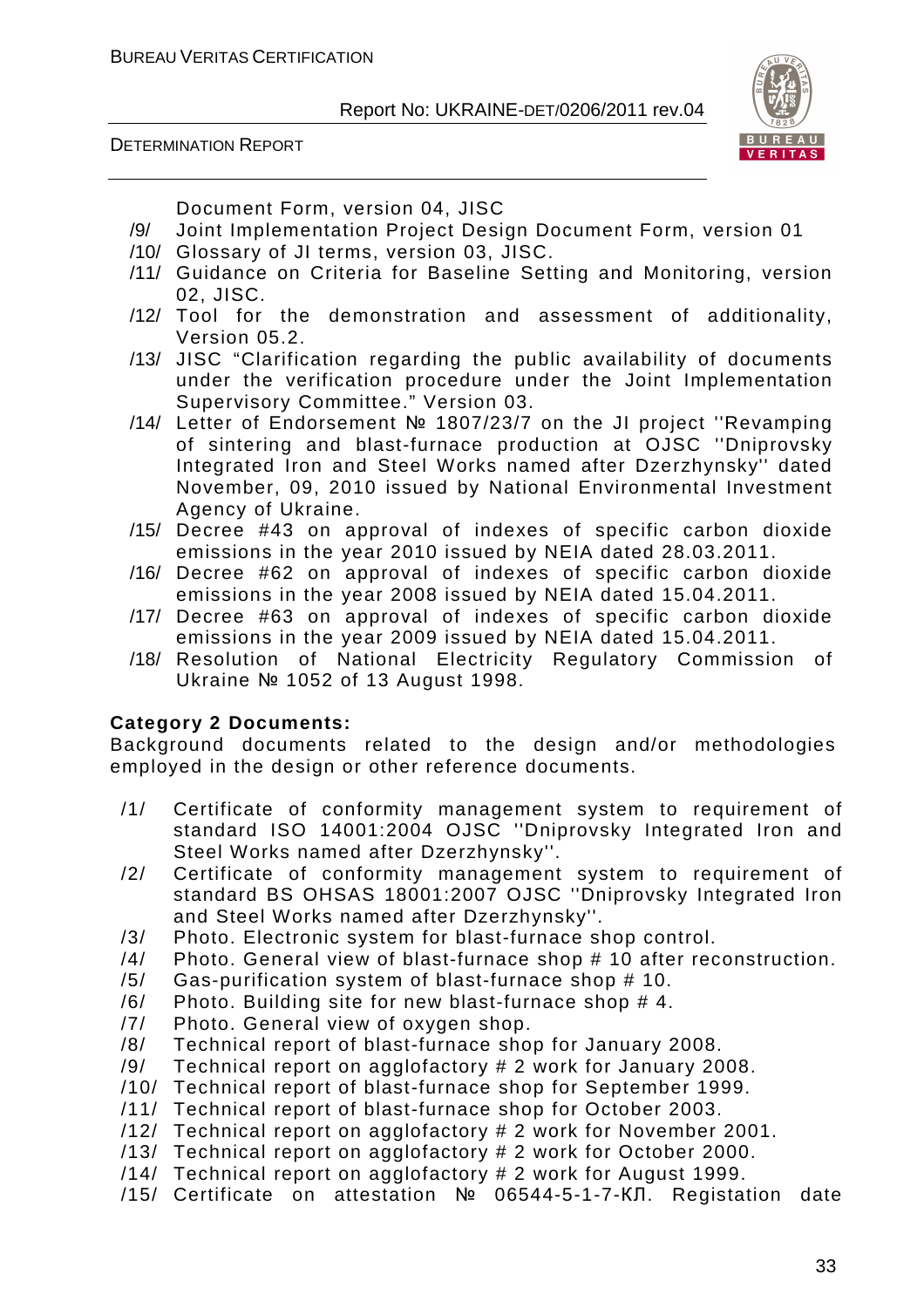DETERMINATION REPORT



01.02.2010. Valid till 01.02.2013.

- /16/ Annex to certificate on attestation № 06544-5-1-7-КЛ dated 01.02.2010.
- /17/ Annex to certificate on attestation № 06544-5-1-7-КЛ dated 01.02.2010.
- /18/ Annex to certificate on attestation № 06544-5-1-7-КЛ dated 01.02.2010.
- /19/ Statement of 22.12.2009 on checking results of conformity of metrology laboratory of OJSC ''Dniprovsky Integrated Iron and Steel Works named after Dzerzhynsky'' against attestation criteria for performing measuring tools calibration for own needs.
- /20/ Enterprise standard. Quality system. Organization and order of metrological examination performance of normative and technilogical documentation.
- /21/ Enterprise standard. Order of procedures development and attestation.
- /22/ Enterprise standard. Metrological assurance of measuring tools
- /23/ Passport on metrology laboratory.
- /24/ Reconstruction of sintering and blast-furnace production. Feasibility study. Environmental impact assessment. Volume 5.
- /25/ Feasibility study. Sintering and blast-furnace production. Volume 1. Explanatory note.
- /26/ Reconstruction of sintering and blast-furnace production. Feasibility study. Blast-furnace production. Volume 1.
- /27/ Reconstruction of blast-furnace shop with building of blast-furnace # 4M. Project. Environmental impact assessment. Volume 5.
- /28/ Reconstruction of blast-furnace shop with building of blast-furnace # 4M. Feasibility study. Environmental impact assessment. Volume 5.
- /29/ Reconstruction of blast-furnace shop with building of blast-furnace # 4M. Feasibility study. Explanatory note. Volume 1.
- /30/ Reconstruction of blast-furnace shop with building of blast-furnace # 4M. Project. Explanatory note. Volume 1.
- /31/ Overhaul repair with reconstruction of blast-furnace # 10. Correction of approved part of working project. Environmental impact assessment (correction). ДТ 339590а.
- /32/ Overhaul repair with reconstruction of blast-furnace # 10. Correction of approved part of working project. Feasibility study. ДТ 336459.
- /33/ Reconstruction of air separation unit of oxygen and compression shop with mounting of unit (ВРУ) АКАр-40/35-4. Environmental impact assessment. TEJ. ДТ 341395.
- /34/ Reconstruction of air separation unit of oxygen and compression shop with mounting of unit (ВРУ) АКАр-40/35-4. Explanatory note. Project. ДТ 341395. Volume 1.
- /35/ Reconstruction of blast-furnace shop with building of blast-furnace # 4M. Project. Explanatory note. Volume 1.
- /36/ Statement of state admission committee on acceptance in operation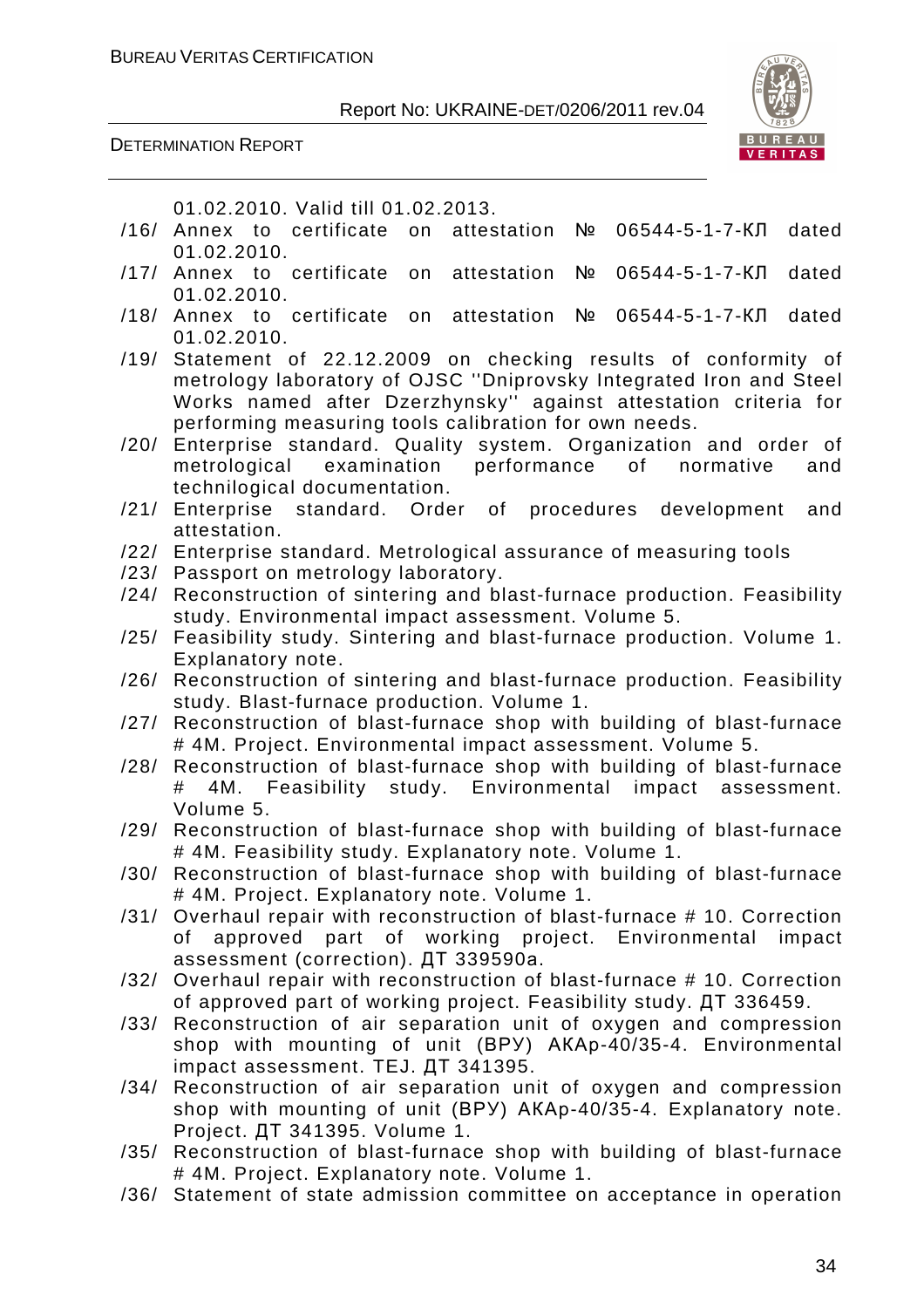DETERMINATION REPORT

of completed construction object dated 09.11.2007.

- /37/ Statement of state admission committee on acceptance in operation of completed construction object dated 12.03.2008.
- /38/ Project. Environmental Impact Assessment. Volume 5. 2008.
- /39/ Environmental Impact Assessment (EIA). Major repairs with reconstruction of blast furnace #10. Correction of approved part of the working project. 2007.
- /40/ Revamping of sintering and blast-furnace production. Feasibility study. Environmental Impact assessment (EIA). Volume 5. 2007.
- /41/ Major repairs with reconstruction of blast furnace #10. Correction of approved part of the working project. 2004.
- /42/ Reconstruction of air-separating area of oxygen-compressor workshop with installation unit (ВРУ) АКАр-40/45-4. Environmental impact assessment (EIA). FS ДТ 34139. 2006.
- /43/ Reconstruction of air-separating area of oxygen-compressor workshop with installation unit (ВРУ) АКАр-40/45-4. Explanatory note.Project. 2006.
- /44/ Reconstruction of blast furnace workshop with construction of blast furnace #4. Project. Explanatory note. Volume 1. 2008.
- /45/ Reconstruction of blast-furnace and sinter production. Feasibility study. Volume 1. Explanatory note. 2007.
- /46/ Report on produced, transferred and used active electrical energy at OJSC "DIISW" for January of 2011.
- /47/ The minutes of meeting regarding condition of basic production assets of DIISW and development of strategy for its reconstruction and revamping, dated December 26, 2003.
- /48/ DIISW Order # 1792 of 29.12.2003 to the minutes of meeting regarding condition of basic production assets of DIISW and development of strategy for its reconstruction and revamping, dated December 26, 2003.
- /49/ Report on generated, transferred and consumed electroenergy at "DIISW" for 01/12/2010 – 31/12/2010.

#### **Persons interviewed:**

List persons interviewed during the validation or persons that contributed with other information that are not included in the documents listed above.

- /1/ V.I. Romanenko chief engineer
- /2/ G.F. Borovikov deputy general director for reconstruction and capital construction
- /3/ O.I. Benidze HR manager, head of environmental committee of town council
- /4/ I. R. Shabanova head of personnel training department
- /5/ V.A. Sudak chief engineer
- /6/ M.B. Turkin deputy chief engineer for energy-saving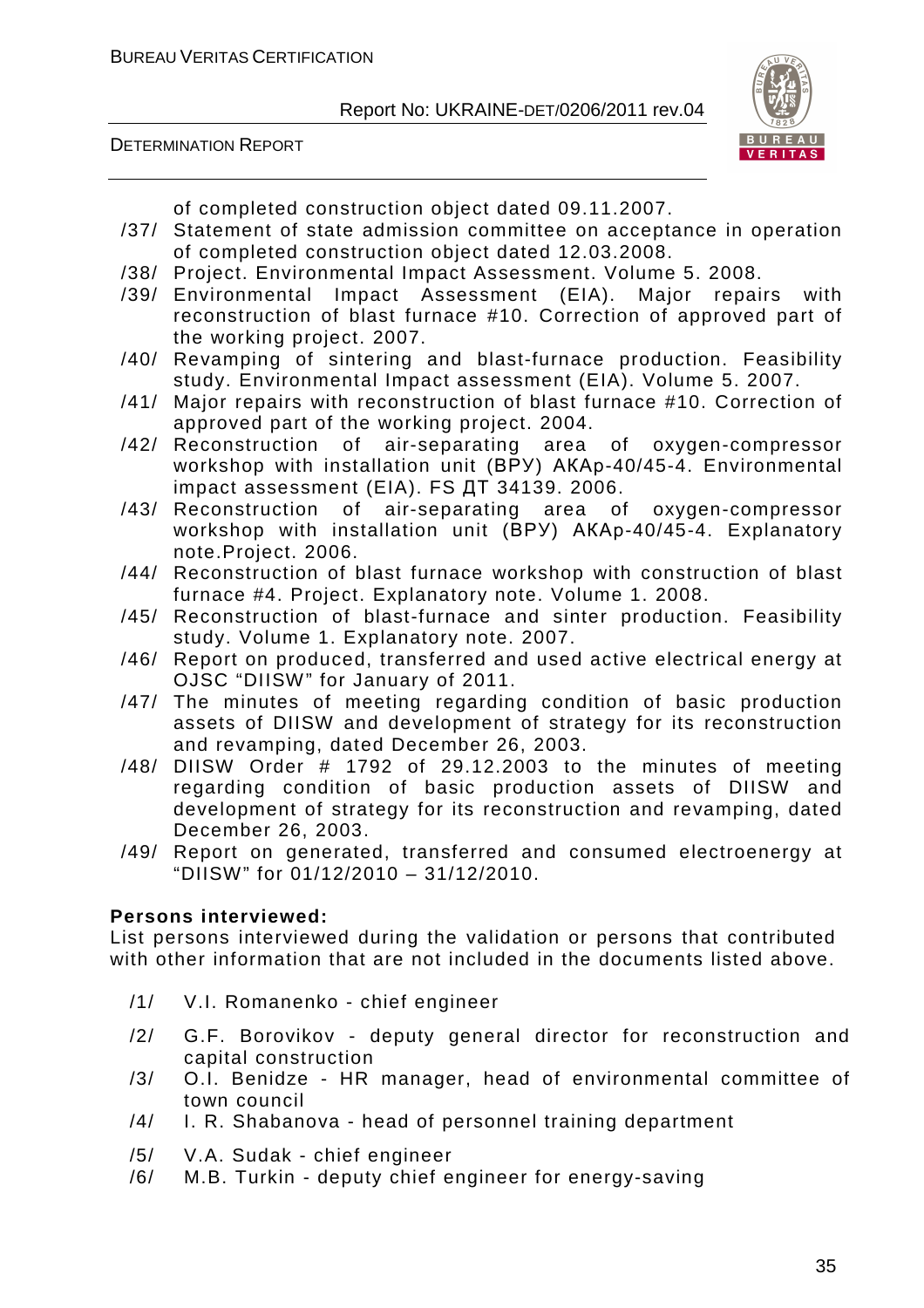

- /7/ Y.V. Gyrin chief agglomerate man
- /8/ Y.V. Yegorov chief metrologist, head of department for control equipment and instrumentation
- /9/ V.A. Evtushenko head of metrology laboratory
- /10/ Y.M. Bajrak head of airspace environment protection laboratory of environmental protection service
- /11/ I.V. Grytsan deputy head of planned-economic department
- /12/ I.R. Rudenko head of blast-furnace and sinter bureau of technical department
- /13/ V.V. Motsnyj head of technical depatment
- /14/ S.S. Goncharenko head of technical reequipment department
- /15/ N.A. Olejnik head of planning department
- /16/ L.A. Brezhnyev deputy of district council
- /17/ V.V. Vovchak director of Institute for Environment and Energy Conservation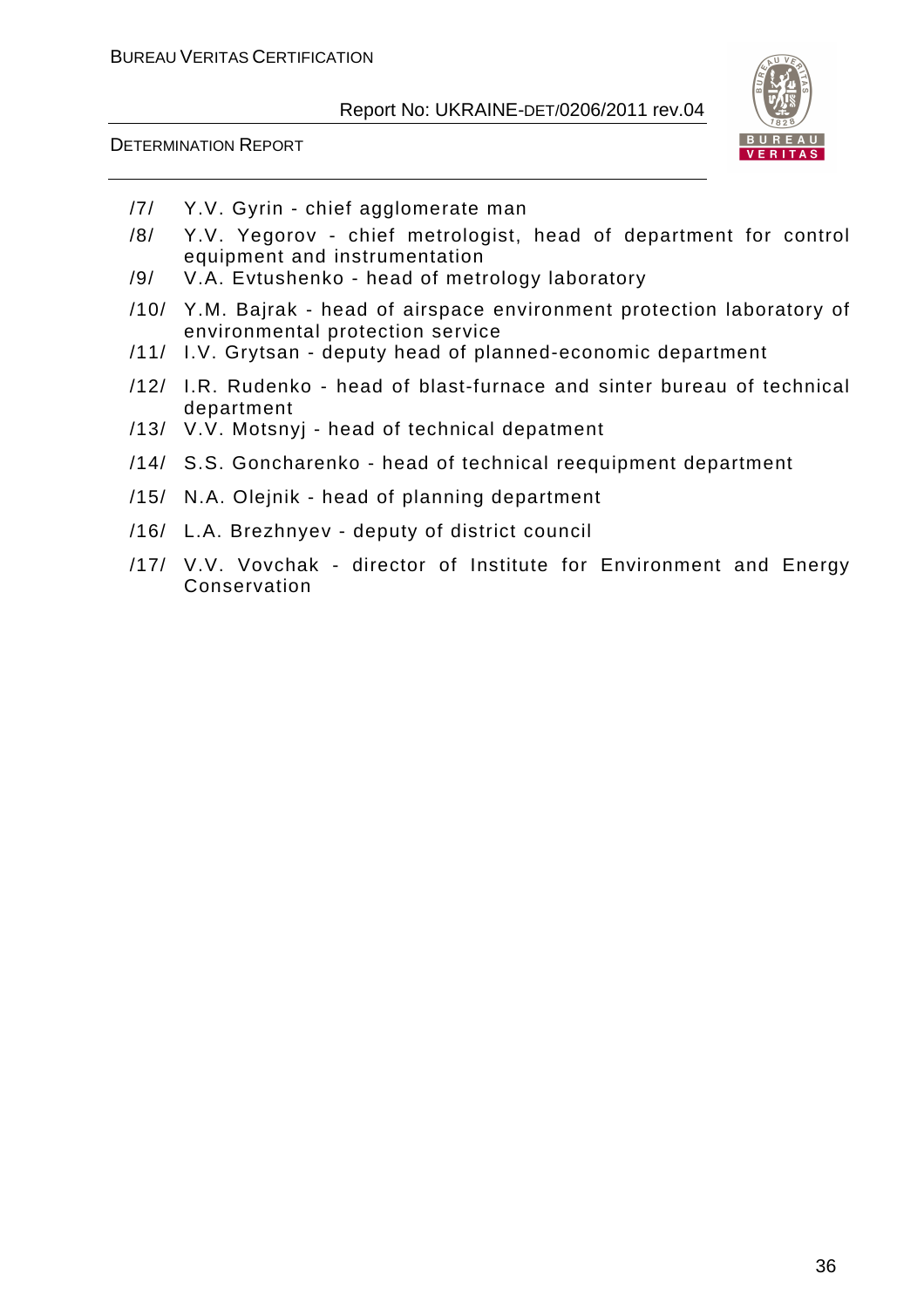

#### DETERMINATION REPORT

#### **APPENDIX А: JI PROJECT DETERMINATION PROTOCOL**

#### **Check list for determination, according JOINT IMPLEMENTATION DETERMINATION AND VERIFICATION MANUAL (Version 01)**<br>Guidelines Check Item Conclusion Check Item **and Conclusion** and the Unitial finding **Final Conclusion Guidelines for JI PDD Form Users or DVM Paragraph Check Item Initial finding Check Item Initial finding Check Item Initial finding Check Item Initial finding** A.1 Is the title of the project Title of the project: Revamping of sintering and presented? Is the sectoral scope to which project pertains presented? Is the current version number of the document presented? Is the date when the document was completed presented? A.2 **Is the purpose of the project**  blast-furnace production at OJSC "Revamping of sintering and blast-furnace production at OJSC «Dniprovsky Integrated Iron and Steel Works named after Dzerzhynsky". Corrective Action Request (CAR) 14 The project pertains only to the sectoral scope 9 (metallurgy). Please, indicate the sectoral scope correctly. The current version of the project is presented. See section A.1. The date of completeness of the current version is presented. OK The issue is closed based on the corrections made. OK OK OK OK OK OK included with a concise, summarizing explanation (max. 1-2 pages) of the: a) Situation existing prior to the starting date of the project; In December 2003 OJSC «Dniprovsky Integrated Iron and Steel Works named after Dzerzhynsky" (DIISW) and IUD Corporation have decided to start development of DIISW by technical revamping of sintering and BF production. The main goal was not only to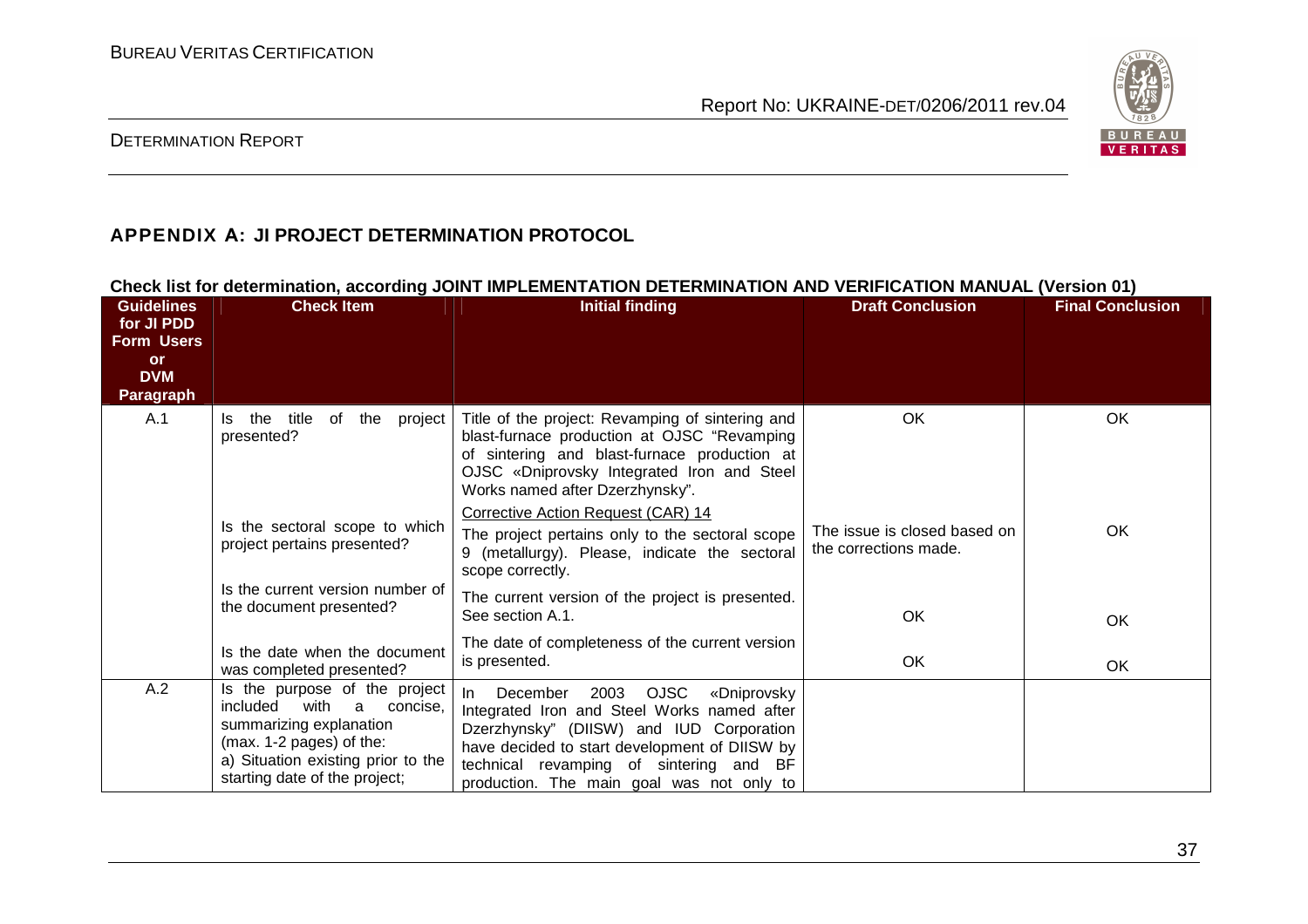

| <b>Guidelines</b><br>for JI PDD<br><b>Form Users</b><br>or<br><b>DVM</b><br><b>Paragraph</b> | <b>Check Item</b>                                                                                       | <b>Initial finding</b>                                                                                                                                                                                                     | <b>Draft Conclusion</b>                  | <b>Final Conclusion</b> |
|----------------------------------------------------------------------------------------------|---------------------------------------------------------------------------------------------------------|----------------------------------------------------------------------------------------------------------------------------------------------------------------------------------------------------------------------------|------------------------------------------|-------------------------|
|                                                                                              | b) Baseline scenario; and<br>c) Project scenario (expected<br>outcome, including a technical            | improve performance of the enterprise, but also<br>to solve environmental problems of production<br>process.                                                                                                               |                                          |                         |
|                                                                                              | description).<br>Is the history of the project (incl.<br>JI component)<br>briefly<br>its<br>summarized? | Section A.2 of the PDD includes description of<br>the situation existing prior to the starting date of<br>the project; brief explanation of baseline and<br>project scenarios and short summary of the<br>project history. |                                          |                         |
|                                                                                              |                                                                                                         | Corrective Action Request (CAR) 17                                                                                                                                                                                         | Necessary corrections are                | <b>OK</b>               |
|                                                                                              |                                                                                                         | Project starting date 1 <sup>st</sup> January 2004 coincides<br>with the start of crediting period. Please, explain<br>what can be implemented to allow reductions<br>generation.                                          | made in the PDD. The issue<br>is closed. |                         |
| A.3                                                                                          | Are project participants and<br>Party(ies) involved in the project                                      | Project participants and parties involved are<br>listed in the Table in section A.3. of the PDD.                                                                                                                           |                                          |                         |
|                                                                                              | listed?                                                                                                 | Parties involved: Ukraine (host Party), Japan,<br>Netherlands, Spain, the United Kingdom of<br>Great Britain and Northern Ireland.                                                                                         |                                          |                         |
|                                                                                              |                                                                                                         | Corrective Action Request (CAR) 01                                                                                                                                                                                         | Based on the corrections                 | OK                      |
|                                                                                              |                                                                                                         | Please, preserve the format of the table in the<br>PDD section A.3                                                                                                                                                         | made, CAR 01 is closed.                  |                         |
|                                                                                              | Is contact information provided                                                                         | Contact information on the project participants is<br>provided in Annex 1 of the PDD.                                                                                                                                      |                                          |                         |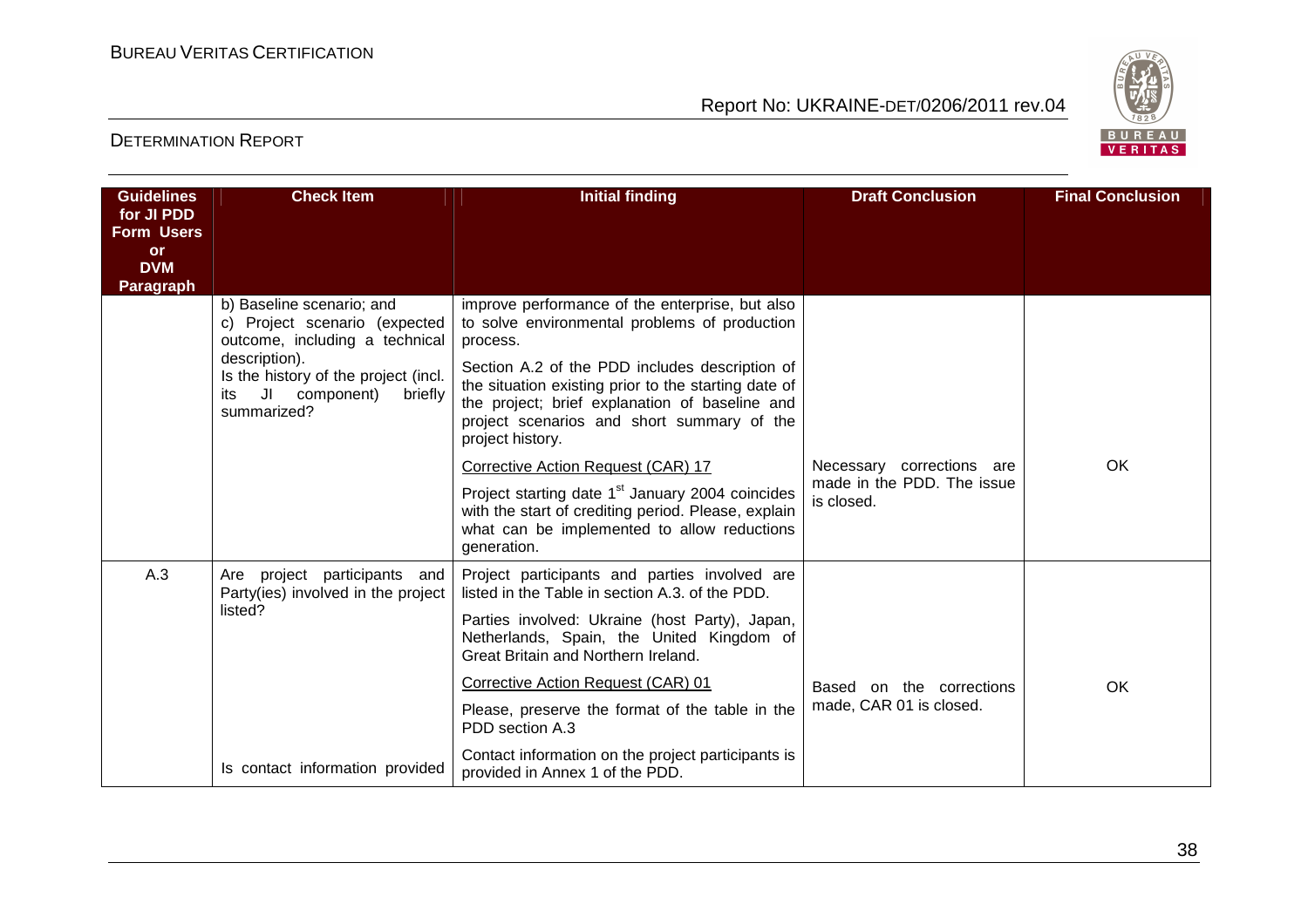

| <b>Guidelines</b><br>for JI PDD<br><b>Form Users</b> | <b>Check Item</b>                                                                                                                                               | <b>Initial finding</b>                                                                                                                                                                                                                                                                                                                                                                                                                                                                    | <b>Draft Conclusion</b>                            | <b>Final Conclusion</b> |
|------------------------------------------------------|-----------------------------------------------------------------------------------------------------------------------------------------------------------------|-------------------------------------------------------------------------------------------------------------------------------------------------------------------------------------------------------------------------------------------------------------------------------------------------------------------------------------------------------------------------------------------------------------------------------------------------------------------------------------------|----------------------------------------------------|-------------------------|
| or<br><b>DVM</b><br><b>Paragraph</b>                 |                                                                                                                                                                 |                                                                                                                                                                                                                                                                                                                                                                                                                                                                                           |                                                    |                         |
|                                                      | in Annex 1 of the PDD?                                                                                                                                          | Corrective Action Request (CAR) 15<br>Please, make the information on the project<br>participants consistent throughout the whole<br>PDD (in the section A.3 and Annex 1).                                                                                                                                                                                                                                                                                                                | The issue is closed due to<br>the amendments made. | OK                      |
| A.4.1                                                | Location of the project                                                                                                                                         | The site of the DIISW is located in the northern<br>part of the town of Dniprodzerzhynsk located on<br>the right side of the Dnipro river, 12 km from<br>Baglei station of Transdnipro Railways, serving<br>deliveries of materials to the Plant and<br>shipments of its finished products. The site is<br>limited by the Dnipro river from the north, urban<br>areas from the south, sites of Dniprodzerzhynsk<br>HPP and cement factory from the west, and<br>coke plant from the east. | <b>OK</b>                                          | <b>OK</b>               |
| A.4.1.1                                              | Host Party(ies)                                                                                                                                                 | Ukraine is a host Party.                                                                                                                                                                                                                                                                                                                                                                                                                                                                  | OK                                                 | OK                      |
| A.4.1.2                                              | Region/State/Province etc.                                                                                                                                      | Dnipropetrovsk region.                                                                                                                                                                                                                                                                                                                                                                                                                                                                    | OK                                                 | <b>OKE</b>              |
| A.4.1.3                                              | City/Town/Community etc.                                                                                                                                        | Dniprodzerzhynsk.                                                                                                                                                                                                                                                                                                                                                                                                                                                                         | OK                                                 | OK                      |
| A.4.1.4                                              | Detail of the physical location,<br>including information allowing<br>the unique identification of the<br>project. (This section should not<br>exceed one page) | Dniprodzerzhynsk is one of the Ukraine's largest<br>industrial centres. Established in 1897, it covers<br>both sides of the Dnipro river and its global<br>position is 48'30 'N $-$ 34'37 'E. The town has the<br>area of approximately 138 square kilometres                                                                                                                                                                                                                             | OK                                                 | OK                      |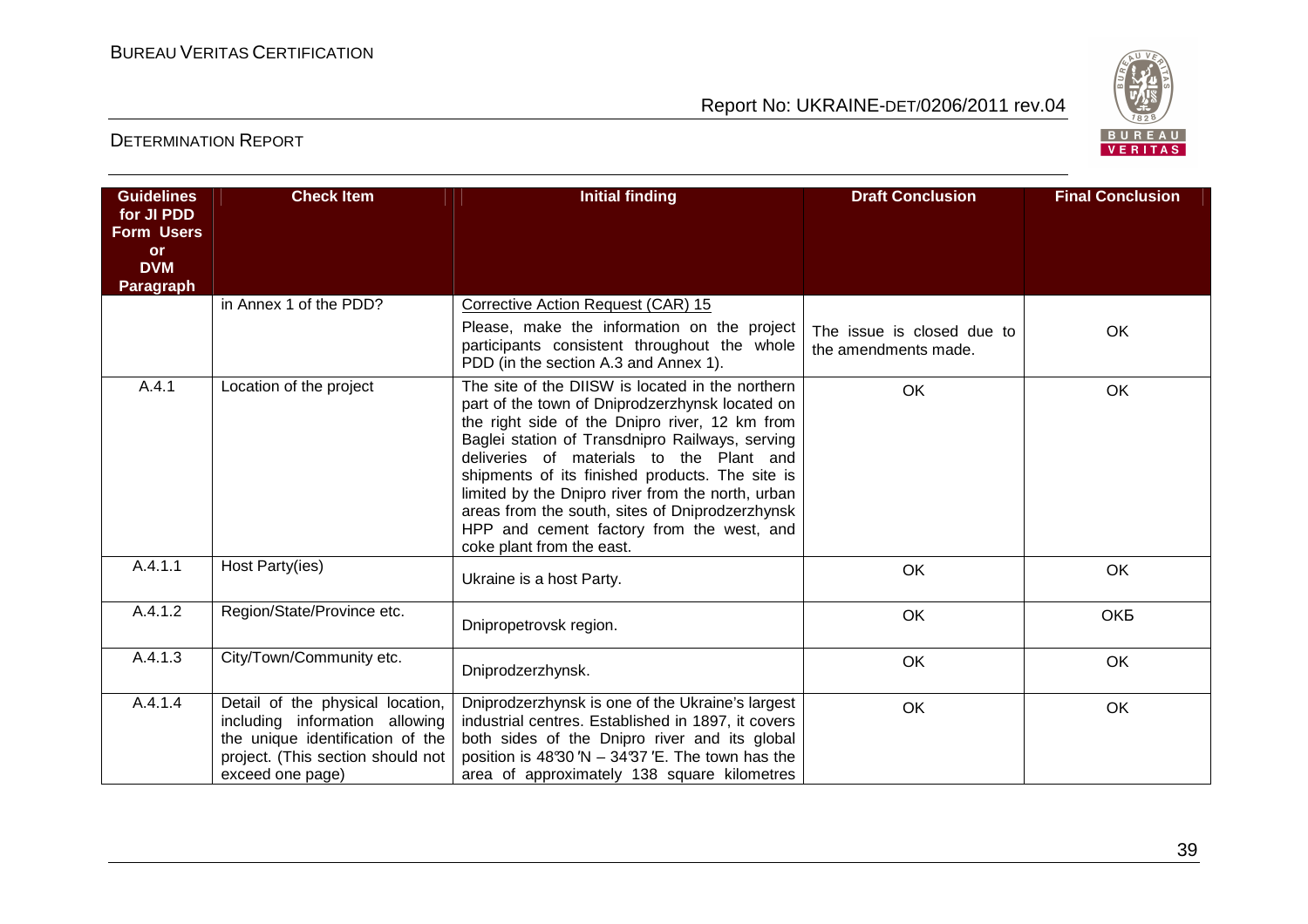

| <b>Guidelines</b><br>for JI PDD<br><b>Form Users</b><br><b>or</b><br><b>DVM</b><br><b>Paragraph</b> | <b>Check Item</b>                                                                                                                                                                                                     | <b>Initial finding</b>                                                                                                                                                                                                                                                                                                                                                                             | <b>Draft Conclusion</b> | <b>Final Conclusion</b> |
|-----------------------------------------------------------------------------------------------------|-----------------------------------------------------------------------------------------------------------------------------------------------------------------------------------------------------------------------|----------------------------------------------------------------------------------------------------------------------------------------------------------------------------------------------------------------------------------------------------------------------------------------------------------------------------------------------------------------------------------------------------|-------------------------|-------------------------|
|                                                                                                     |                                                                                                                                                                                                                       | and the population of 251.4 thousand people.<br>See section A.4.1.4 of the PDD.                                                                                                                                                                                                                                                                                                                    |                         |                         |
| A.4.2                                                                                               | Are the technology(ies) to be<br>employed,<br>measures.<br>or<br>operations or actions to be<br>implemented by the project,<br>including all relevant technical<br>data and the implementation<br>schedule described? | The proposed project activity consists of three<br>main components as follows: 1) technological<br><b>BFs</b><br>improvements<br>of<br>operation;<br>2)<br>reconstruction of BF shop with an introduction of<br>the new blast furnace #4; 3) modernization of<br>sintering process with an introduction of the new<br>SP.<br>The implementation schedule is presented in<br>the PDD section A.4.2. | <b>OK</b>               | OK                      |
| A.4.3                                                                                               | Is it explained briefly how<br>anthropogenic GHG emission<br>reductions are to be achieved?<br>(This section should not exceed<br>one page.)                                                                          | The objective of the proposed project is to<br>reduce energy and materials, mainly coke,<br>consumption during pig iron production. Coke<br>consumption is associated with two sources of<br>emissions of GHGs:                                                                                                                                                                                    | OK                      | OK                      |
|                                                                                                     |                                                                                                                                                                                                                       | 1. During coke production. IPCC set the value of<br>the emission factor for the coke production at<br>the level 0.56 t $CO2e/t$ of coke, and                                                                                                                                                                                                                                                       |                         |                         |
|                                                                                                     |                                                                                                                                                                                                                       | 2. Coke processing in the BF. The emission<br>factor for coke processing is 3.1 t $CO2e/t$ ,<br>assuming that default IPCC factor is used.                                                                                                                                                                                                                                                         |                         |                         |
|                                                                                                     |                                                                                                                                                                                                                       | The PDD section A.4.3 shows the measures by<br>which the reduction in coke consumption can be<br>achieved.                                                                                                                                                                                                                                                                                         |                         |                         |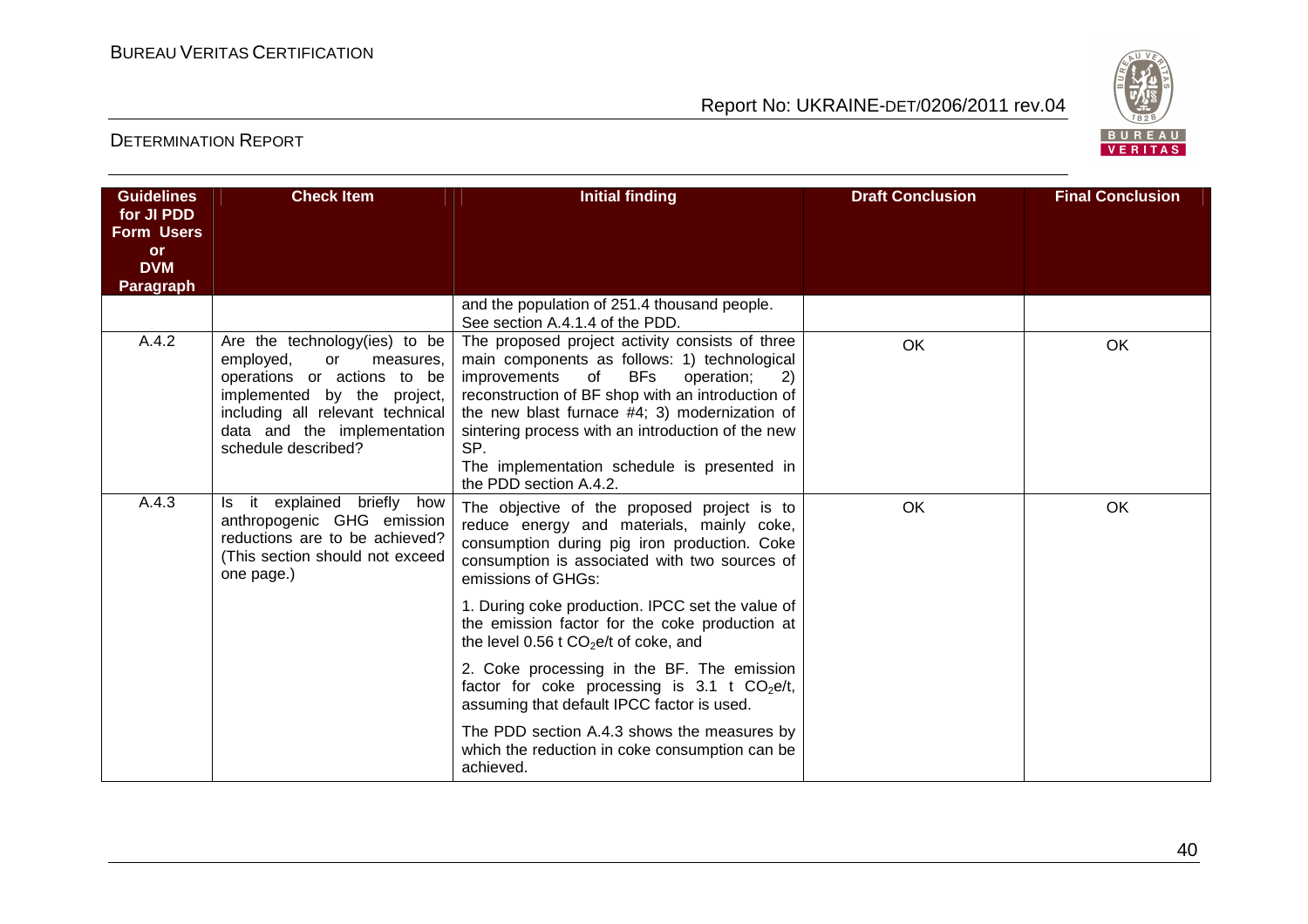

| <b>Guidelines</b><br>for JI PDD | <b>Check Item</b>                                                                                                                | <b>Initial finding</b>                                                                                                                                                                                                                                                                | <b>Draft Conclusion</b>                                                                                                                                                                                                                                                                                                                                                                                                      | <b>Final Conclusion</b> |
|---------------------------------|----------------------------------------------------------------------------------------------------------------------------------|---------------------------------------------------------------------------------------------------------------------------------------------------------------------------------------------------------------------------------------------------------------------------------------|------------------------------------------------------------------------------------------------------------------------------------------------------------------------------------------------------------------------------------------------------------------------------------------------------------------------------------------------------------------------------------------------------------------------------|-------------------------|
| <b>Form Users</b>               |                                                                                                                                  |                                                                                                                                                                                                                                                                                       |                                                                                                                                                                                                                                                                                                                                                                                                                              |                         |
| <b>or</b><br><b>DVM</b>         |                                                                                                                                  |                                                                                                                                                                                                                                                                                       |                                                                                                                                                                                                                                                                                                                                                                                                                              |                         |
| Paragraph                       |                                                                                                                                  |                                                                                                                                                                                                                                                                                       |                                                                                                                                                                                                                                                                                                                                                                                                                              |                         |
| A.4.3.1                         | Is the length of the crediting<br>period indicated?                                                                              | The length of crediting period is indicated in the<br>PDD section A.4.3.1.                                                                                                                                                                                                            |                                                                                                                                                                                                                                                                                                                                                                                                                              |                         |
|                                 | Are estimates of total as well as<br>annual and average annual<br>emission reductions in tonnes of<br>$CO2$ equivalent provided? | Corrective Action Request (CAR) 02<br>The total estimated emission reductions for the<br>periods 01/04/2004-2007, 2008-2012, 2013-<br>2020 are incorrectly calculated. Also annual<br>average of estimated emission reductions for<br>the period 2013-2020 is incorrectly calculated. | Conclusion on response #1<br>Total estimated<br>emission<br>reductions for the periods<br>01/04/2004-2007,<br>2008-<br>2012,<br>2013-2020<br>were<br>corrected.<br>Nevertheless,<br>tables with information on<br>estimated project emissions,<br>baseline<br>emissions<br>and<br>estimated<br>emission<br>reductions are not provided<br>in the section E of PDD<br>version 2 dated 27/01/2011.<br>This issue remains open. |                         |
|                                 |                                                                                                                                  |                                                                                                                                                                                                                                                                                       | Also, please, revise the<br>formula #14 for calculating<br>emission reductions (in the<br>PDD section D.1.4) and<br>provide correct interpretation<br>of the formula.<br>Conclusion on response #2<br>The PDD section E is partly                                                                                                                                                                                            |                         |
|                                 |                                                                                                                                  |                                                                                                                                                                                                                                                                                       | corrected. However, it is also                                                                                                                                                                                                                                                                                                                                                                                               |                         |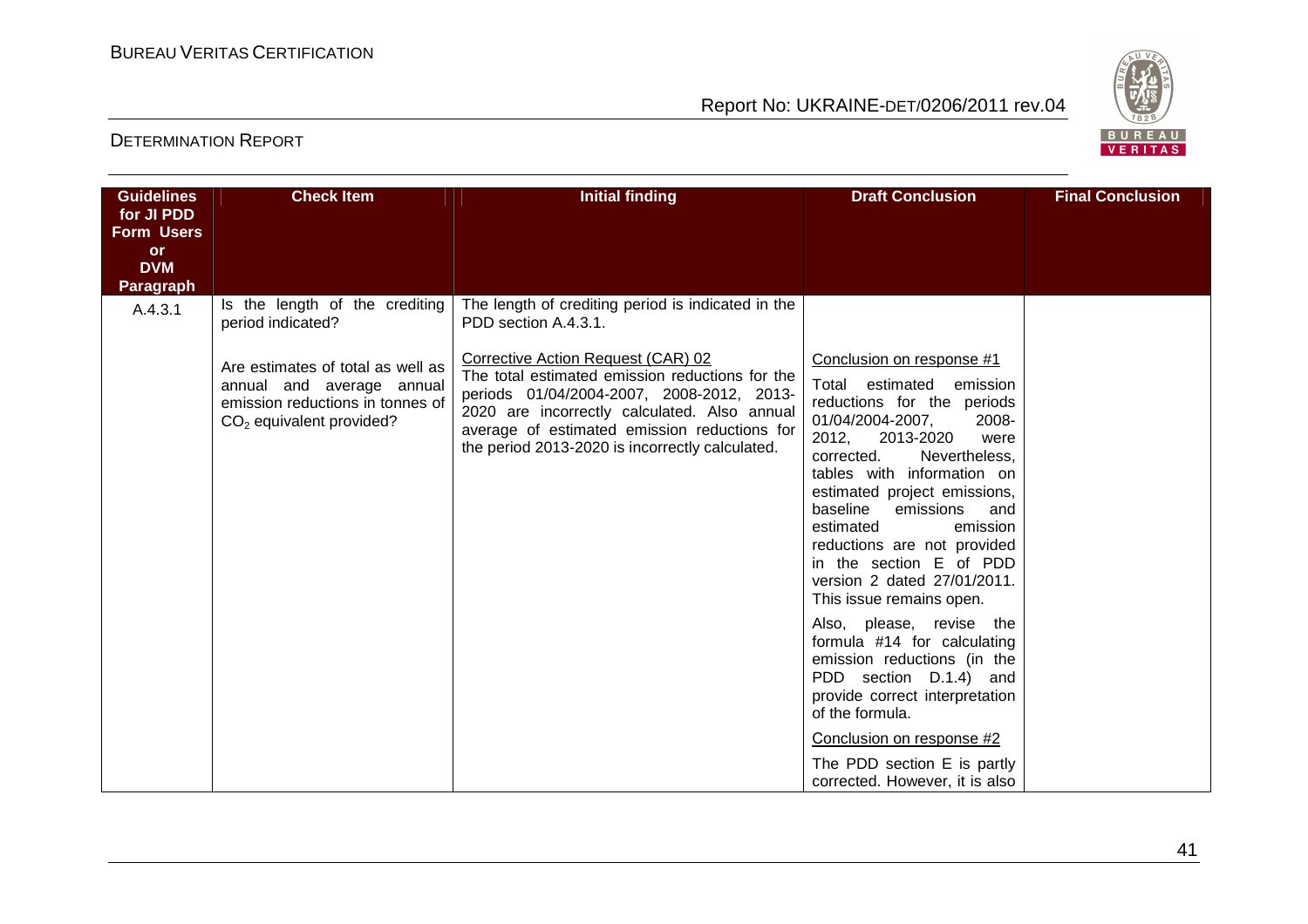

| <b>Guidelines</b>              | <b>Check Item</b> | <b>Initial finding</b>                                                                                                                                                                                                                   | <b>Draft Conclusion</b>                                                                                                                                                                                                              | <b>Final Conclusion</b> |
|--------------------------------|-------------------|------------------------------------------------------------------------------------------------------------------------------------------------------------------------------------------------------------------------------------------|--------------------------------------------------------------------------------------------------------------------------------------------------------------------------------------------------------------------------------------|-------------------------|
| for JI PDD                     |                   |                                                                                                                                                                                                                                          |                                                                                                                                                                                                                                      |                         |
| <b>Form Users</b><br><b>or</b> |                   |                                                                                                                                                                                                                                          |                                                                                                                                                                                                                                      |                         |
| <b>DVM</b>                     |                   |                                                                                                                                                                                                                                          |                                                                                                                                                                                                                                      |                         |
| <b>Paragraph</b>               |                   |                                                                                                                                                                                                                                          |                                                                                                                                                                                                                                      |                         |
|                                |                   |                                                                                                                                                                                                                                          | necessary to entitle<br>the<br>tables (in the PDD section E)<br>with<br>information<br>on.<br>estimations for post-Kyoto<br>period; also, please, do not<br>divide the tables (connected<br>to post-Kyoto period) into two<br>parts. |                         |
|                                |                   |                                                                                                                                                                                                                                          | Conclusion on response #3<br>Due to the corrections made<br>in the PDD, the issue is<br>closed.                                                                                                                                      | <b>OK</b>               |
|                                |                   | Corrective Action Request (CAR) 03<br>The duration of post-Kyoto period in the PDD<br>(2013-2020) differs from the duration of the<br>post-Kyoto period indicated in the Excel-file<br>where ERs are calculated only till the year 2020. | CAR 03 is closed based on<br>the amendments made in the<br>PDD.                                                                                                                                                                      | <b>OK</b>               |
|                                |                   | Clarification Request (CL) 11<br>Please, entitle Excel files with calculations of<br>baseline and project emissions, and emission<br>reductions calculations; also, please, correct the                                                  | Due to the corrections made,<br>the issue is closed.                                                                                                                                                                                 | OK                      |
|                                |                   | name of the Excel sheets in the files.<br>Corrective Action Request (CAR) 16<br>"Assigned amount units (AAUs)" cannot be<br>generated as they are assigned. Please, replace                                                              | The issue is closed due to<br>the amendments made.                                                                                                                                                                                   | OK                      |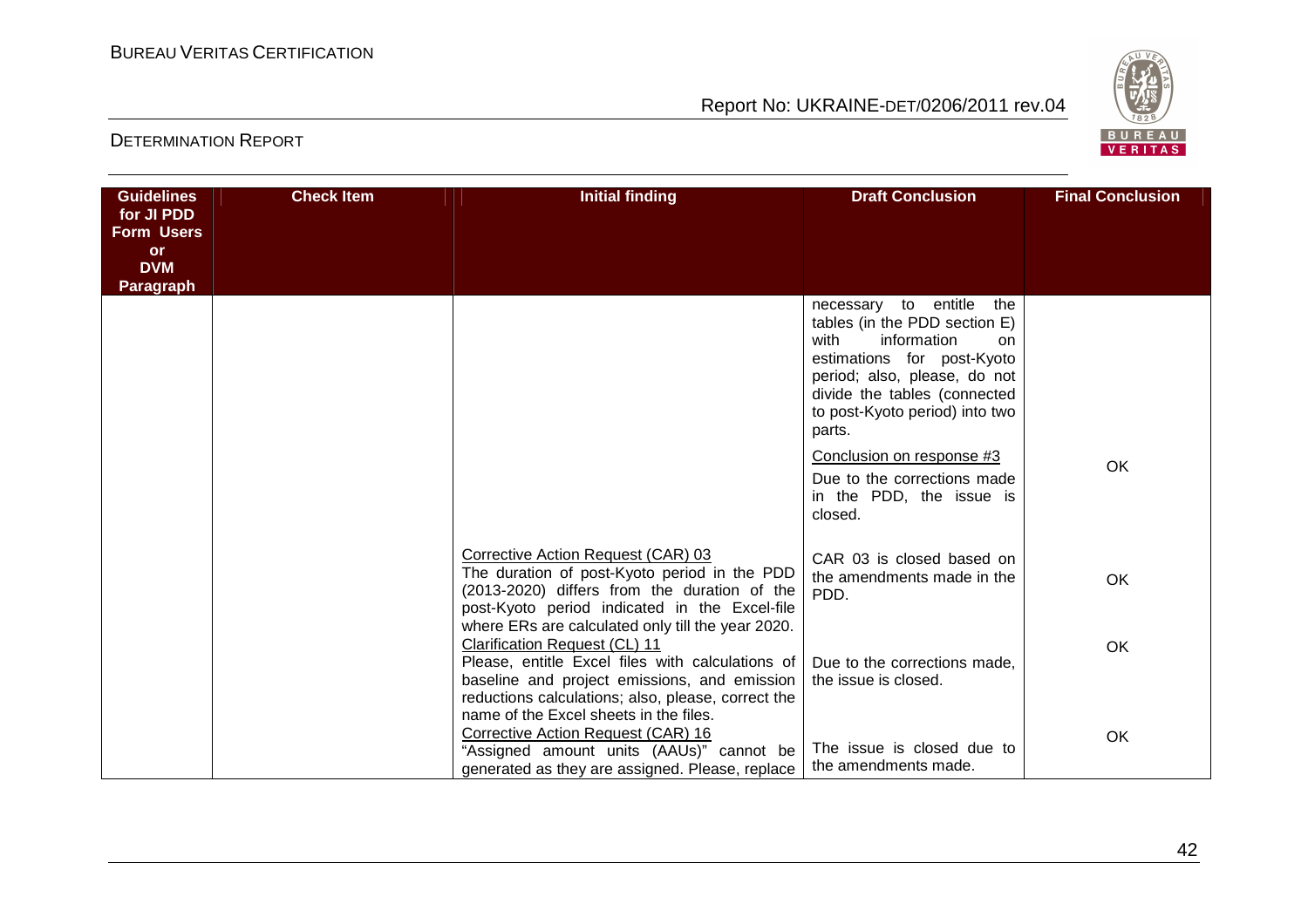

| <b>Guidelines</b><br>for JI PDD<br><b>Form Users</b><br>or<br><b>DVM</b> | <b>Check Item</b>                                                                 | <b>Initial finding</b>                                                                                                              | <b>Draft Conclusion</b>                           | <b>Final Conclusion</b> |
|--------------------------------------------------------------------------|-----------------------------------------------------------------------------------|-------------------------------------------------------------------------------------------------------------------------------------|---------------------------------------------------|-------------------------|
| <b>Paragraph</b>                                                         |                                                                                   | the phrase (in the section A.4.3.1)<br>with                                                                                         |                                                   |                         |
|                                                                          |                                                                                   | "emission reductions".                                                                                                              |                                                   |                         |
| A.5                                                                      | Is written project approvals by<br>the Parties involved attached?                 | Corrective Action Request (CAR) 04                                                                                                  | Pending                                           | Pending                 |
|                                                                          |                                                                                   | The project has no letters of approval of the<br>Parties involved.                                                                  |                                                   |                         |
|                                                                          |                                                                                   | Clarification Request (CL) 01                                                                                                       | Necessary information<br>is.                      | OK                      |
|                                                                          |                                                                                   | Please, in the PDD section A.5 specify the<br>name of the DFPs (of Parties involved) which<br>will issue written approvals.         | added to the PDD.                                 |                         |
| 19                                                                       | Have the DFPs of all Parties                                                      | See section A.5 of this table.                                                                                                      |                                                   |                         |
|                                                                          | listed as "Parties involved" in the                                               | Clarification Request (CL) 02                                                                                                       |                                                   |                         |
|                                                                          | PDD provided written project<br>approvals?                                        | Please, indicate (in the PDD) the number of LoE<br>(Letter of Endorsement) issued by the<br>Government of Ukraine for this project. | Based on the amendments<br>made, CL 02 is closed. | <b>OK</b>               |
| 19                                                                       | Does the PDD identify at least<br>the host Party as a "Party"<br>involved"?       | Party involved Ukraine is a host Party.                                                                                             | OK                                                | OK                      |
| 19                                                                       | Has the DFP of the host Party<br>issued<br>a<br>written<br>project  <br>approval? | The host Party (Ukraine) has not issued a<br>written project approval. See section A.5 of this<br>table.                            | OK.                                               | OK                      |
| 20                                                                       | Are all the written project<br>approvals by Parties involved<br>unconditional?    | All the written project approvals by Parties<br>involved will be unconditional.                                                     | OK                                                | OK                      |
| 21                                                                       |                                                                                   | Is each of the legal entities Party involved 1: Ukraine (host Party), legal                                                         | OK                                                | OK                      |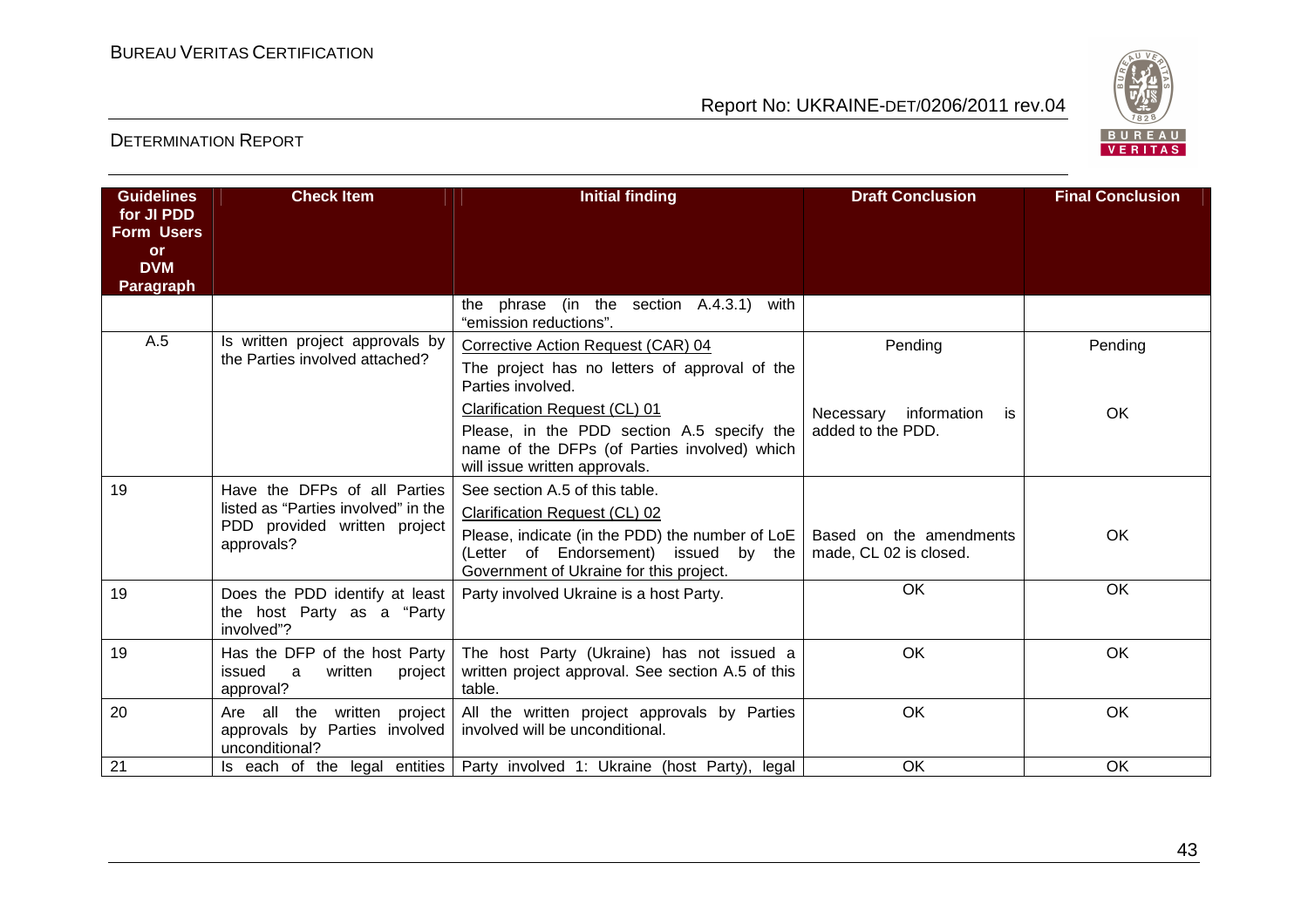

| <b>Guidelines</b><br>for JI PDD<br><b>Form Users</b><br><b>or</b><br><b>DVM</b><br>Paragraph | <b>Check Item</b>                                                                                                                                                                                                                                                                                                                                                                              | <b>Initial finding</b>                                                                                                                                                                                                                                                                                                                                                                                                                                                                                                                                                        | <b>Draft Conclusion</b>                                                     | <b>Final Conclusion</b> |
|----------------------------------------------------------------------------------------------|------------------------------------------------------------------------------------------------------------------------------------------------------------------------------------------------------------------------------------------------------------------------------------------------------------------------------------------------------------------------------------------------|-------------------------------------------------------------------------------------------------------------------------------------------------------------------------------------------------------------------------------------------------------------------------------------------------------------------------------------------------------------------------------------------------------------------------------------------------------------------------------------------------------------------------------------------------------------------------------|-----------------------------------------------------------------------------|-------------------------|
|                                                                                              | listed as project participants in<br>the PDD authorized by a Party<br>involved, which is also listed in<br>the PDD, through:<br>- A written project approval by<br>Party involved, explicitly<br>a<br>indicating the name of the legal<br>entity? or<br>- Any other form of project<br>participant<br>authorization<br>in l<br>writing, explicitly indicating the<br>name of the legal entity? | entities are OJSC "Dniprovsky Integrated Iron<br>and Steel Works named after Dzerzhynsky" and<br>Institute<br>for<br>Environment<br>and<br>Energy<br>Conservation.<br>Party involved 2: Japan, legal entity is<br>Sumitomo Corporation.<br>Party involved 3: Netherlands, Stichting Carbon<br>Finance (SCF).<br>Party involved 4: Spain, legal entity Stichting<br>Carbon Finance (SCF).<br>Party involved 5: The United Kingdom of Great<br>Britain and Northern Ireland, Deutche Bank AG,<br>(London branch).                                                               |                                                                             |                         |
| 22                                                                                           | Does the PDD explicitly indicate<br>which<br>0f<br>the<br>following<br>approaches<br>used<br>is<br>for<br>identifying the baseline?<br>- JI specific approach<br>- Approved CDM methodology<br>approach                                                                                                                                                                                        | The PDD indicates the approach used for<br>establishing the baseline, additionality and<br>monitoring plan (JI specific approach which is<br>fully identical to approach applied to the project<br>registered at UNFCCC with reference number<br>UA1000022).<br>Clarification Request (CL) 03<br>Please, explain in detail why the approach used<br>for the project UA1000022 also can be<br>applicable in the case of the project "Revamping<br>of sintering and blast-furnace production at<br>OJSC "Dniprovsky Integrated Iron and Steel<br>Works named after Dzerhynsky". | The provided explanation<br>was found satisfactory. The<br>issue is closed. | OK                      |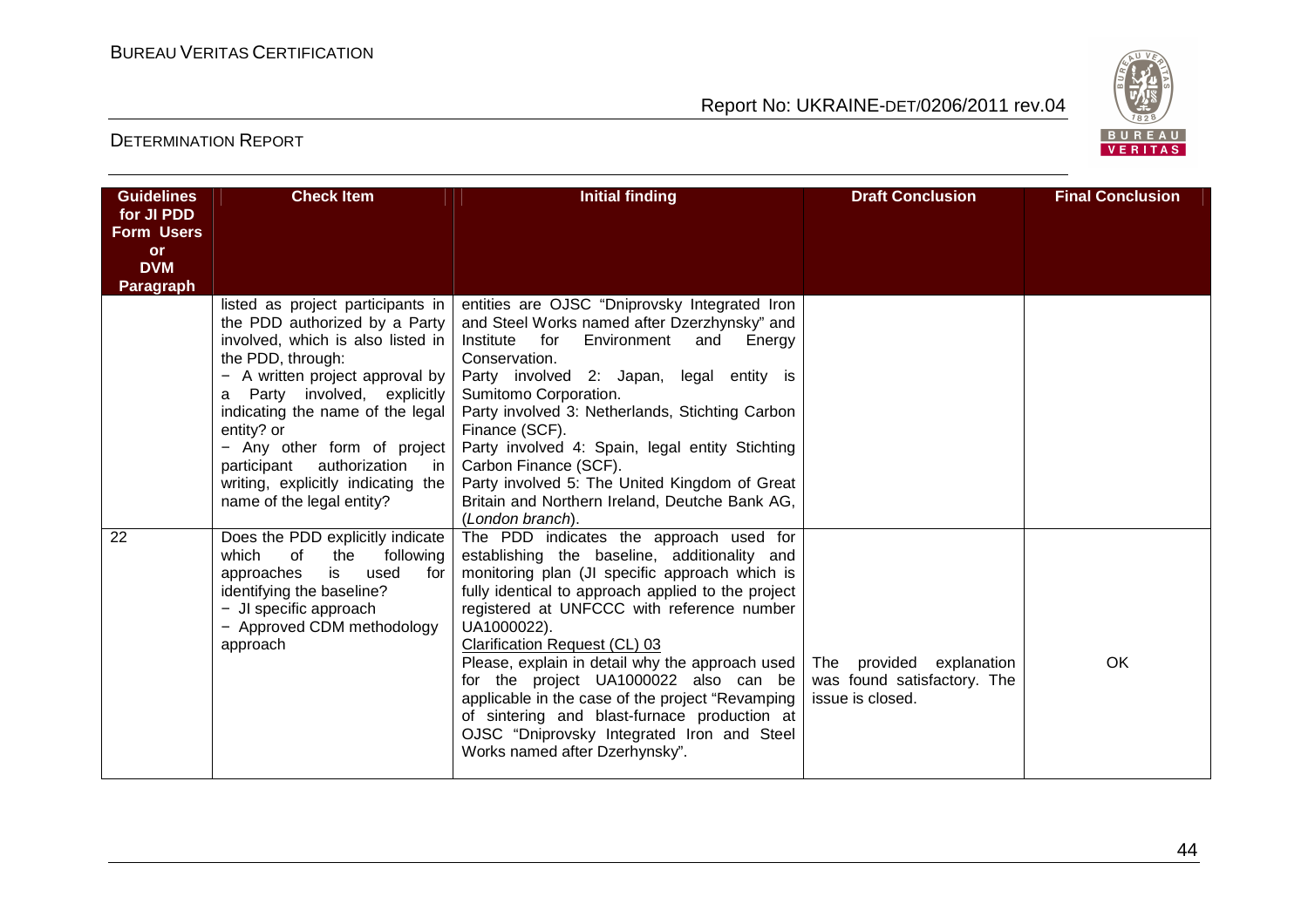

| <b>Guidelines</b><br>for JI PDD<br><b>Form Users</b><br><b>or</b><br><b>DVM</b><br><b>Paragraph</b> | <b>Check Item</b>                                                                                                                                                                                                                                                                                                                                                                                                                                                                                                                                                                                                                | <b>Initial finding</b>                                                                                                                                                                                                                                                                                                                                                                                                                    | <b>Draft Conclusion</b>                                                                       | <b>Final Conclusion</b> |
|-----------------------------------------------------------------------------------------------------|----------------------------------------------------------------------------------------------------------------------------------------------------------------------------------------------------------------------------------------------------------------------------------------------------------------------------------------------------------------------------------------------------------------------------------------------------------------------------------------------------------------------------------------------------------------------------------------------------------------------------------|-------------------------------------------------------------------------------------------------------------------------------------------------------------------------------------------------------------------------------------------------------------------------------------------------------------------------------------------------------------------------------------------------------------------------------------------|-----------------------------------------------------------------------------------------------|-------------------------|
|                                                                                                     |                                                                                                                                                                                                                                                                                                                                                                                                                                                                                                                                                                                                                                  | Corrective Action Request (CAR) 05<br>Please, in the PDD section B.4 provide date of<br>baseline setting in the following format:<br>DD/MM/YYYY.                                                                                                                                                                                                                                                                                          | Based on the amendments<br>made in the PDD, the issue<br>is closed.                           | OK.                     |
| 23                                                                                                  | PDD<br>provide a<br>the<br>Does<br>detailed theoretical description<br>in a complete and transparent<br>manner?                                                                                                                                                                                                                                                                                                                                                                                                                                                                                                                  | The theoretical description is provided in the<br>PDD.                                                                                                                                                                                                                                                                                                                                                                                    | <b>OK</b>                                                                                     | OK                      |
| 23                                                                                                  | <b>PDD</b><br>the<br><b>Does</b><br>provide<br>justification that the baseline is<br>established:<br>(a) By listing and describing<br>plausible future scenarios on the<br>basis<br>0f<br>conservative<br>assumptions and selecting the<br>most plausible one?<br>(b) Taking into account relevant<br>national and/or sectoral policies<br>and circumstance?<br>- Are key factors that affect a<br>baseline taken into account?<br>In a transparent manner<br>(C)<br>with regard to the choice of<br>approaches,<br>assumptions,<br>methodologies,<br>parameters,<br>date sources and key factors?<br>(d) Taking into account of | The PDD provides justification that the baseline<br>is established by listing and describing plausible<br>future scenarios on the basis of conservative<br>assumption<br>the<br>and<br>selecting<br>most<br>plausible one.<br>Clarification Request (CL) 04<br>Please, clarify (in the PDD section B.1) which<br>data was selected as the baseline data (data<br>through the year 2003 or averaged data through<br>the period 1999-2003). | CL 04 is closed based on the<br>explanation<br>provided and<br>amendments made in the<br>PDD. | OK                      |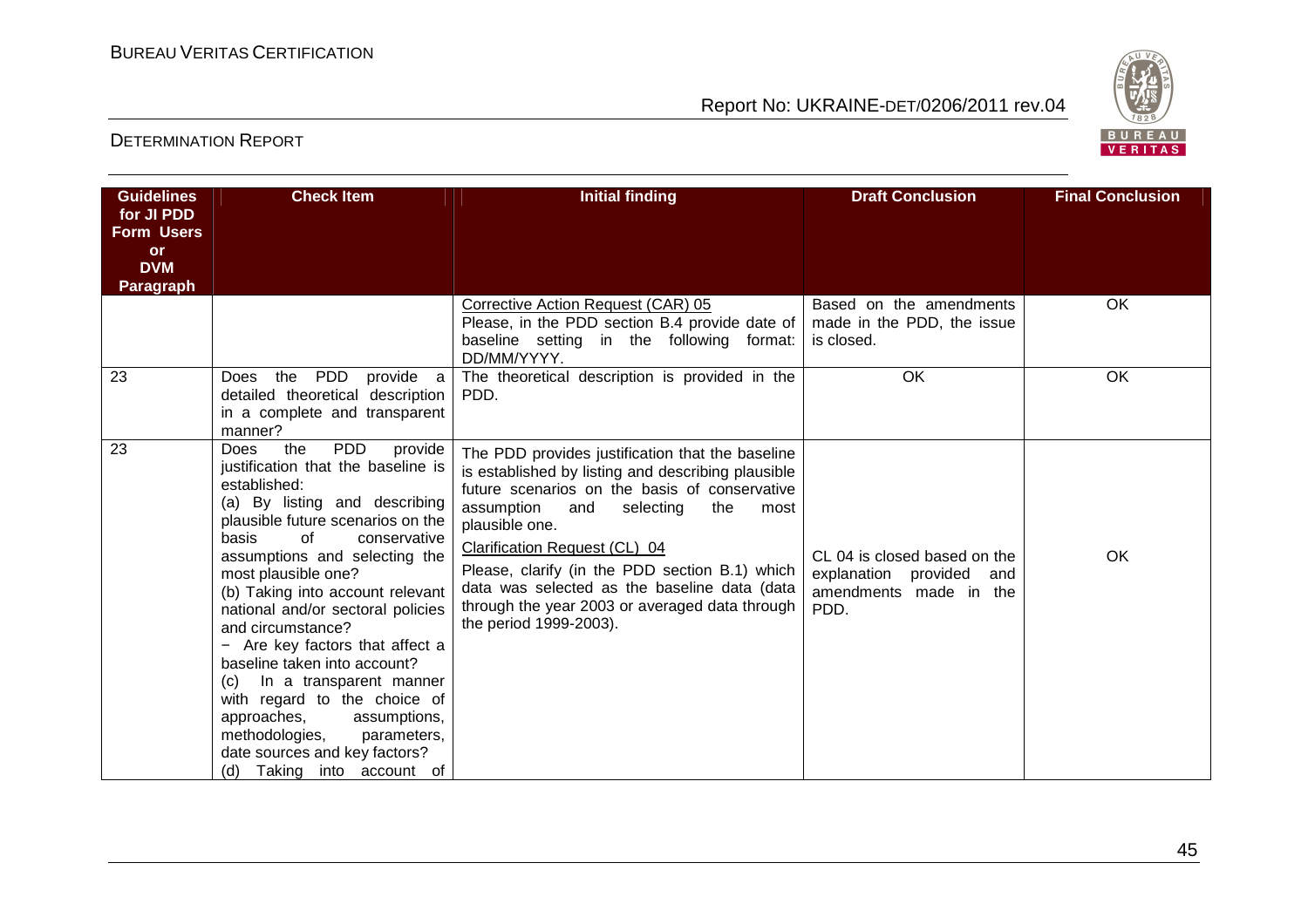

| <b>Guidelines</b>               | <b>Check Item</b>                                                          | <b>Initial finding</b>                                                               | <b>Draft Conclusion</b>        | <b>Final Conclusion</b> |
|---------------------------------|----------------------------------------------------------------------------|--------------------------------------------------------------------------------------|--------------------------------|-------------------------|
| for JI PDD<br><b>Form Users</b> |                                                                            |                                                                                      |                                |                         |
| <b>or</b>                       |                                                                            |                                                                                      |                                |                         |
| <b>DVM</b>                      |                                                                            |                                                                                      |                                |                         |
| <b>Paragraph</b>                |                                                                            |                                                                                      |                                |                         |
|                                 | uncertainties<br>using<br>and                                              |                                                                                      |                                |                         |
|                                 | conservative assumptions?                                                  |                                                                                      |                                |                         |
|                                 | (e) In such a way that ERUs                                                |                                                                                      |                                |                         |
|                                 | cannot be earned for decreases                                             |                                                                                      |                                |                         |
|                                 | in activity levels outside the<br>project or due to force majeure?         |                                                                                      |                                |                         |
|                                 | By drawing on the list of                                                  |                                                                                      |                                |                         |
|                                 | standard variables contained in                                            |                                                                                      |                                |                         |
|                                 | appendix B to "Guidance on                                                 |                                                                                      |                                |                         |
|                                 | criteria for baseline setting and                                          |                                                                                      |                                |                         |
|                                 | monitoring", as appropriate?                                               |                                                                                      |                                |                         |
| 24                              | selected<br>elements<br>lf<br>or                                           | See section 22 of this table.                                                        |                                |                         |
|                                 | combinations of approved CDM                                               |                                                                                      |                                |                         |
|                                 | methodologies<br>or                                                        | Corrective Action Request (CAR) 06                                                   | CAR 06 is closed due to the    | OK.                     |
|                                 | methodological<br>tools<br>for I                                           | Please, give references (in the PDD) to the                                          | explanation provided and       |                         |
|                                 | baseline setting are used, are<br>selected<br>elements<br>the<br><b>or</b> | 1996 IPCC Guidelines for National Greenhouse<br>Gas Inventories not to the 2006 IPCC | amendments made in the<br>PDD. |                         |
|                                 | combinations together with the                                             | Guidelines for National Greenhouse Gas                                               |                                |                         |
|                                 | elements<br>supplementary                                                  | Inventories. For the present, 1996 IPCC                                              |                                |                         |
|                                 | by the project<br>developed                                                | Guidelines is the only one approved.                                                 |                                |                         |
|                                 | participants in line with 23                                               |                                                                                      |                                |                         |
|                                 | above?                                                                     |                                                                                      |                                |                         |
| 25                              | If a multi-project emission factor                                         | See the PDD section B.1.                                                             | OK                             | OK                      |
|                                 | is used, does the PDD provide                                              |                                                                                      |                                |                         |
|                                 | appropriate justification?                                                 |                                                                                      |                                |                         |
| 26(a)                           | Does the PDD provide the title,                                            | N/A                                                                                  | N/A                            | N/A                     |
|                                 | reference number and version                                               |                                                                                      |                                |                         |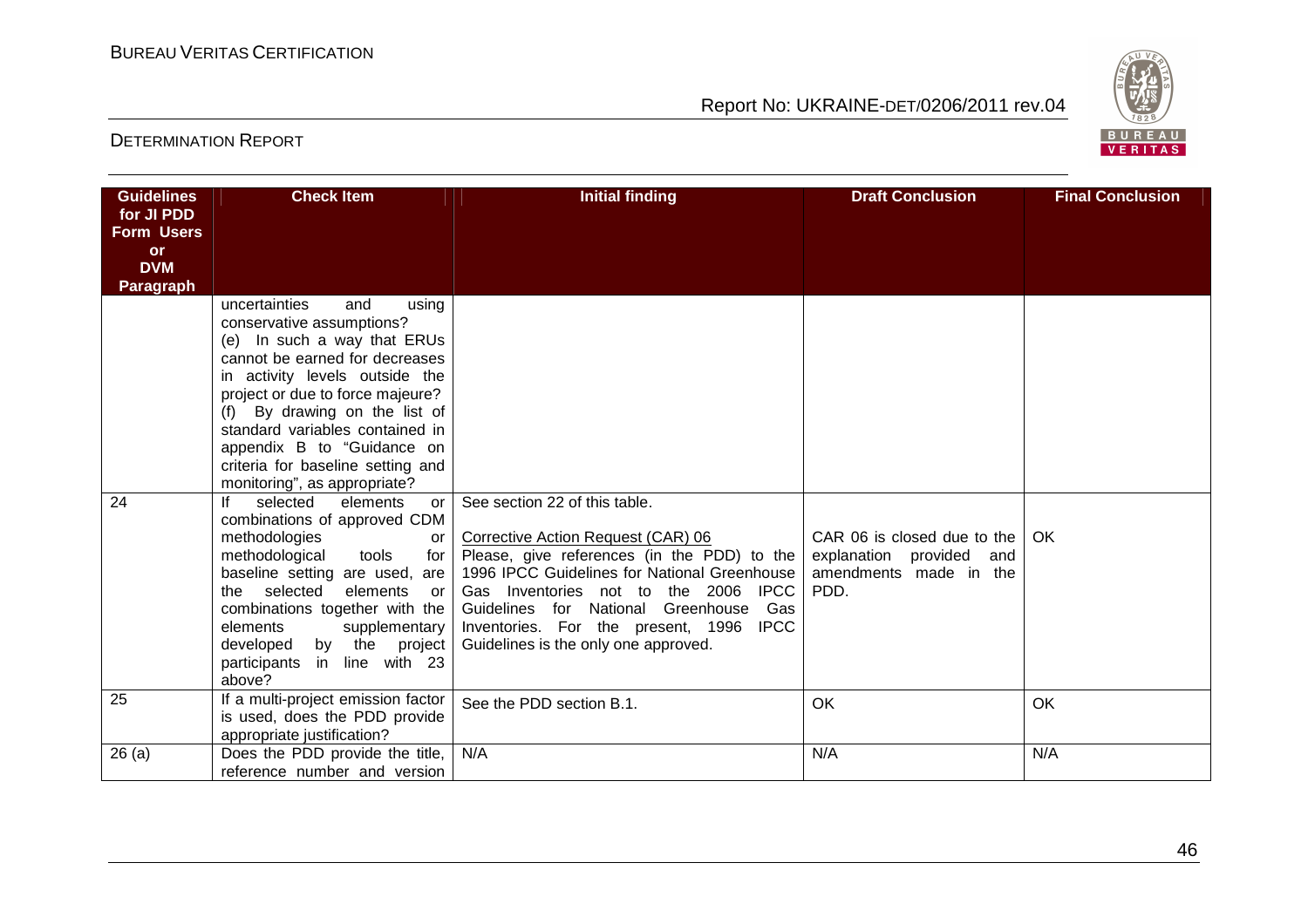

| <b>Guidelines</b>       | <b>Check Item</b>                                                 | <b>Initial finding</b>                            | <b>Draft Conclusion</b> | <b>Final Conclusion</b> |
|-------------------------|-------------------------------------------------------------------|---------------------------------------------------|-------------------------|-------------------------|
| for JI PDD              |                                                                   |                                                   |                         |                         |
| <b>Form Users</b>       |                                                                   |                                                   |                         |                         |
| <b>or</b><br><b>DVM</b> |                                                                   |                                                   |                         |                         |
| <b>Paragraph</b>        |                                                                   |                                                   |                         |                         |
|                         | <b>CDM</b><br>the<br>of<br>approved                               |                                                   |                         |                         |
|                         | methodology used?                                                 |                                                   |                         |                         |
| 26(a)                   | <b>CDM</b><br>the<br>approved<br>ls.                              | N/A                                               | N/A                     | N/A                     |
|                         | methodology the most recent                                       |                                                   |                         |                         |
|                         | valid version when the PDD is                                     |                                                   |                         |                         |
|                         | submitted for publication? If not,                                |                                                   |                         |                         |
|                         | is the methodology still within<br>the grace period (was the      |                                                   |                         |                         |
|                         | methodology revised to a newer                                    |                                                   |                         |                         |
|                         | version in the past two months)?                                  |                                                   |                         |                         |
| 26(b)                   | Does the PDD provide a                                            | N/A                                               | N/A                     | N/A                     |
|                         | description of why the approved                                   |                                                   |                         |                         |
|                         | CDM methodology is applicable                                     |                                                   |                         |                         |
|                         | to the project?                                                   |                                                   |                         |                         |
| 26(c)                   | explanations,<br>Are<br>all                                       | N/A                                               | N/A                     | N/A                     |
|                         | and analyses<br>descriptions<br>pertaining to the baseline in the |                                                   |                         |                         |
|                         | PDD made in accordance with                                       |                                                   |                         |                         |
|                         | the referenced                                                    |                                                   |                         |                         |
|                         | approved CDM methodology?                                         |                                                   |                         |                         |
| 26(d)                   | baseline<br>the<br>identified<br>ls.                              | N/A                                               | N/A                     | N/A                     |
|                         | appropriately as a result?                                        |                                                   |                         |                         |
| 28                      | Does the PDD indicate which of                                    | The PDD section B.2 includes analysis of          | OK                      | <b>OK</b>               |
|                         | the following approaches for                                      | project additionality and is intended to          |                         |                         |
|                         | demonstrating additionality is                                    | demonstrate that the project scenario is not part |                         |                         |
|                         | used?<br>(a) Provision of traceable and                           | of the identified baseline scenario and that the  |                         |                         |
|                         |                                                                   | project will lead to reductions of GHG emissions  |                         |                         |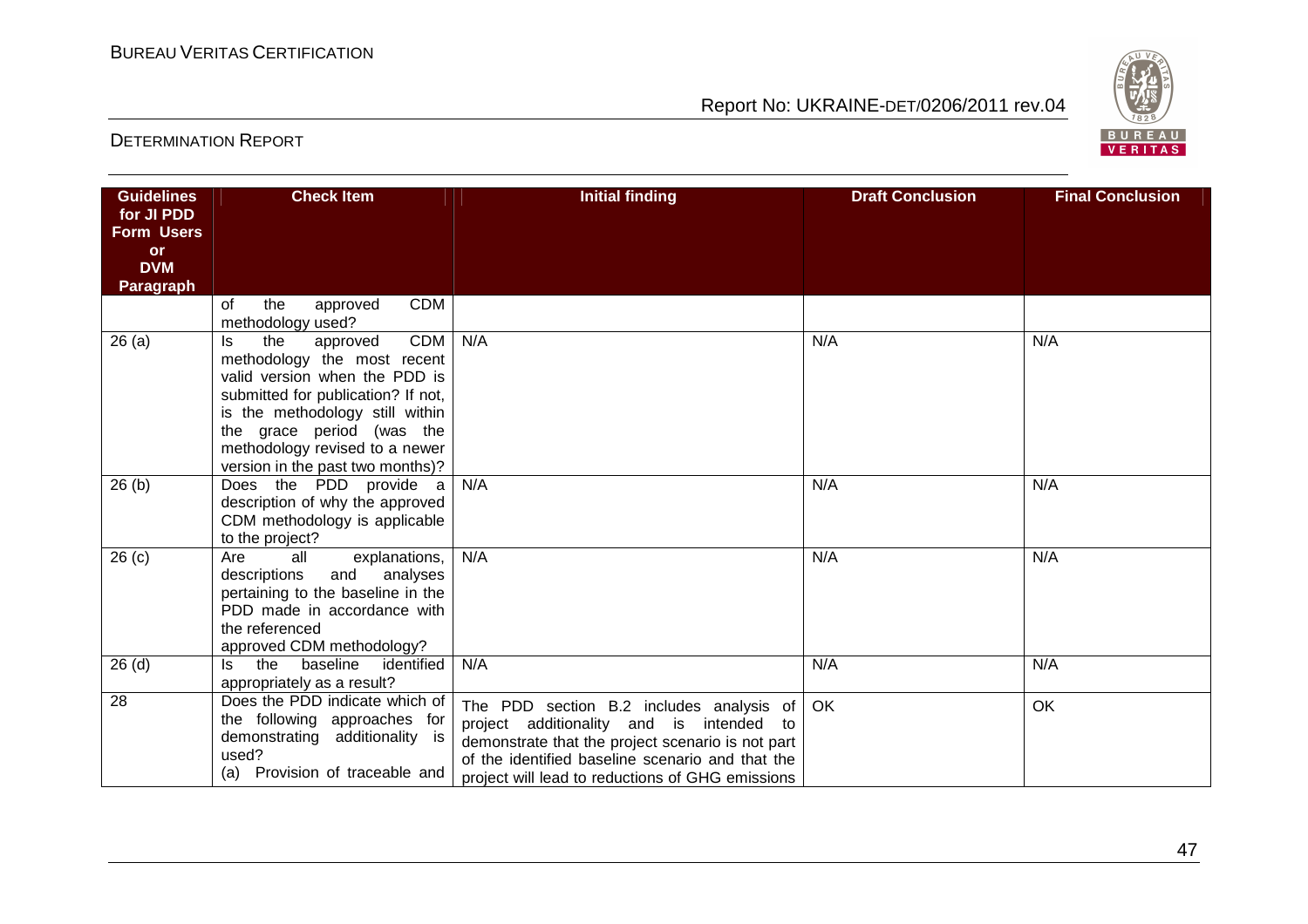

| <b>Guidelines</b>              | <b>Check Item</b>                                                                                                                                                                                                                                                                                                                                                                                                                                                                                                                                                                                                                                                                                                                                                                                            | <b>Initial finding</b>                                                                                                                                                                                                                                                                        | <b>Draft Conclusion</b> | <b>Final Conclusion</b> |
|--------------------------------|--------------------------------------------------------------------------------------------------------------------------------------------------------------------------------------------------------------------------------------------------------------------------------------------------------------------------------------------------------------------------------------------------------------------------------------------------------------------------------------------------------------------------------------------------------------------------------------------------------------------------------------------------------------------------------------------------------------------------------------------------------------------------------------------------------------|-----------------------------------------------------------------------------------------------------------------------------------------------------------------------------------------------------------------------------------------------------------------------------------------------|-------------------------|-------------------------|
| for JI PDD                     |                                                                                                                                                                                                                                                                                                                                                                                                                                                                                                                                                                                                                                                                                                                                                                                                              |                                                                                                                                                                                                                                                                                               |                         |                         |
| <b>Form Users</b><br><b>or</b> |                                                                                                                                                                                                                                                                                                                                                                                                                                                                                                                                                                                                                                                                                                                                                                                                              |                                                                                                                                                                                                                                                                                               |                         |                         |
| <b>DVM</b>                     |                                                                                                                                                                                                                                                                                                                                                                                                                                                                                                                                                                                                                                                                                                                                                                                                              |                                                                                                                                                                                                                                                                                               |                         |                         |
| Paragraph                      |                                                                                                                                                                                                                                                                                                                                                                                                                                                                                                                                                                                                                                                                                                                                                                                                              |                                                                                                                                                                                                                                                                                               |                         |                         |
|                                | transparent information showing<br>the baseline was identified on<br>basis of conservative<br>the<br>assumptions, that the project<br>scenario is not part of the<br>identified baseline scenario and<br>that the project will lead to<br>emission<br>reductions<br>or<br>enhancements of removals;<br>(b) Provision of traceable and<br>transparent information that an<br>AIE has already positively<br>determined that a comparable<br>project (to be) implemented<br>under<br>comparable<br>circumstances has additionality;<br>Application of the most<br>(c)<br>recent version of the "Tool for<br>demonstration<br>the<br>and<br>assessment of additionality.<br>(allowing for a two-month grace<br>period) or any other method for<br>proving additionality approved<br>by the CDM Executive Board". | in comparison to the baseline. The analysis is<br>performed based on the latest version (version<br>05.2) of the Tool for the Demonstration and<br>Assessment of Additionality approved by CDM<br>Executive Council and accordingly may be fully<br>applied to Joint Implementation Projects. |                         |                         |
| 29(a)                          | Does the PDD provide a<br>justification of the applicability of<br>the approach with a clear and                                                                                                                                                                                                                                                                                                                                                                                                                                                                                                                                                                                                                                                                                                             | See section 22 of this table.                                                                                                                                                                                                                                                                 | OK                      | OK                      |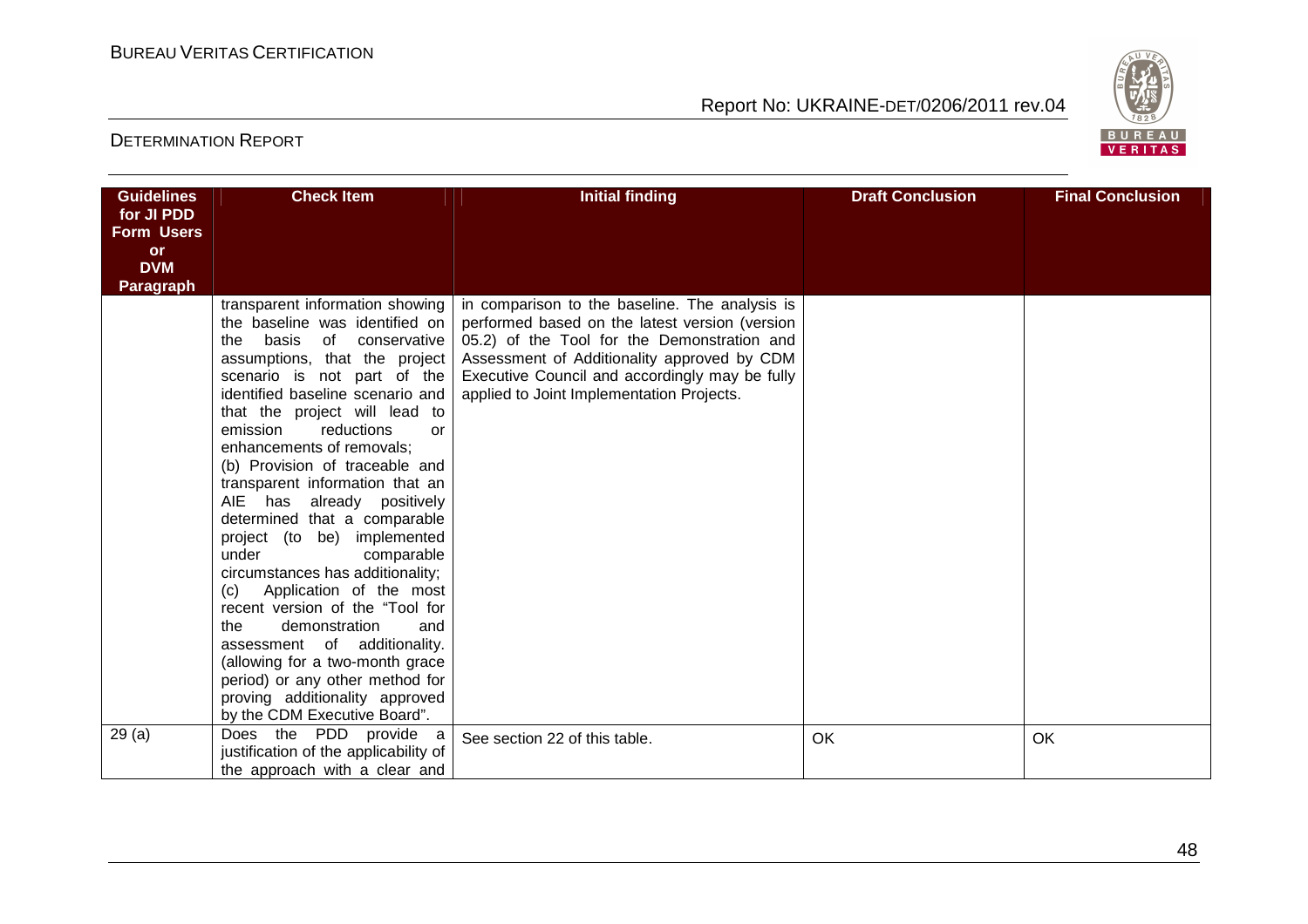

| <b>Guidelines</b><br>for JI PDD<br><b>Form Users</b> | <b>Check Item</b>                                                                                                                                        | <b>Initial finding</b>                                                                                                                                                           | <b>Draft Conclusion</b>                                                                                                  | <b>Final Conclusion</b> |
|------------------------------------------------------|----------------------------------------------------------------------------------------------------------------------------------------------------------|----------------------------------------------------------------------------------------------------------------------------------------------------------------------------------|--------------------------------------------------------------------------------------------------------------------------|-------------------------|
| <b>or</b><br><b>DVM</b><br><b>Paragraph</b>          |                                                                                                                                                          |                                                                                                                                                                                  |                                                                                                                          |                         |
|                                                      | transparent description?                                                                                                                                 |                                                                                                                                                                                  |                                                                                                                          |                         |
| 29(b)                                                | additionality<br>Are<br>proofs<br>provided?                                                                                                              | Corrective Action Request (CAR) 07<br>The developer in general provides extensive<br>information regarding inferior<br>investment<br>background in Ukraine. At the same time the | Conclusion on response #1<br>There is still not enough<br>information on the barriers<br>facing this particular project. |                         |
|                                                      |                                                                                                                                                          | PDD section B.2 lacks data regarding the<br>barriers facing this particular project. Please,<br>make necessary amendments in the PDD.                                            | Conclusion on response #2<br>The issue is closed based on<br>the information added to the<br>PDD.                        | OK                      |
| 29 <sub>(c)</sub>                                    | Is the additionality demonstrated<br>appropriately as a result?                                                                                          | See section 29 (b) of this table.                                                                                                                                                | OK                                                                                                                       | OK                      |
| 30                                                   | If the approach 28 (c) is chosen,<br>all<br>are<br>explanations,<br>descriptions and analyses made<br>in accordance with the selected<br>tool or method? | Yes. See section B.2 of the PDD.                                                                                                                                                 | OK                                                                                                                       | OK                      |
| 31(a)                                                | Does the PDD provide the title,<br>reference number and version<br>the<br><b>CDM</b><br>approved<br>οf<br>methodology used?                              | N/A                                                                                                                                                                              | N/A                                                                                                                      | N/A                     |
| 31 <sub>(b)</sub>                                    | Does the PDD provide a<br>description of why and how the<br><b>CDM</b><br>referenced<br>approved<br>methodology is applicable to the<br>project?         | N/A                                                                                                                                                                              | N/A                                                                                                                      | N/A                     |
| 31 <sub>(c)</sub>                                    | all<br>Are<br>explanations,                                                                                                                              | N/A                                                                                                                                                                              | N/A                                                                                                                      | N/A                     |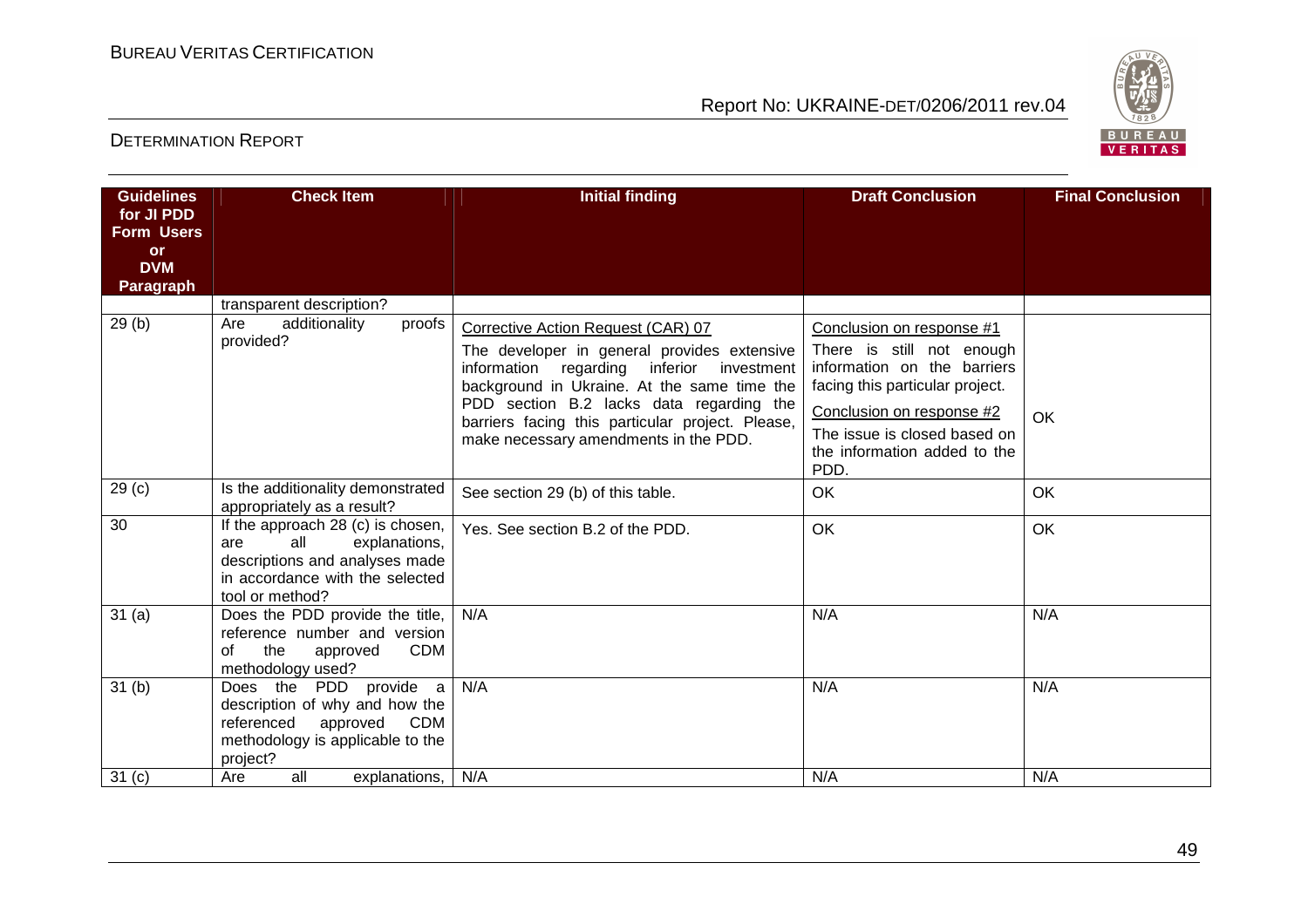

| <b>Guidelines</b>       | <b>Check Item</b>                                                                                                                                                                                                                                             | <b>Initial finding</b>                                                                                                     | <b>Draft Conclusion</b> | <b>Final Conclusion</b> |
|-------------------------|---------------------------------------------------------------------------------------------------------------------------------------------------------------------------------------------------------------------------------------------------------------|----------------------------------------------------------------------------------------------------------------------------|-------------------------|-------------------------|
| for JI PDD              |                                                                                                                                                                                                                                                               |                                                                                                                            |                         |                         |
| <b>Form Users</b>       |                                                                                                                                                                                                                                                               |                                                                                                                            |                         |                         |
| <b>or</b><br><b>DVM</b> |                                                                                                                                                                                                                                                               |                                                                                                                            |                         |                         |
| <b>Paragraph</b>        |                                                                                                                                                                                                                                                               |                                                                                                                            |                         |                         |
|                         | descriptions and analyses with<br>regard to additionality made in<br>accordance with the selected<br>methodology?                                                                                                                                             |                                                                                                                            |                         |                         |
| 31 <sub>(d)</sub>       | proofs<br>additionality<br>Are<br>provided?                                                                                                                                                                                                                   | N/A                                                                                                                        | N/A                     | N/A                     |
| 31(e)                   | Is the additionality demonstrated<br>appropriately as a result?                                                                                                                                                                                               | N/A                                                                                                                        | N/A                     | N/A                     |
| 32(a)                   | Does the project boundary<br>defined in the PDD encompass<br>all anthropogenic emissions<br>by sources of GHGs that are:<br>Under the control of the<br>(i)<br>project participants?<br>(ii) Reasonably attributable to<br>the project?<br>(iii) Significant? | The project boundary is determined in the PDD<br>section B.3.                                                              | OK                      | $\overline{OK}$         |
| 32(b)                   | Is the project boundary defined<br>on the basis of a case-by-case<br>assessment with regard to the<br>criteria referred to in 32 (a)<br>above?                                                                                                                | See section 32 (a) of this table.                                                                                          | OK                      | <b>OK</b>               |
| 32(c)                   | Are the delineation of the project<br>boundary and the gases and<br>sources included appropriately<br>described and justified in the<br>PDD by using a figure or flow                                                                                         | The delineation of the project boundary and the<br>gases and sources included described in the<br>PDD by using flow chart. | OK                      | <b>OK</b>               |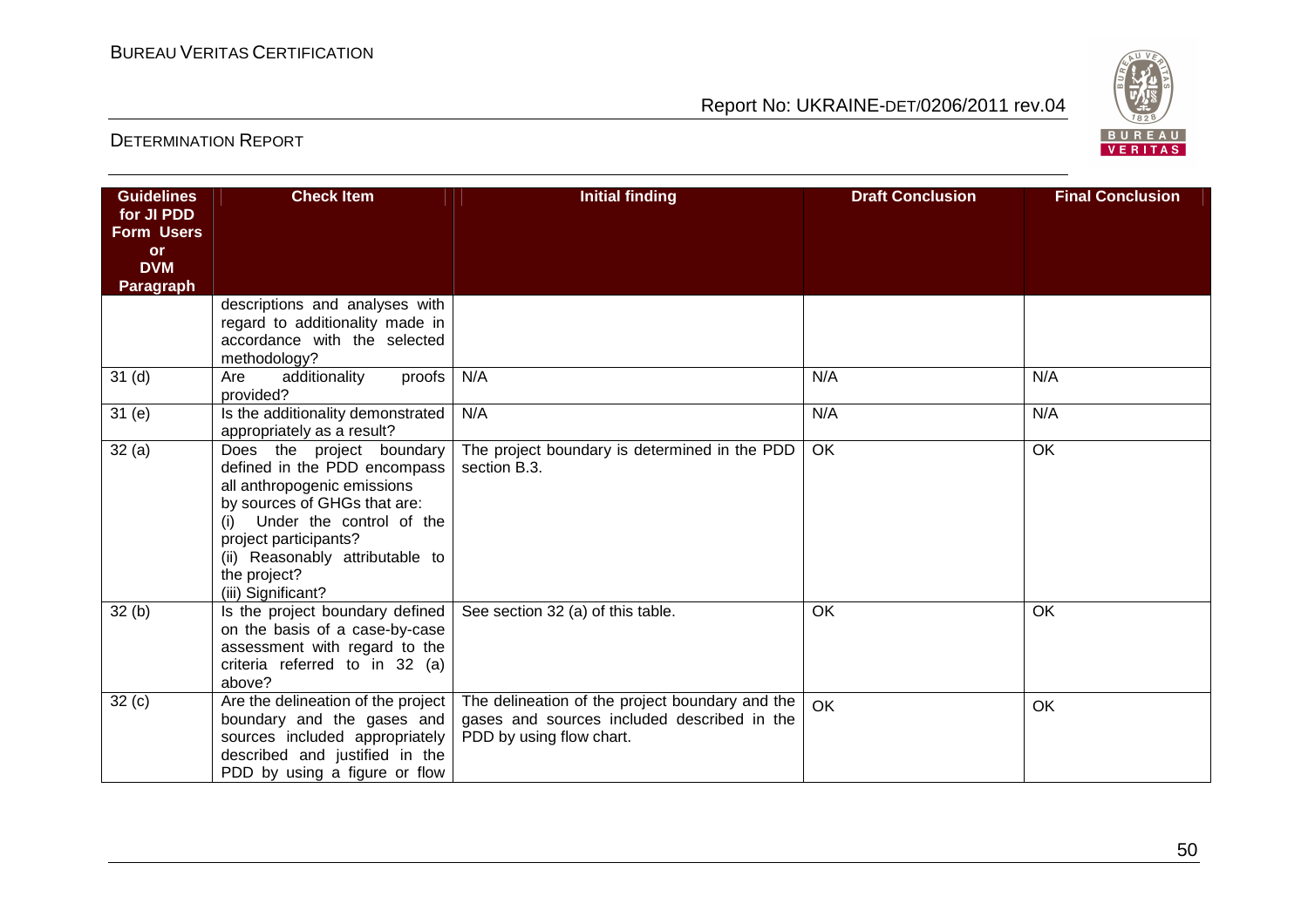

| <b>Guidelines</b>       | <b>Check Item</b>                                                                                                                                                                | <b>Initial finding</b>                                                                                                                                                                                                                                                                                                                       | <b>Draft Conclusion</b>                                               | <b>Final Conclusion</b> |
|-------------------------|----------------------------------------------------------------------------------------------------------------------------------------------------------------------------------|----------------------------------------------------------------------------------------------------------------------------------------------------------------------------------------------------------------------------------------------------------------------------------------------------------------------------------------------|-----------------------------------------------------------------------|-------------------------|
| for JI PDD              |                                                                                                                                                                                  |                                                                                                                                                                                                                                                                                                                                              |                                                                       |                         |
| <b>Form Users</b>       |                                                                                                                                                                                  |                                                                                                                                                                                                                                                                                                                                              |                                                                       |                         |
| <b>or</b><br><b>DVM</b> |                                                                                                                                                                                  |                                                                                                                                                                                                                                                                                                                                              |                                                                       |                         |
| <b>Paragraph</b>        |                                                                                                                                                                                  |                                                                                                                                                                                                                                                                                                                                              |                                                                       |                         |
|                         | chart as appropriate?                                                                                                                                                            |                                                                                                                                                                                                                                                                                                                                              |                                                                       |                         |
| 32 <sub>(d)</sub>       | Are all gases and sources<br>included explicitly stated, and<br>the exclusions of any sources<br>related to the baseline or the<br>project<br>appropriately<br>are<br>justified? | Clarification Request (CL) 05<br>Please, revise the name of the fourth column of<br>the table 4 (the PDD section B.3). It is better to<br>replace the name "Included?" by more<br>appropriate "Inclusion/Exclusion".                                                                                                                         | Due to the corrections made<br>in the PDD, the issue is<br>closed.    | <b>OK</b>               |
| 33                      | Is the project boundary defined<br>in accordance with the approved<br>CDM methodology?                                                                                           | N/A                                                                                                                                                                                                                                                                                                                                          | N/A                                                                   | N/A                     |
| 34(a)                   | Does the PDD state the starting<br>date of the project as the date<br>on which the implementation or<br>construction or real action of the<br>project will begin or began?       | According to the Guidelines for Users of the JI<br>PDD form (ver. 04), the starting date of the JI<br>project is the date on which the implementation<br>or construction or real action of the project<br>begins.<br>Corrective Action Request (CAR) 08<br>In the PDD section C.1 give evidence proving<br>the starting date of the project. | Based on the information<br>added to the PDD, the issue<br>is closed. | OK                      |
| 34(a)                   | Is the starting date after the<br>beginning of 2000?                                                                                                                             | The starting date after the beginning of 2000<br>(starting date of the project is 26/12/2003).                                                                                                                                                                                                                                               | OK                                                                    | <b>OK</b>               |
| 34(b)                   | Does the PDD<br>state<br>the<br>expected operational lifetime of<br>the project in years and<br>months?                                                                          | The operational lifetime of the project is at least<br>20 years.                                                                                                                                                                                                                                                                             | OK                                                                    | OK                      |
| 34(c)                   | Does the PDD state the length  <br>of the crediting period in years                                                                                                              | See section C.3 of the PDD.                                                                                                                                                                                                                                                                                                                  |                                                                       |                         |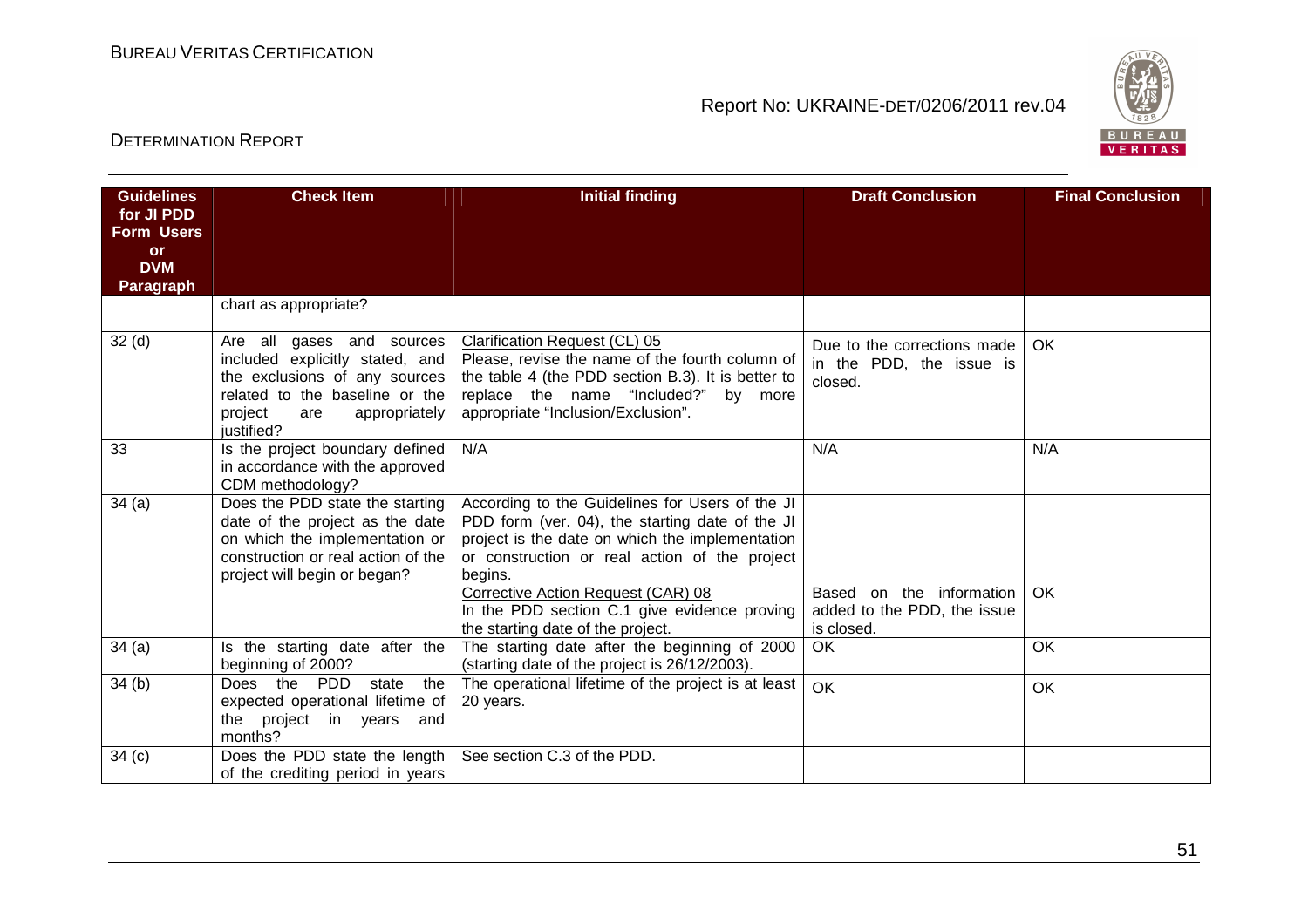

| <b>Guidelines</b><br>for JI PDD<br><b>Form Users</b> | <b>Check Item</b>                                                                                                                                                                            | <b>Initial finding</b>                                                                                                                                                                                                                                                                                                                                                                                                                                                             | <b>Draft Conclusion</b>                                                                                                                                                                                                                                                                                                                                                                           | <b>Final Conclusion</b> |
|------------------------------------------------------|----------------------------------------------------------------------------------------------------------------------------------------------------------------------------------------------|------------------------------------------------------------------------------------------------------------------------------------------------------------------------------------------------------------------------------------------------------------------------------------------------------------------------------------------------------------------------------------------------------------------------------------------------------------------------------------|---------------------------------------------------------------------------------------------------------------------------------------------------------------------------------------------------------------------------------------------------------------------------------------------------------------------------------------------------------------------------------------------------|-------------------------|
| <b>or</b><br><b>DVM</b><br><b>Paragraph</b>          |                                                                                                                                                                                              |                                                                                                                                                                                                                                                                                                                                                                                                                                                                                    |                                                                                                                                                                                                                                                                                                                                                                                                   |                         |
|                                                      | and months?                                                                                                                                                                                  | Corrective Action Request (CAR) 09<br>Please, state the length of crediting period not<br>only in years, but also in months (as per<br>Guidelines for Users of JI PDD form); and<br>clearly indicate the time constraints of the post-<br>Kyoto period.<br>Also please, take into account that 1 January<br>$2008 - 31$ December 2012 is the length of the<br>first commitment period (it is only the part of the<br>crediting period), but not the length of the whole<br>period. | Conclusion on response #1<br>The length of the crediting<br>period was revised, and the<br>format of the crediting period<br>was corrected.<br>Also, please,<br>state<br>the<br>operational lifetime of the<br>project in the correct format<br>(in years and months).<br>Conclusion on response #2<br>Now the<br>length of<br>the<br>operational lifetime of the<br>project is correctly stated. | <b>OK</b>               |
| 34(c)                                                | the starting date of the<br>ls.<br>crediting period on or after the<br>date of the first emission<br>reductions or enhancements of<br>net removals generated by the<br>project?              | Yes. The starting date of the crediting period is<br>after the date of the first emission reductions.                                                                                                                                                                                                                                                                                                                                                                              | OK                                                                                                                                                                                                                                                                                                                                                                                                | OK                      |
| 34 <sub>(d)</sub>                                    | Does the PDD state that the<br>crediting period for issuance of<br>ERUs starts only after the<br>beginning of 2008 and does not<br>extend beyond the operational<br>lifetime of the project? | Yes. According to the PDD the crediting period<br>for issuance of ERUs does not extend beyond<br>operational lifetime of the project.                                                                                                                                                                                                                                                                                                                                              | OK                                                                                                                                                                                                                                                                                                                                                                                                | OK                      |
| 34(d)                                                |                                                                                                                                                                                              | If the crediting period extends   For the period 01/04/2004-2007 Early Credits                                                                                                                                                                                                                                                                                                                                                                                                     | <b>OK</b>                                                                                                                                                                                                                                                                                                                                                                                         | OK                      |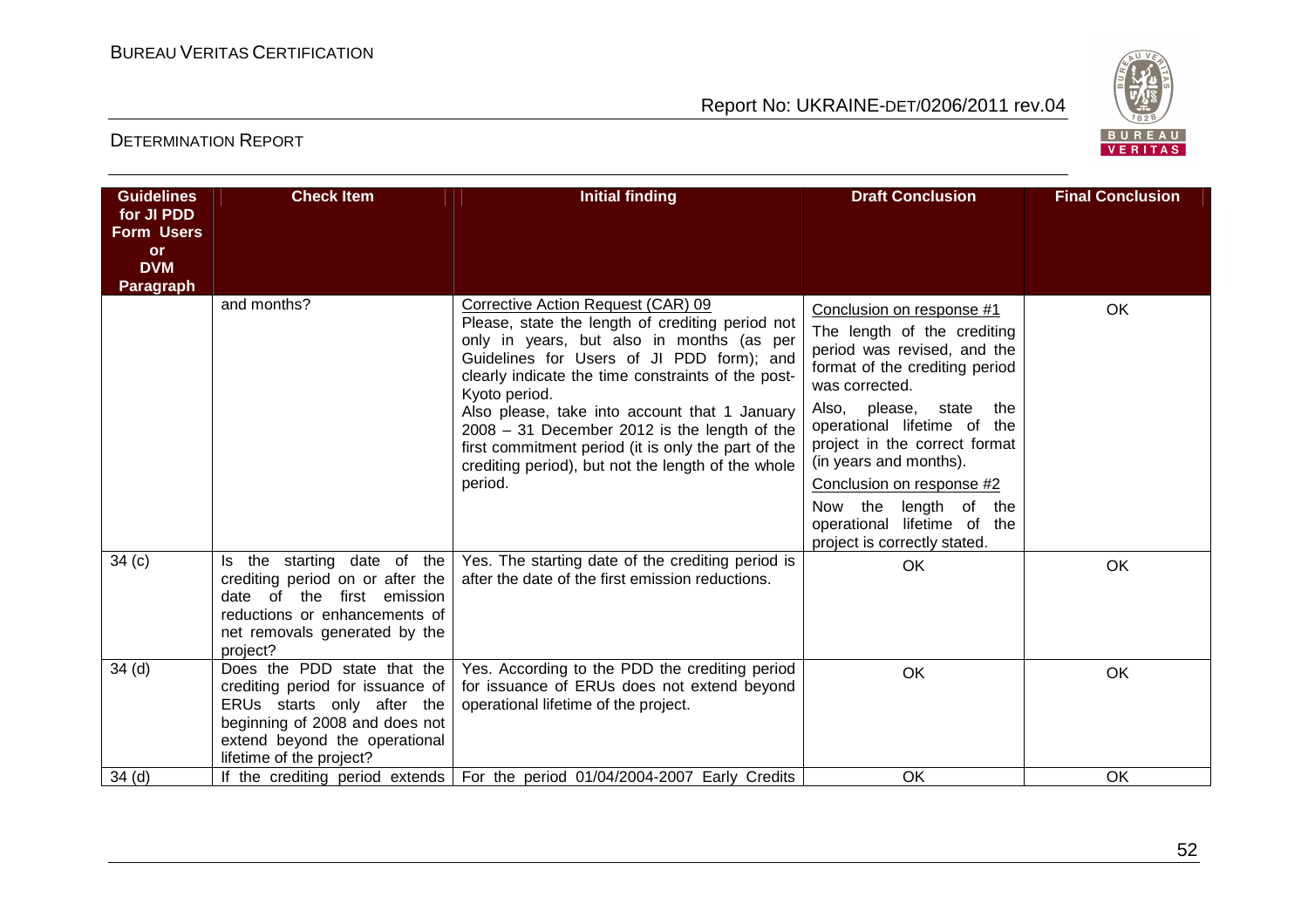

| <b>Guidelines</b><br>for JI PDD<br><b>Form Users</b><br><b>or</b><br><b>DVM</b><br><b>Paragraph</b> | <b>Check Item</b>                                                                                                                                                                                                                                                       | <b>Initial finding</b>                                                                                                                                                                                                                                                                                                                                                                                                                                                                                                                                                              | <b>Draft Conclusion</b> | <b>Final Conclusion</b> |
|-----------------------------------------------------------------------------------------------------|-------------------------------------------------------------------------------------------------------------------------------------------------------------------------------------------------------------------------------------------------------------------------|-------------------------------------------------------------------------------------------------------------------------------------------------------------------------------------------------------------------------------------------------------------------------------------------------------------------------------------------------------------------------------------------------------------------------------------------------------------------------------------------------------------------------------------------------------------------------------------|-------------------------|-------------------------|
|                                                                                                     | beyond 2012, does the PDD<br>state that the extension is<br>subject to the host Party<br>approval?<br>Are the estimates of emission<br>reductions or enhancements of<br>removals<br>presented<br>net<br>separately for those until 2012<br>and those after 2012?        | will be claimed to be transferred through Article<br>17 of the Kyoto Protocol.<br>2008 - 2012 is the crediting period,<br>prolongation: January 2013 - December 2020.<br>The estimated emission reductions are provided<br>in the table of the PDD section A.4.3.1 and<br>Excel-files.                                                                                                                                                                                                                                                                                              |                         |                         |
| 35                                                                                                  | Does the PDD explicitly indicate<br>which<br>of<br>the<br>following<br>approaches is used?<br>- JI specific approach<br>- Approved CDM methodology<br>approach                                                                                                          | JI specific approach is used for baseline setting,<br>additionality justification, monitoring plan; but it<br>is not clearly explained in the PDD.                                                                                                                                                                                                                                                                                                                                                                                                                                  | <b>OK</b>               | OK                      |
| 36(a)                                                                                               | Does the<br>monitoring<br>plan<br>describe:<br>- All relevant factors and key<br>characteristics that will be<br>monitored?<br>- The period in which they will<br>be monitored?<br>$-$ All decisive factors for the<br>control and reporting of project<br>performance? | This Monitoring Plan is identical to the relevant<br>part of Monitoring Plan used for the "Revamping<br>and Modernisation of the Alchevsk Steel Mill"<br>Joint<br>Implementation<br>Project,<br>Project<br>Registration Number UA 1000022. This means<br>the complete correlation between project and<br>baseline scenarios of the proposed project and<br>the said JI Project in Alchevsk.<br>The monitoring approach developed for this<br>specific project is consistent with<br>the<br>assumptions and procedures adopted in the<br>baseline approach. This monitoring approach |                         |                         |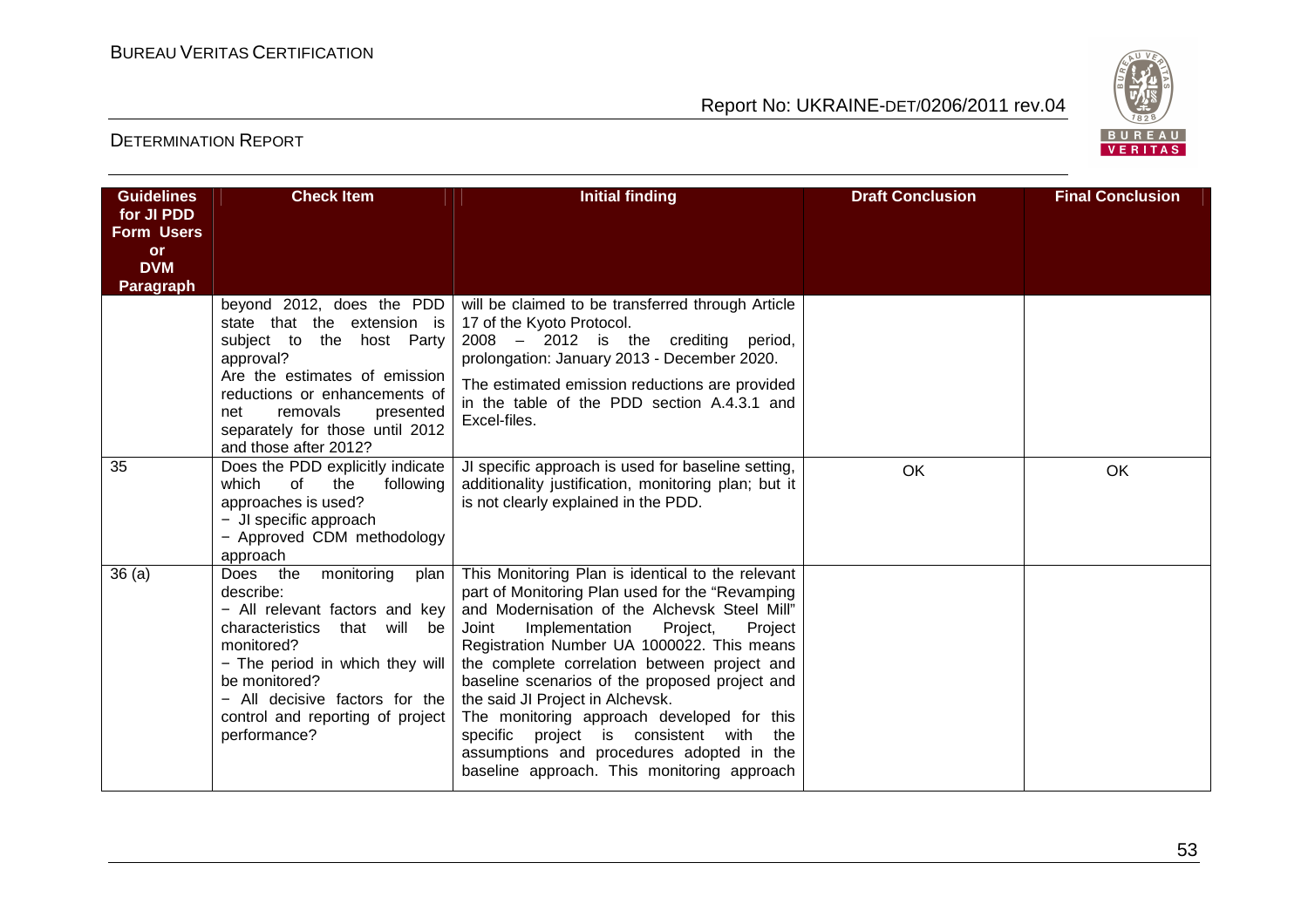

| <b>Guidelines</b><br>for JI PDD<br><b>Form Users</b><br>or<br><b>DVM</b><br>Paragraph | <b>Check Item</b>                                                                                                                                                                                                                                                                                                                                                  | <b>Initial finding</b>                                                                                                                                                                                                                                                                                                                      | <b>Draft Conclusion</b>                                           | <b>Final Conclusion</b> |
|---------------------------------------------------------------------------------------|--------------------------------------------------------------------------------------------------------------------------------------------------------------------------------------------------------------------------------------------------------------------------------------------------------------------------------------------------------------------|---------------------------------------------------------------------------------------------------------------------------------------------------------------------------------------------------------------------------------------------------------------------------------------------------------------------------------------------|-------------------------------------------------------------------|-------------------------|
|                                                                                       |                                                                                                                                                                                                                                                                                                                                                                    | requires monitoring and measurement of<br>variables and parameters necessary to quantify<br>the baseline emissions and project emissions in<br>a conservative and transparent way.<br>Clarification Request (CL) 06<br>Please, indicate the justification of parameter<br>choice for all the parameters used.                               | Based on the information<br>added to the PDD, CL 06 is<br>closed. | OK                      |
| 36(b)                                                                                 | monitoring<br>Does<br>the<br>plan<br>specify the indicators, constants<br>and variables used that are<br>reliable, valid<br>and<br>provide<br>transparent picture<br>of<br>the<br>emission<br>reductions<br>or<br>enhancements of net removals<br>to be monitored?                                                                                                 | The monitoring plan specifies variables used. It<br>provides transparent picture of the emission<br>reductions.                                                                                                                                                                                                                             | OK                                                                | OK                      |
| 36(b)                                                                                 | If default values are used:<br>Are<br>and  <br>accuracy<br>reasonableness<br>carefully<br>balanced in their selection?<br>- Do the default values originate<br>from recognized sources?<br>Are the default values<br>supported by statistical analyses<br>providing reasonable confidence<br>levels?<br>default values<br>Are<br>the<br>presented in a transparent | Please, give references (in the PDD) to the<br>1996 IPCC Guidelines for National Greenhouse<br>Gas Inventories not to the 2006<br><b>IPCC</b><br>Guidelines for National Greenhouse<br>Gas<br><b>IPCC</b><br>Inventories. For the present, 1996<br>Guidelines is the only one approved.<br>See CAR 06.<br>See section 36 (b) of this table. | OK                                                                | OK                      |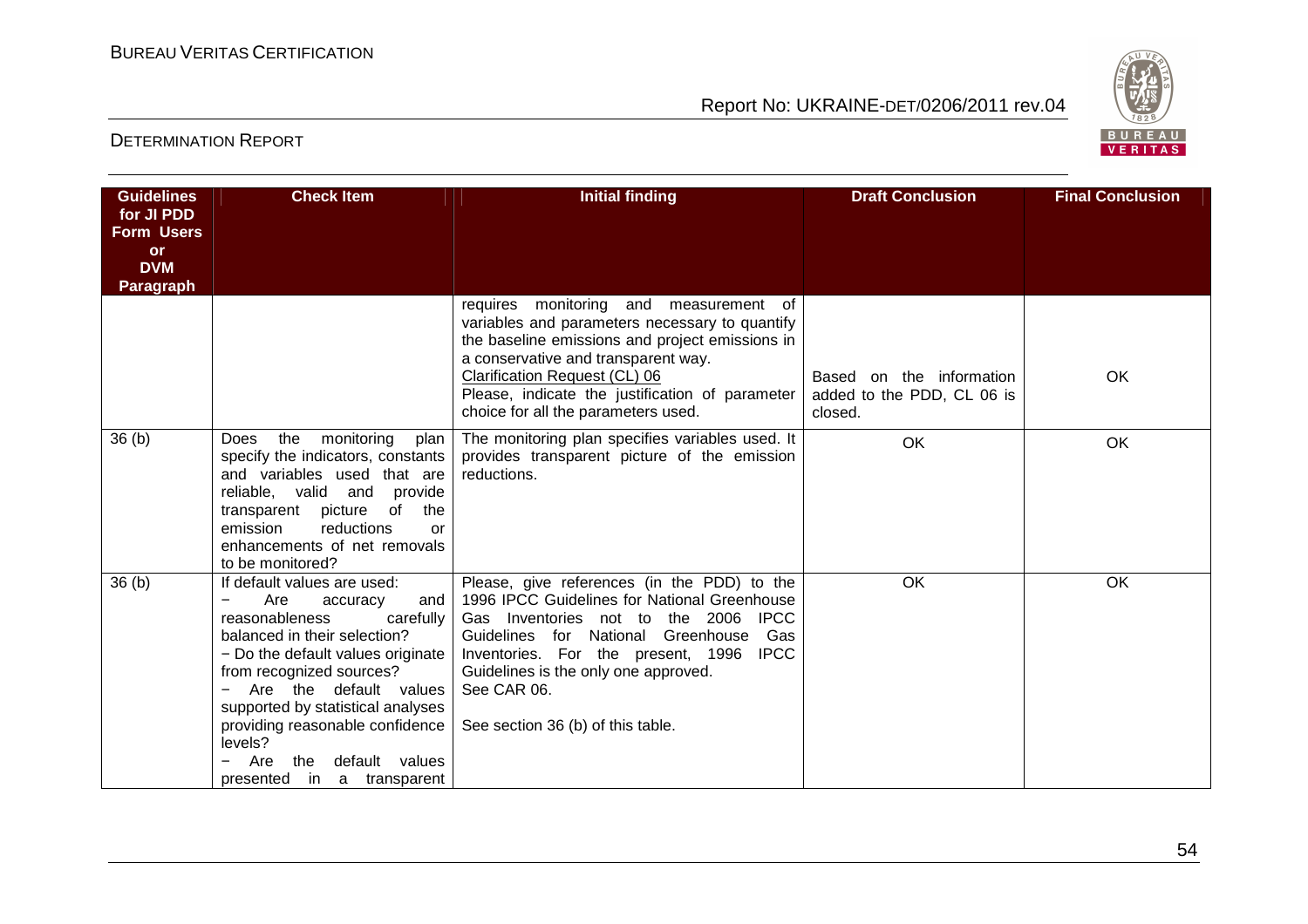

| <b>Guidelines</b><br>for JI PDD<br><b>Form Users</b><br>or<br><b>DVM</b><br><b>Paragraph</b> | <b>Check Item</b>                                                                                                                                                                                                                | <b>Initial finding</b>                                                                                                                                                                                                                                                                                                                                                                                                          | <b>Draft Conclusion</b>                                                                                                                                                                                                                                                                                 | <b>Final Conclusion</b> |
|----------------------------------------------------------------------------------------------|----------------------------------------------------------------------------------------------------------------------------------------------------------------------------------------------------------------------------------|---------------------------------------------------------------------------------------------------------------------------------------------------------------------------------------------------------------------------------------------------------------------------------------------------------------------------------------------------------------------------------------------------------------------------------|---------------------------------------------------------------------------------------------------------------------------------------------------------------------------------------------------------------------------------------------------------------------------------------------------------|-------------------------|
|                                                                                              | manner?                                                                                                                                                                                                                          |                                                                                                                                                                                                                                                                                                                                                                                                                                 |                                                                                                                                                                                                                                                                                                         |                         |
| 36 (b) (i)                                                                                   | For those values that are to be<br>provided<br>the<br>project<br>by<br>participants,<br>does<br>the<br>monitoring plan clearly indicate<br>how the values are to be<br>selected and justified?                                   | The monitoring plan indicates how the values<br>are to be selected and justified.                                                                                                                                                                                                                                                                                                                                               | OK                                                                                                                                                                                                                                                                                                      | OK                      |
| 36 (b) (ii)                                                                                  | For other values,<br>- Does the monitoring plan<br>clearly indicate the precise<br>references from which these<br>values are taken?<br>$-$ Is the conservativeness of the $\overline{\phantom{a}}$<br>values provided justified? | See section 24 of this table.<br>The conservativeness of the values provided is<br>justified.                                                                                                                                                                                                                                                                                                                                   | OK                                                                                                                                                                                                                                                                                                      | OK                      |
| 36 (b) (iii)                                                                                 | For all data sources, does the<br>monitoring plan specify the<br>procedures to be followed if<br>expected data are unavailable?                                                                                                  | See section D of the PDD.<br>Clarification Request (CL) 07<br>Please, note (in the PDD) that data to be<br>monitored and required for determination are to<br>be kept for two years after the last transfer of<br>ERUs for the project.<br>The order concerning the procedure for keeping<br>monitoring data should be issued by OJSC<br>"Dniprovsky Integrated Iron and Steel Works<br>named after Dzerhynsky".<br>See FAR 01. | Forward Action Request<br>(FAR) 01<br>The order concerning the<br>procedure<br>for<br>keeping<br>monitoring data should be<br>issued by OJSC "Dniprovsky<br>Integrated Iron and Steel<br><b>Works</b><br>after<br>named<br>Dzerhynsky".<br>This issue will be checked<br>during the first verification. | The issue remains open. |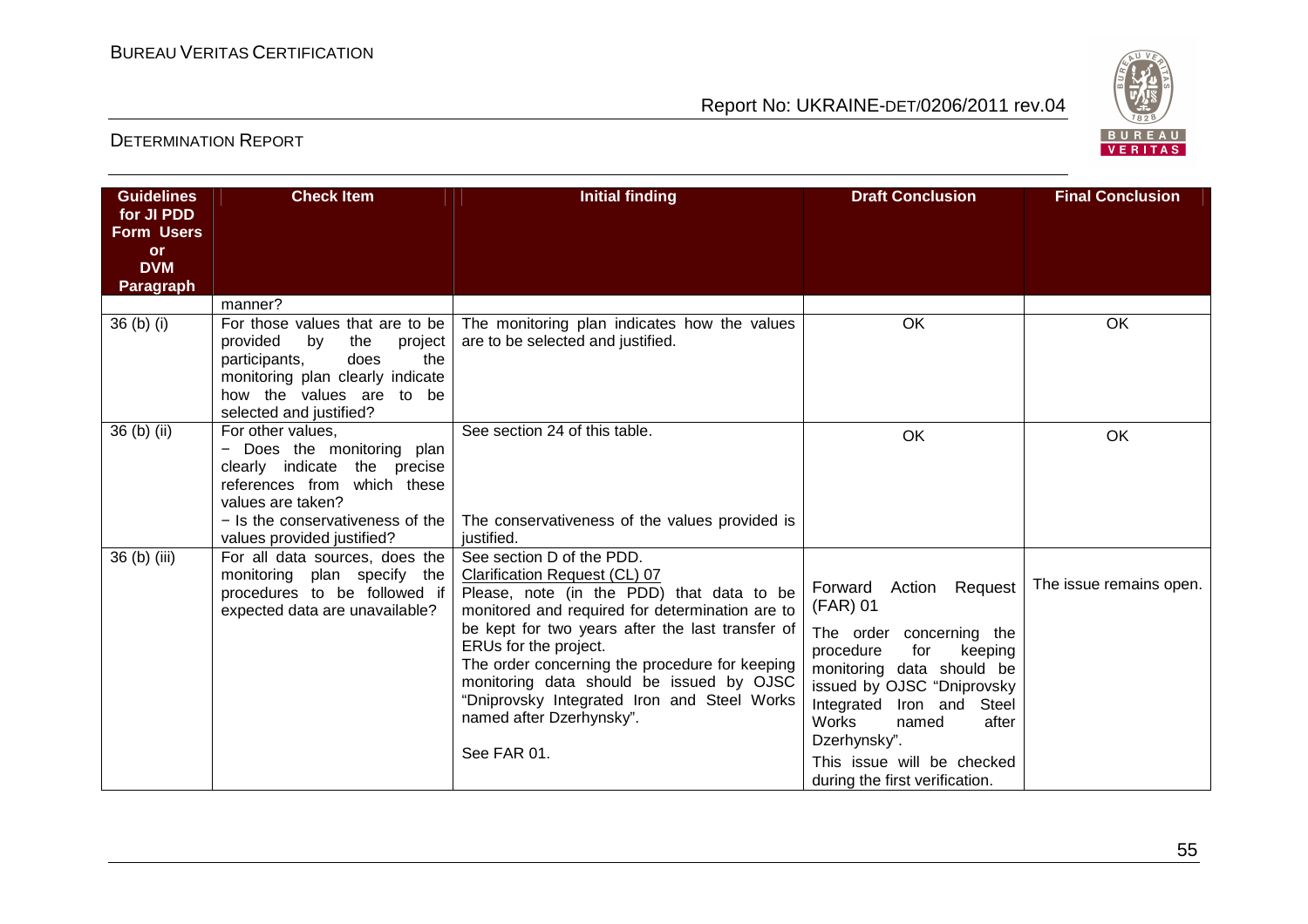

| <b>Guidelines</b>                            | <b>Check Item</b>                                                                                                                                                                             | <b>Initial finding</b>                                                                                                                                                                                                                                                                                                    | <b>Draft Conclusion</b> | <b>Final Conclusion</b> |
|----------------------------------------------|-----------------------------------------------------------------------------------------------------------------------------------------------------------------------------------------------|---------------------------------------------------------------------------------------------------------------------------------------------------------------------------------------------------------------------------------------------------------------------------------------------------------------------------|-------------------------|-------------------------|
| for JI PDD<br><b>Form Users</b><br><b>or</b> |                                                                                                                                                                                               |                                                                                                                                                                                                                                                                                                                           |                         |                         |
| <b>DVM</b><br><b>Paragraph</b>               |                                                                                                                                                                                               |                                                                                                                                                                                                                                                                                                                           |                         |                         |
| 36 (b) (iv)                                  | Are International System Unit<br>(SI units) used?                                                                                                                                             | SI units are used. Also there are data units used<br>in accordance with the applied JI specific<br>approach.                                                                                                                                                                                                              | OK                      | OK                      |
| 36(b)(v)                                     | Does the monitoring plan note<br>any parameters, coefficients,<br>variables, etc. that are used to<br>calculate baseline emissions or<br>net removals but are obtained<br>through monitoring? | See section B.1 of the PDD.                                                                                                                                                                                                                                                                                               | OK                      | OK                      |
| 36(b)(v)                                     | the use of parameters,<br>ls l<br>coefficients,<br>variables,<br>etc.<br>consistent between the baseline<br>and monitoring plan?                                                              | The use of parameters, coefficients and<br>variables are consistent between the baseline<br>and monitoring plan.<br>Establishing of baseline and the monitoring plan<br>is based on the approach which is fully identical<br>to the relevant part of the project registered at<br>UNFCCC with reference number UA1000022. | OK                      | OK                      |
| 36 <sub>(c)</sub>                            | Does the monitoring plan draw<br>on the list of standard variables<br>contained in appendix B of<br>"Guidance<br>on criteria<br>for<br>baseline<br>setting<br>and<br>monitoring"?             | The monitoring plan is established taking into<br>account "Guidance on criteria for baseline<br>setting and monitoring".                                                                                                                                                                                                  | OK                      | OK                      |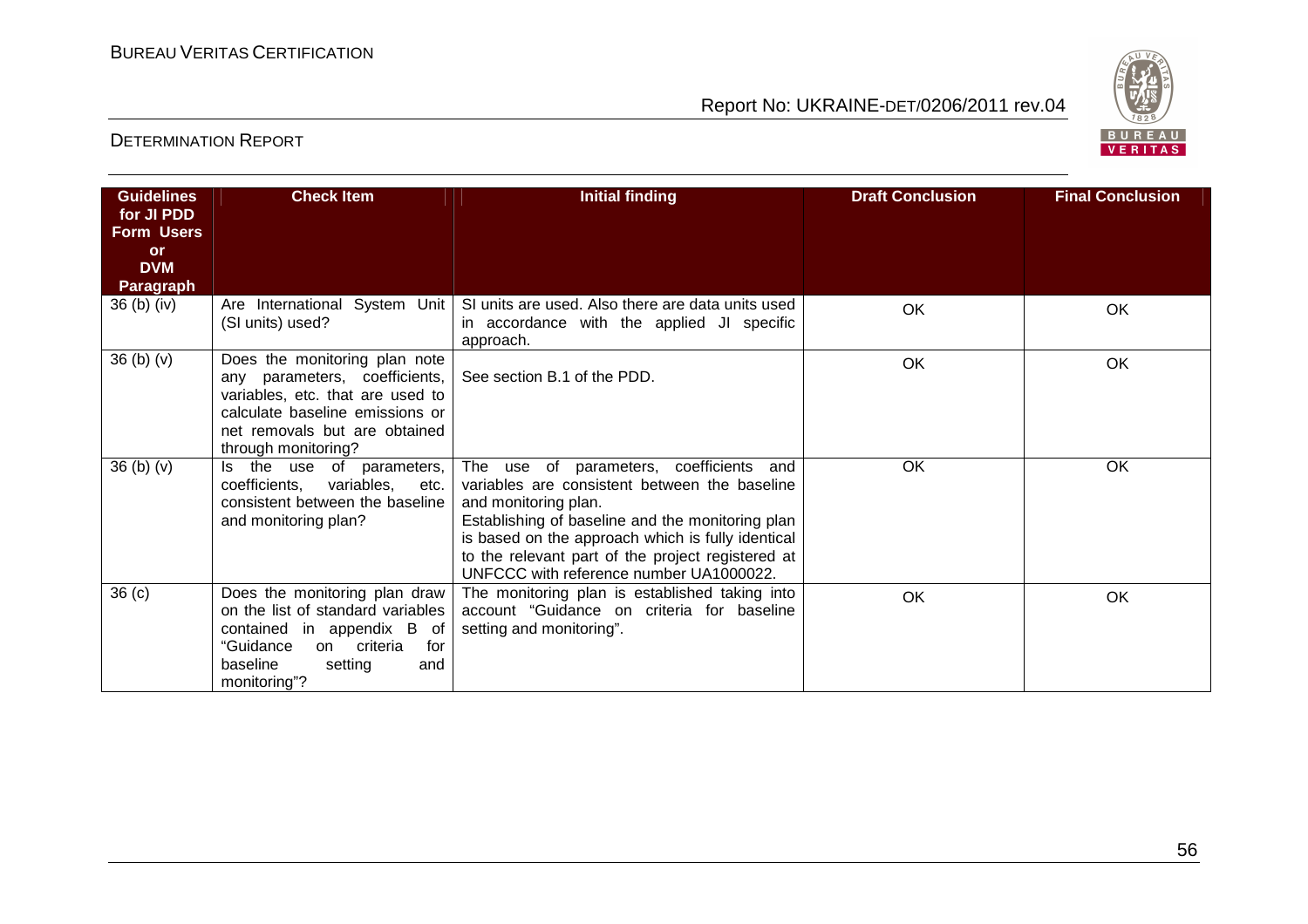

| <b>Guidelines</b><br>for JI PDD<br><b>Form Users</b><br><b>or</b><br><b>DVM</b><br>Paragraph | <b>Check Item</b>                                                                                                                                                                                                                                                                                                                                                                                                                                                                                                                                                                                                                                                             | <b>Initial finding</b>                                                                                                                                                              | <b>Draft Conclusion</b> | <b>Final Conclusion</b> |
|----------------------------------------------------------------------------------------------|-------------------------------------------------------------------------------------------------------------------------------------------------------------------------------------------------------------------------------------------------------------------------------------------------------------------------------------------------------------------------------------------------------------------------------------------------------------------------------------------------------------------------------------------------------------------------------------------------------------------------------------------------------------------------------|-------------------------------------------------------------------------------------------------------------------------------------------------------------------------------------|-------------------------|-------------------------|
| 36 <sub>(d)</sub>                                                                            | the monitoring<br>Does<br>explicitly and clearly distinguish:<br>Data and parameters that<br>are not monitored throughout<br>the crediting period, but are<br>determined only once (and thus<br>remain fixed throughout the<br>crediting period), and that are<br>available already at the stage of<br>determination?<br>(ii) Data and parameters that<br>are not monitored throughout<br>the crediting period, but are<br>determined only once (and thus<br>remain fixed throughout the<br>crediting period), but that are<br>not already available at the<br>stage of determination?<br>(iii) Data and parameters that<br>are monitored throughout the<br>crediting period? | plan   See the PDD section D.1.<br>The data and parameters that are monitored<br>throughout the crediting period are clearly<br>indicated in the PDD (section D.1. and<br>Annex 3). | <b>OK</b>               | OK                      |
| 36(e)                                                                                        | Does the monitoring<br>plan  <br>describe the methods employed<br>for data monitoring (including its<br>frequency) and recording?                                                                                                                                                                                                                                                                                                                                                                                                                                                                                                                                             | In the table of the PDD section D.1.1 the time of<br>monitoring (frequency) and the source of data to<br>be used are indicated for all the monitored<br>parameters and data.        | <b>OK</b>               | OK                      |
| 36(f)                                                                                        | Does the monitoring                                                                                                                                                                                                                                                                                                                                                                                                                                                                                                                                                                                                                                                           | plan   All algorithms and formulae used for the                                                                                                                                     |                         |                         |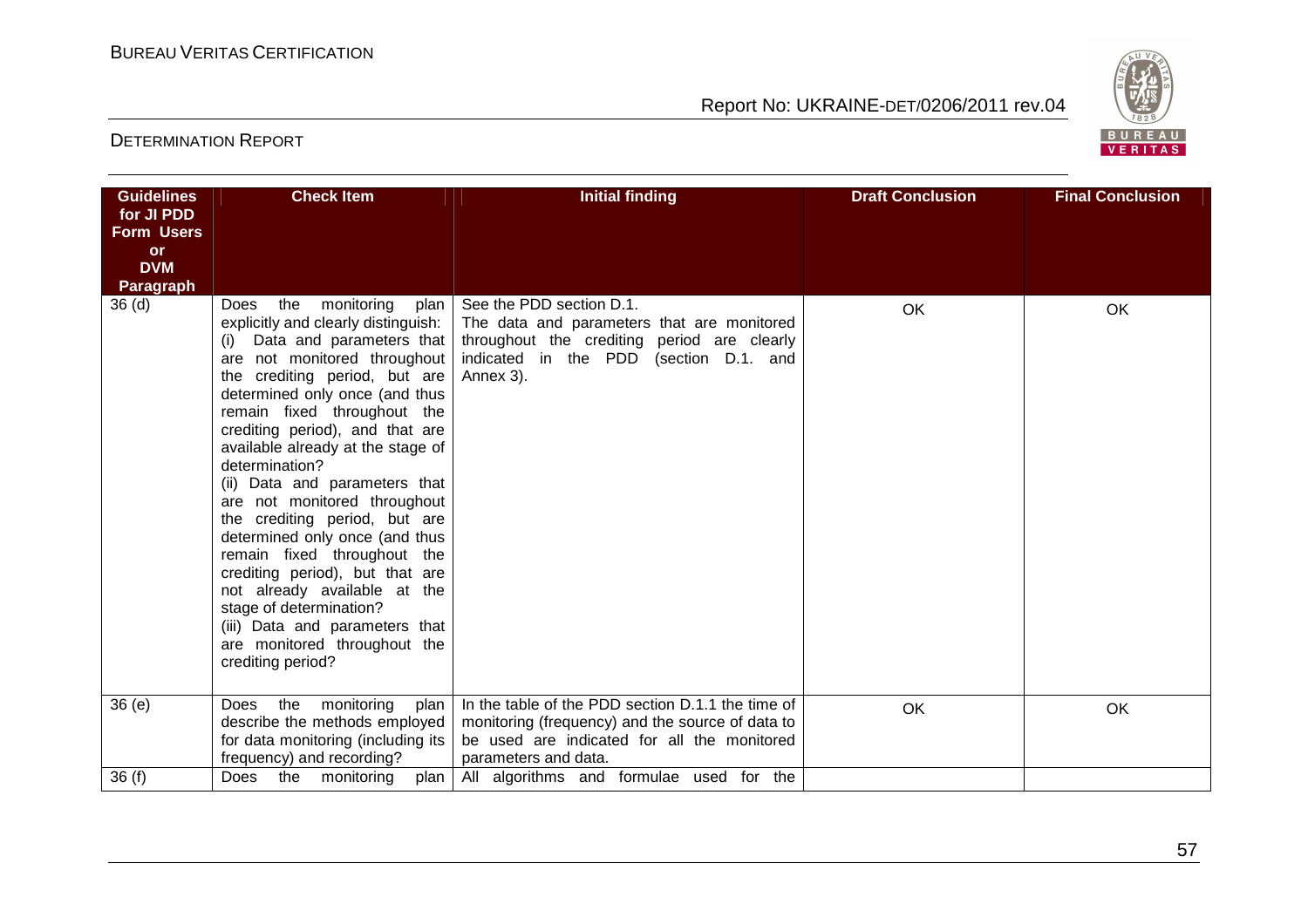

| <b>Guidelines</b><br>for JI PDD<br><b>Form Users</b> | <b>Check Item</b>                                                                                                                                                                                                                                                      | <b>Initial finding</b>                                                                                                                                                                                                                                                                                                                                                                                                                                                                                                                                                                                                                                                         | <b>Draft Conclusion</b>                                                                                                                   | <b>Final Conclusion</b> |
|------------------------------------------------------|------------------------------------------------------------------------------------------------------------------------------------------------------------------------------------------------------------------------------------------------------------------------|--------------------------------------------------------------------------------------------------------------------------------------------------------------------------------------------------------------------------------------------------------------------------------------------------------------------------------------------------------------------------------------------------------------------------------------------------------------------------------------------------------------------------------------------------------------------------------------------------------------------------------------------------------------------------------|-------------------------------------------------------------------------------------------------------------------------------------------|-------------------------|
| or<br><b>DVM</b><br><b>Paragraph</b>                 |                                                                                                                                                                                                                                                                        |                                                                                                                                                                                                                                                                                                                                                                                                                                                                                                                                                                                                                                                                                |                                                                                                                                           |                         |
|                                                      | elaborate all algorithms<br>and<br>formulae<br>used<br>for<br>the<br>estimation/calculation<br>of<br>emissions/removals<br>baseline<br>and project emissions/ removals<br>or direct monitoring of emission<br>reductions from the project,<br>leakage, as appropriate? | estimation of baseline and project emissions are<br>indicated and explained in the PDD.<br>Corrective Action Request (CAR) 10<br>Please, fill the PDD section D.1.1 with the tables<br>of key information and data used for project<br>case identification.<br>Also, please, provide in the section D.1.1.2<br>formulas to calculate project emissions.<br>Clarification Request (CL) 08<br>Please, describe balance of process needs<br>(step 2 in the PDD section D.1.1.4) specifically<br>for the case of this project; and exactly indicate<br>(in the PDD section D) the parameters used for<br>monitoring of $CO2$ emissions related to the<br>balance of process needs. | The issue is closed based on<br>the corrections made in the<br>PDD.<br>The issue is closed due to<br>the information added to the<br>PDD. | OK<br>OK                |
| 36 (f) (i)                                           | Is the underlying rationale for<br>the<br>algorithms/formulae<br>explained?                                                                                                                                                                                            | See section 36 (f) of this table.                                                                                                                                                                                                                                                                                                                                                                                                                                                                                                                                                                                                                                              | OK                                                                                                                                        | OK                      |
| 36 (f) (ii)                                          | variables,<br>Are<br>consistent<br>equation formats, subscripts etc.<br>used?                                                                                                                                                                                          | Corrective Action Request (CAR) 11<br>Please, clarify the use of 1,093 kg $CO2/kWh$ as<br>emission factor for electricity consumption by<br>OJSC "DIISW" starting from 2010 (Also, please,<br>justify that OJSC "DIISW" is an electricity<br>consumer of the 1 <sup>st</sup> type).                                                                                                                                                                                                                                                                                                                                                                                            | The issue is closed due to<br>the explanation provided and<br>amendments made in the<br>PDD.                                              | OK                      |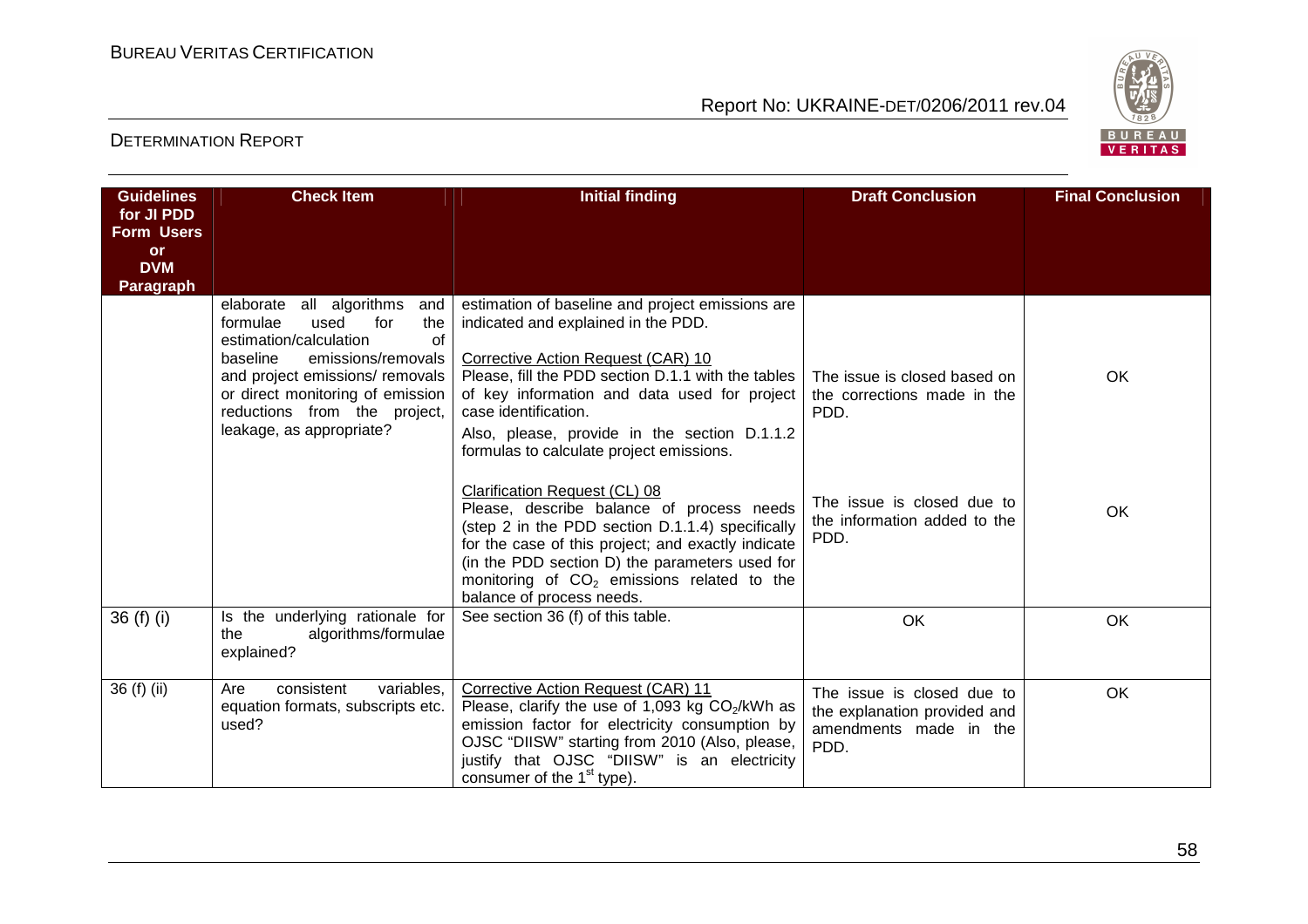

| <b>Guidelines</b><br>for JI PDD | <b>Check Item</b>                                                                                                                                                          | <b>Initial finding</b>                                                                                                                                                                                                                         | <b>Draft Conclusion</b> | <b>Final Conclusion</b> |
|---------------------------------|----------------------------------------------------------------------------------------------------------------------------------------------------------------------------|------------------------------------------------------------------------------------------------------------------------------------------------------------------------------------------------------------------------------------------------|-------------------------|-------------------------|
| <b>Form Users</b>               |                                                                                                                                                                            |                                                                                                                                                                                                                                                |                         |                         |
| <b>or</b><br><b>DVM</b>         |                                                                                                                                                                            |                                                                                                                                                                                                                                                |                         |                         |
| Paragraph                       |                                                                                                                                                                            |                                                                                                                                                                                                                                                |                         |                         |
| 36 (f) (iii)                    | Are all equations numbered?                                                                                                                                                | All equations are numbered.                                                                                                                                                                                                                    | OK                      | OK                      |
| 36 (f) (iv)                     | Are all variables, with units<br>indicated defined?                                                                                                                        | Yes. See section D of the PDD.                                                                                                                                                                                                                 | <b>OK</b>               | OK                      |
| 36 (f) (v)                      | Is the conservativeness of the<br>algorithms/procedures justified?                                                                                                         | <b>The</b><br>conservativeness<br>of<br>the<br>algorithms/procedure is indicated in the PDD.                                                                                                                                                   | OK                      | OK                      |
| 36(f)(v)                        | To the extent possible, are<br>quantitatively<br>methods<br>to<br>account for uncertainty in key<br>parameters included?                                                   | Uncertainty level of data is indicated in the table<br>of Quality control and quality assurance (QA)<br>procedures undertaken for the data monitored<br>(see section D.2 of the PDD).                                                          | <b>OK</b>               | OK                      |
| 36 (f) (vi)                     | between the<br>Is consistency<br>elaboration of the baseline<br>scenario and the procedure for<br>calculating the emissions or net<br>removals of the baseline<br>ensured? | See section B of the PDD.                                                                                                                                                                                                                      | OK                      | OK                      |
| 36 (f) (vii)                    | Are any parts of the algorithms<br>or formulae that are not self-<br>evident explained?                                                                                    | The formulae used in the PDD are sufficiently<br>described.                                                                                                                                                                                    | OK                      | OK                      |
| 36 (f) (vii)                    | Is it justified that the procedure<br>consistent with standard<br>is<br>technical procedures in the<br>relevant sector?                                                    | Relevant national and/or sectoral policies and<br>circumstances are taken into account in the<br>project.                                                                                                                                      | <b>OK</b>               | OK                      |
| 36 (f) (vii)                    | provided as<br>Are references<br>necessary?                                                                                                                                | Please, give references (in the PDD) to the<br>1996 IPCC Guidelines for National Greenhouse<br>Inventories not to the 2006<br><b>IPCC</b><br>Gas<br>National Greenhouse<br>Guidelines<br>for<br>Gas<br>Inventories. For the present, 1996 IPCC | OK                      | OK                      |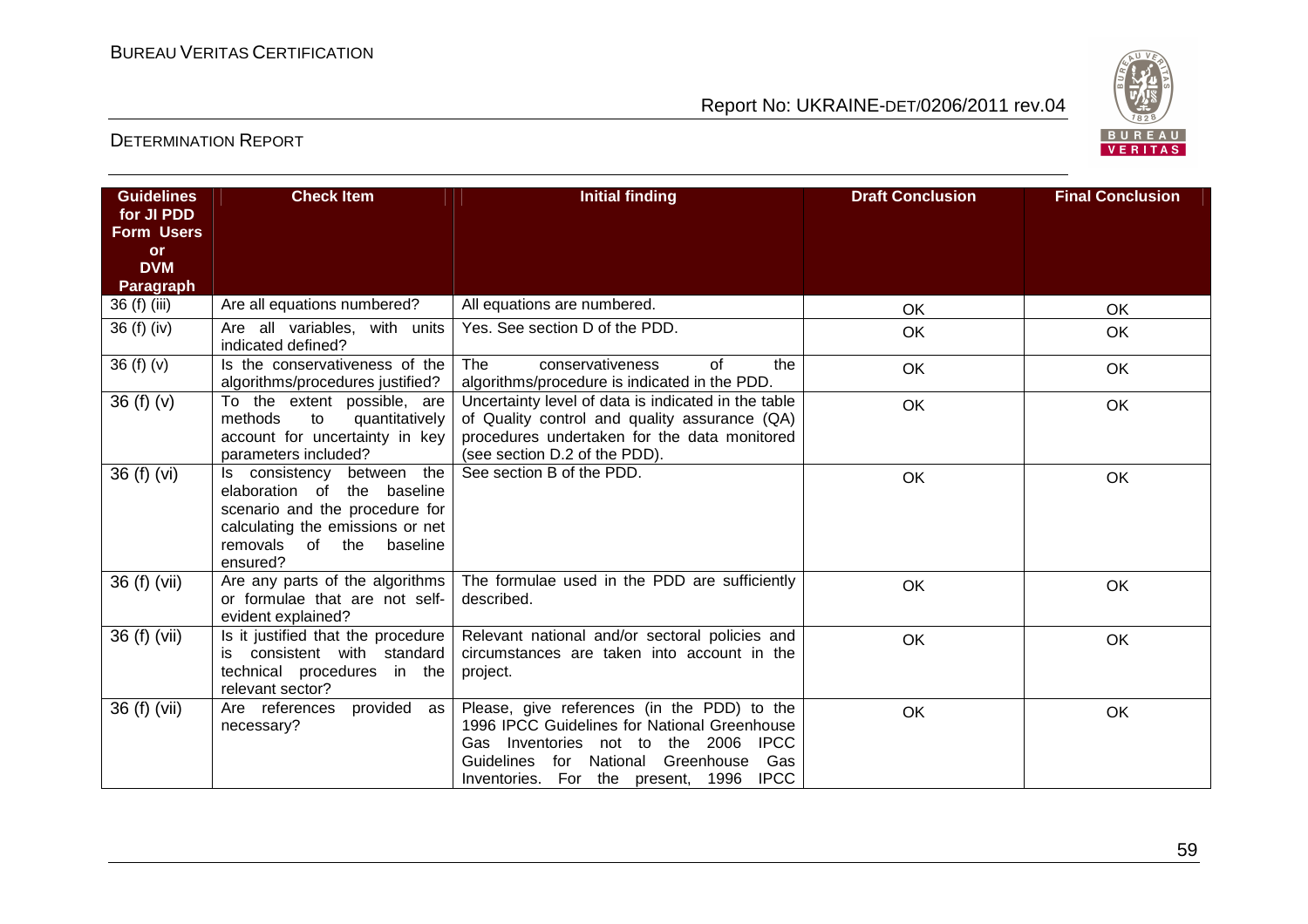

| <b>Guidelines</b><br>for JI PDD | <b>Check Item</b>                                                                                                                                                                                                                                                                             | <b>Initial finding</b>                                                                                                                           | <b>Draft Conclusion</b> | <b>Final Conclusion</b> |
|---------------------------------|-----------------------------------------------------------------------------------------------------------------------------------------------------------------------------------------------------------------------------------------------------------------------------------------------|--------------------------------------------------------------------------------------------------------------------------------------------------|-------------------------|-------------------------|
| <b>Form Users</b><br>or         |                                                                                                                                                                                                                                                                                               |                                                                                                                                                  |                         |                         |
| <b>DVM</b><br><b>Paragraph</b>  |                                                                                                                                                                                                                                                                                               |                                                                                                                                                  |                         |                         |
|                                 |                                                                                                                                                                                                                                                                                               | Guidelines is the only one approved.<br>See CAR 06.                                                                                              |                         |                         |
| 36 (f) (vii)                    | Are implicit and explicit key<br>assumptions explained in a<br>transparent manner?                                                                                                                                                                                                            | Key assumptions are indicated in the PDD.                                                                                                        | OK                      | OK                      |
| 36 (f) (vii)                    | which<br>Is it clearly stated<br>assumptions and procedures<br>have significant<br>uncertainty<br>associated with them, and how<br>such uncertainty is to be<br>addressed?                                                                                                                    | See section 36 (f) (v) of this table.                                                                                                            | OK                      | <b>OK</b>               |
| 36 (f) (vii)                    | Is the<br>uncertainty of key<br>described<br>parameters<br>and.<br>possible,<br>where<br>is<br>an<br>uncertainty<br>95%<br>range<br>at<br>for<br>confidence<br>key<br>level<br>parameters for the calculation of<br>emission<br>reductions<br>or<br>enhancements of net removals<br>provided? | See section 36 (f) (v) of this table.                                                                                                            | OK                      | OK                      |
| 36(9)                           | monitoring<br>Does the<br>plan  <br>identify<br>$\overline{a}$<br>national<br>or<br>international<br>monitoring<br>standard if such standard has to<br>be and/or is applied to certain<br>aspects of the project?<br>Does the monitoring<br>plan                                              | Relevant national and/or sectoral policies and<br>circumstances are taken into account while<br>developing the monitoring plan for this project. | OK                      | OK                      |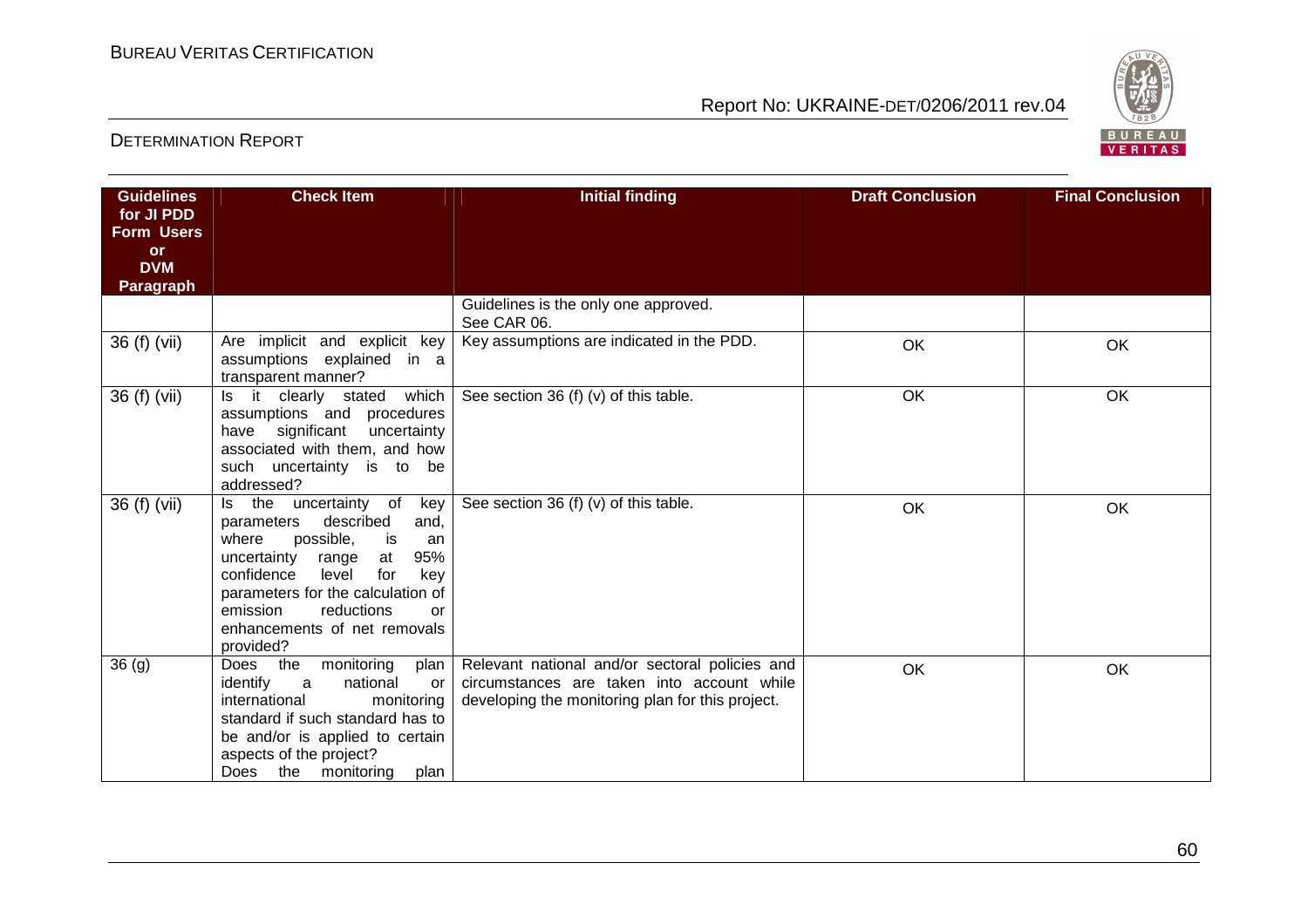

| <b>Guidelines</b><br>for JI PDD<br><b>Form Users</b><br><b>or</b><br><b>DVM</b><br><b>Paragraph</b> | <b>Check Item</b>                                                                                                                                                                                                                                                                                   | <b>Initial finding</b>                                                                                                                                                                                                                                                                                                                                                                                                                                                                                                                                                                                                                                                                                                                                                                                                                                                                                                                       | <b>Draft Conclusion</b> | <b>Final Conclusion</b> |
|-----------------------------------------------------------------------------------------------------|-----------------------------------------------------------------------------------------------------------------------------------------------------------------------------------------------------------------------------------------------------------------------------------------------------|----------------------------------------------------------------------------------------------------------------------------------------------------------------------------------------------------------------------------------------------------------------------------------------------------------------------------------------------------------------------------------------------------------------------------------------------------------------------------------------------------------------------------------------------------------------------------------------------------------------------------------------------------------------------------------------------------------------------------------------------------------------------------------------------------------------------------------------------------------------------------------------------------------------------------------------------|-------------------------|-------------------------|
|                                                                                                     | provide a reference as to where<br>a detailed description of the<br>standard can be found?                                                                                                                                                                                                          |                                                                                                                                                                                                                                                                                                                                                                                                                                                                                                                                                                                                                                                                                                                                                                                                                                                                                                                                              |                         |                         |
| 36(h)                                                                                               | the<br>monitoring<br>plan<br>Does<br>document statistical techniques,<br>if used for monitoring, and that<br>they are used in a conservative<br>manner?                                                                                                                                             | See section D of the PDD.                                                                                                                                                                                                                                                                                                                                                                                                                                                                                                                                                                                                                                                                                                                                                                                                                                                                                                                    | OK                      | OK                      |
| 36(i)                                                                                               | Does the monitoring<br>plan<br>present the quality assurance<br>and control procedures for the<br>monitoring process, including,<br>as appropriate, information on<br>calibration and on how records<br>on data and/or method validity<br>and accuracy are kept and<br>made available upon request? | Uncertainty level of data is indicated in the table<br>of Quality control and quality assurance (QA)<br>procedures undertaken for the data monitored.<br>Generally quality assurance procedures will be<br>based on the Plant's ISO 9001:2001 quality<br>management system (QMS) implemented in<br>2001. This QMS covers the whole of the Plant's<br>production process. In 2010, the system was<br>upgraded to the more recent ISO 9001:2008<br>version. Certificates were issued by UkrSEPRO<br>(no. 2.008.04188 dd. 29/01/2010) and TÜV SÜD<br>37982 dd. 22/03/2010).<br>(no. 12<br>100<br>Furthermore, an OHSAS 18000 industrial safety<br>management system and an ISO 14000<br>environmental management system were<br>implemented in 2009. Relevant certificates were<br>TÜV<br><b>TIC</b><br>by<br>issued<br>Thuringen<br>(nos.<br><b>TIC</b><br>1511610202<br>02/03/2010<br>dd.<br>and<br>1510410697 dd. 02/03/2010, respectively). |                         |                         |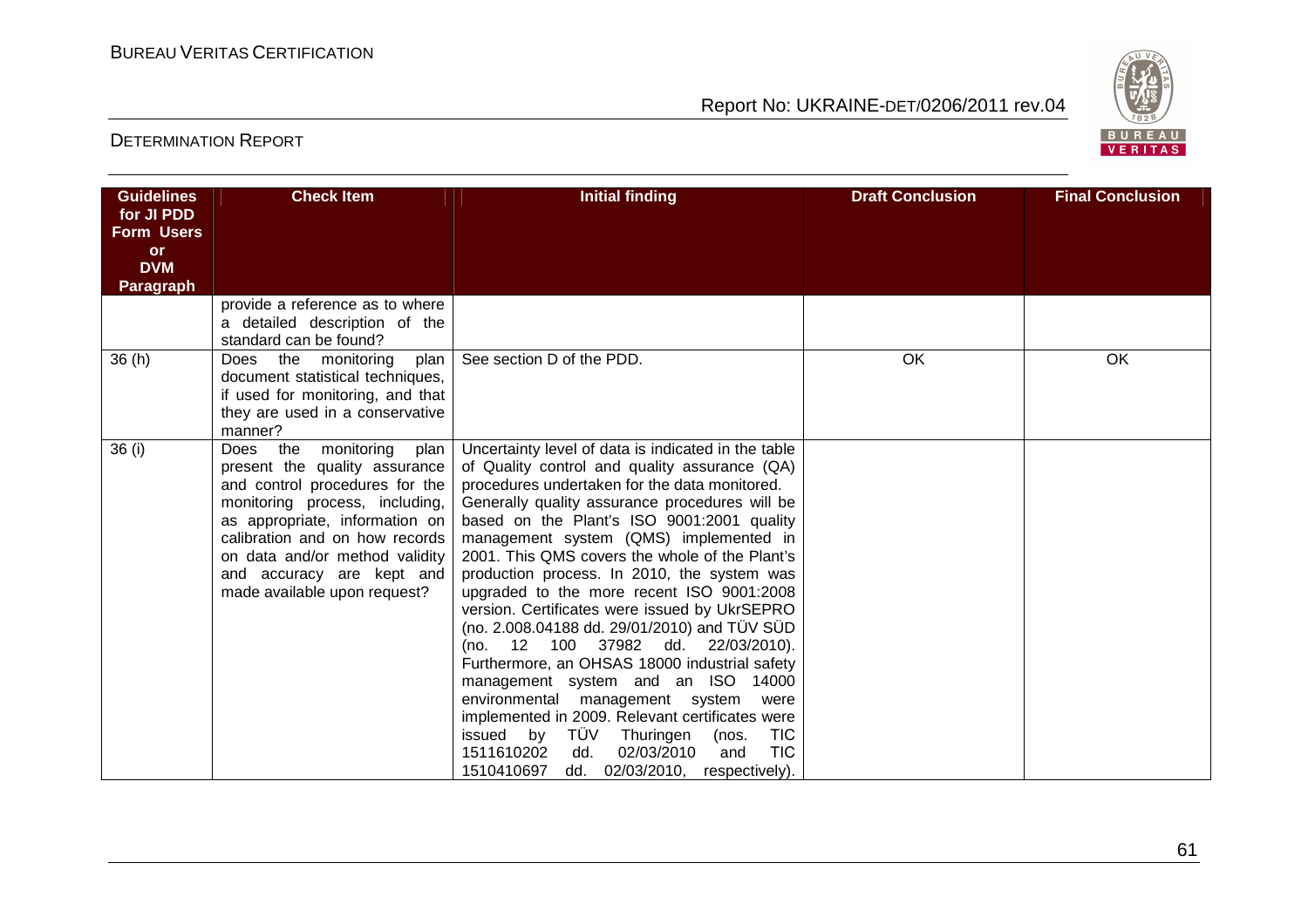

| <b>Guidelines</b><br>for JI PDD<br><b>Form Users</b> | <b>Check Item</b>                                                                                                                 | <b>Initial finding</b>                                                                                                                                                                                                                                                                                                                                                                                                                                                                                                                                                                                                                                                                                                                                                                                                                                                                                                           | <b>Draft Conclusion</b>                                           | <b>Final Conclusion</b> |
|------------------------------------------------------|-----------------------------------------------------------------------------------------------------------------------------------|----------------------------------------------------------------------------------------------------------------------------------------------------------------------------------------------------------------------------------------------------------------------------------------------------------------------------------------------------------------------------------------------------------------------------------------------------------------------------------------------------------------------------------------------------------------------------------------------------------------------------------------------------------------------------------------------------------------------------------------------------------------------------------------------------------------------------------------------------------------------------------------------------------------------------------|-------------------------------------------------------------------|-------------------------|
| <b>or</b><br><b>DVM</b><br><b>Paragraph</b>          |                                                                                                                                   |                                                                                                                                                                                                                                                                                                                                                                                                                                                                                                                                                                                                                                                                                                                                                                                                                                                                                                                                  |                                                                   |                         |
|                                                      |                                                                                                                                   | These certificates (ISO 18000 and ISO 14000)<br>were available during the site-visit.<br>Compliance audits for the above standards are<br>performed on an annual basis.<br><b>Clarification Request 09</b><br>Please, provide a copy of the certificate on<br>compliance of management system with<br>requirements of the standard ISO 9001:2008.                                                                                                                                                                                                                                                                                                                                                                                                                                                                                                                                                                                | Based on the information<br>provided. CL 09 is closed.            | OK                      |
| 36 (i)                                               | Does the monitoring plan clearly<br>identify the responsibilities and<br>the authority regarding<br>the<br>monitoring activities? | The Monitoring Plan will be implemented by<br>different specialists of the DIISW under<br>supervision of Head of Technical Directorate's<br>Technical Department and managed by top<br>management of the Plant. Chief Engineer has<br>overall project responsibility. All the main<br>production shops and specialists of the plant will<br>be involved into the preparation of monitoring<br>report under coordination of Head of Technical<br>Directorate's Technical<br>Department.<br>The<br>Institute<br>for<br>Environment<br>Energy<br>and<br>will<br>also<br>Conservation<br>supervise<br>the<br>implementation of the Monitoring Plan for the<br>project at regular intervals.<br>Corrective Action Request (CAR) 12<br>The PDD section D.1 states that responsibilities<br>of monitoring are defined in Table 6 of the<br>section A.4.2; but in fact, it is not true. Please,<br>revise and make necessary amendments. | Due to the amendments<br>made in the PDD, the issue<br>is closed. | OK                      |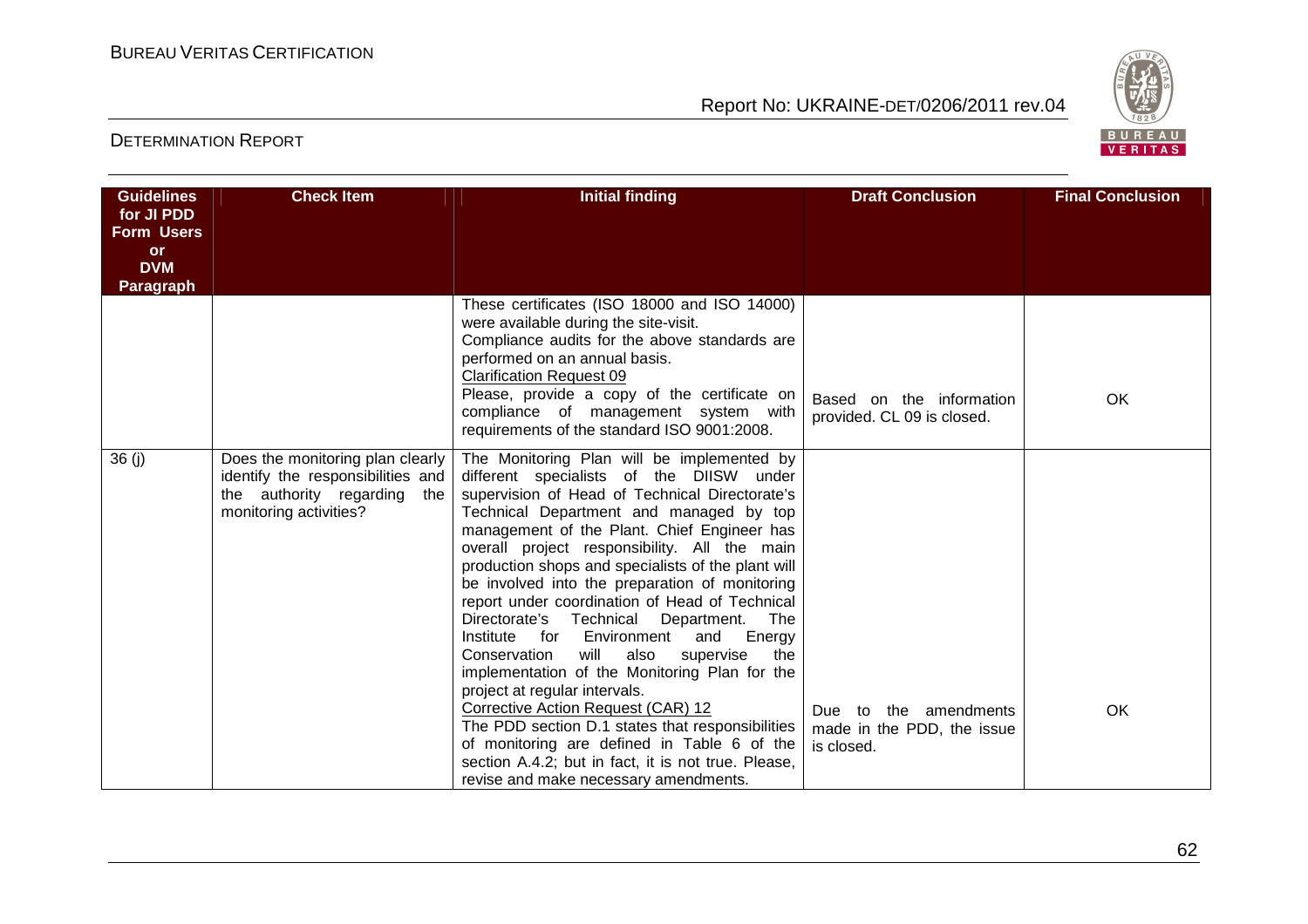

| <b>Guidelines</b><br>for JI PDD<br><b>Form Users</b><br>or<br><b>DVM</b><br>Paragraph | <b>Check Item</b>                                                                                                                                                                                                                                                                                                              | <b>Initial finding</b>                                                                                                                                                                                                                                                                                                                                                                                                                                                                                                                                                                                     | <b>Draft Conclusion</b>                                           | <b>Final Conclusion</b> |
|---------------------------------------------------------------------------------------|--------------------------------------------------------------------------------------------------------------------------------------------------------------------------------------------------------------------------------------------------------------------------------------------------------------------------------|------------------------------------------------------------------------------------------------------------------------------------------------------------------------------------------------------------------------------------------------------------------------------------------------------------------------------------------------------------------------------------------------------------------------------------------------------------------------------------------------------------------------------------------------------------------------------------------------------------|-------------------------------------------------------------------|-------------------------|
| 36(k)                                                                                 | Does the monitoring plan, on<br>whole.<br>reflect<br>the<br>good<br>monitoring practices appropriate<br>to the project type?<br>If it is a JI LULUCF project, is<br>the good practice guidance<br>developed by IPCC applied?                                                                                                   | The monitoring plan presented in the PDD<br>reflects good monitoring practices appropriate to<br>the project type.                                                                                                                                                                                                                                                                                                                                                                                                                                                                                         | OK                                                                | OK                      |
| 36 (I)                                                                                | the<br>monitoring<br>Does<br>plan<br>provide, in tabular form, a<br>complete compilation of the data<br>that need to be collected for its<br>application, including data that<br>are measured or sampled and<br>data that are collected from<br>other sources but not including<br>data that are calculated with<br>equations? | Corrective Action Request (CAR) 13<br>The PDD section D.1.5 gives reference to the<br>section F.1. but in the section F.1 there is no<br>data on collection and archiving information on<br>environmental impacts of the project and<br>references to the host Party regulations.<br>Please, take into account that section D.1.5. of<br>the PDD requires from the PPs consideration of<br>procedures on the collection and archiving<br>information on environmental impacts of the<br>project and references to the host Party<br>regulations.<br>Please,<br>make<br>necessary<br>amendments in the PDD. | CAR 13 is closed based on<br>the information added to the<br>PDD. | OK                      |
| 36(m)                                                                                 | the<br>Does<br>monitoring<br>plan<br>indicate that the data monitored<br>and required for verification are<br>to be kept for two years after the<br>last transfer of ERUs for the<br>project?                                                                                                                                  | Please, note (in the PDD) that data to be<br>monitored and required for determination are to<br>be kept for two years after the last transfer of<br>ERUs for the project. See CL 07 and FAR 01.                                                                                                                                                                                                                                                                                                                                                                                                            | See FAR 01.                                                       | The issue remains open. |
| 37                                                                                    | lf<br>selected<br>elements<br>or I                                                                                                                                                                                                                                                                                             | See section D of the PDD.                                                                                                                                                                                                                                                                                                                                                                                                                                                                                                                                                                                  | OK                                                                | OK                      |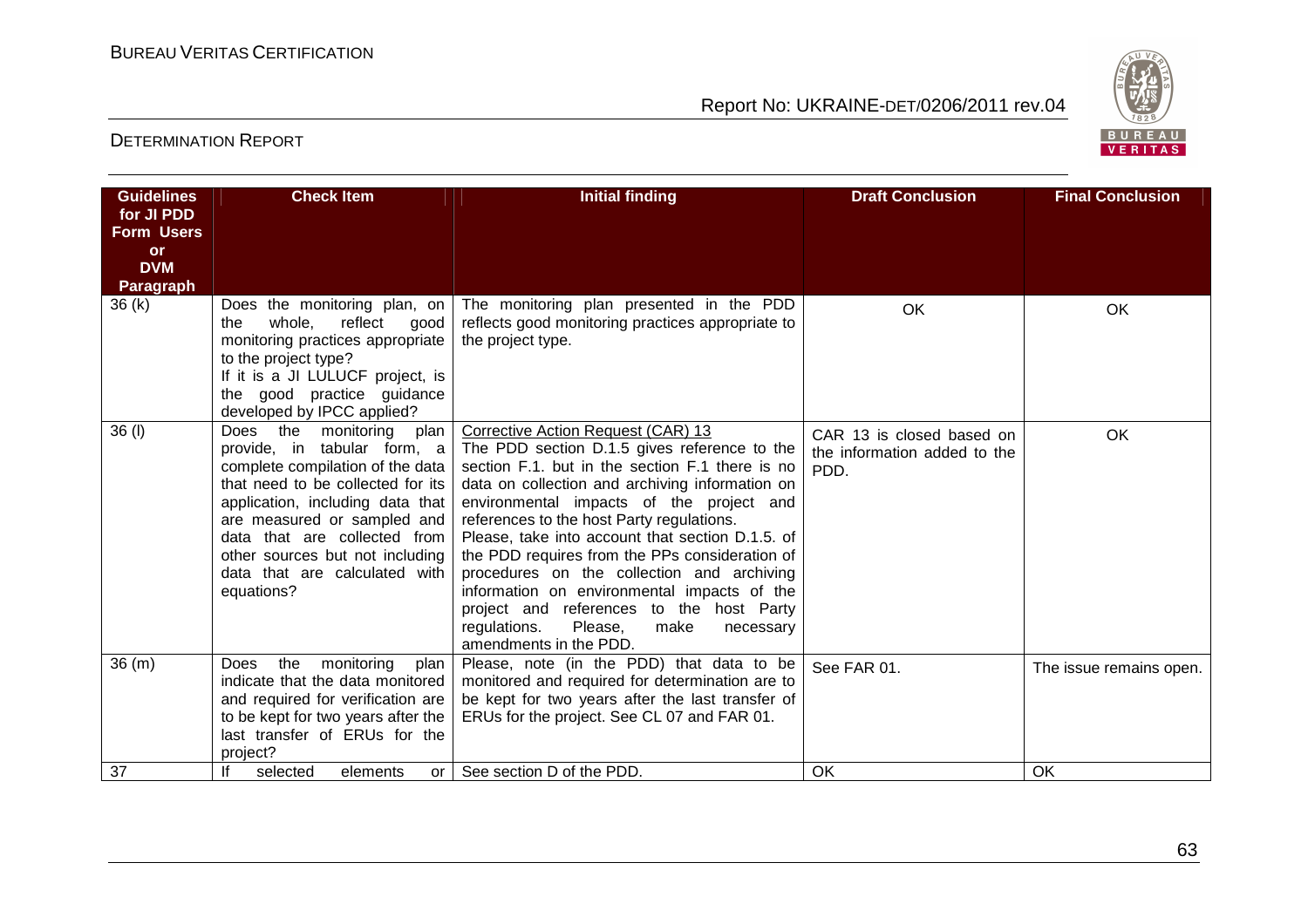

| <b>Guidelines</b> | <b>Check Item</b>                                                     | <b>Initial finding</b> | <b>Draft Conclusion</b> | <b>Final Conclusion</b> |
|-------------------|-----------------------------------------------------------------------|------------------------|-------------------------|-------------------------|
| for JI PDD        |                                                                       |                        |                         |                         |
| <b>Form Users</b> |                                                                       |                        |                         |                         |
| or<br><b>DVM</b>  |                                                                       |                        |                         |                         |
| <b>Paragraph</b>  |                                                                       |                        |                         |                         |
|                   | combinations of approved CDM                                          |                        |                         |                         |
|                   | methodologies<br>or                                                   |                        |                         |                         |
|                   | methodological tools are used                                         |                        |                         |                         |
|                   | for establishing the monitoring                                       |                        |                         |                         |
|                   | plan, are the selected elements                                       |                        |                         |                         |
|                   | or combination, together with                                         |                        |                         |                         |
|                   | elements<br>supplementary                                             |                        |                         |                         |
|                   | developed by the project                                              |                        |                         |                         |
|                   | participants in line with 36<br>above?                                |                        |                         |                         |
| 38(a)             | Does the PDD provide the title,                                       | N/A                    | N/A                     | N/A                     |
|                   | reference number and version                                          |                        |                         |                         |
|                   | the<br><b>CDM</b><br>of<br>approved                                   |                        |                         |                         |
|                   | methodology used?                                                     |                        |                         |                         |
| 38 <sub>(a)</sub> | <b>CDM</b><br>ls<br>the<br>approved                                   | N/A                    | N/A                     | N/A                     |
|                   | methodology the most recent                                           |                        |                         |                         |
|                   | valid version when the PDD is                                         |                        |                         |                         |
|                   | submitted for publication? If not,<br>is the methodology still within |                        |                         |                         |
|                   | the grace period (was the                                             |                        |                         |                         |
|                   | methodology revised to a newer                                        |                        |                         |                         |
|                   | version in the past two months)?                                      |                        |                         |                         |
| 38(b)             | Does the PDD provide a                                                | N/A                    | N/A                     | N/A                     |
|                   | description of why the approved                                       |                        |                         |                         |
|                   | CDM methodology is applicable                                         |                        |                         |                         |
|                   | to the project?                                                       |                        |                         |                         |
| 38 <sub>(c)</sub> | all<br>Are<br>explanations,                                           | N/A                    | N/A                     | N/A                     |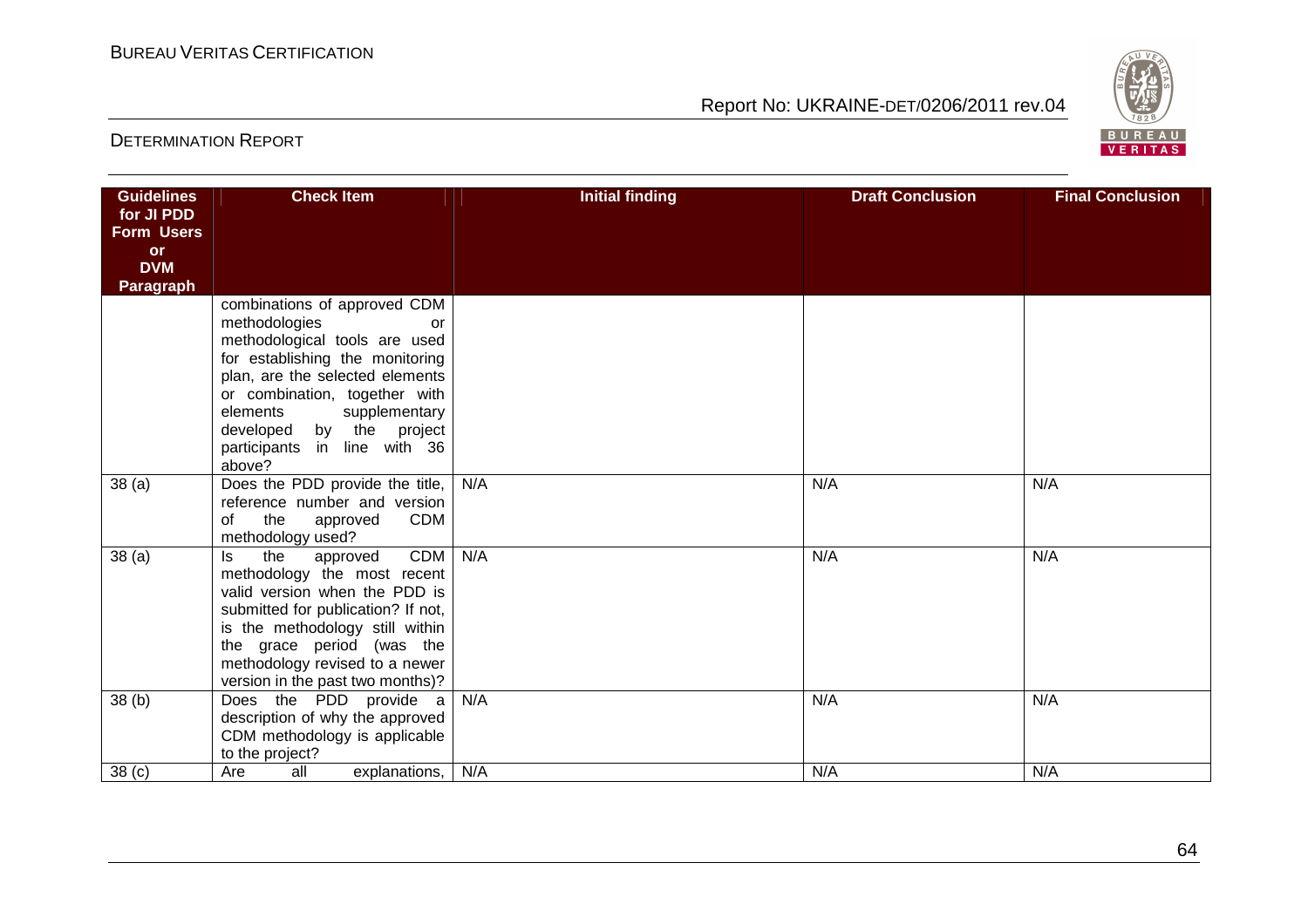

| <b>Guidelines</b>       | <b>Check Item</b>                                                                                                                                                                                                                                                                                                                                                                                                                                                                                                                                                                          | <b>Initial finding</b>                                                                                                                                                                                                                                                                                                                                                                                                                        | <b>Draft Conclusion</b> | <b>Final Conclusion</b> |
|-------------------------|--------------------------------------------------------------------------------------------------------------------------------------------------------------------------------------------------------------------------------------------------------------------------------------------------------------------------------------------------------------------------------------------------------------------------------------------------------------------------------------------------------------------------------------------------------------------------------------------|-----------------------------------------------------------------------------------------------------------------------------------------------------------------------------------------------------------------------------------------------------------------------------------------------------------------------------------------------------------------------------------------------------------------------------------------------|-------------------------|-------------------------|
| for JI PDD              |                                                                                                                                                                                                                                                                                                                                                                                                                                                                                                                                                                                            |                                                                                                                                                                                                                                                                                                                                                                                                                                               |                         |                         |
| <b>Form Users</b>       |                                                                                                                                                                                                                                                                                                                                                                                                                                                                                                                                                                                            |                                                                                                                                                                                                                                                                                                                                                                                                                                               |                         |                         |
| <b>or</b><br><b>DVM</b> |                                                                                                                                                                                                                                                                                                                                                                                                                                                                                                                                                                                            |                                                                                                                                                                                                                                                                                                                                                                                                                                               |                         |                         |
| <b>Paragraph</b>        |                                                                                                                                                                                                                                                                                                                                                                                                                                                                                                                                                                                            |                                                                                                                                                                                                                                                                                                                                                                                                                                               |                         |                         |
|                         | descriptions<br>and<br>analyses<br>pertaining to monitoring in the<br>PDD made in accordance with<br>the referenced approved CDM<br>methodology?                                                                                                                                                                                                                                                                                                                                                                                                                                           |                                                                                                                                                                                                                                                                                                                                                                                                                                               |                         |                         |
| 38 <sub>(d)</sub>       | the<br>monitoring<br>plan<br>ls.<br>established appropriately as a<br>result?                                                                                                                                                                                                                                                                                                                                                                                                                                                                                                              | N/A                                                                                                                                                                                                                                                                                                                                                                                                                                           | N/A                     | N/A                     |
| 39                      | If the monitoring plan indicates<br>overlapping monitoring periods<br>during the crediting period:<br>Is the underlying project<br>(a)<br>composed of clearly identifiable<br>components for which emission<br>reductions or enhancements of<br>removals can be calculated<br>independently?<br>(b) Can monitoring<br>be<br>performed independently<br>each of these components (i.e.<br>the data/parameters monitored<br>for one component are not<br>dependent<br>on/effect<br>be<br>data/parameters<br>to<br>another<br>monitored<br>for<br>component)?<br>(c) Does the monitoring plan | This Monitoring Plan is identical to the relevant<br>part of Monitoring Plan used for the "Revamping<br>and Modernisation of the Alchevsk Steel Mill"<br>Implementation<br>Joint<br>Project,<br>Project<br>Registration Number UA 1000022. This means<br>the complete correlation between project and<br>baseline scenarios of the proposed project and<br>the said JI Project in Alchevsk.<br>for   See the PDD sections B and D of the PDD. | OK                      | <b>OK</b>               |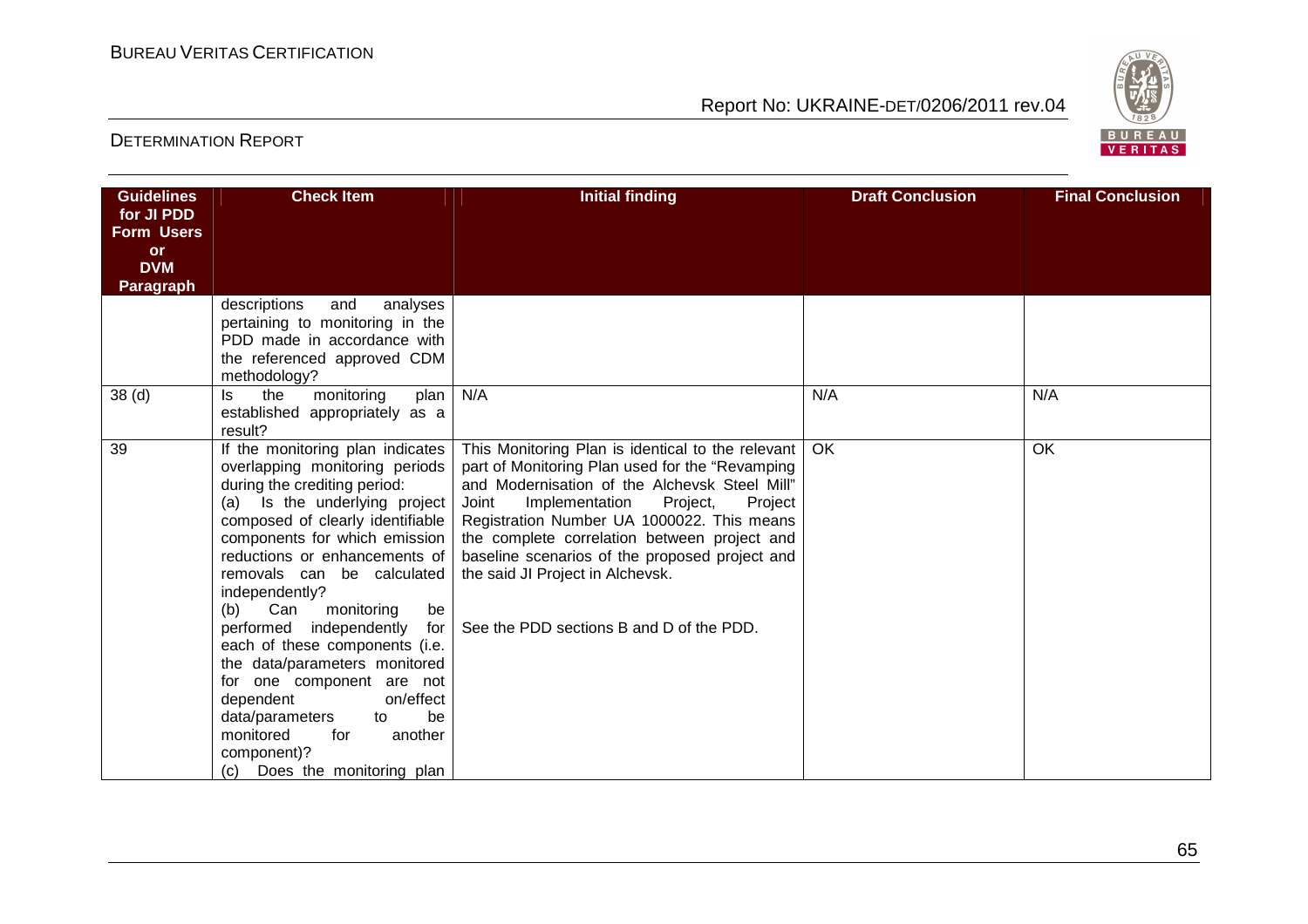

| <b>Guidelines</b><br>for JI PDD<br><b>Form Users</b><br><b>or</b><br><b>DVM</b><br><b>Paragraph</b> | <b>Check Item</b>                                                                                                                                                                                                                                                                                                                                                                                                                                    | <b>Initial finding</b>                | <b>Draft Conclusion</b> | <b>Final Conclusion</b> |
|-----------------------------------------------------------------------------------------------------|------------------------------------------------------------------------------------------------------------------------------------------------------------------------------------------------------------------------------------------------------------------------------------------------------------------------------------------------------------------------------------------------------------------------------------------------------|---------------------------------------|-------------------------|-------------------------|
|                                                                                                     | that monitoring is<br>ensure<br>performed for all components<br>and that in these cases all the<br>the<br>requirements<br>of<br>JI<br>guidelines and further guidance<br>by the JISC<br>regarding<br>monitoring are met?<br>(d) Does the monitoring plan<br>explicitly provide for overlapping<br>monitoring periods of clearly<br>defined project components,<br>justify its need and state how<br>the conditions mentioned in (a)-<br>(c) are met? |                                       |                         |                         |
| 40(a)                                                                                               | Does the PDD appropriately<br>describe an assessment of the<br>potential leakage of the project<br>and appropriately explain which<br>sources of leakage are to be<br>calculated and which can be<br>neglected?                                                                                                                                                                                                                                      | See section D.1.3.2 of the PDD.       | OK                      | OK                      |
| 40(b)                                                                                               | Does the PDD provide a<br>procedure for an ex ante<br>estimate of leakage?                                                                                                                                                                                                                                                                                                                                                                           | See the section 40 (a) of this table. | OK                      | <b>OK</b>               |
| 41                                                                                                  | Are the leakage<br>and the<br>procedure for its estimation<br>defined in accordance with the                                                                                                                                                                                                                                                                                                                                                         | N/A                                   | N/A                     | N/A                     |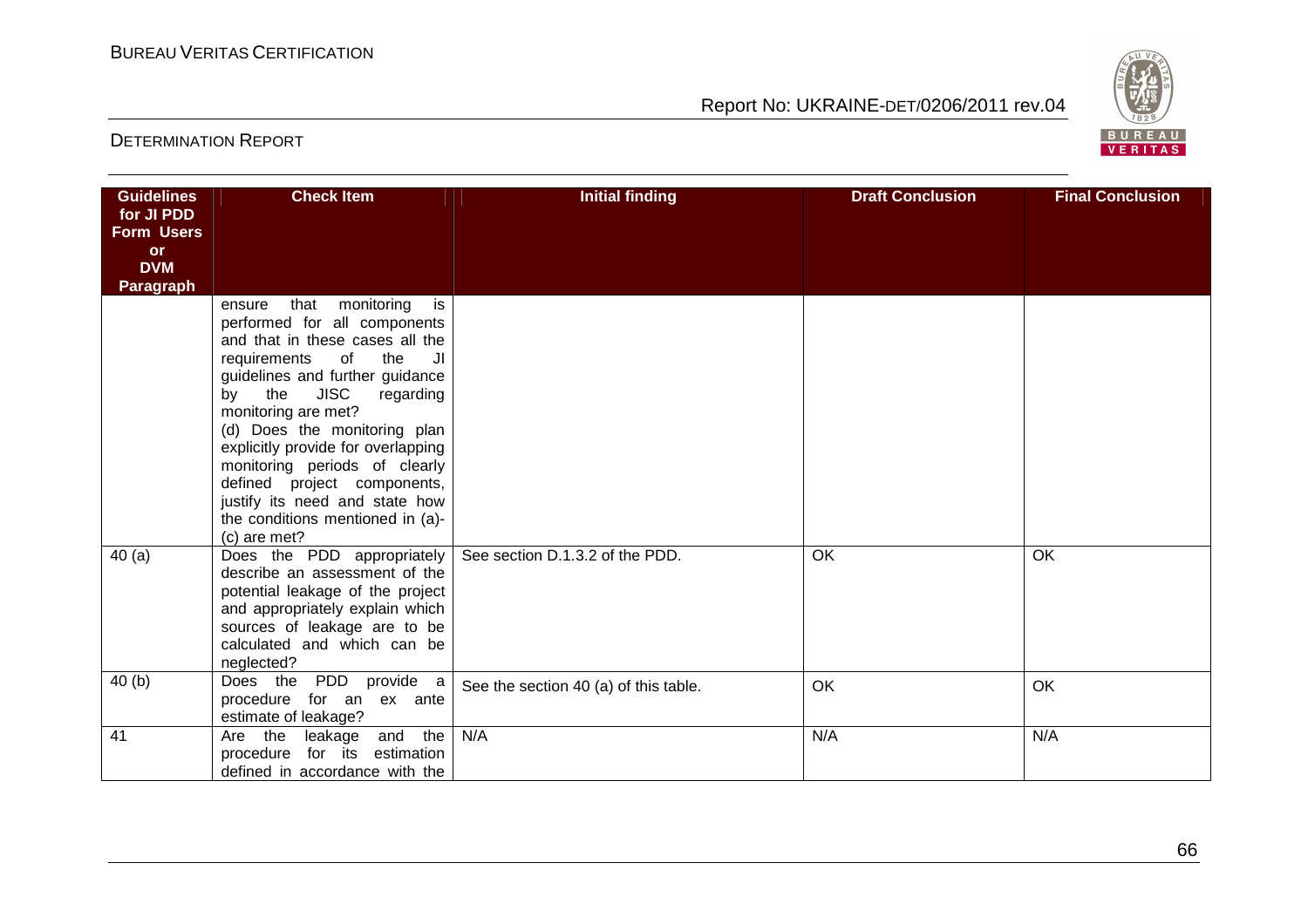

| <b>Guidelines</b>       | <b>Check Item</b>                                            | <b>Initial finding</b>                                                | <b>Draft Conclusion</b> | <b>Final Conclusion</b> |
|-------------------------|--------------------------------------------------------------|-----------------------------------------------------------------------|-------------------------|-------------------------|
| for JI PDD              |                                                              |                                                                       |                         |                         |
| <b>Form Users</b>       |                                                              |                                                                       |                         |                         |
| <b>or</b><br><b>DVM</b> |                                                              |                                                                       |                         |                         |
| <b>Paragraph</b>        |                                                              |                                                                       |                         |                         |
|                         | approved CDM methodology?                                    |                                                                       |                         |                         |
| 42                      |                                                              | Does the PDD indicate which of   In the PDD indicated the approach of | OK                      | <b>OK</b>               |
|                         | the following approaches it                                  | assessment of emissions in the baseline                               |                         |                         |
|                         | chooses?                                                     | scenario and in the project scenario.                                 |                         |                         |
|                         | (a) Assessment of emissions or                               |                                                                       |                         |                         |
|                         | net removals in the baseline                                 |                                                                       |                         |                         |
|                         | scenario and in the project                                  |                                                                       |                         |                         |
|                         | scenario                                                     |                                                                       |                         |                         |
|                         | (b) Direct assessment of<br>emission reductions              |                                                                       |                         |                         |
| 43                      | If the approach (a) in 42 is                                 |                                                                       |                         |                         |
|                         | chosen, does the PDD provide                                 | Estimated baseline emissions are indicated in                         | OK.                     | <b>OK</b>               |
|                         | ex ante estimates of:                                        | the PDD section E.4.                                                  |                         |                         |
|                         | (a) Emissions or net removals                                |                                                                       |                         |                         |
|                         | for the project scenario (within                             |                                                                       |                         |                         |
|                         | the project boundary)?                                       |                                                                       |                         |                         |
|                         | (b) Leakage, as applicable?                                  |                                                                       |                         |                         |
|                         | (c) Emissions or net removals                                |                                                                       |                         |                         |
|                         | for the baseline scenario (within                            |                                                                       |                         |                         |
|                         | the project boundary)?                                       |                                                                       |                         |                         |
|                         | (d) Emission reductions or                                   |                                                                       |                         |                         |
|                         | enhancements of net removals                                 |                                                                       |                         |                         |
| 44                      | adjusted by leakage?                                         | N/A                                                                   | N/A                     | N/A                     |
|                         | If the approach (b) in 42 is<br>chosen, does the PDD provide |                                                                       |                         |                         |
|                         | ex ante estimates of:                                        |                                                                       |                         |                         |
|                         | Emission reductions or<br>(a)                                |                                                                       |                         |                         |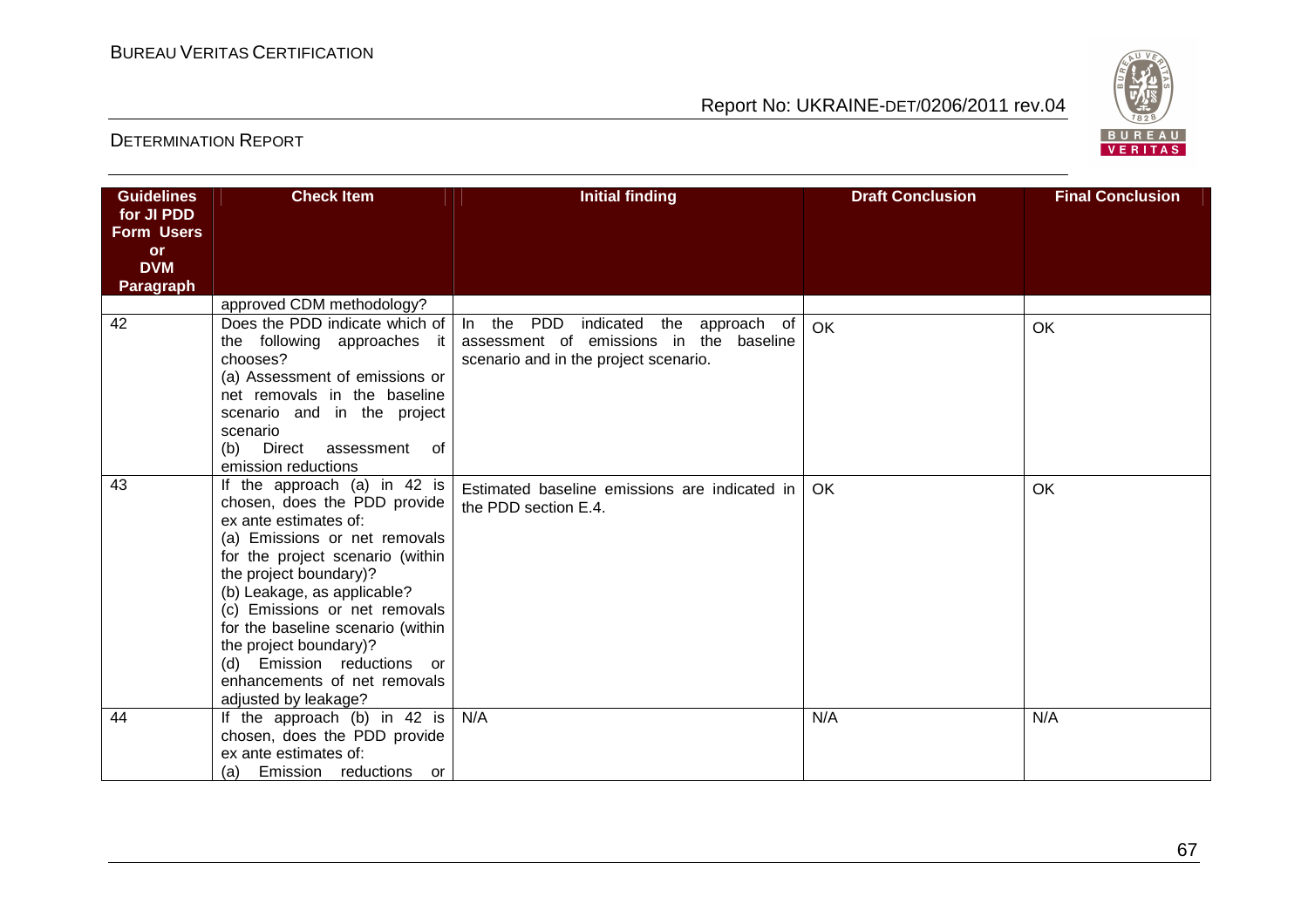

| <b>Guidelines</b><br>for JI PDD              | <b>Check Item</b>                                                                                                                                                                                | <b>Initial finding</b>                                                                                                                           | <b>Draft Conclusion</b> | <b>Final Conclusion</b> |
|----------------------------------------------|--------------------------------------------------------------------------------------------------------------------------------------------------------------------------------------------------|--------------------------------------------------------------------------------------------------------------------------------------------------|-------------------------|-------------------------|
| <b>Form Users</b><br><b>or</b><br><b>DVM</b> |                                                                                                                                                                                                  |                                                                                                                                                  |                         |                         |
| <b>Paragraph</b>                             |                                                                                                                                                                                                  |                                                                                                                                                  |                         |                         |
|                                              | enhancements of net removals<br>(within the project boundary)?<br>(b) Leakage, as applicable?<br>Emission reductions<br>(c)<br>or<br>enhancements of net removals<br>adjusted by leakage?        |                                                                                                                                                  |                         |                         |
| 45                                           | For both approaches in 42<br>(a) Are the estimates in 43 or<br>44 given:<br>(i) On a periodic basis?<br>(ii) At least from the beginning<br>until the end of the crediting<br>period?            | The estimates are given on the periodic basis<br>(from the beginning until the end of crediting<br>period).                                      | OK                      | OK                      |
|                                              | (iii)<br>On<br>source-by-<br>a<br>source/sink-by-sink<br>basis?<br>(iv) For each GHG?                                                                                                            | Estimates of CO <sub>2</sub> emission reductions are based<br>on source-by-source basis.                                                         |                         |                         |
|                                              | (v) In tones of $CO2$ equivalent,<br>using<br>global<br>warming<br>potentials defined by decision<br>2/CP.3 or as subsequently<br>revised in accordance with<br>Article 5 of the Kyoto Protocol? | The estimates of emission reductions for each<br>year are indicated in tones of $CO2$ equivalent.                                                |                         |                         |
|                                              | Are the formula used for<br>(b)<br>calculating the estimates in 43<br>or 44 consistent throughout the<br>PDD?                                                                                    | $ER_i = BE_i - (PE_i + LE_i)$ is a formula used for<br>calculating estimations of emission reductions<br>(where:<br>$ER_i$ = Emission Reductions |                         |                         |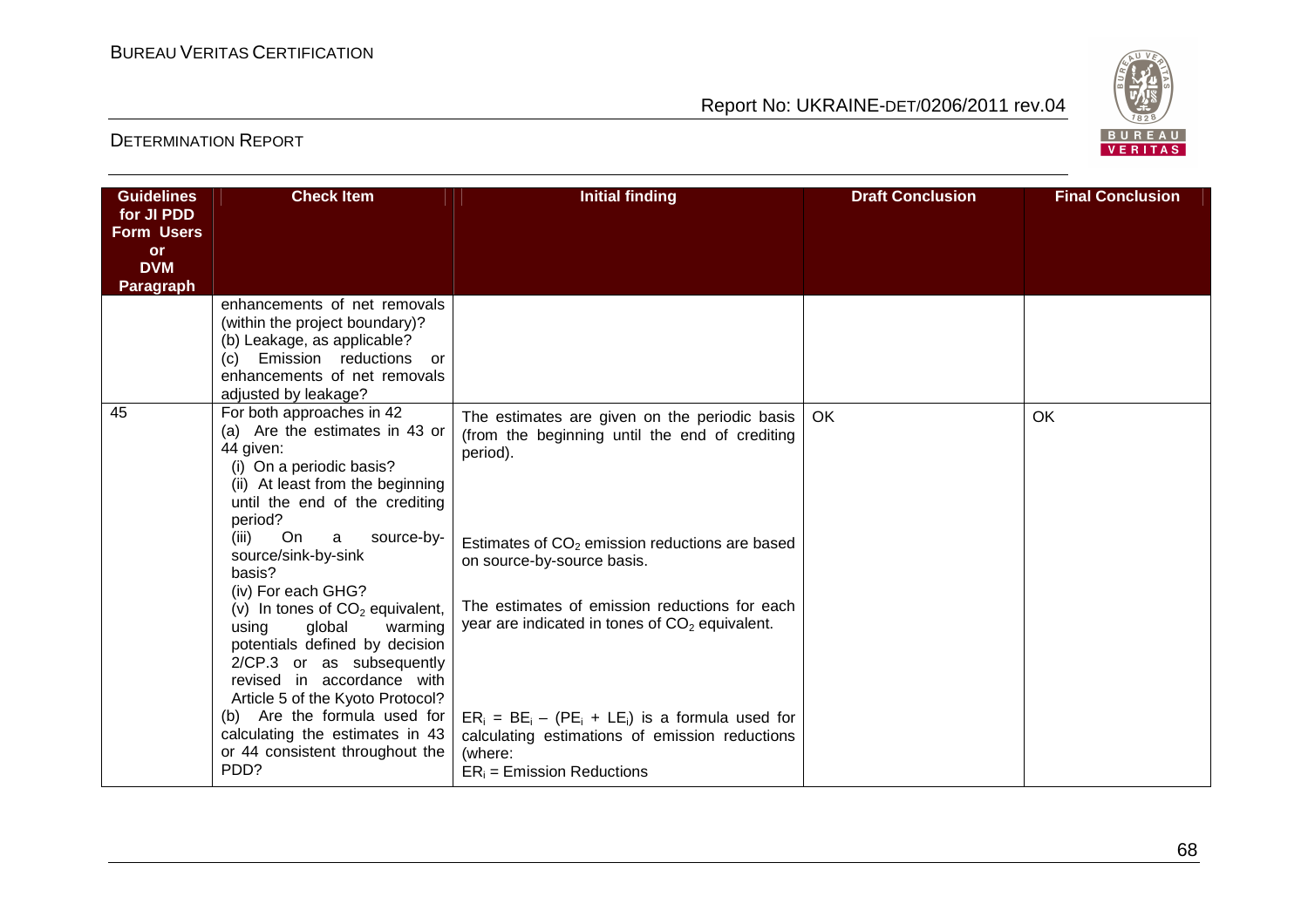

| <b>Guidelines</b><br>for JI PDD              | <b>Check Item</b>                                                                                                                                                                                                                                                                                                                                                                                                                                                                                                                                                                                                                                                                                                               | <b>Initial finding</b>                                                                                                                                                                                                                                                                  | <b>Draft Conclusion</b> | <b>Final Conclusion</b> |
|----------------------------------------------|---------------------------------------------------------------------------------------------------------------------------------------------------------------------------------------------------------------------------------------------------------------------------------------------------------------------------------------------------------------------------------------------------------------------------------------------------------------------------------------------------------------------------------------------------------------------------------------------------------------------------------------------------------------------------------------------------------------------------------|-----------------------------------------------------------------------------------------------------------------------------------------------------------------------------------------------------------------------------------------------------------------------------------------|-------------------------|-------------------------|
| <b>Form Users</b><br><b>or</b><br><b>DVM</b> |                                                                                                                                                                                                                                                                                                                                                                                                                                                                                                                                                                                                                                                                                                                                 |                                                                                                                                                                                                                                                                                         |                         |                         |
| <b>Paragraph</b>                             | (c) For calculating estimates in<br>or 44, are key factors<br>43<br>influencing<br>the<br>baseline<br>emissions or removals and the<br>activity level of the project and<br>the emissions or net removals<br>as well as risks associated with<br>the project taken into account,<br>as appropriate?<br>(d) Are data sources used for<br>calculating the estimates in 43<br>or 44 clearly identified, reliable<br>and transparent?<br>Are emission factors<br>(e)<br>(including<br>default<br>emission<br>factors) if used for calculating<br>the estimates in 43 or 44<br>selected by carefully balancing<br>accuracy and reasonableness,<br>and appropriately justified of the<br>choice?<br>(f) Is the estimation in 43 or 44 | $BE_i = Baseline$ Emissions<br>$PE_i$ = Project Emissions<br>$LE_i =$ Leakages of GHG's<br>$i =$ regular data registration interval).<br>See the PDD section E.1 and tables 27 and 28<br>of the PDD Annex 3.<br>See section 24 of this table.<br>See section 36 (f) (ii) of this table. | <b>OK</b>               | OK                      |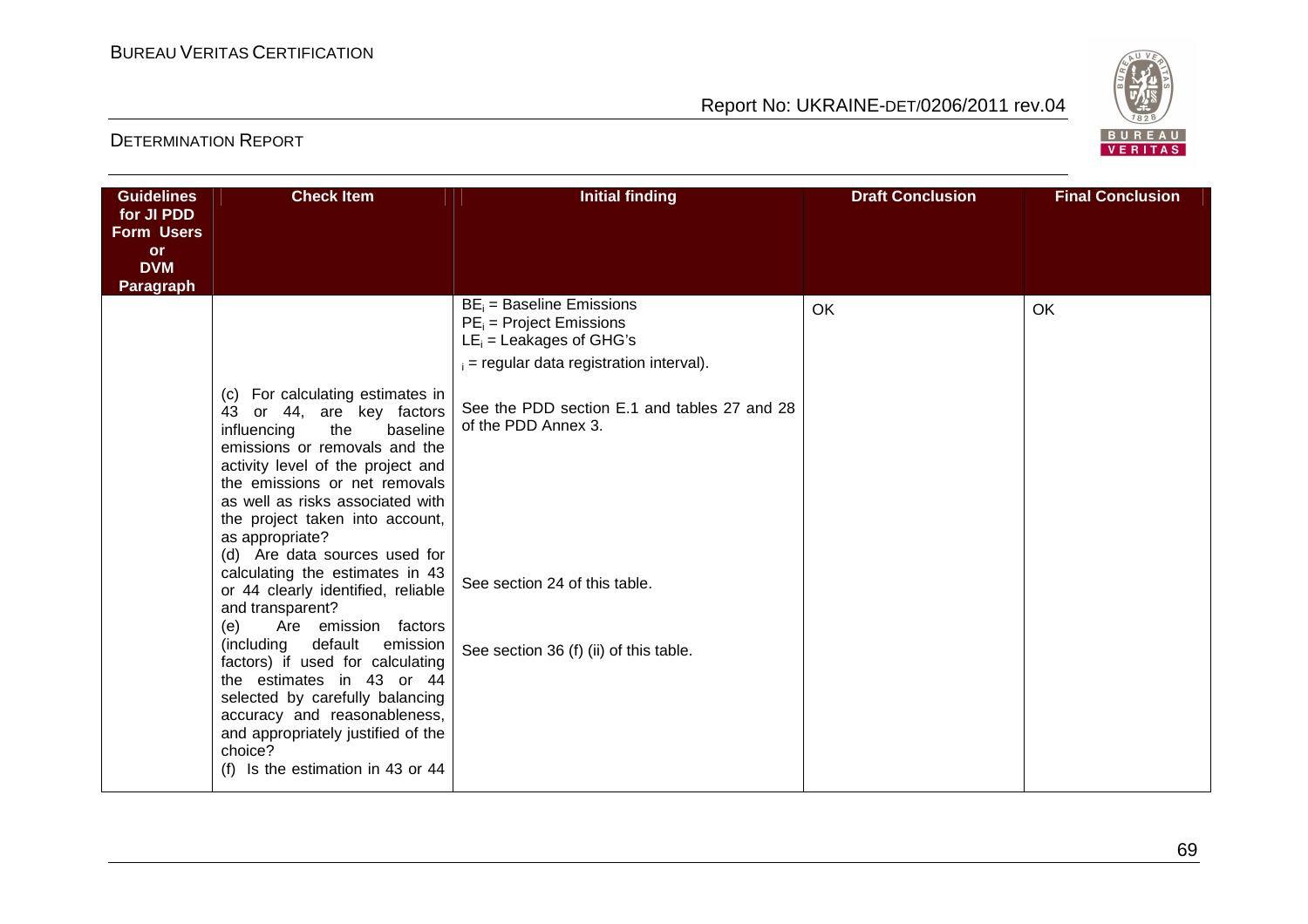

| <b>Guidelines</b><br>for JI PDD<br><b>Form Users</b><br><b>or</b> | <b>Check Item</b>                                                                                                                                                                           | <b>Initial finding</b>                                                                                                                                                                               | <b>Draft Conclusion</b> | <b>Final Conclusion</b> |
|-------------------------------------------------------------------|---------------------------------------------------------------------------------------------------------------------------------------------------------------------------------------------|------------------------------------------------------------------------------------------------------------------------------------------------------------------------------------------------------|-------------------------|-------------------------|
| <b>DVM</b><br><b>Paragraph</b>                                    |                                                                                                                                                                                             |                                                                                                                                                                                                      |                         |                         |
|                                                                   | based<br>conservative<br>on.<br>assumptions and the most<br>plausible<br>scenarios<br>in a<br>transparent manner?<br>(g) Are the estimates in 43 or                                         | Conservative assumptions are taken into<br>account while estimating emission reductions.                                                                                                             | OK                      | OK                      |
|                                                                   | 44 consistent throughout the<br>PDD?<br>Is the annual average of<br>(h)<br>estimated emission reductions<br>enhancements<br>of<br>net l<br>or<br>removals calculated by dividing            | See section A.4.3.1 of this table.<br>The annual average emission reductions are be<br>calculated by dividing the total estimated<br>emission reductions over the crediting period by                |                         |                         |
|                                                                   | the total estimated emission<br>reductions or enhancements of<br>net removals over the crediting<br>period by the total months of the<br>crediting period and multiplying<br>by twelve?     | the total months of the crediting period and<br>multiplying by twelve.                                                                                                                               |                         |                         |
| 46                                                                | If the calculation of the baseline<br>emissions or net removals is to<br>be performed ex post, does the<br>PDD include an illustrative ex<br>ante emissions or net removals<br>calculation? | Baseline emissions are estimated on the basis<br>of the JI specific approach which is fully identical<br>to approach applied to the project registered at<br>UNFCCC with reference number UA1000022. | OK                      | OK                      |
| 47(a)                                                             | Is the estimation of emission<br>reductions or enhancements of<br>removals<br>made<br>in.<br>net<br>accordance with the approved                                                            | N/A                                                                                                                                                                                                  | N/A                     | N/A                     |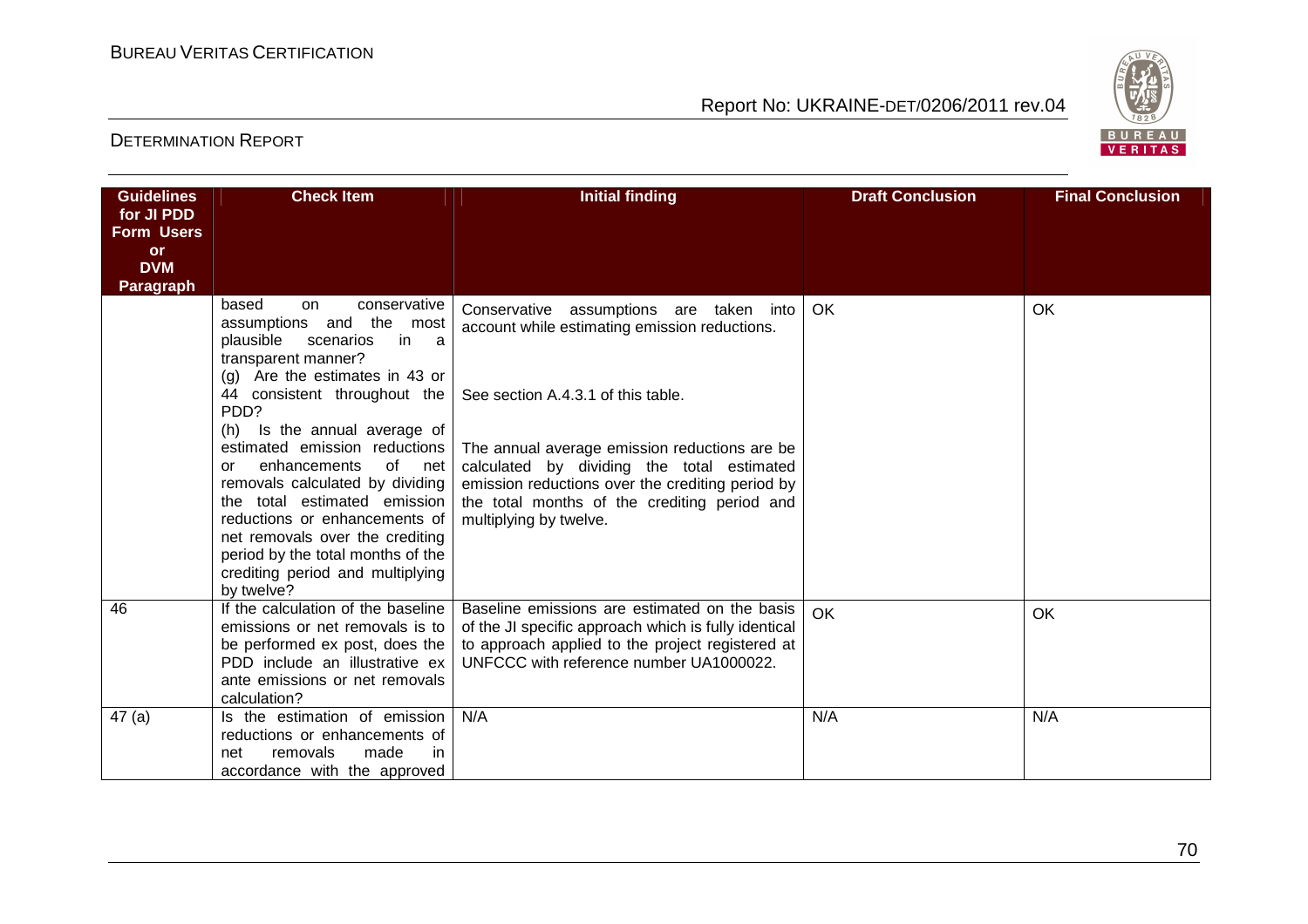

| <b>Guidelines</b>       | <b>Check Item</b>                                                   | <b>Initial finding</b> | <b>Draft Conclusion</b> | <b>Final Conclusion</b> |
|-------------------------|---------------------------------------------------------------------|------------------------|-------------------------|-------------------------|
| for JI PDD              |                                                                     |                        |                         |                         |
| <b>Form Users</b>       |                                                                     |                        |                         |                         |
| <b>or</b><br><b>DVM</b> |                                                                     |                        |                         |                         |
| <b>Paragraph</b>        |                                                                     |                        |                         |                         |
|                         | CDM methodology?                                                    |                        |                         |                         |
| 47(b)                   | Is the estimation of emission                                       | N/A                    | N/A                     | N/A                     |
|                         | reductions or enhancements of                                       |                        |                         |                         |
|                         | net removals presented in the                                       |                        |                         |                         |
|                         | PDD:                                                                |                        |                         |                         |
|                         | - On a periodic basis?                                              |                        |                         |                         |
|                         | - At least from the beginning                                       |                        |                         |                         |
|                         | until the end of the crediting                                      |                        |                         |                         |
|                         | period?                                                             |                        |                         |                         |
|                         | - On a source-by-source/sink-                                       |                        |                         |                         |
|                         | by-sink basis?                                                      |                        |                         |                         |
|                         | - For each GHG?                                                     |                        |                         |                         |
|                         | - In tones of $CO2$ equivalent,                                     |                        |                         |                         |
|                         | using global warming potentials<br>defined by decision 2/CP.3 or as |                        |                         |                         |
|                         | subsequently<br>revised<br>in                                       |                        |                         |                         |
|                         | accordance with Article 5 of the                                    |                        |                         |                         |
|                         | Kyoto Protocol?                                                     |                        |                         |                         |
|                         | - Are the formula used for                                          |                        |                         |                         |
|                         | calculating<br>the<br>estimates                                     |                        |                         |                         |
|                         | consistent throughout the PDD?                                      |                        |                         |                         |
|                         | - Are the estimates consistent                                      |                        |                         |                         |
|                         | throughout the                                                      |                        |                         |                         |
|                         | PDD?                                                                |                        |                         |                         |
|                         | - Is the annual average of                                          |                        |                         |                         |
|                         | estimated emission reductions                                       |                        |                         |                         |
|                         | of<br>enhancements<br>net<br><b>or</b>                              |                        |                         |                         |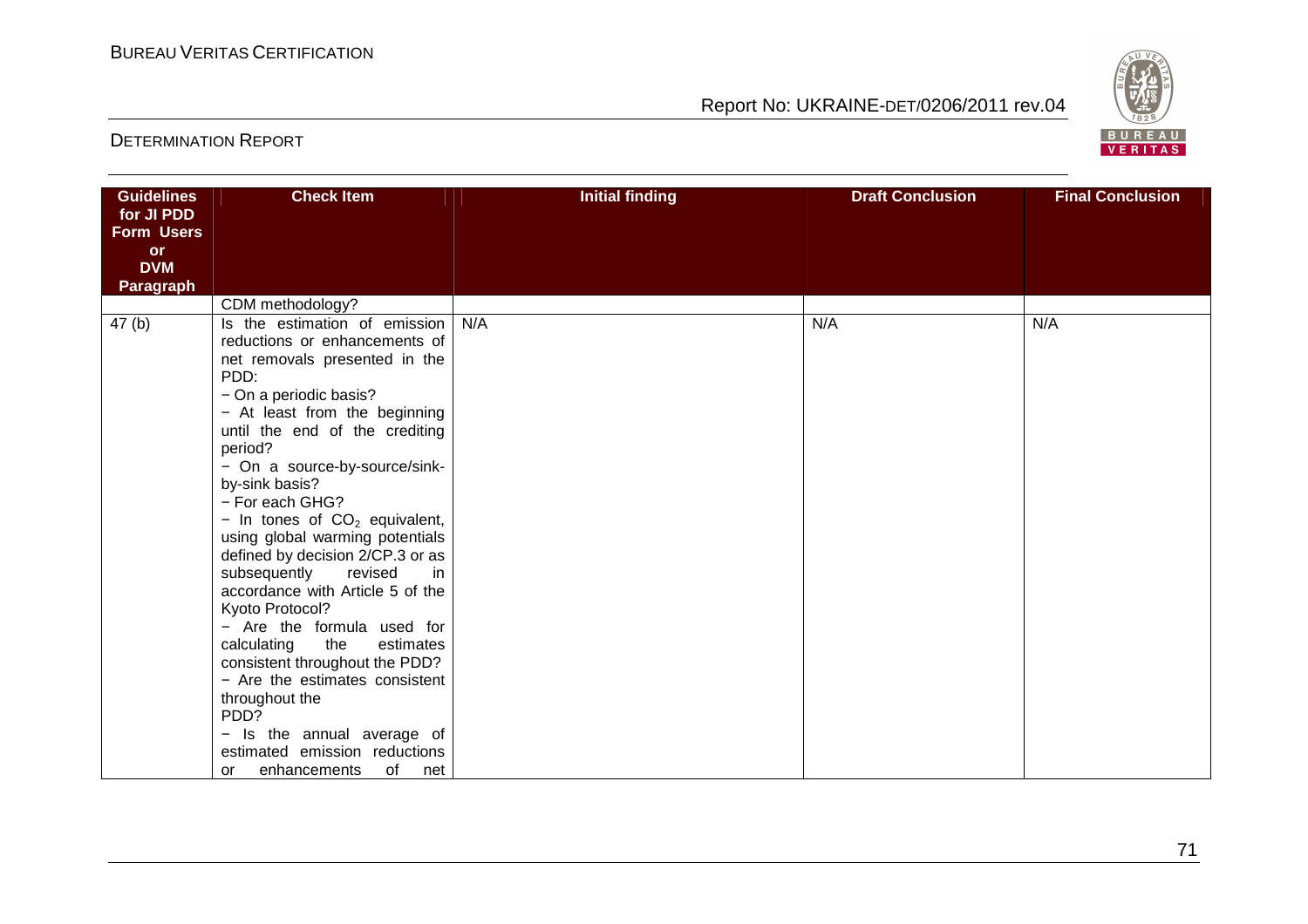

| <b>Guidelines</b><br>for JI PDD<br><b>Form Users</b><br><b>or</b> | <b>Check Item</b>                                                                                                                                                                                                                                                                                                  | <b>Initial finding</b>                                                                                                                                                                                                                                                                                                                                                                                                                   | <b>Draft Conclusion</b>                                          | <b>Final Conclusion</b> |
|-------------------------------------------------------------------|--------------------------------------------------------------------------------------------------------------------------------------------------------------------------------------------------------------------------------------------------------------------------------------------------------------------|------------------------------------------------------------------------------------------------------------------------------------------------------------------------------------------------------------------------------------------------------------------------------------------------------------------------------------------------------------------------------------------------------------------------------------------|------------------------------------------------------------------|-------------------------|
| <b>DVM</b><br><b>Paragraph</b>                                    |                                                                                                                                                                                                                                                                                                                    |                                                                                                                                                                                                                                                                                                                                                                                                                                          |                                                                  |                         |
|                                                                   | removals calculated by dividing<br>the total estimated emission<br>reductions or enhancements of<br>net removals over the crediting<br>period by the total months of the<br>crediting period and multiplying<br>by twelve?                                                                                         |                                                                                                                                                                                                                                                                                                                                                                                                                                          |                                                                  |                         |
| 48(a)                                                             | Does the PDD list and attach<br>documentation on the analysis<br>of the environmental impacts of<br>the<br>including<br>project,<br>transboundary<br>impacts,<br>in<br>accordance with procedures as<br>determined by the host Party?                                                                              | Yes. For more detailed information, please, see<br>section F.1 of the PDD (pay attention to table 12<br>of the section F.1.)<br>Furthermore, project activity will cause no<br>harmful transboundary impacts (See the end of<br>the PDD section F.2).<br>Clarification Request (CL) 10<br>Please, revise the table 12 (the PDD section<br>F.1). It is better to combine the second and the<br>third columns into one.                    | The issue is closed due to<br>the amendments made in the<br>PDD. | OK                      |
| 48(b)                                                             | If the analysis in 48 (a) indicates<br>that the environmental impacts<br>are considered significant by the<br>project participants or the host<br>Party, does the PDD provide<br>conclusion and all references to<br>supporting documentation of an<br>environmental<br>impact<br>undertaken<br>in l<br>assessment | In terms of potential environmental impact, the<br>project activities can be divided into two further<br>groups. The first one does not require a<br>preparation of an environmental impact<br>assessment (EIA). The activities of the first<br>group are of technological character that<br>involves specific improvements in pig iron and<br>sintering processes. The second group requires<br>EIAs and contains activities related to | <b>OK</b>                                                        | OK                      |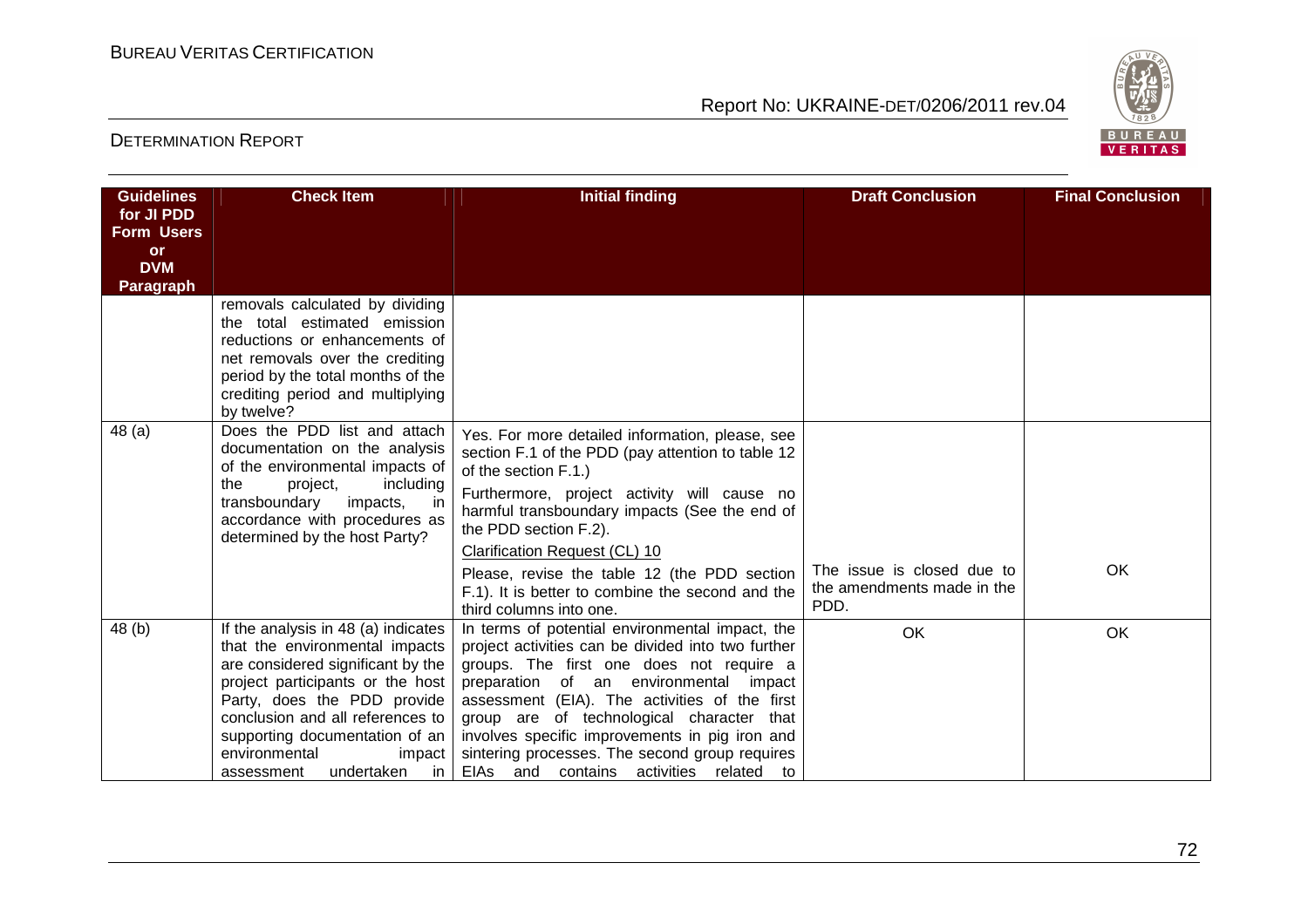

| <b>Guidelines</b> | <b>Check Item</b>               | <b>Initial finding</b>                                                  | <b>Draft Conclusion</b> | <b>Final Conclusion</b> |
|-------------------|---------------------------------|-------------------------------------------------------------------------|-------------------------|-------------------------|
| for JI PDD        |                                 |                                                                         |                         |                         |
| <b>Form Users</b> |                                 |                                                                         |                         |                         |
| <b>or</b>         |                                 |                                                                         |                         |                         |
| <b>DVM</b>        |                                 |                                                                         |                         |                         |
| <b>Paragraph</b>  |                                 |                                                                         |                         |                         |
|                   | accordance with the procedures  | introduction of                                                         |                         |                         |
|                   | as required by the host Party?  | new steel facilities or the reconstructions of old                      |                         |                         |
|                   |                                 | ones. According to the Ukrainian legislation                            |                         |                         |
|                   |                                 | EIAs are developed as a part of mandatory<br>feasibility studies (FSs). |                         |                         |
|                   |                                 | FSs for this project have been completed                                |                         |                         |
|                   |                                 | together with EIAs for such activities as:                              |                         |                         |
|                   |                                 | reconstruction of sintering and blast-furnace                           |                         |                         |
|                   |                                 | production; reconstruction of blast-furnace shop                        |                         |                         |
|                   |                                 | with the introduction of BF # 4M, renewal with                          |                         |                         |
|                   |                                 | the reconstruction of BF $#$ 10; reconstruction of                      |                         |                         |
|                   |                                 | oxygen plant.                                                           |                         |                         |
|                   |                                 | All formal EIAs were undertaken in accordance                           |                         |                         |
|                   |                                 | with the applicable legislation and regulations of                      |                         |                         |
|                   |                                 | Ukraine. These include: the Laws of Ukraine                             |                         |                         |
|                   |                                 | "On<br>Protection of<br>"On<br>Environment,                             |                         |                         |
|                   |                                 | Environmental Due Diligence", "On Protection of                         |                         |                         |
|                   |                                 | Atmospheric Air", "On Wastes", "On Ensuring                             |                         |                         |
|                   |                                 | Sanitary and Epidemic Welfare of the                                    |                         |                         |
|                   |                                 | Population", "On Local Councils of People's                             |                         |                         |
|                   |                                 | Deputies" and "On Local Governance in                                   |                         |                         |
|                   |                                 | Ukraine", as well as in line with effective                             |                         |                         |
|                   |                                 | versions of Water Code, Land Code, Forest                               |                         |                         |
|                   |                                 | Code, and Ukraine's State Code of Civil                                 |                         |                         |
|                   |                                 | Practice DBN A.2.2-1-2003.                                              |                         |                         |
| 49                | If stakeholder consultation was | Law of Ukraine on environmental expertise                               | OK                      | OK                      |
|                   | undertaken in accordance with   | defines the procedure of participation of citizens                      |                         |                         |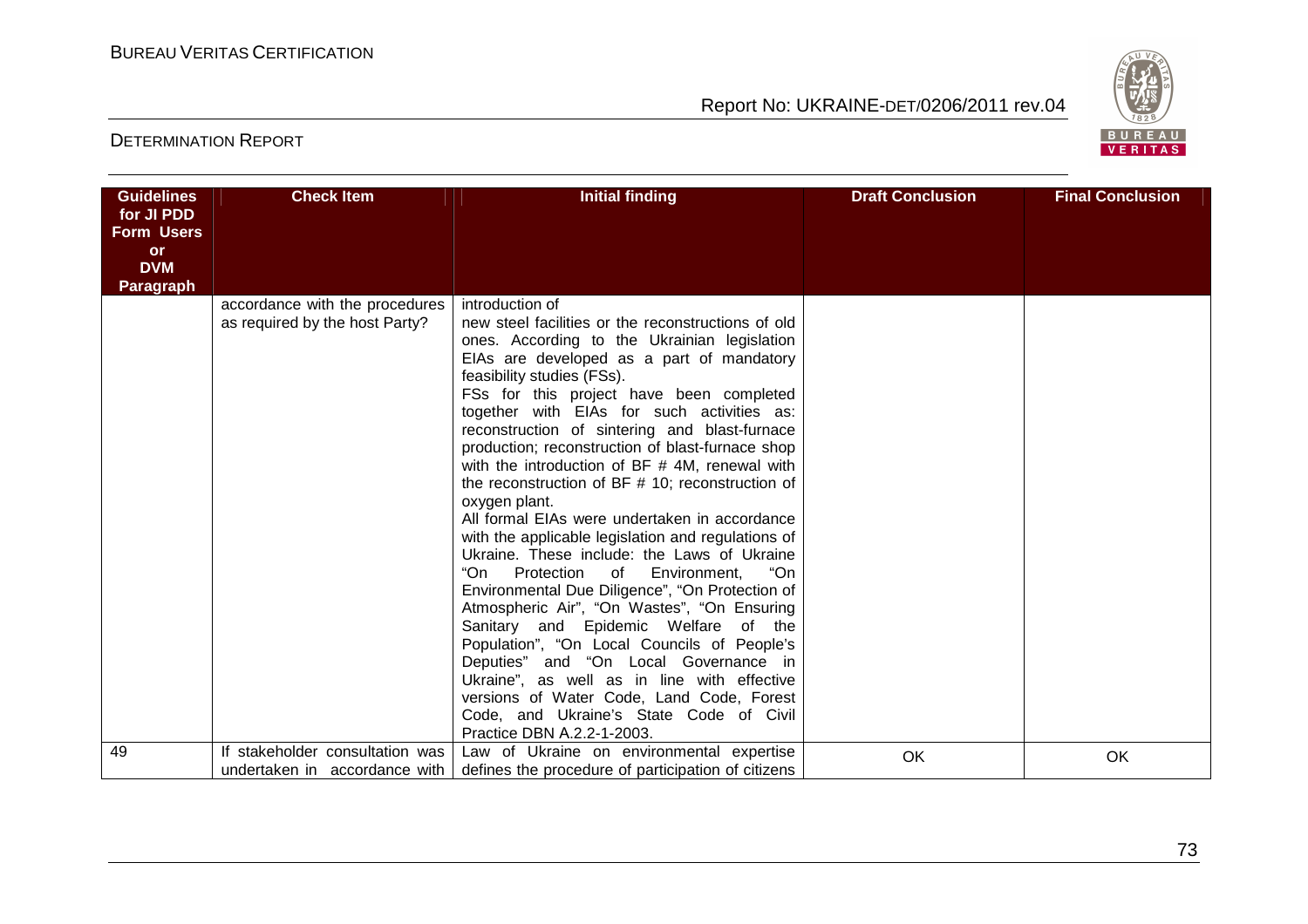

| <b>Guidelines</b> | <b>Check Item</b>                                                                                                                                                                                                                                                                                       | <b>Initial finding</b>                                                                                                                                                                                                                                                                                                                                                                                                                                                                                                                                                                                                                                                                                                                                                                                                                                                                                                                                                                                                                                                     | <b>Draft Conclusion</b> | <b>Final Conclusion</b> |
|-------------------|---------------------------------------------------------------------------------------------------------------------------------------------------------------------------------------------------------------------------------------------------------------------------------------------------------|----------------------------------------------------------------------------------------------------------------------------------------------------------------------------------------------------------------------------------------------------------------------------------------------------------------------------------------------------------------------------------------------------------------------------------------------------------------------------------------------------------------------------------------------------------------------------------------------------------------------------------------------------------------------------------------------------------------------------------------------------------------------------------------------------------------------------------------------------------------------------------------------------------------------------------------------------------------------------------------------------------------------------------------------------------------------------|-------------------------|-------------------------|
| for JI PDD        |                                                                                                                                                                                                                                                                                                         |                                                                                                                                                                                                                                                                                                                                                                                                                                                                                                                                                                                                                                                                                                                                                                                                                                                                                                                                                                                                                                                                            |                         |                         |
| <b>Form Users</b> |                                                                                                                                                                                                                                                                                                         |                                                                                                                                                                                                                                                                                                                                                                                                                                                                                                                                                                                                                                                                                                                                                                                                                                                                                                                                                                                                                                                                            |                         |                         |
| or<br><b>DVM</b>  |                                                                                                                                                                                                                                                                                                         |                                                                                                                                                                                                                                                                                                                                                                                                                                                                                                                                                                                                                                                                                                                                                                                                                                                                                                                                                                                                                                                                            |                         |                         |
| <b>Paragraph</b>  |                                                                                                                                                                                                                                                                                                         |                                                                                                                                                                                                                                                                                                                                                                                                                                                                                                                                                                                                                                                                                                                                                                                                                                                                                                                                                                                                                                                                            |                         |                         |
|                   | the procedure as required by<br>the host Party, does the PDD<br>provide:<br>(a) A list of stakeholders from<br>whom comments on the projects<br>have been received, if any?<br>The nature of the<br>(b)<br>comments?<br>A description on whether<br>(c)<br>and how the comments have<br>been addressed? | and public organizations in the<br>public<br>environmental expertise.<br>Public has been informed about the planned<br>economic activities with the goal to identify<br>public attitudes and take opinion in account<br>during environmental impact assessment<br>process.<br>Public has been informed about the project,<br>especially about the following information:<br>project name, goals and site;<br>· legal name and address of project owner and<br>its representative;<br>approximate dates of EIAs procedures;<br>deadline and formats of submission of public<br>comments:<br>when and where EIA documents can be<br>retrieved.<br>No negative comments from the public were<br>received within the deadlines. Public hearings<br>have not been organized, because the project<br>site lies within the DIISW territory and public did<br>not express any interest in the planned<br>activities.<br>All information on stakeholders' comments is<br>included in the EIAs as a part of FSs completed<br>accordance<br>with Ukrainian statutory<br>requirements. |                         |                         |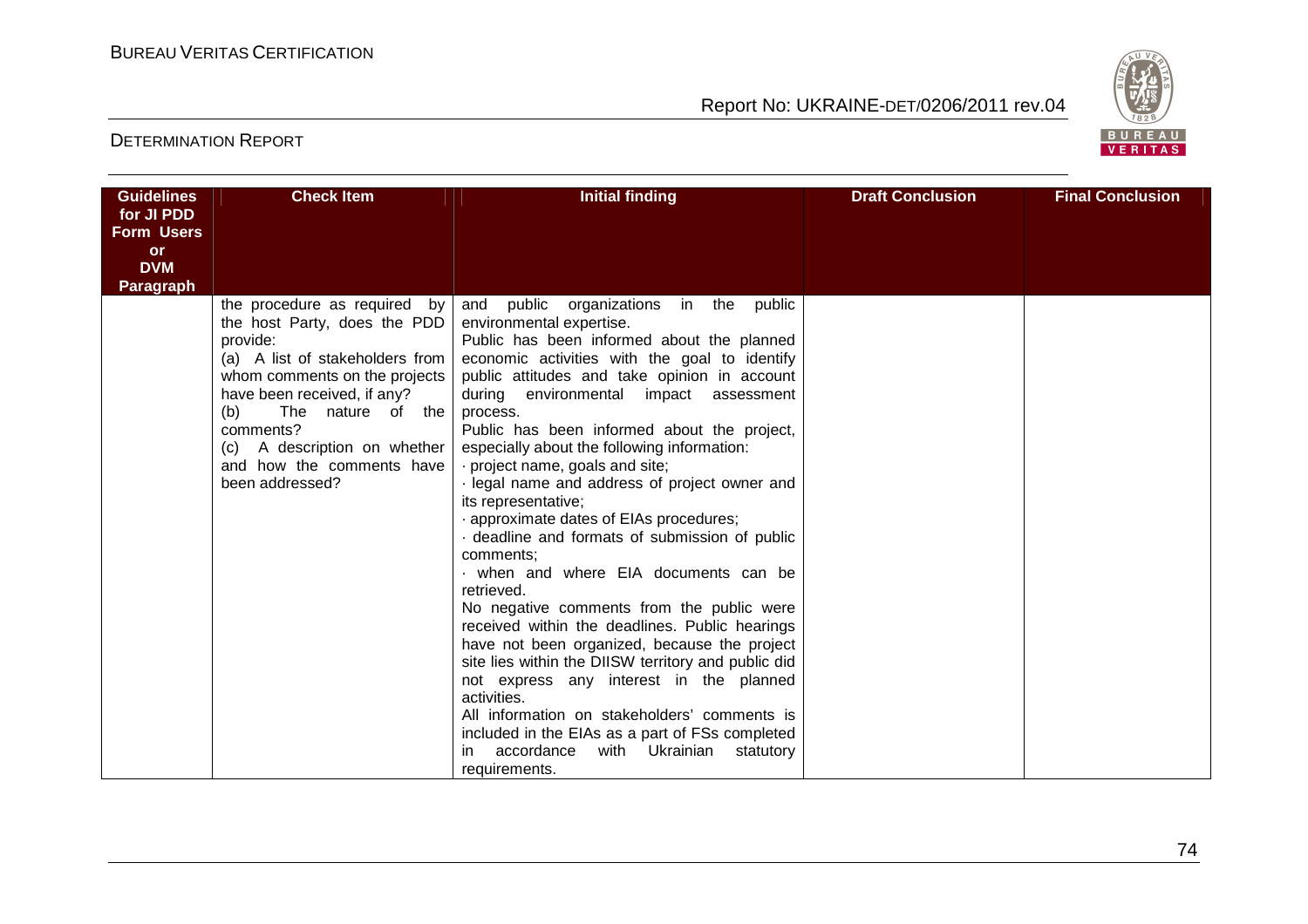

#### DETERMINATION REPORT

#### **Тable 2 Resolution of Corrective Action and Clarification Requests**

| Draft report clarifications and corrective action<br>requests by determination team                                                                                                                                                                                                  | Ref.<br>to<br>check-list<br>question in<br>the table | Summary of project owner response                                                                                                                                                                                                                                                                                                                                                                                                                                                                                                                                                                                          | <b>Determination team conclusion</b>                                                                                                                                                                                                                                                                                                                                                                                                                                                                                                                                                                                                                                                                                                                                                                    |
|--------------------------------------------------------------------------------------------------------------------------------------------------------------------------------------------------------------------------------------------------------------------------------------|------------------------------------------------------|----------------------------------------------------------------------------------------------------------------------------------------------------------------------------------------------------------------------------------------------------------------------------------------------------------------------------------------------------------------------------------------------------------------------------------------------------------------------------------------------------------------------------------------------------------------------------------------------------------------------------|---------------------------------------------------------------------------------------------------------------------------------------------------------------------------------------------------------------------------------------------------------------------------------------------------------------------------------------------------------------------------------------------------------------------------------------------------------------------------------------------------------------------------------------------------------------------------------------------------------------------------------------------------------------------------------------------------------------------------------------------------------------------------------------------------------|
| Corrective Action Request (CAR) 01<br>Please, preserve the format of the table in the<br>PDD section A.3                                                                                                                                                                             | A.3                                                  | The format of the table in the PDD section A.3<br>was appropriately modified (PDD version 6 of<br>10/05/2011).                                                                                                                                                                                                                                                                                                                                                                                                                                                                                                             | Based on the corrections made,<br>CAR 01 is closed.                                                                                                                                                                                                                                                                                                                                                                                                                                                                                                                                                                                                                                                                                                                                                     |
| Corrective Action Request (CAR) 02<br>The total estimated emission reductions for the<br>periods 01/04/2004-2007, 2008-2012, 2013-2020<br>are incorrectly calculated. Also annual average of<br>estimated emission reductions for the period<br>2013-2020 is incorrectly calculated. | A.4.3.1                                              | Response #1<br>The total estimated emission reductions for the<br>periods 01/04/2004-2007, 2008-2012, 2013-2020<br>were calculated correctly. Such text is now<br>included in the modified PDD: "Project emissions,<br>baseline emissions together with emission<br>reductions (which are provided in this section) are<br>rounded to the whole figure (1t) and are based on<br>calculations which are demonstrated in attached<br>excel file. This file is provided to the verifier".<br>Please, see PDD version 2 dated 27/01/2011.<br>Response #2<br>The corrections were done as per the conclusion<br>on response #1. | Conclusion on response #1<br>Total estimated emission reductions<br>for the periods 01/04/2004-2007,<br>2013-2020<br>2008-2012,<br>were<br>corrected. Nevertheless, tables with<br>information on estimated project<br>emissions, baseline emissions and<br>estimated emission reductions are<br>not provided in the section E of PDD<br>version 2 dated 27/01/2011. This<br>issue remains open.<br>Also, please, revise the formula #14<br>for calculating emission reductions<br>(in the PDD section D.1.4) and<br>provide correct interpretation of the<br>formula.<br>Conclusion on response #2<br>The PDD section E<br>is<br>partly<br>corrected. However, it<br>is<br>also<br>necessary to entitle the tables (in the<br>PDD section E) with information on<br>estimations for post-Kyoto period; |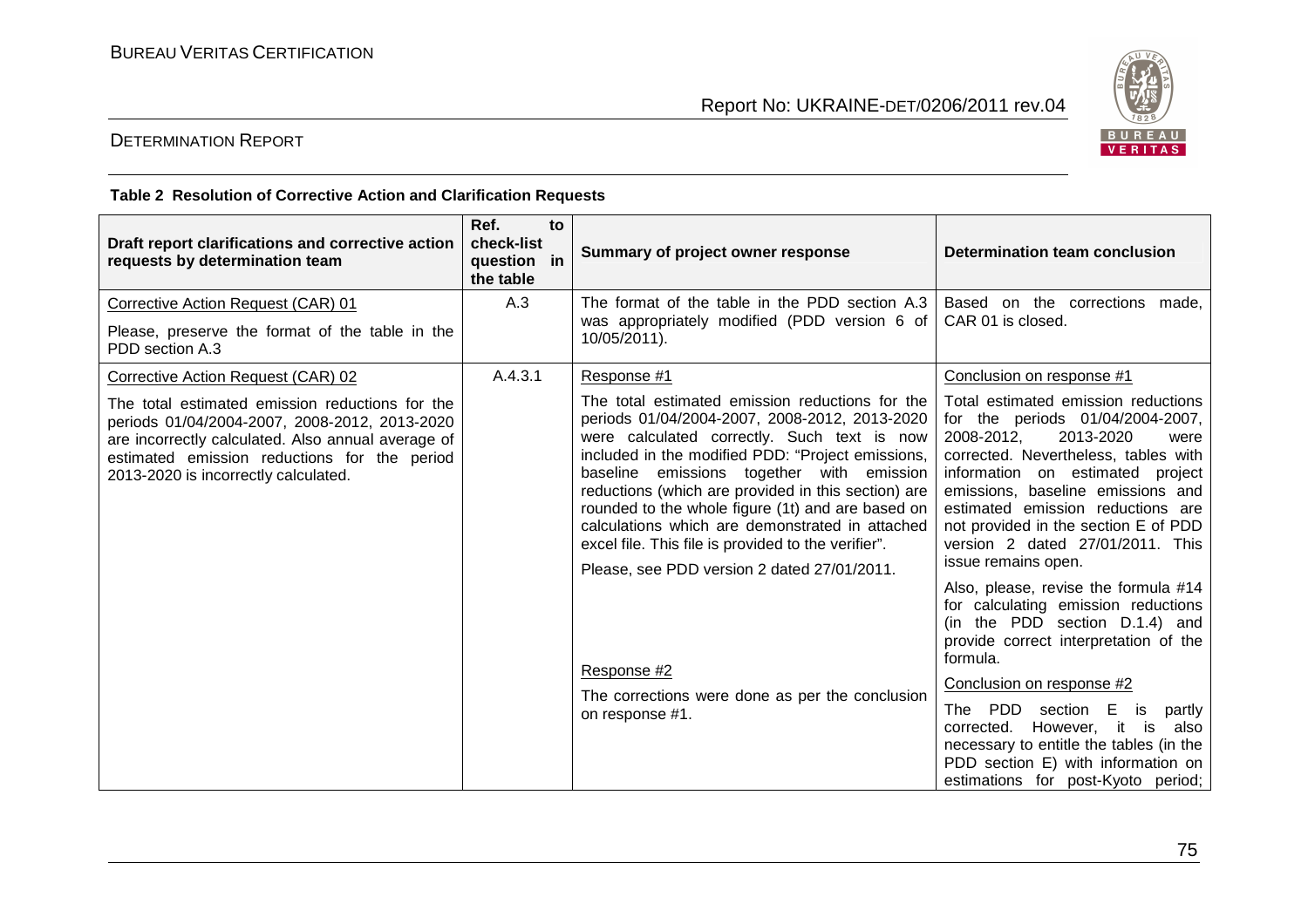

| Draft report clarifications and corrective action<br>requests by determination team                                                                                                                                                       | Ref.<br>to<br>check-list<br>question in<br>the table | Summary of project owner response                                                                                                                                                                                                                                                                                                                                                                                                                                                                                                                                                                                                                                                                     | Determination team conclusion                                                                                                                                                    |
|-------------------------------------------------------------------------------------------------------------------------------------------------------------------------------------------------------------------------------------------|------------------------------------------------------|-------------------------------------------------------------------------------------------------------------------------------------------------------------------------------------------------------------------------------------------------------------------------------------------------------------------------------------------------------------------------------------------------------------------------------------------------------------------------------------------------------------------------------------------------------------------------------------------------------------------------------------------------------------------------------------------------------|----------------------------------------------------------------------------------------------------------------------------------------------------------------------------------|
|                                                                                                                                                                                                                                           |                                                      | Response #3<br>All necessary tables in Section E are now entitled.<br>The tables for post-Kyoto period are now merged<br>together. Please see modified PDD version 6,<br>dated 10.05.2011.                                                                                                                                                                                                                                                                                                                                                                                                                                                                                                            | also, please, do not divide the tables<br>(connected to post-Kyoto period) into<br>two parts.<br>Conclusion on response #3<br>The issue is closed due to the<br>amendments made. |
| Corrective Action Request (CAR) 03<br>The duration of post-Kyoto period in the PDD<br>(2013-2020) differs from the duration of the post-<br>Kyoto period indicated in the Excel-file where ERs<br>are calculated only till the year 2020. | A.4.3.1                                              | The duration of post-Kyoto period in the PDD was<br>modified. Correct duration of post-Kyoto period is<br>2013-2020. Please see the modified PDD<br>version 6 dated 10/05/2011.                                                                                                                                                                                                                                                                                                                                                                                                                                                                                                                       | Due to the corrections made in the<br>PDD, the issue is closed.                                                                                                                  |
| Corrective Action Request (CAR) 04<br>The project has no letters of approval of the<br>Parties involved.                                                                                                                                  | A.5                                                  | The project has already received Letter of<br>Endorsement (LoE) from the Government of<br>Ukraine #1807/23/7 of 09.11.2011 issued by the<br>State Environmental Investment Agency of<br>Ukraine. The final version of the Project Design<br>Document shall be submitted to the State<br>Environmental Investment Agency of Ukraine<br>along with a positive determination report for the<br>Letter of Approval (LoA), which is usually<br>expected within 30 days. The LoA of a foreign<br>government is usually provided within 30 days<br>along with a positive determination report. It is<br>expected that LoA of a foreign government will be<br>provided either by the Government of Japan (The | Pending.                                                                                                                                                                         |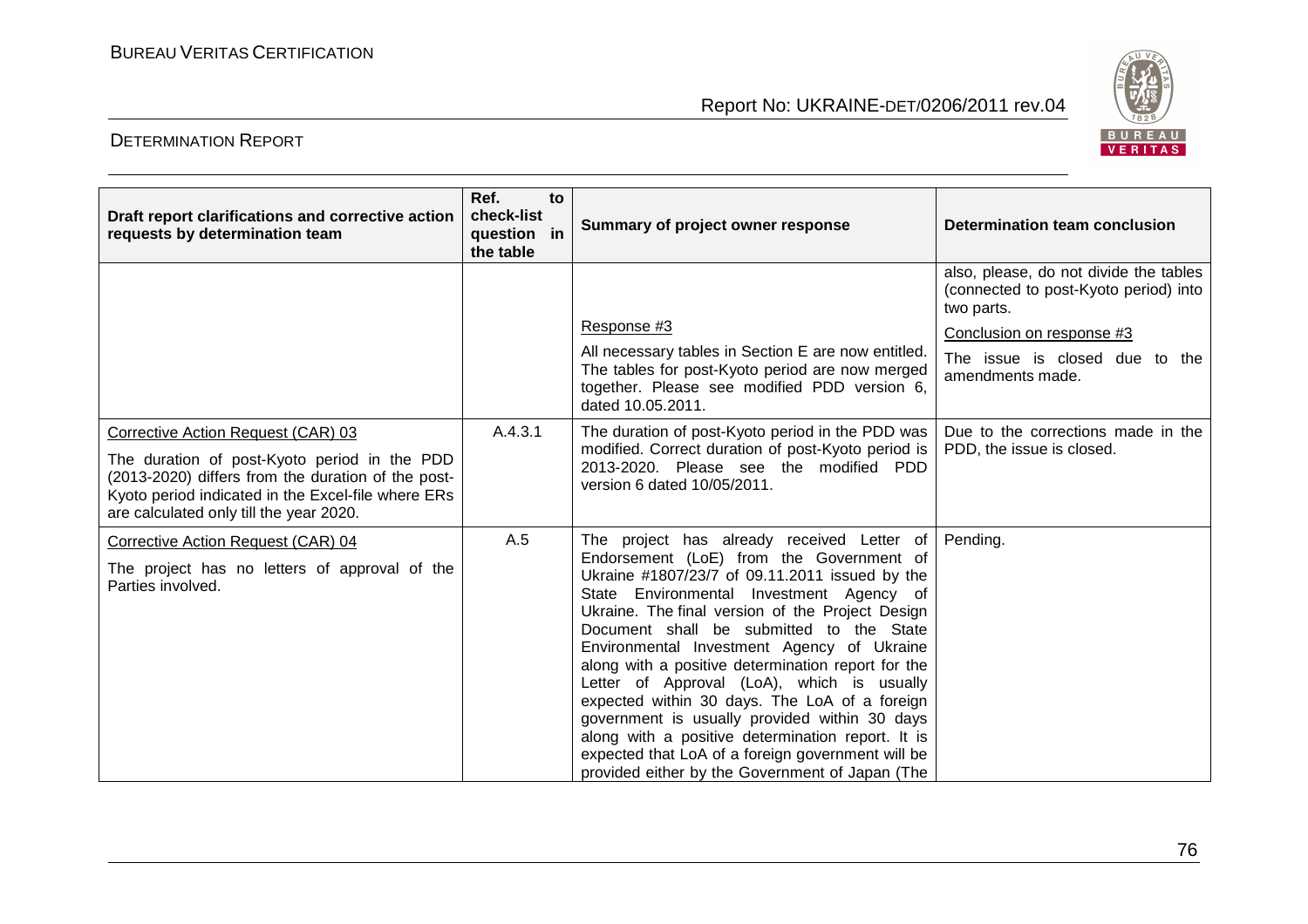

| Draft report clarifications and corrective action<br>requests by determination team                                                                                                                                                                                                                           | Ref.<br>check-list<br>question in<br>the table | to | Summary of project owner response                                                                                                                                                                                                                                                                                                                                                                                                                                                                                                                                                                                                            | <b>Determination team conclusion</b>                                                            |
|---------------------------------------------------------------------------------------------------------------------------------------------------------------------------------------------------------------------------------------------------------------------------------------------------------------|------------------------------------------------|----|----------------------------------------------------------------------------------------------------------------------------------------------------------------------------------------------------------------------------------------------------------------------------------------------------------------------------------------------------------------------------------------------------------------------------------------------------------------------------------------------------------------------------------------------------------------------------------------------------------------------------------------------|-------------------------------------------------------------------------------------------------|
|                                                                                                                                                                                                                                                                                                               |                                                |    | Liaison Committee for the Utilization of the Kyoto<br>Mechanisms), by the Government of Spain<br>(Ministerio de Medio Ambiente, Medio Rural y<br>Marino Oficina Española de Cambio Climático),<br>by the Government of Netherlands (Ministry of<br>Economic Affairs), or by the Government of the<br>United Kingdom of Great Britain and Northern<br>Ireland (Department of Energy and Climate<br>Change).                                                                                                                                                                                                                                   |                                                                                                 |
| Corrective Action Request (CAR) 05<br>Please, in the PDD section B.4 provide date of<br>baseline setting in the following<br>format:<br>DD/MM/YYYY.                                                                                                                                                           | 22                                             |    | Date of baseline setting was modified to<br>appropriate format in the PDD version 6 of<br>10/05/2011.                                                                                                                                                                                                                                                                                                                                                                                                                                                                                                                                        | Based on the amendments made in<br>the PDD, the issue is closed.                                |
| Corrective Action Request (CAR) 06<br>Please, give references (in the PDD) to the 1996<br><b>IPCC Guidelines for National Greenhouse Gas</b><br>Inventories not to the 2006 IPCC Guidelines for<br>National Greenhouse Gas Inventories. For the<br>present, 1996 IPCC Guidelines is the only one<br>approved. | 24                                             |    | Carbon emission factors from anthracite, coke,<br>coal, natural gas, limestone, and dolomite<br>combustion are now modified in accordance with<br>Revised 1996 IPCC Guidelines for National<br>Greenhouse Gas Inventories (IPCC 1996).<br>Please, see the modified PDD version 5, dated<br>11/04/2011.<br>Apart from this, IPCC 1996 and National<br>Greenhouse Gas Inventory for Ukraine have a<br>lack of data regarding the project parameters that<br>are used in PDD. Therefore, in case of data<br>absence in IPCC 1996 some parameters are<br>covered by IPCC 2006 Guidelines for National<br>Greenhouse Gas Inventories (IPCC 2006), | CAR 06 is closed due to<br>the<br>explanation<br>provided<br>and<br>amendments made in the PDD. |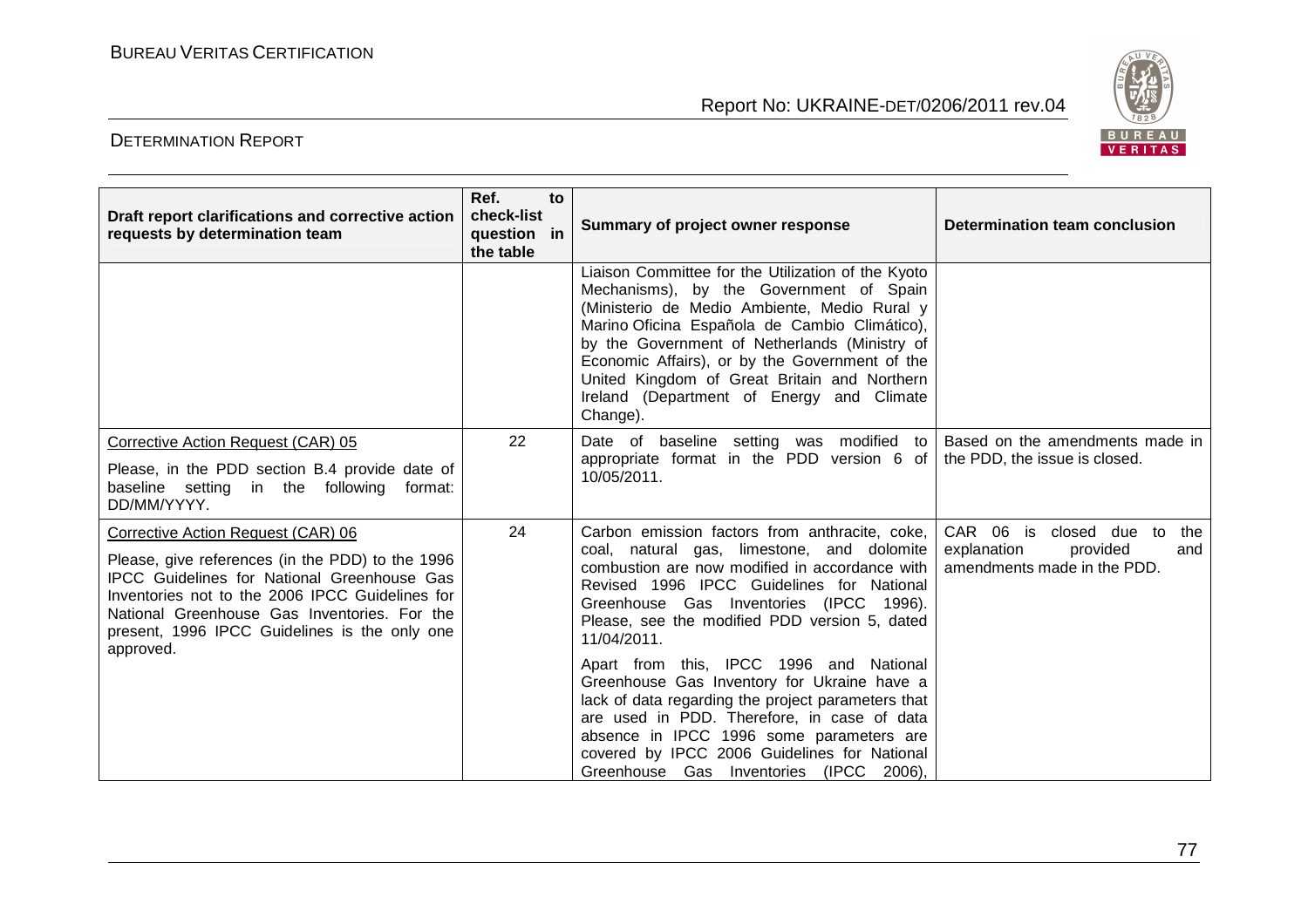

| Draft report clarifications and corrective action<br>requests by determination team                                                                                                                                                      | Ref.<br>check-list<br>question in<br>the table | to | Summary of project owner response                                                                                                                                                                                                                                                                                                                                                                                                                                                                                        | Determination team conclusion                                                                                            |
|------------------------------------------------------------------------------------------------------------------------------------------------------------------------------------------------------------------------------------------|------------------------------------------------|----|--------------------------------------------------------------------------------------------------------------------------------------------------------------------------------------------------------------------------------------------------------------------------------------------------------------------------------------------------------------------------------------------------------------------------------------------------------------------------------------------------------------------------|--------------------------------------------------------------------------------------------------------------------------|
|                                                                                                                                                                                                                                          |                                                |    | because it is developed more precisely and<br>considered to be more conservative.                                                                                                                                                                                                                                                                                                                                                                                                                                        |                                                                                                                          |
|                                                                                                                                                                                                                                          |                                                |    | In accordance with the text mentioned above,<br>emission factor for anthracite combustion is<br>identified based on net calorific value (NCV) which<br>is provided in the IPCC 2006 because IPCC 1996<br>does not provide any data regarding NCV of<br>anthracite.                                                                                                                                                                                                                                                       |                                                                                                                          |
|                                                                                                                                                                                                                                          |                                                |    | Together with this, 2 JI projects are using<br>emission factors for different fuel and energy<br>resources production which are based on IPCC<br>2006 guidelines in their calculations.                                                                                                                                                                                                                                                                                                                                  |                                                                                                                          |
|                                                                                                                                                                                                                                          |                                                |    | Alternatively, we believe that that the mentioned<br>above emission factors can be calculated based<br>on actual production data from coke and pellets<br>producers in Ukraine, but it is too complicated to<br>conduct this process. Accordingly and taking into<br>account that IPCC 1996 does not provide any<br>data concerning $CO2$ emissions from different fuel<br>and energy resources production, it was decided<br>to use emission factors from coke and pellets<br>production based on IPCC 2006 guidelines. |                                                                                                                          |
| Corrective Action Request (CAR) 07<br>The developer in general provides extensive<br>inferior<br>information regarding<br>investment<br>background in Ukraine. At the same time the PDD<br>section B.2 lacks data regarding the barriers | 29(b)                                          |    | Response #1<br>The following information regarding the barriers<br>facing this particular project was added to the<br>modified PDD (version 2 dated 27/01/2011):<br>At the beginning of the project activity, in the year<br>2004, the investment required for the project was                                                                                                                                                                                                                                           | Conclusion on response #1<br>There is still not enough information<br>on the barriers facing this particular<br>project. |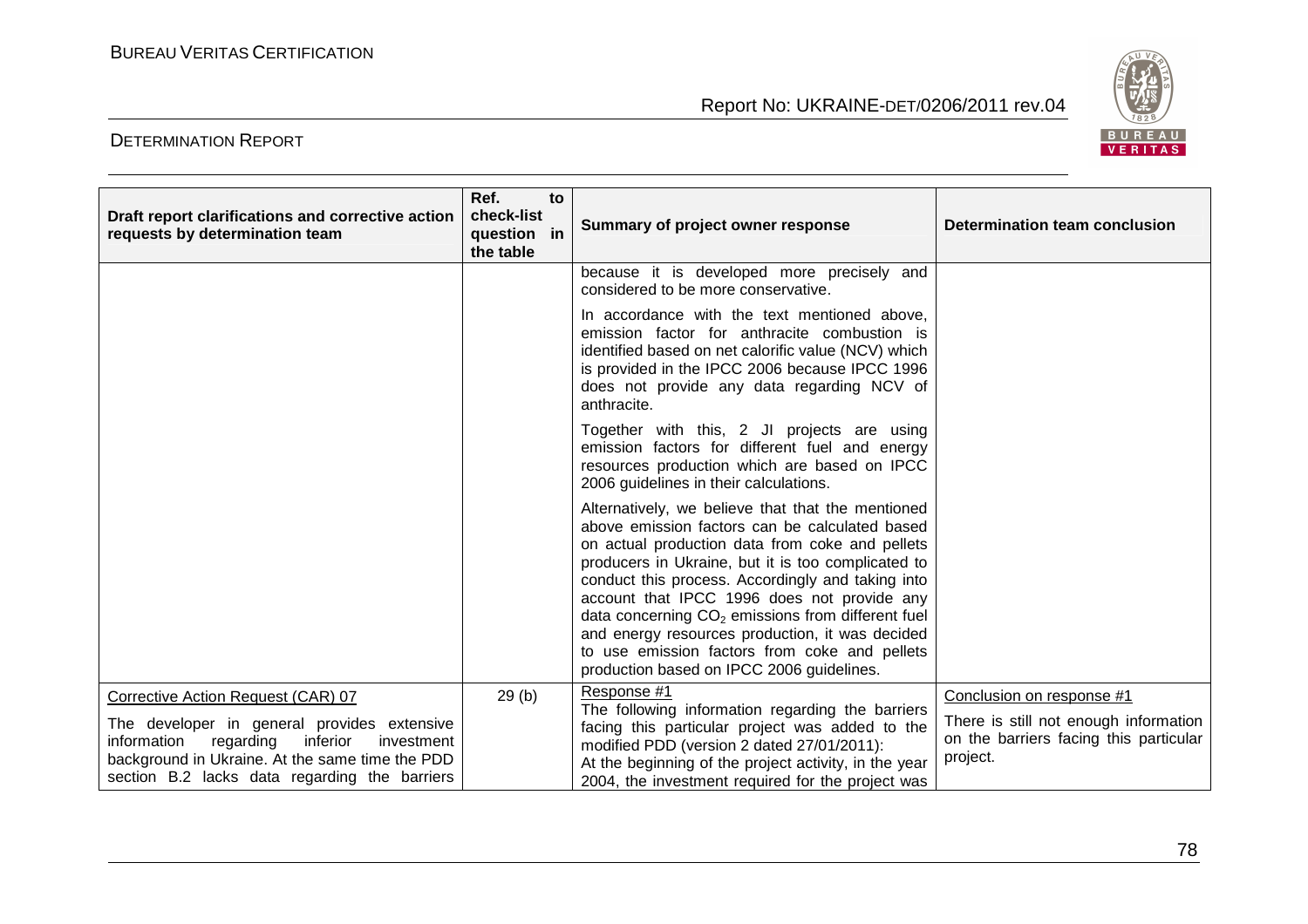

| Draft report clarifications and corrective action<br>requests by determination team | Ref.<br>to<br>check-list<br>question in<br>the table | Summary of project owner response                                                                                                                                                                                                                                                                                                                                                                                                                                                                                                                                                                                                                                                                                                                                                                                                                                                                                                                                                                                                                                                                                                                                                                                                                                                                          | Determination team conclusion                                                                  |
|-------------------------------------------------------------------------------------|------------------------------------------------------|------------------------------------------------------------------------------------------------------------------------------------------------------------------------------------------------------------------------------------------------------------------------------------------------------------------------------------------------------------------------------------------------------------------------------------------------------------------------------------------------------------------------------------------------------------------------------------------------------------------------------------------------------------------------------------------------------------------------------------------------------------------------------------------------------------------------------------------------------------------------------------------------------------------------------------------------------------------------------------------------------------------------------------------------------------------------------------------------------------------------------------------------------------------------------------------------------------------------------------------------------------------------------------------------------------|------------------------------------------------------------------------------------------------|
| facing this particular project. Please, make<br>necessary amendments in the PDD.    |                                                      | estimated at the level of US\$ 1 billion, which was<br>difficult to attract under the existing circumstances<br>at DIISW, which were described above. By the<br>year 2004 there were no similar projects in<br>Ukraine implemented of such scale and requiring<br>such amount of investment. Also, at the beginning<br>of project activity one of the most significant<br>barriers for DIISW was of technological character<br>- lack of prevailing practice (as further described<br>in the technological barriers of the project), mainly<br>related with reduction of coke consumption in<br>steel production which has never been<br>implemented in Ukraine before.<br>The main revenues of the plant result from sales<br>of slabs. Slab prices prognosis for the years 2004<br>to 2007 were above of long-term estimated prices,<br>which made the project unattractive to invest as<br>the slab prices have the most important impact on<br>the project attractiveness highlighting the financial<br>risks of such a large scale investment in a context<br>of the increased volatility of steel products and<br>semi-products.<br>Response #2<br>In the PDD version 6, dated 10.05.2011 section<br>B.2 was modified. More data was added regarding<br>the barriers facing this particular project. | Conclusion on response #2<br>The issue is closed based on the<br>information added to the PDD. |
| Corrective Action Request (CAR) 08                                                  | 34(a)                                                | In the PDD version 6 of 10/05/2011, section C.1                                                                                                                                                                                                                                                                                                                                                                                                                                                                                                                                                                                                                                                                                                                                                                                                                                                                                                                                                                                                                                                                                                                                                                                                                                                            | Based on the information added to                                                              |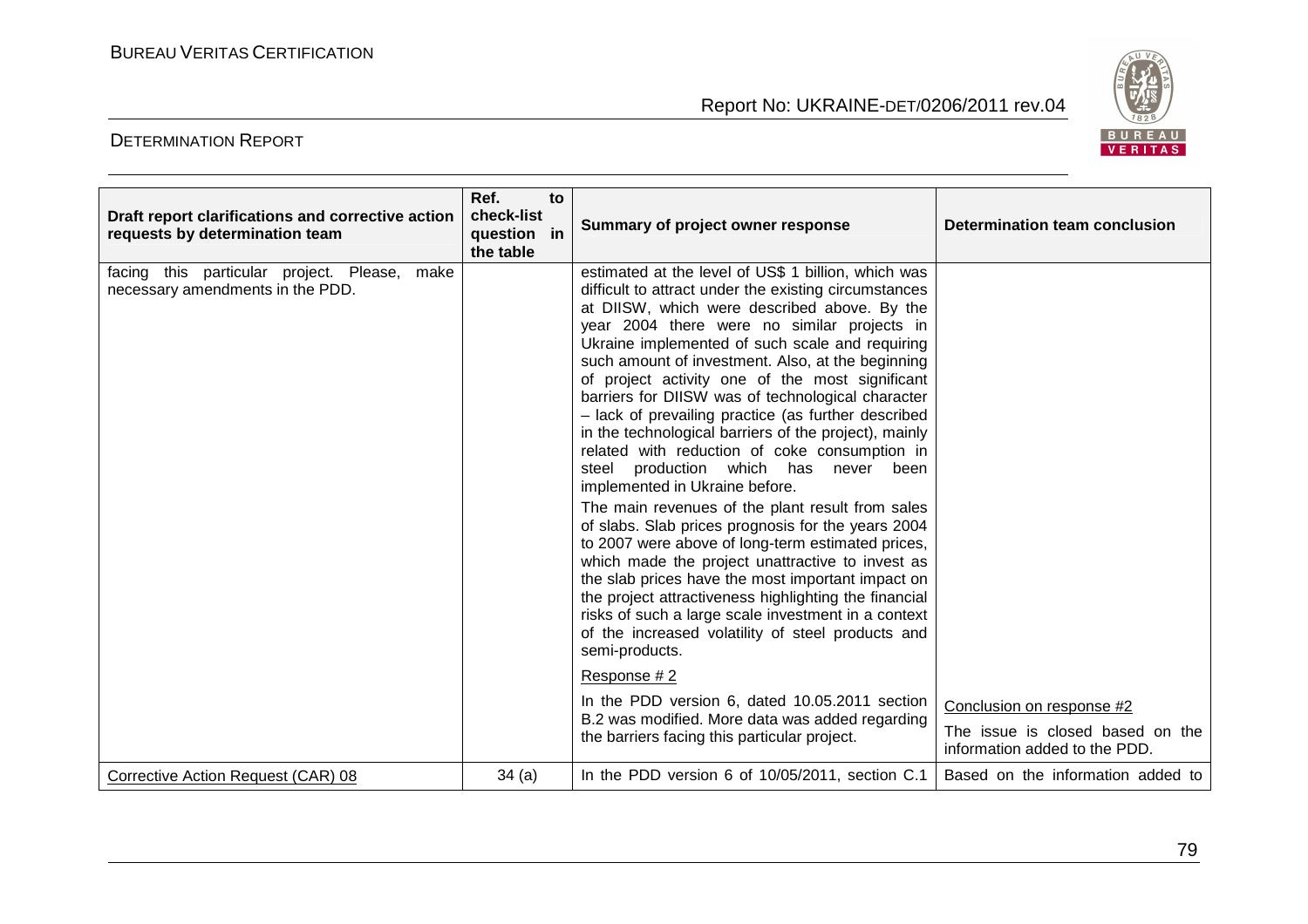

| Draft report clarifications and corrective action<br>requests by determination team                                                                                                                                                       | Ref.<br>to<br>check-list<br>question in<br>the table | Summary of project owner response                                                                                                                                                                                   | Determination team conclusion                                                                                  |
|-------------------------------------------------------------------------------------------------------------------------------------------------------------------------------------------------------------------------------------------|------------------------------------------------------|---------------------------------------------------------------------------------------------------------------------------------------------------------------------------------------------------------------------|----------------------------------------------------------------------------------------------------------------|
| In the PDD section C.1 give evidence proving the<br>starting date of the project.                                                                                                                                                         |                                                      | the evidence proving starting date of the project<br>was provided. The referenced documents are<br>attached.                                                                                                        | the PDD, the issue is closed.                                                                                  |
| Corrective Action Request (CAR) 09                                                                                                                                                                                                        | 34 <sub>(c)</sub>                                    | Response #1                                                                                                                                                                                                         | Conclusion on response #1                                                                                      |
| Please, state the length of crediting period not<br>only in years, but also in months (as per<br>Guidelines for Users of JI PDD form); and clearly                                                                                        |                                                      | The requested corrections were done in the PDD<br>version 2, dated 27/01/2011.                                                                                                                                      | The length of the crediting period<br>was revised, and the format of the<br>crediting period was corrected.    |
| indicate the time constraints of the post-Kyoto<br>period.<br>Also please, take into account that 1 January                                                                                                                               |                                                      |                                                                                                                                                                                                                     | Also, please, state the operational<br>lifetime of the project in the correct<br>format (in years and months). |
| $2008 - 31$ December 2012 is the length of the first<br>commitment period (it is only the part of the                                                                                                                                     |                                                      | Response #2                                                                                                                                                                                                         | Conclusion on response #2                                                                                      |
| crediting period), but not the length of the whole<br>period.                                                                                                                                                                             |                                                      | The operational lifetime of the project was<br>modified in the correct format (in years and<br>months).                                                                                                             | Now the length of the operational<br>lifetime of the project is correctly<br>stated.                           |
| Corrective Action Request (CAR) 10<br>Please, fill the PDD section D.1.1 with the tables<br>of key information and data used for project case<br>identification.                                                                          | 36(f)                                                | The tables of key information and data used for<br>project case identification are now included in<br>section D.1.1 (Please see modified PDD, version<br>6 dated 10/05/2011).                                       | The issue is closed based on the<br>corrections made in the PDD.                                               |
| Also, please, provide in the section D.1.1.2<br>formulas to calculate project emissions.                                                                                                                                                  |                                                      |                                                                                                                                                                                                                     |                                                                                                                |
| Corrective Action Request (CAR) 11<br>Please, clarify the use of 1,093 kg $CO2/kWh$ as<br>emission factor for electricity consumption by<br>OJSC "DIISW" starting from 2010 (Also, please,<br>justify that OJSC "DIISW" is an electricity | 36 (f) (ii)                                          | On March 28, 2011 the Order of the National<br>Environmental Investment Agency of Ukraine<br>(NEIA) Nº 43 regarding approval of specific<br>indicators of carbon dioxide emissions for the year<br>2010 was issued. | The issue is closed due to<br>the<br>explanation<br>provided<br>and<br>amendments made in the PDD.             |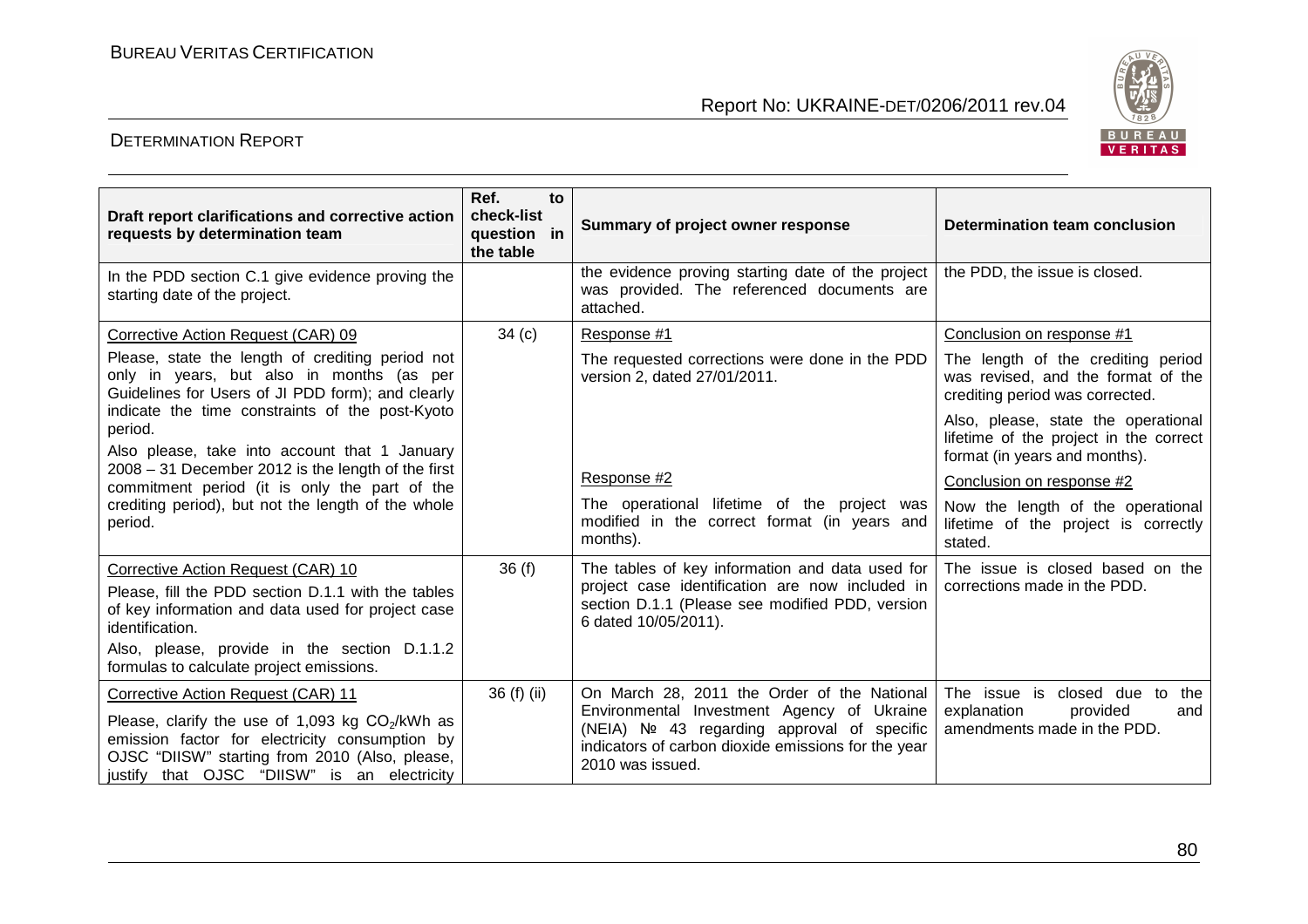

| Draft report clarifications and corrective action<br>requests by determination team | Ref.<br>check-list<br>question in<br>the table | to | Summary of project owner response                                                                                                                                                                                                                                                                                                                                                                                                                                                                                                                                                 | Determination team conclusion |
|-------------------------------------------------------------------------------------|------------------------------------------------|----|-----------------------------------------------------------------------------------------------------------------------------------------------------------------------------------------------------------------------------------------------------------------------------------------------------------------------------------------------------------------------------------------------------------------------------------------------------------------------------------------------------------------------------------------------------------------------------------|-------------------------------|
| consumer of the 1 <sup>st</sup> type).                                              |                                                |    | Starting from year 2010 the $CO2$ emission factor<br>for electricity consumption from the grid is in<br>accordance with mentioned above decree issued<br>by NEIA for the $1st - class$ electricity consumers<br>and is equal to 1,093 kgCO <sub>2</sub> /kWh. The use of the<br>emission factor for the 1 <sup>st</sup> -class electricity<br>consumers is justified by the resolution of<br>National Electricity Regulatory Commission of<br>Ukraine № 1052 of 13 August 1998, according to<br>the resolution the $1st - class$ electricity consumers<br>are the consumers, who: |                               |
|                                                                                     |                                                |    | 1) receive electricity from electricity supplier at the<br>point of sale of electricity with the degree of<br>voltage 27.5 kV and above;                                                                                                                                                                                                                                                                                                                                                                                                                                          |                               |
|                                                                                     |                                                |    | 2) connected to the power rails of power plants<br>(except hydroelectric, which produce electricity<br>periodically), as well as to power rails of<br>substations of the electricity grid with voltage of<br>220 kV and above, regardless voltage level at the<br>point of sale of electricity by the power supplier to<br>consumer;                                                                                                                                                                                                                                              |                               |
|                                                                                     |                                                |    | 3) is the industrial enterprise with average monthly<br>rate of electricity consumption - 150 million kWh<br>and above for the technological needs of<br>production, regardless of the voltage level at the<br>point of sale of electricity by the power supplier to<br>consumer.                                                                                                                                                                                                                                                                                                 |                               |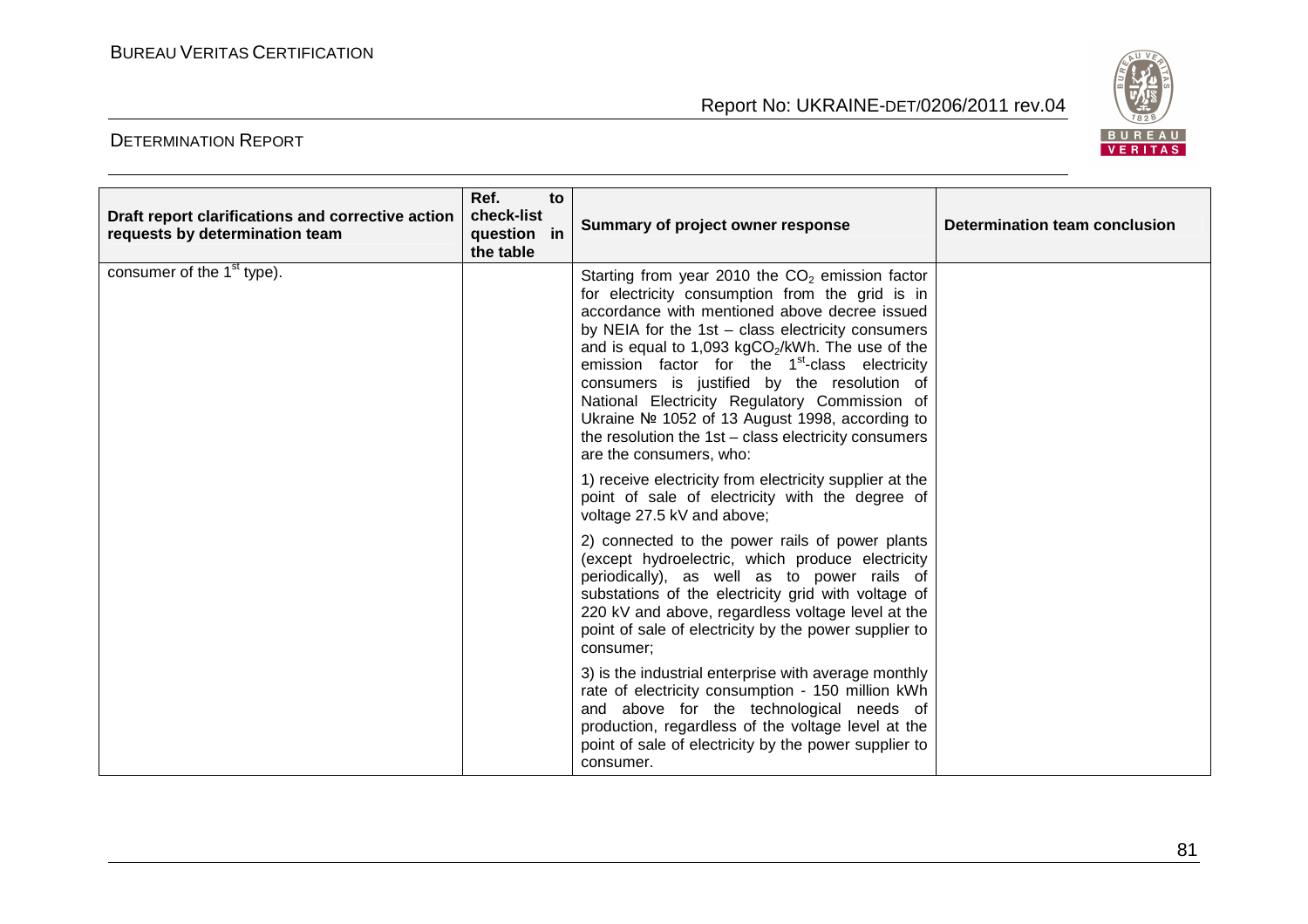

| Draft report clarifications and corrective action<br>requests by determination team                                                                                                                                                                                                                                                                                                                                                                                                                                                                                                                        | Ref.<br>to<br>check-list<br>question in<br>the table | Summary of project owner response                                                                                                                                                                                                                                                                                                                                                                                                                                                                                                                                                                                                                                                                                                                                                                | Determination team conclusion                                  |
|------------------------------------------------------------------------------------------------------------------------------------------------------------------------------------------------------------------------------------------------------------------------------------------------------------------------------------------------------------------------------------------------------------------------------------------------------------------------------------------------------------------------------------------------------------------------------------------------------------|------------------------------------------------------|--------------------------------------------------------------------------------------------------------------------------------------------------------------------------------------------------------------------------------------------------------------------------------------------------------------------------------------------------------------------------------------------------------------------------------------------------------------------------------------------------------------------------------------------------------------------------------------------------------------------------------------------------------------------------------------------------------------------------------------------------------------------------------------------------|----------------------------------------------------------------|
|                                                                                                                                                                                                                                                                                                                                                                                                                                                                                                                                                                                                            |                                                      | Based on the information stated above, DIISW<br>refers to the 1st - class electricity consumers,<br>which is proven by additional documents<br>provided.                                                                                                                                                                                                                                                                                                                                                                                                                                                                                                                                                                                                                                         |                                                                |
|                                                                                                                                                                                                                                                                                                                                                                                                                                                                                                                                                                                                            |                                                      | Such information is now included in the PDD<br>version 6 dated 10/05/2011.                                                                                                                                                                                                                                                                                                                                                                                                                                                                                                                                                                                                                                                                                                                       |                                                                |
| Corrective Action Request (CAR) 12<br>The PDD section D.1 states that responsibilities of<br>monitoring are defined in Table 6 of the section<br>A.4.2; but in fact, it is not true. Please, revise and<br>make necessary amendments.                                                                                                                                                                                                                                                                                                                                                                      | 36(j)                                                | Mistake is now corrected. (Please see modified<br>PDD version 6 dated 10/05/2011).                                                                                                                                                                                                                                                                                                                                                                                                                                                                                                                                                                                                                                                                                                               | Due to the amendments made in the<br>PDD, the issue is closed. |
| Corrective Action Request (CAR) 13<br>The PDD section D.1.5 gives reference to the<br>section F.1. but in the section F.1 there is no data<br>on collection and archiving information on<br>environmental impacts of the project and<br>references to the host Party regulations.<br>Please, take into account that section D.1.5. of the<br>PDD requires from the PPs consideration of<br>procedures on the collection and archiving<br>information on environmental impacts of the<br>project and references to the host Party<br>regulations.<br>Please,<br>make<br>necessary<br>amendments in the PDD. | 36(1)                                                | Section D.1.5 was modified as follows in the PDD<br>version 6, dated 10/05/2011:<br>DIISW has historical experience in dealing with<br>environmental impacts by different steelmaking<br>processes. Environmental activity is one of the<br>core activities of the plant due to location of the<br>in<br>plant<br>the<br>quite<br>populated<br>city<br>Dniprodzerzhynsk.<br>Within DIISW's structure there is a special<br>environmental department (SED) which is in<br>charge of the monitoring for various kinds of<br>environmental impacts within the plant activity,<br>data collection, analysis and archiving, which is a<br>routine activity of DIISW. It shall be noted that the<br>project activity does not lead to aggravation of<br>environmental situation, but rather opposite - | CAR 13 is closed based on the<br>information added to the PDD. |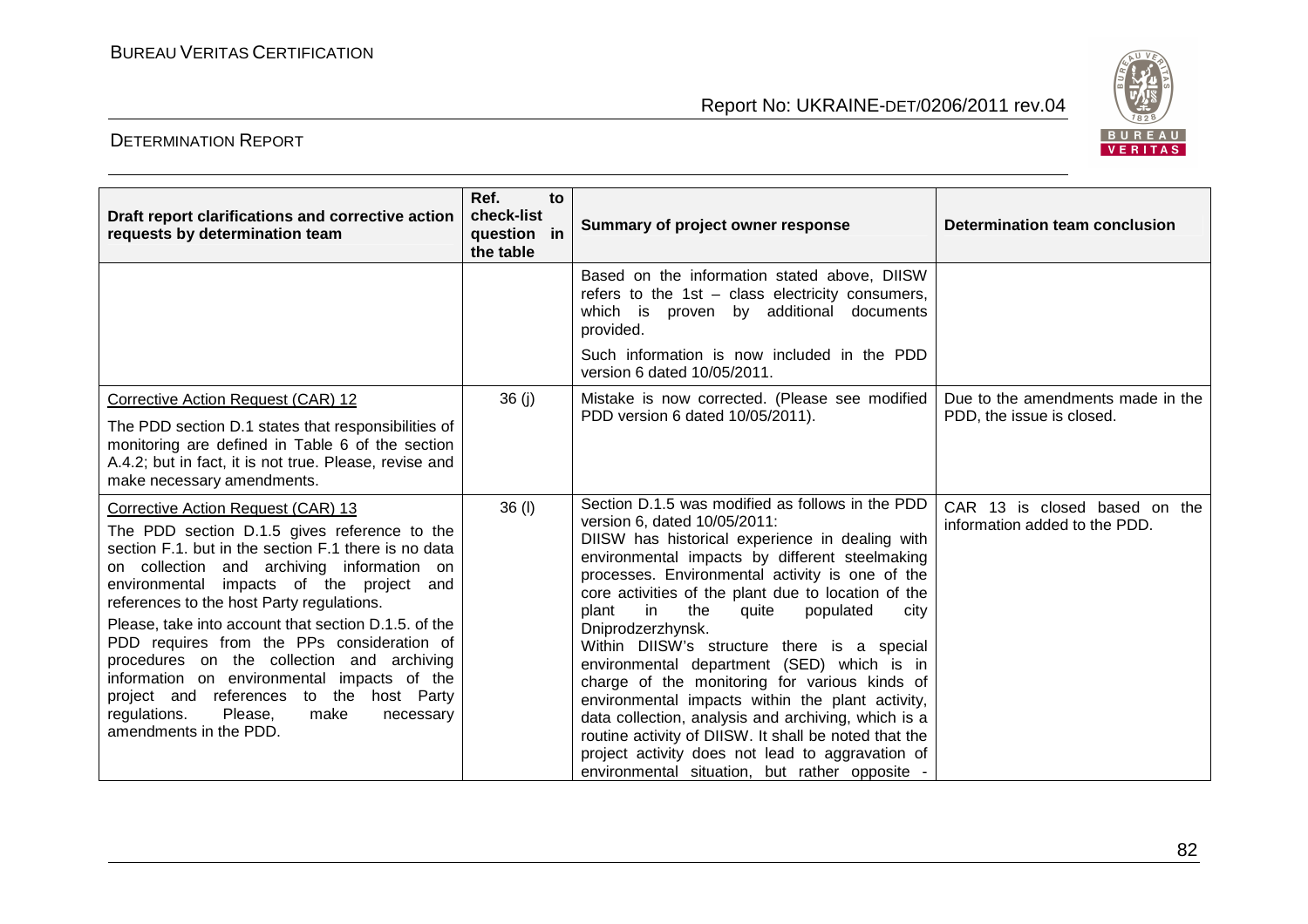

| Draft report clarifications and corrective action<br>requests by determination team                                                                                                                                   | Ref.<br>check-list<br>question in<br>the table | to | Summary of project owner response                                                                                                                                                                                                                                                                                                                                                                                                                     | Determination team conclusion                                      |
|-----------------------------------------------------------------------------------------------------------------------------------------------------------------------------------------------------------------------|------------------------------------------------|----|-------------------------------------------------------------------------------------------------------------------------------------------------------------------------------------------------------------------------------------------------------------------------------------------------------------------------------------------------------------------------------------------------------------------------------------------------------|--------------------------------------------------------------------|
|                                                                                                                                                                                                                       |                                                |    | reduces load on environment.<br>In its operation SED is regulated by the national<br>and local documents. Overall environmental<br>influence is under manageable control and fully in<br>compliance with national and local regulations.<br>The environmental management standard ISO<br>14001 is implemented and certified at DIISW.<br>The monitoring frequency is in accordance with<br>approved graphs of analytical and departmental<br>control. |                                                                    |
| Corrective Action Request (CAR) 14<br>The project pertains only to the sectoral scope<br>9 (metallurgy). Please, indicate the sectoral scope<br>correctly.                                                            | A.1                                            |    | The sectoral scope was modified as requested.                                                                                                                                                                                                                                                                                                                                                                                                         | CAR 14 is closed<br>due to<br>the<br>corrections made.             |
| Corrective Action Request (CAR) 15<br>Please, make the information on the project<br>participants consistent throughout the whole PDD<br>(in the section A.3 and Annex 1).                                            | A.3                                            |    | The information on the project participants was<br>made consistent throughout the PDD.                                                                                                                                                                                                                                                                                                                                                                | Based on the amendments made,<br>the issue is closed.              |
| Corrective Action Request (CAR) 16<br>"Assigned amount units (AAUs)" cannot be<br>generated as they are assigned. Please, replace<br>the phrase (in the section A.4.3.1) with "emission<br>reductions".               | A.4.3.1                                        |    | The PDD was modified according to the request -<br>"assigned amount units" was replaced by<br>"emission reductions" in the modified the PDD,<br>version 6 of 10.05.2011.                                                                                                                                                                                                                                                                              | The issue is closed due to the<br>amendments made.                 |
| Corrective Action Request (CAR) 17<br>Project starting date 1 <sup>st</sup> April 2004 coincides with<br>the start of crediting period. Please, explain what<br>can be implemented to allow reductions<br>generation. | A.2                                            |    | The starting date of project now shall be<br>considered 26th of December 2003 as it is the<br>date when implementation of the project has<br>started.<br>The beginning of project activity coincides with the<br>Minutes of meeting regarding condition of basic                                                                                                                                                                                      | Necessary corrections are made in<br>the PDD. The issue is closed. |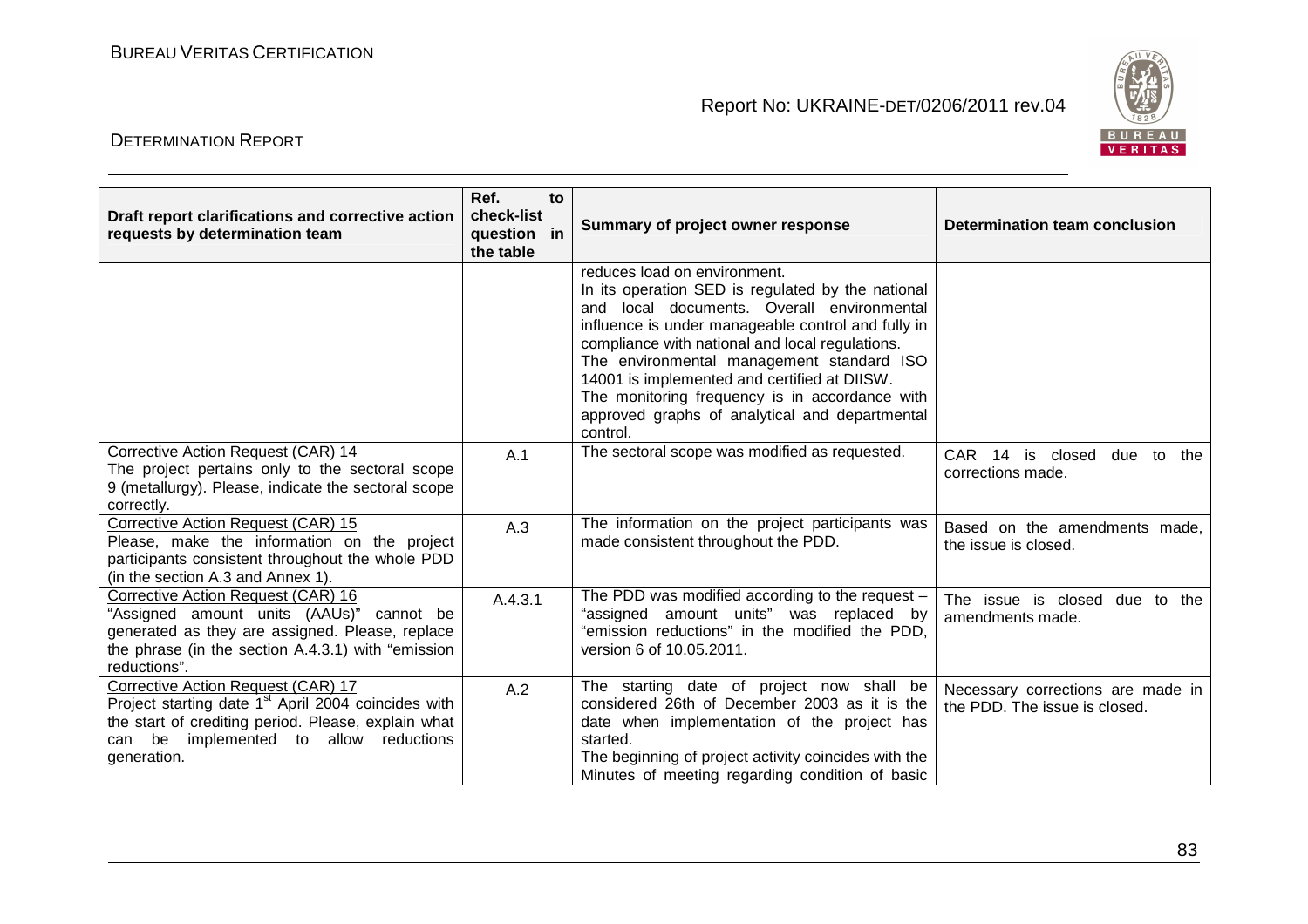

| Draft report clarifications and corrective action<br>requests by determination team                                                                                     | Ref.<br>to<br>check-list<br>question in<br>the table | Summary of project owner response                                                                                                                                                                                                                                                                                                                                                                                                                                                                                                                                                     | Determination team conclusion                                            |
|-------------------------------------------------------------------------------------------------------------------------------------------------------------------------|------------------------------------------------------|---------------------------------------------------------------------------------------------------------------------------------------------------------------------------------------------------------------------------------------------------------------------------------------------------------------------------------------------------------------------------------------------------------------------------------------------------------------------------------------------------------------------------------------------------------------------------------------|--------------------------------------------------------------------------|
|                                                                                                                                                                         |                                                      | production assets of DIISW and development of<br>strategy for its reconstruction and revamping,<br>dated December 26, 2003 when the first real<br>actions were undertaken, which allowed to<br>generate emission reductions starting from the 1st<br>April 2004 by implementation of such measures<br>as technological improvements using a better<br>quality of raw materials.<br>The appropriate modifications were done in the<br>PDD.                                                                                                                                             |                                                                          |
| Clarification Request (CL) 01<br>Please, in the PDD section A.5 specify the name<br>of the DFPs (of Parties involved) which will issue<br>written approvals.            | A.5                                                  | The name of DFPs was specified in the PDD<br>version 6 of 10/05/2011 as follows: LoA of a<br>foreign government will be provided either by the<br>Government of Japan (The Liaison Committee for<br>the Utilization of the Kyoto Mechanisms), by the<br>Government of Spain (Ministerio de Medio<br>Ambiente,<br>Medio<br>Rural<br>Marino<br>V<br>Oficina Española de Cambio Climático), by the<br>Government of Netherlands<br>(Ministry<br>of<br>Economic Affairs), or by the United Kingdom of<br>Great Britain and Northern Ireland (Department of<br>Energy and Climate Change). | Necessary information is added to<br>the PDD. The issue is closed.       |
| Clarification Request (CL) 02<br>Please, indicate (in the PDD) the number of LoE<br>(Letter of Endorsement) issued<br>by the<br>Government of Ukraine for this project. | 19                                                   | The number of LoE (Letter of Endorsement)<br>issued by the Government of Ukraine for this<br>project was indicated in section A.5 of the<br>modified PDD (version 6 of 10/05/2011).                                                                                                                                                                                                                                                                                                                                                                                                   | Based on the amendments made,<br>CL 02 is closed.                        |
| Clarification Request (CL) 03<br>Please, explain in detail why the approach used                                                                                        | 22                                                   | The approach used in the registered JI project<br>UA1000022 covers basically the same assets as                                                                                                                                                                                                                                                                                                                                                                                                                                                                                       | The provided explanation was found<br>satisfactory. The issue is closed. |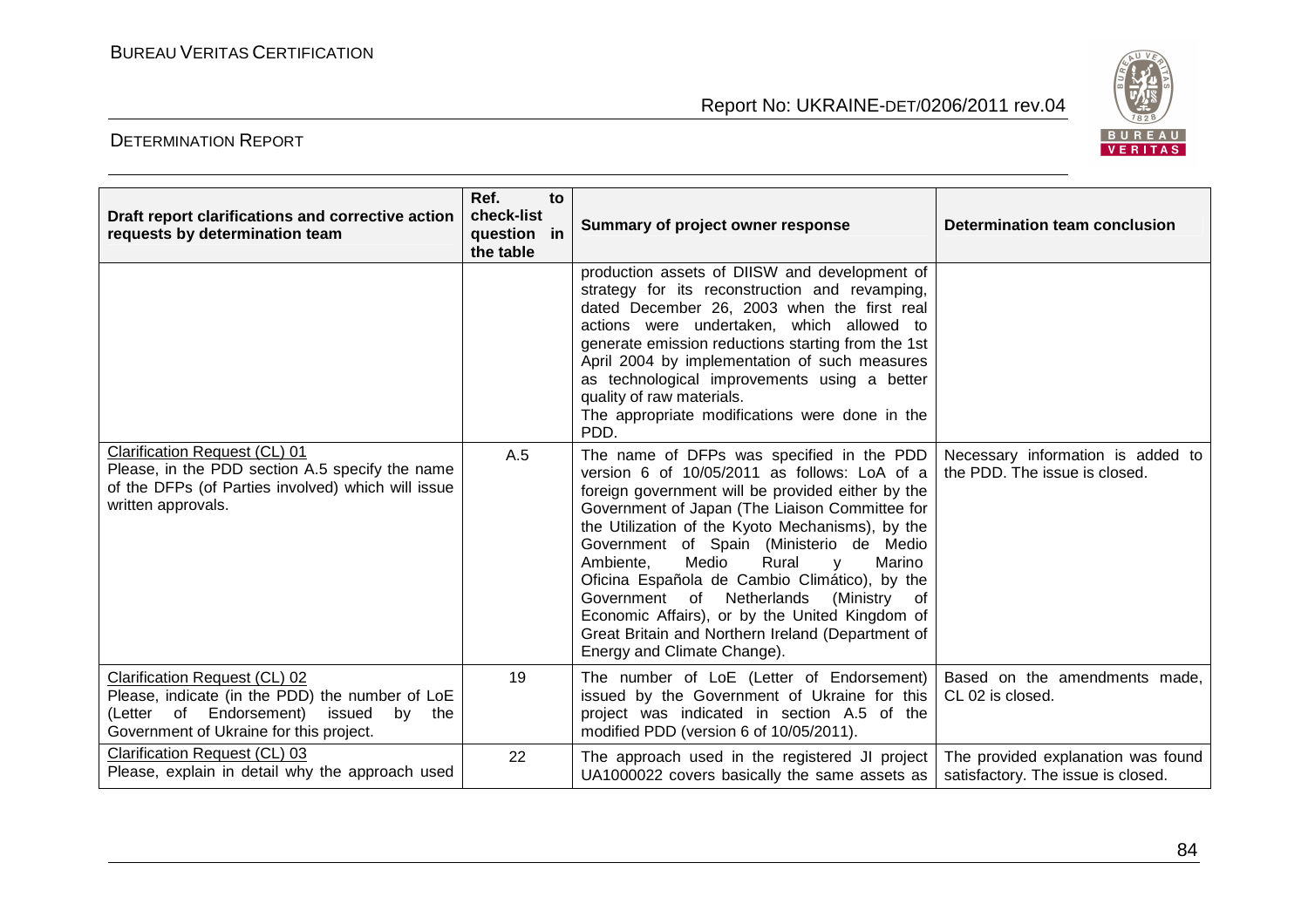

| Draft report clarifications and corrective action<br>requests by determination team                                                                                                                                       | Ref.<br>to<br>check-list<br>question in<br>the table | Summary of project owner response                                                                                                                                                                                                                                                                                                                                                                                                                                                                                           | Determination team conclusion                                                                      |
|---------------------------------------------------------------------------------------------------------------------------------------------------------------------------------------------------------------------------|------------------------------------------------------|-----------------------------------------------------------------------------------------------------------------------------------------------------------------------------------------------------------------------------------------------------------------------------------------------------------------------------------------------------------------------------------------------------------------------------------------------------------------------------------------------------------------------------|----------------------------------------------------------------------------------------------------|
| for the project UA1000022 also can be applicable<br>in the case of the project "Revamping of sintering<br>and blast-furnace production at OJSC "Dniprovsky<br>Integrated Iron and Steel Works named after<br>Dzerhynsky". |                                                      | in the proposed JI project. It refers to blast furnace<br>shop and sintering machines as well as secondary<br>energy production. It takes into account all<br>emissions of GHGs related to the process of<br>pig iron and sintering production. Therefore the<br>approach is fully applicable for the proposed<br>project. However, in the project UA1000022 the<br>specific energy consumption by all assets that are<br>also covered by the proposed project is the same<br>in order to avoid double counting of the ERs. |                                                                                                    |
|                                                                                                                                                                                                                           |                                                      | The information was added to the PDD version 6<br>of 10/05/2011.                                                                                                                                                                                                                                                                                                                                                                                                                                                            |                                                                                                    |
| Clarification Request (CL) 04<br>Please, clarify (in the PDD section B.1) which data<br>was selected as the baseline data (data through<br>the year 2003 or averaged data through the<br>period 1999-2003).               | 23                                                   | As the baseline data was selected the averaged<br>data through the period 1999-2003. The year<br>2003 was selected as the year when the<br>investment decision was made. The information<br>was accordingly modified in the PDD version 6 of<br>10/05/2011, section B.1.                                                                                                                                                                                                                                                    | $CL$ 04<br>is closed based on the<br>explanation<br>provided<br>and<br>amendments made in the PDD. |
| Clarification Request (CL) 05<br>Please, revise the name of the fourth column of<br>the table 4 (the PDD section B.3). It is better to<br>replace the name "Included?" by more appropriate<br>"Inclusion/Exclusion".      | 32 <sub>(d)</sub>                                    | The name of the fourth column of the table 4 (the<br>PDD section B.3) was modified by more<br>appropriate "Inclusion/Exclusion" in the PDD<br>version 6 of 10/05/2011.                                                                                                                                                                                                                                                                                                                                                      | Due to the corrections made in the<br>PDD, the issue is closed.                                    |
| Clarification Request (CL) 06<br>Please, indicate the justification of parameter<br>choice for all the parameters used.                                                                                                   | 36(a)                                                | Justification of parameter choice is now included<br>in the PDD (Please see modified PDD version 6<br>dated 10/05/2011).                                                                                                                                                                                                                                                                                                                                                                                                    | Based on the information added to<br>the PDD, CL 06 is closed.                                     |
| Clarification Request (CL) 07                                                                                                                                                                                             | 36 (b) (iii)                                         | According to Ukrainian legislation and regulations                                                                                                                                                                                                                                                                                                                                                                                                                                                                          | Forward Action Request (FAR) 01                                                                    |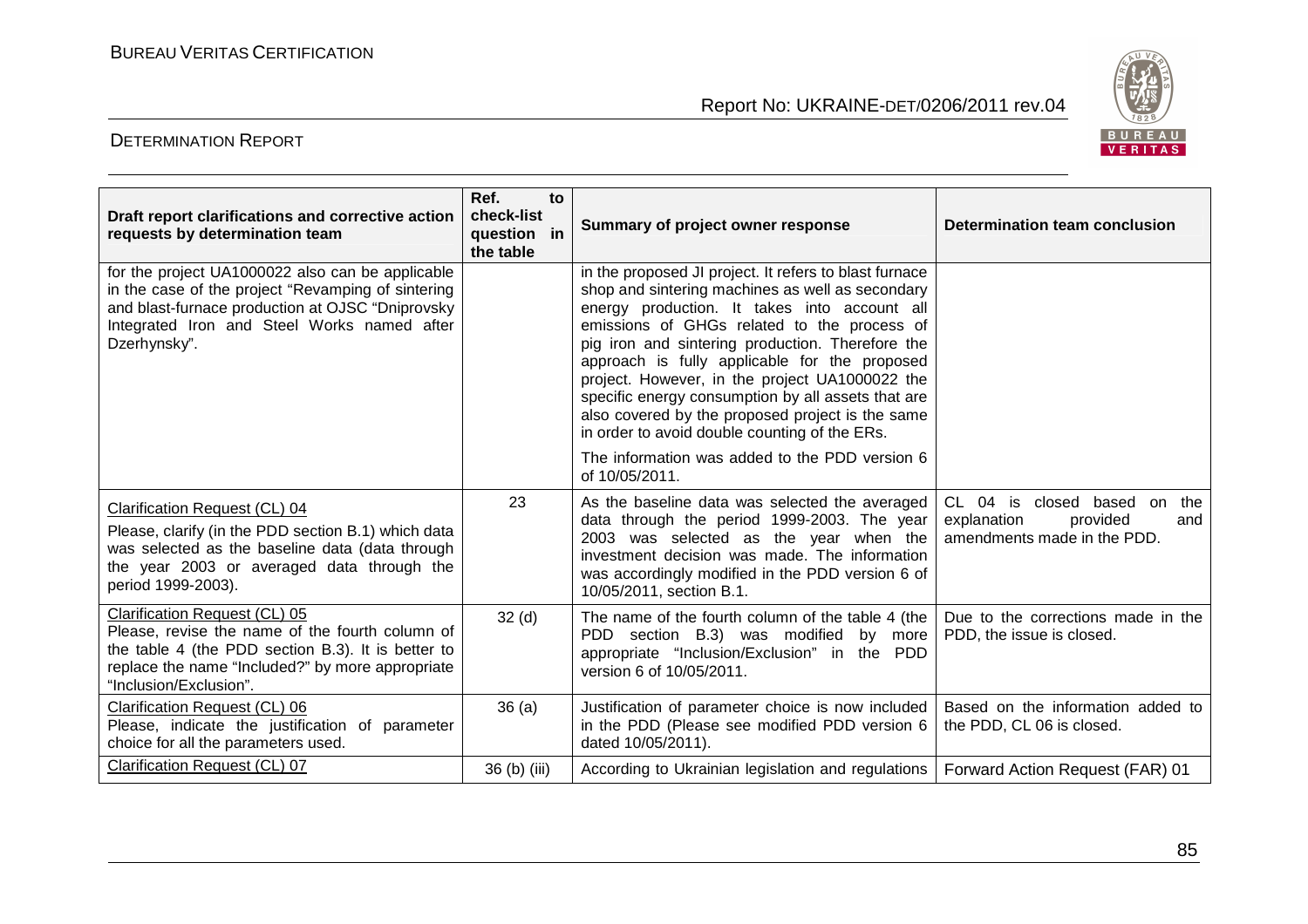

| Draft report clarifications and corrective action<br>requests by determination team                                                                                                                                                                                                                                 | Ref.<br>check-list<br>question in<br>the table | to | Summary of project owner response                                                                                                                                                                                                                                                                                                                                                                                                                                        | Determination team conclusion                                                                    |
|---------------------------------------------------------------------------------------------------------------------------------------------------------------------------------------------------------------------------------------------------------------------------------------------------------------------|------------------------------------------------|----|--------------------------------------------------------------------------------------------------------------------------------------------------------------------------------------------------------------------------------------------------------------------------------------------------------------------------------------------------------------------------------------------------------------------------------------------------------------------------|--------------------------------------------------------------------------------------------------|
| Please, note (in the PDD) that data to be<br>monitored and required for determination are to<br>be kept for two years after the last transfer of<br>ERUs for the project.                                                                                                                                           |                                                |    | all monitored data are to be kept for at least 5<br>years (the proving documents are submitted to the<br>verifier).                                                                                                                                                                                                                                                                                                                                                      | The order concerning the procedure<br>for keeping monitoring data should<br>be issued by DIISW". |
|                                                                                                                                                                                                                                                                                                                     |                                                |    | Based on the request of the verifier the project<br>owner will issue the appropriate decree regarding<br>data monitored and required for determination<br>storage. This will be shown to the verifier during<br>verification.                                                                                                                                                                                                                                            | This issue will be checked during the<br>first verification.                                     |
|                                                                                                                                                                                                                                                                                                                     |                                                |    | Also, the following sentence was added to the<br>PDD (version 6 dated 10/05/2011): "Data<br>monitored and required for determination will be<br>stored at DIISW during the whole crediting period<br>and also during two years after the last transfer of<br>ERU's".                                                                                                                                                                                                     |                                                                                                  |
| Forward Action Request (FAR) 01<br>The order concerning the procedure for keeping<br>monitoring data should be issued by DIISW.                                                                                                                                                                                     | 36 (b) (iii)                                   |    | The issue will be closed till the start of the<br>verification process.                                                                                                                                                                                                                                                                                                                                                                                                  | This issue will be checked during the<br>first verification.                                     |
| Clarification Request (CL) 08<br>Please, describe balance of process needs (step<br>2 in the PDD section D.1.1.4) specifically for the<br>case of this project; and exactly indicate (in the<br>PDD section D) the parameters used for<br>monitoring of $CO2$ emissions related to the<br>balance of process needs. | 36(f)                                          |    | Step 2 "Balance of process needs" of chosen JI<br>specific approach in the PDD implies $CO2e$<br>emissions from such facilities as: CHP (that<br>blast-furnace<br>blowing,<br>produces<br>chemically<br>treated water and heat), as well as facilities that<br>produce compressed air, oxygen, nitrogen, argon,<br>water, air-free water and treated. These facilities<br>consume fuel-and energy resources to ensure<br>supply of all secondary energy resources to the | The issue is closed due to the<br>information added to the PDD.                                  |